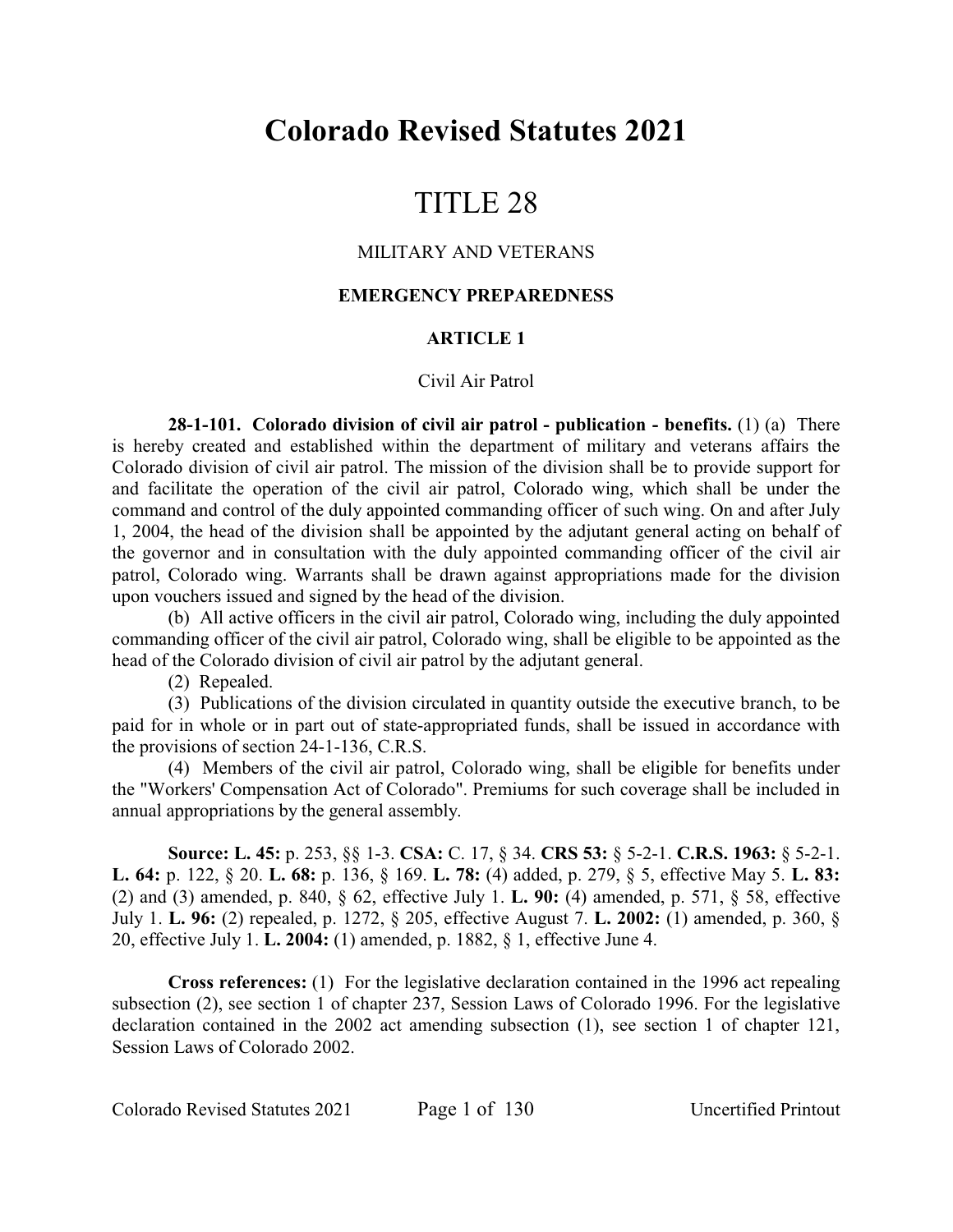(2) For the "Workers' Compensation Act of Colorado", see articles 40 to 47 of title 8.

**28-1-102. Definitions.** As used in this article, unless the context otherwise requires:

(1) "Civil air patrol mission" means an actual emergency operational mission of the Colorado wing of civil air patrol that has been duly authorized under civil air patrol regulations, including, but not limited to, through the United States Air Force, the governor's office, or other political subdivision of the state that has the authority to authorize an emergency operational mission of the Colorado wing of the civil air patrol.

(2) "Member" means a member of the civil air patrol, Colorado wing.

(3) "Private employer" means an employer that is not the state or any political subdivision, municipal corporation, or other public agency of the state.

**Source: L. 2008:** Entire section added, p. 608, § 1, effective August 5.

**28-1-103. Civil air patrol - discrimination prohibited.** An employer shall not discriminate against or discharge from employment any member of the civil air patrol because of such membership and shall not hinder or prevent a member from performing during any civil air patrol mission for which a member is entitled to leave pursuant to this article.

**Source: L. 2008:** Entire section added, p. 608, § 1, effective August 5.

**28-1-104. Public employees - leave of absence.** (1) Any member who is an officer or employee of the state or of any political subdivision, municipal corporation, or other public agency of the state and who is called to duty for a civil air patrol mission is entitled to a leave of absence from the member's office or employment for the time when the member is engaged in the civil air patrol mission without loss of pay, seniority, status, efficiency rating, vacation, sick leave, or other benefits. The leave without loss of pay that is allowed pursuant to this section shall not exceed a total of fifteen workdays in the leave year established by the employer; except that such leave without loss of pay shall be allowed only if the required civil air patrol service is satisfactorily performed, which shall be presumed unless the contrary is established.

(2) The leave allowed pursuant to subsection (1) of this section shall be allowed only if the member returns to his or her public position the next scheduled workday after being relieved from service for the civil air patrol mission; except that leave shall be allowed pursuant to subsection (1) of this section if the member is unable to return to work due to injury or circumstances beyond the member's control and the member notifies the employer as soon as practicable, but prior to the next scheduled workday.

(3) A state agency or any political subdivision, municipal corporation, or other public agency of the state may hire a temporary employee to fill a vacancy created by a leave of absence allowed pursuant to subsection (1) of this section.

(4) Upon returning from a leave of absence allowed pursuant to this section, a member is entitled to return to the same position and classification held by the member before the leave of absence for the civil air patrol mission or to the position, including the geographic location of the position, and classification that the member would have been entitled to if the member did not take a leave of absence for the civil air patrol mission.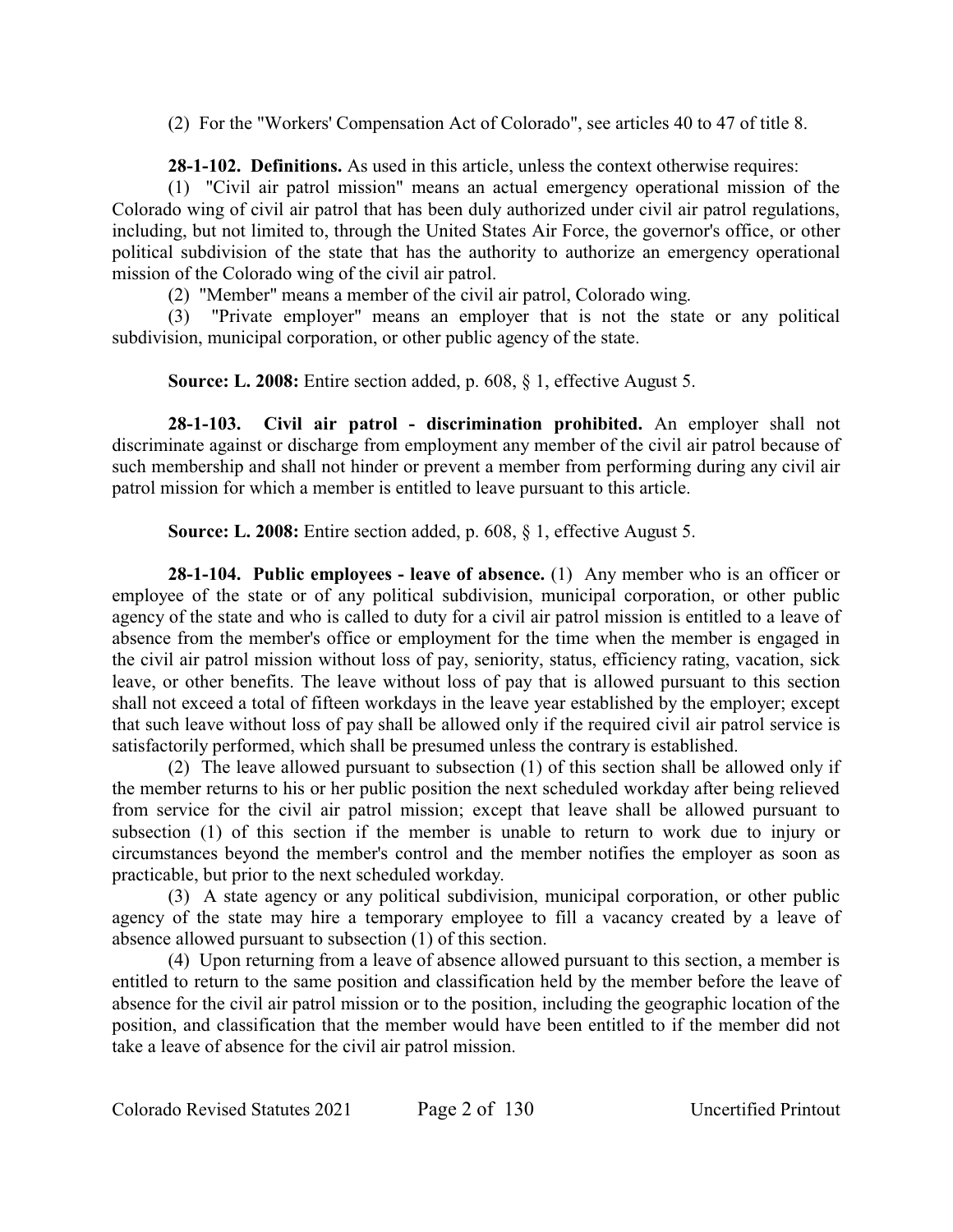(5) A member who is an officer or employee of the state or of any political subdivision, municipal corporation, or other public agency of the state, receiving a leave of absence pursuant to this section and having rights in any state, municipal, or other public pension, retirement, or relief system shall retain all of the rights accrued up to the time of taking the leave and shall have all rights subsequently accruing under such system as if the member did not take the leave. Any increase in the amount of money benefits accruing with respect to the time of the leave is dependent upon the payment of any contributions or assessments, and the right to the increase is dependent upon the payment of contributions or assessments within a reasonable time after the termination of the leave and upon such terms as the authorities in charge of the system may prescribe.

**Source: L. 2008:** Entire section added, p. 609, § 1, effective August 5. **L. 2009:** (1) and (2) amended, (HB 09-1315), ch. 312, p. 1694, § 3, effective August 5.

**28-1-105. Private employees - leave of absence.** (1) Any member who is employed by a private employer and who is called to duty for a civil air patrol mission is entitled to a leave of absence from the member's private employment, other than employment of a temporary nature, for the time when the member is engaged in the civil air patrol mission. The leave allowed pursuant to this section shall not exceed a total of fifteen workdays in any calendar year, and the leave shall be allowed only if the member gives evidence to the employer of the satisfactory completion of the civil air patrol service.

(2) The period of absence allowed pursuant to this section shall be construed as an absence with leave and without pay and shall in no way affect the member's rights to vacation, sick leave, bonus, advancement, or other employment benefits or advantages relating to and normally to be expected for the member's particular employment.

(3) The leave allowed pursuant to subsection (1) of this section shall be allowed only if the member returns to his or her private employment as soon as practicable after being relieved from service for the civil air patrol mission.

(4) The private employer of a member who takes leave from the member's employment in order to engage in a civil air patrol mission shall, upon the member's completion of the mission, restore the member to the position the member held prior to the leave of absence or to a similar position.

**Source: L. 2008:** Entire section added, p. 609, § 1, effective August 5; (3) amended, p. 1912, § 120, effective August 5.

**28-1-106. Employer's noncompliance - actions.** If an employer violates any provision of this article, the aggrieved member may bring a civil action for damages or equitable relief or both. In any such civil action, the court shall award reasonable attorney fees and costs to the prevailing party.

**Source: L. 2008:** Entire section added, p. 610, § 1, effective August 5.

# **ARTICLE 2**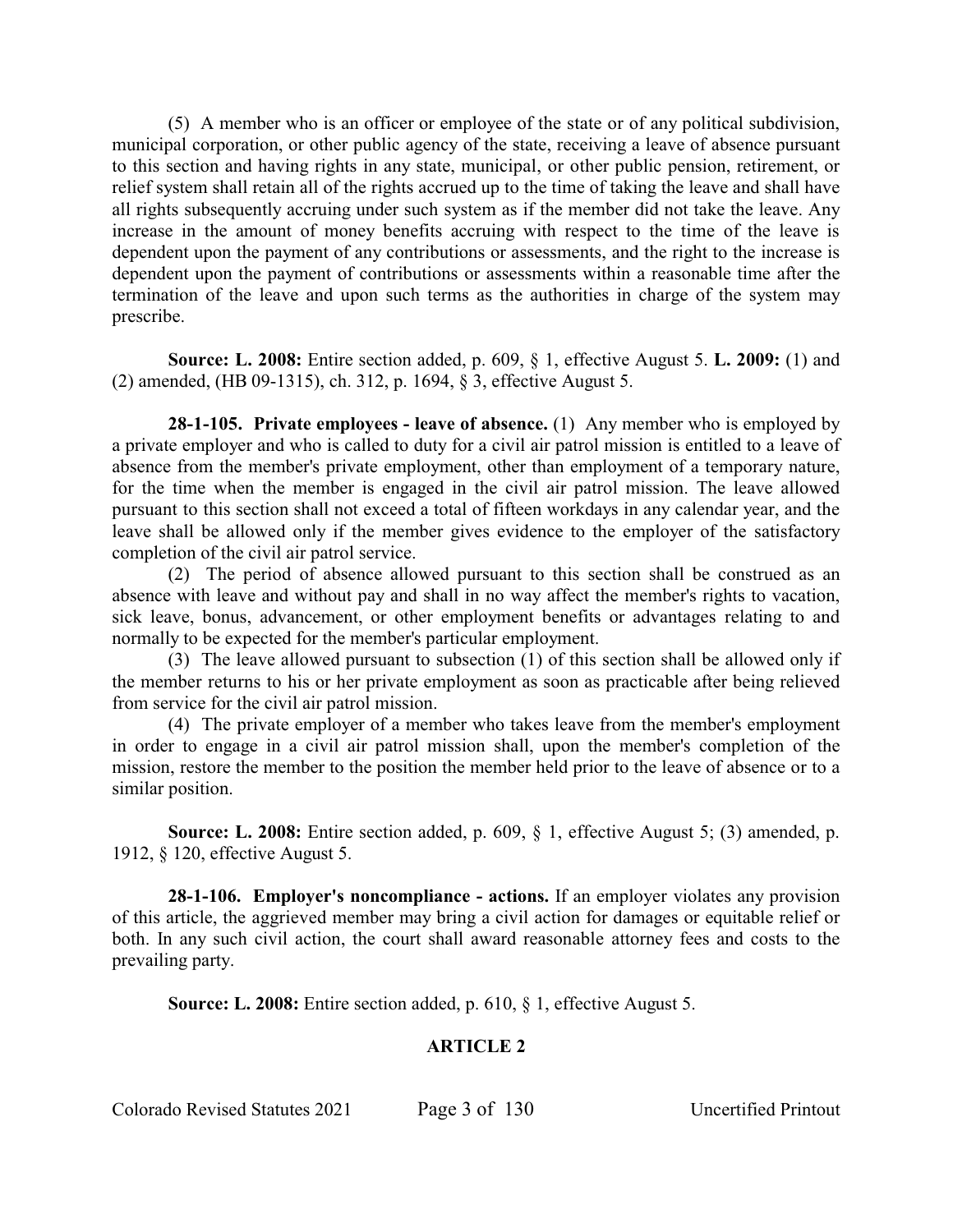#### Disaster Emergency Services

## **28-2-101 to 28-2-601. (Repealed)**

**Source: L. 83:** Entire article repealed, p. 971, § 28, effective July 1, 1984.

**Editor's note:** This article was numbered as article 1 of chapter 24, C.R.S. 1963. For amendments to this article prior to its repeal in 1984, consult the Colorado statutory research explanatory note and the table itemizing the replacement volumes and supplements to the original volume of C.R.S. 1973 beginning on page vii in the front of this volume.

**Cross references:** For current provisions relating to emergency management, see part 7 of article 33.5 of title 24.

## **MILITARY**

## **ARTICLE 3**

## National Guard

## PART 1

#### GENERAL AND ADMINISTRATIVE

**28-3-101. Definitions.** As used in this article 3, unless the context otherwise requires:

(1) "Active service" means full-time service on behalf of the state when ordered by competent authority.

(2) "Armed forces" means the Army, Navy, Air Force, Marine Corps, Space Force, and Coast Guard of the United States.

(3) "Board" means the Colorado board of veterans affairs.

(4) "County veterans service officer" means any person appointed to serve as such pursuant to section 28-5-801.

(5) "Department" means the department of military and veterans affairs created and existing pursuant to section 24-1-127, C.R.S.

(6) "Director" means the director of the division of veterans affairs.

(7) "Division" or "division of veterans affairs" means the division of veterans affairs created and existing within the department of military and veterans affairs.

(8) "In the service of the United States" and "not in the service of the United States" mean the same as such terms are used in the "National Defense Act of Congress", approved June 3, 1916, and amendments thereto.

(9) "Master settlement agreement" means the master settlement agreement, the smokeless tobacco master settlement agreement, and the consent decree approved and entered by the court in the case denominated *State of Colorado, ex rel. Gale A. Norton, Attorney General v. R.J. Reynolds Tobacco Co.; American Tobacco Co., Inc.; Brown & Williamson Tobacco Corp.; Liggett & Myers, Inc.; Lorillard Tobacco Co., Inc.; Philip Morris, Inc.; United States Tobacco*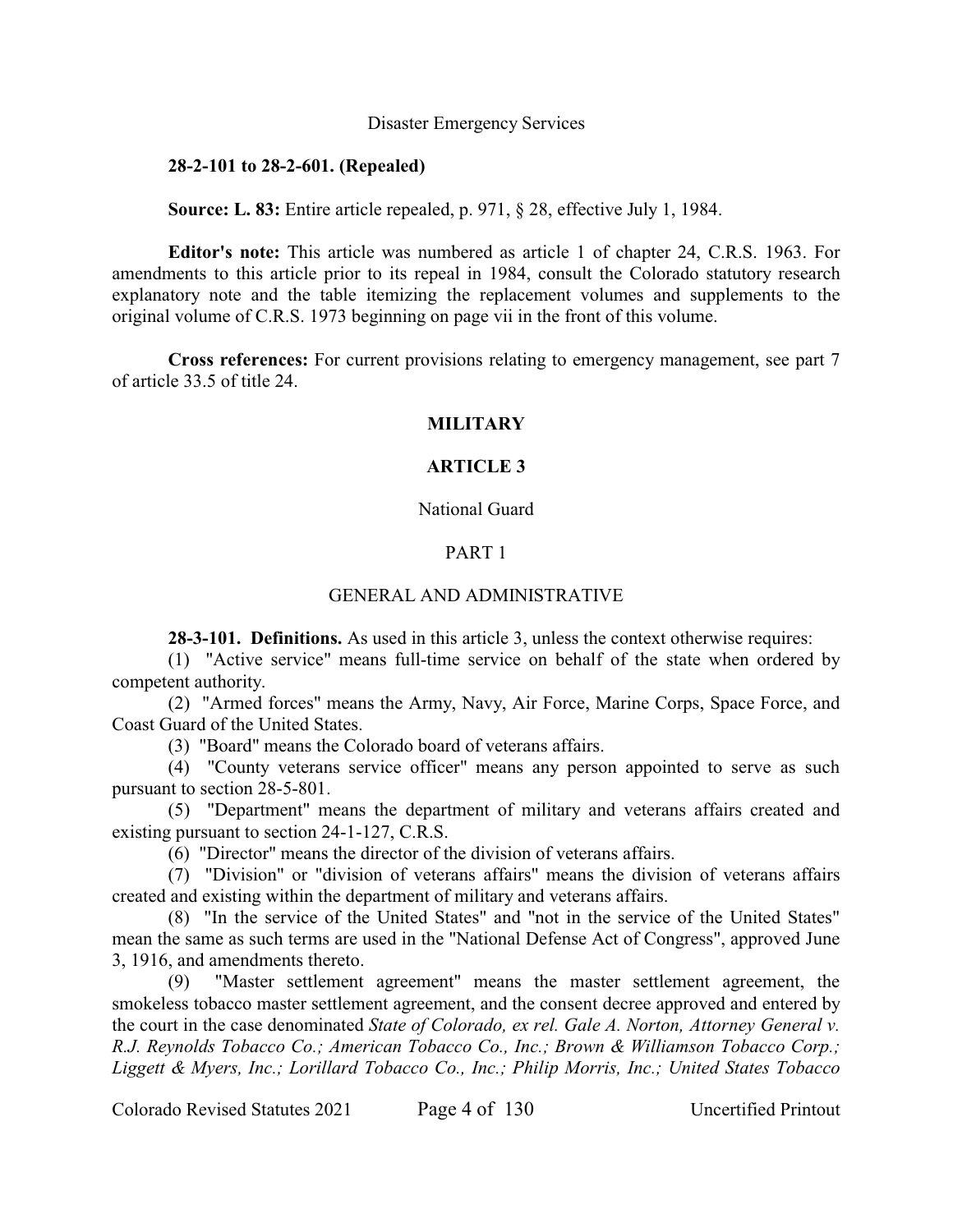*Co.; B.A.T. Industries, P.L.C.; The Council For Tobacco Research--U.S.A., Inc.; and Tobacco Institute, Inc., Case No. 97 CV 3432, in the district court for the city and county of Denver.* 

(10) "Military forces" includes the federally recognized National Guard and any other organizations or components of the organized militia as may be created by the governor pursuant to federal or state law.

(11) "Military service" means service in any of the armed forces of the state of Colorado or the United States.

(12) **[***Editor's note: This version of subsection (12) is effective until notice to the revisor of statutes that the Space National Guard is created is received. See editor's note following this section.***]** "National Guard" includes the Army National Guard and the Air National Guard.

(12) **[***Editor's note: This version of subsection (12) is effective upon notice to the revisor of statutes that the Space National Guard is created. See editor's note following this section.***]** "National Guard" includes the Army National Guard, the Air National Guard, and the Space National Guard.

(13) "On duty" includes periods of drill and such other training and service as may be required under state or federal law, regulations, or orders.

(13.5) "Saboteur" means a person who intentionally destroys, damages, moves, or interferes with any property with reasonable grounds to believe that the act will interfere with the preparation of the United States or any state for defense or for war or with the prosecution of war by the United States.

(13.7) "Terrorist" means a person who has engaged in, or is suspected of engaging in, acts of terrorism, as that term is defined in 18 U.S.C. sec. 3077 (1), as amended.

(14) "Trust fund" means the Colorado state veterans trust fund created in section 28-5- 709.

(15) "Veteran" means a person who served in the active military, naval, or air service of the United States, and who was discharged or released therefrom under conditions other than dishonorable.

**Source: L. 55:** p. 606, § 1. **CRS 53:** § 94-9-1. **C.R.S. 1963:** § 94-1-1. **L. 2002:** (13.5) and (13.7) added, p. 584, § 1, effective May 24; entire section R&RE, p. 343, § 2, effective July 1. **L. 2021:** IP and (2) amended (HB 21-1231), ch. 206, p. 1077, § 5, effective May 28; IP and (12) amended (HB 21-1231), ch. 206, p. 1077, § 6, effective (see editor's note).

**Editor's note:** (1) Subsections (13.5) and (13.7) were originally enacted as (7) and (8), respectively, in Senate Bill 02-099 but have been renumbered on revision and harmonized with amendments to this section by House Bill 02-1413.

(2) Section 15(2) of chapter 206 (HB 21-1231), Session Laws of Colorado 2021, provides that changes to subsection (12) take effect only if the federal government creates the Space National Guard in the "FY 2022 National Defense Authorization Act" and take effect on the date identified in the written notice from the resource and legislative director of the department of military and veterans affairs to the revisor of statutes, as required in section 28-5- 703.5, that the Space National Guard was created or, if the notice does not specify that date, on the date of the notice to the revisor of statutes, or on May 28, 2021, whichever is later. As of publication date, the revisor of statutes had not received the written notice.

Colorado Revised Statutes 2021 Page 5 of 130 Uncertified Printout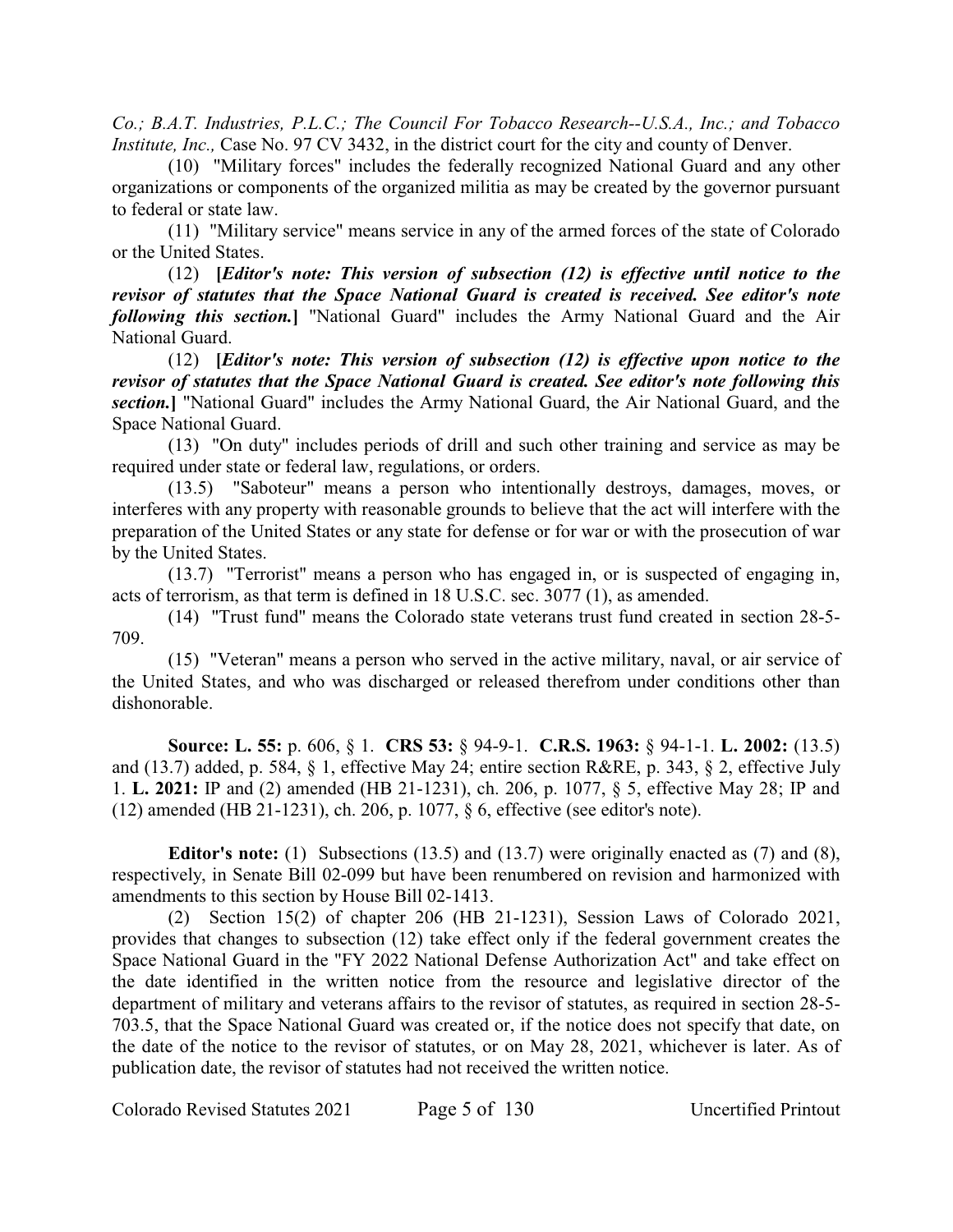**Cross references:** For the legislative declaration contained in the 2002 act amending this section, see section 1 of chapter 121, Session Laws of Colorado 2002.

## **28-3-102. Persons subject to military duty. (Repealed)**

**Source: L. 55:** p. 606, § 2. **CRS 53:** § 94-9-2. **C.R.S. 1963:** § 94-1-2. **L. 75:** (1)(f) amended, p. 932, § 50, effective July 1. **L. 2002:** Entire section repealed, p. 584, § 2, effective May 24.

**Cross references:** For current provisions concerning persons subject to military duty, see § 28-4-103.5.

**28-3-103. General provisions.** (1) In case the United States is at war or in case of any other emergency declared by the president or the congress of the United States or by the governor or the general assembly of this state, any organization, unit, or detachment of the military forces of this state, by direction of the governor and upon order of the officer in immediate command thereof, may continue in fresh pursuit of insurrectionists, saboteurs, terrorists, enemies, or enemy forces beyond the border of this state into another state until they are apprehended or captured by such organization, unit, or detachment or until the military or police forces of such other state or the forces of the United States have had a reasonable opportunity to pick up the pursuit or to apprehend or capture the persons pursued, if such other state has given authority by law for such pursuit by such forces of this state. Except as provided by law, any person who is apprehended or captured in another state by any of the forces of this state shall, without unnecessary delay, be surrendered to the military or police forces of the state in which he or she is taken or to the United States, but such surrender shall not constitute a waiver by this state of its right to extradite or prosecute such person for any crime committed in this state.

(2) Any military forces of another state who are in fresh pursuit of insurrectionists, saboteurs, terrorists, enemies, or enemy forces may continue such pursuit into this state until the military or police forces of this state or the forces of the United States have had a reasonable opportunity to take up the pursuit or to apprehend or capture the persons pursued, and the pursuing forces may arrest or capture such persons within this state while in fresh pursuit. Any such persons who are captured or arrested by the military forces of such other state while in this state shall, without unnecessary delay, be surrendered to the military or police forces of this state to be dealt with according to law.

(3) This section shall not be construed so as to make unlawful any arrest in this state which would otherwise be lawful nor to repeal or prevent the application of any of the provisions of sections 16-3-104 and 16-3-106, C.R.S.

(4) The intent of this article and all acts of the state affecting the military forces is to conform to all acts and regulations of the United States affecting the same subjects, and all acts of the state shall be construed to effect this purpose, and anything to the contrary shall be held null and void so long as the subject matter has been acted on by the United States, and, upon any subject not acted upon with reference to these matters by United States authority, any act of the state shall be in full force and effect. Nothing in this subsection (4) shall be construed to limit in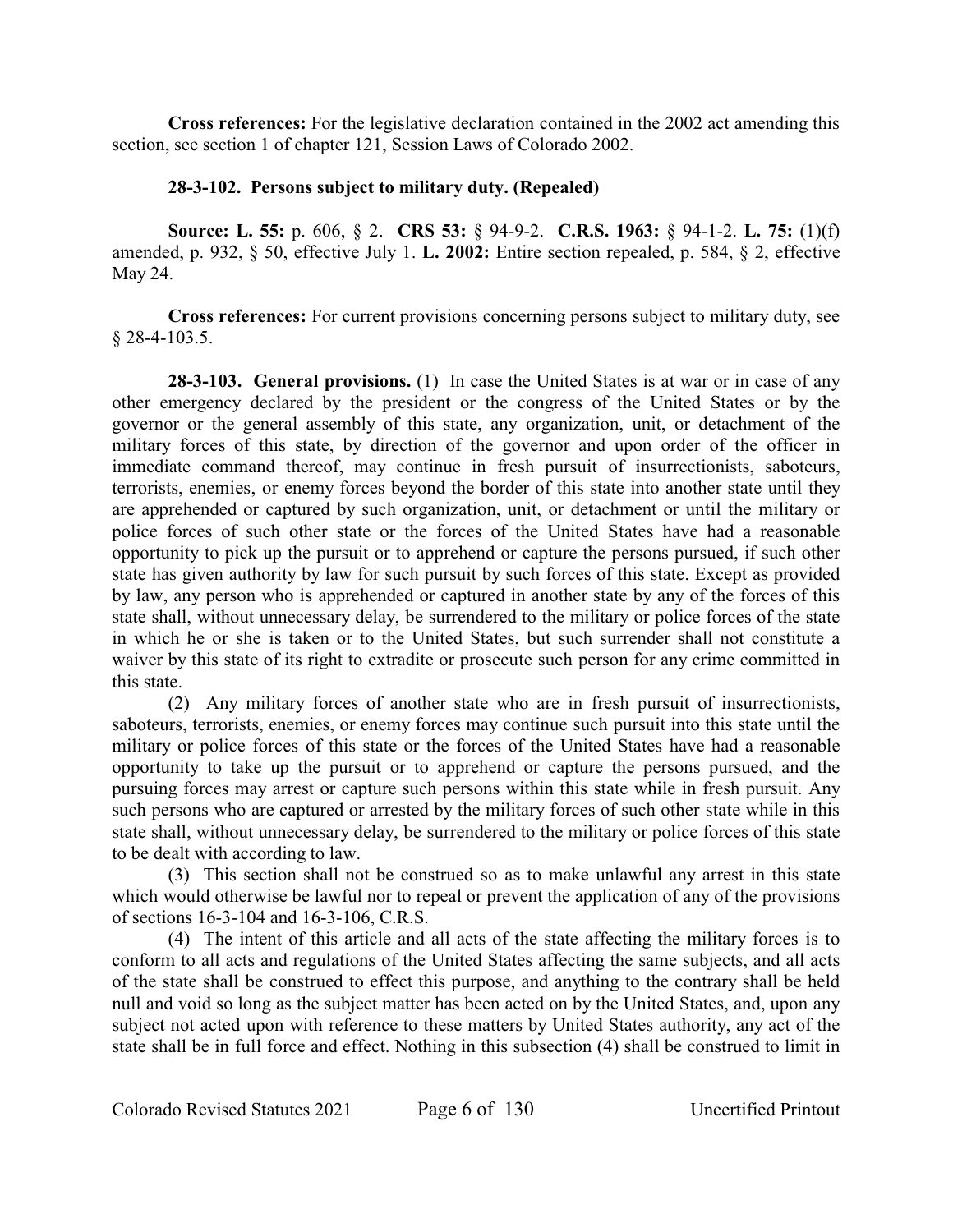any way the application of this article to the discipline of the Colorado National Guard when on "active service" or "on duty" as defined in section 28-3-101.

(5) All matters relating to the organization, discipline, and government of the military forces not otherwise provided for in this article shall be decided by the custom, regulations, and usage of the appropriate service of the armed forces of the United States.

(6) The military forces of the state of Colorado shall be divided into two classes - the organized militia and the unorganized militia.

- (7) The organized militia shall consist of the following:
- (a) The federally recognized National Guard; and
- (b) The state defense force.
- (8) The unorganized militia shall consist of all other members of the military forces.

(9) Consistent with federal law, women may enlist in the state military forces in the same manner as men and shall be appointed by the governor in the same manner as men. While so serving in the state military forces, women shall have the same status as male members of the state military forces, consistent with federal law.

**Source: L. 55:** p. 607, § 3. **CRS 53:** § 94-9-3. **C.R.S. 1963:** § 94-1-3. **L. 69:** p. 868, § 1. **L. 71:** p. 1047, § 9. **L. 86:** (7)(b) amended, p. 1016, § 8, effective May 3. **L. 95:** (9) amended, p. 319, § 1, effective April 21. **L. 2002:** (1), (2), and (7) amended and (9) R&RE, pp. 584, 585, §§ 3, 4, effective May 24.

**28-3-104. Commander in chief - staff.** The governor shall be the commander in chief of the military forces except so much thereof as may be in the actual service of the United States and may employ the same for the defense or relief of the state, the enforcement of its laws, the protection of life and property therein, and the implementation of the Emergency Management Assistance Compact; for service in a national special security event or in situations involving imminent danger of emergency or disaster; and for the training of the military forces for all appropriate state missions. He or she shall make and publish regulations not inconsistent with law and enforce the provisions of this article. He or she may appoint a staff, consisting of an adjutant general as chief of staff and such other officers as he or she deems necessary if all such officers are federally recognized officers in their respective ranks in the National Guard of the state.

**Source: L. 55:** p. 609, § 4. **CRS 53:** § 94-9-4. **C.R.S. 1963:** § 94-1-4. **L. 2002:** Entire section amended, pp. 585, 593, §§ 5, 27, effective May 24. **L. 2009:** Entire section amended, (HB 09-1325), ch. 315, p. 1702, § 1, effective May 21.

**Editor's note:** Amendments to this section by sections 5 and 27 of Senate Bill 02-099 were harmonized.

**Cross references:** For the "Emergency Management Assistance Compact", see part 29 of article 60 of title 24.

**28-3-105. Adjutant general - assistants.** (1) There shall be an adjutant general of the state who shall be appointed by the governor, with the advice and consent of the senate, who

Colorado Revised Statutes 2021 Page 7 of 130 Uncertified Printout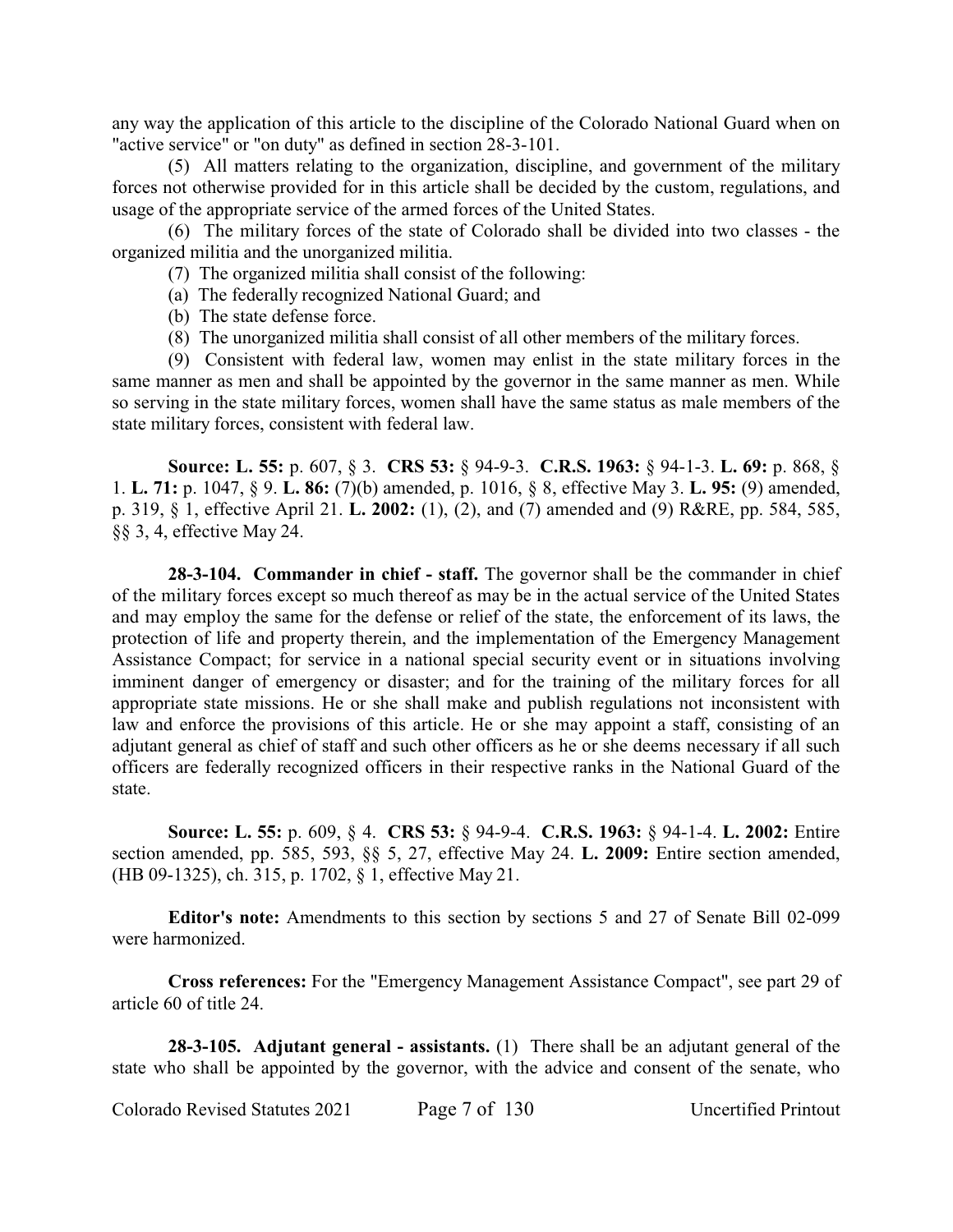shall be a staff officer, who at the time of appointment shall be a commissioned officer of the National Guard of this state with not fewer than ten years' military service in the armed forces of this state or of the United States at least five of which have been commissioned service in the Colorado National Guard, and who has attained the grade of lieutenant colonel or a higher grade with federal recognition in such grade at least one year prior to his or her appointment as adjutant general. The adjutant general shall serve at the pleasure of the governor.

(2) The adjutant general shall be appointed to the rank of brigadier general or to such higher grade or rank as he or she may be federally recognized in.

(3) The adjutant general shall receive as compensation such salary as the governor by order may prescribe, but such salary shall not exceed the pay and allowances as provided by law for an officer of similar rank and length of service in the regular Army or regular Air Force of the United States.

(4) The adjutant general may appoint an assistant adjutant general for Army, an assistant adjutant general for air, and an assistant adjutant general for space. The adjutant general may appoint other assistant adjutant generals that may be authorized by the federal National Guard bureau or as authorized by the governor. In addition, the adjutant general may appoint any necessary administrative and clerical assistants.

(5) No adverse personnel action shall be taken against an officer or enlisted member of the military forces as a consequence of communicating with any member of the general assembly.

**Source: L. 55:** p. 609, § 5. **CRS 53:** § 94-9-5. **C.R.S. 1963:** § 94-1-5. **L. 69:** p. 868, § 2. **L. 71:** p. 1045, § 2. **L. 95:** (1) amended and (5) added, p. 319, § 2, effective April 21. **L. 2002:** (1), (2), and (4) amended, p. 594, § 28, effective May 24. **L. 2003:** (4) amended, p. 1907, § 1, effective August 6.

**28-3-106. Powers and duties of adjutant general.** (1) The adjutant general has the following powers and duties:

(a) The adjutant general shall be the chief of staff to the commander in chief and the administrative head of the department of military and veterans affairs. Whenever any law of this state refers to the military department, said law shall be construed as referring to the department of military and veterans affairs.

(b) He or she shall have custody of all military records, correspondence, and other military documents. He or she shall be the medium of military correspondence with the governor and perform all other duties pertaining to his or her office prescribed by law.

(c) The adjutant general shall prepare and transmit annually, in the form and manner prescribed by the heads of the principal departments pursuant to the provisions of section 24-1- 136, C.R.S., a report accounting to the governor and the state, veterans, and military affairs committees of the house of representatives and the senate for the efficient discharge of all responsibilities assigned by law or directive to the adjutant general.

(d) He or she shall make and transmit to the federal government such reports and returns as are required by the laws of the United States.

(e) He or she shall, when necessary and pursuant to the provisions of section 24-1-136, C.R.S., cause the military code, orders, and regulations of the state to be reproduced and distributed to the commissioned officers and the several organizations of the National Guard.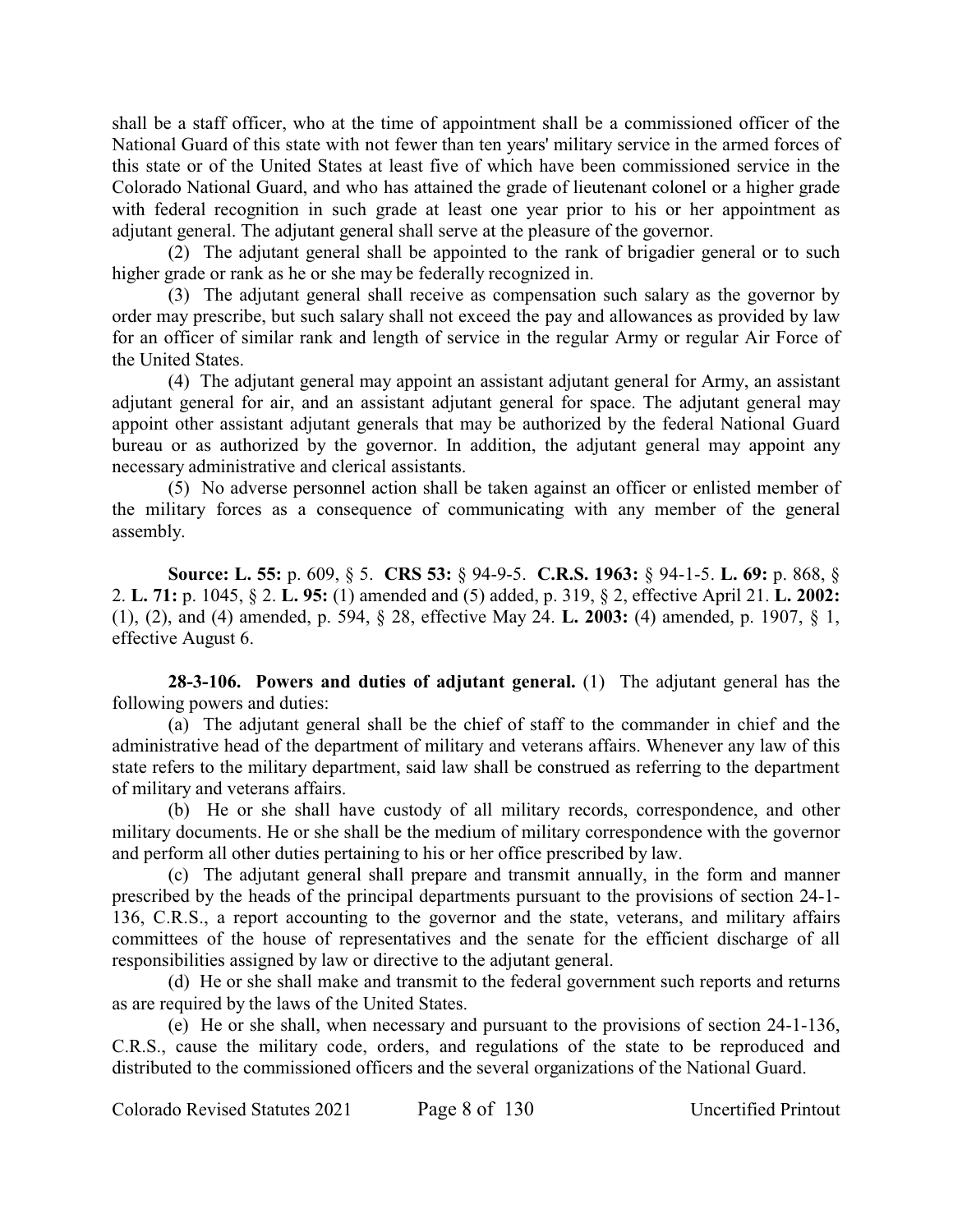(f) He or she shall cause to be prepared and issued all necessary books, blanks, and notices required to carry into full effect the provisions of the military code. All such books and blanks are the property of the state.

(g) The seal of office of the adjutant general shall contain the coat of arms of the state with the words added thereto "State of Colorado, Adjutant General's Office", and said seal shall be delivered by him or her to his or her successor. All orders issued from his or her office shall be authenticated with said seal. The adjutant general shall attest to all commissions issued to officers of the military forces.

(h) He or she shall superintend the preparation of all returns and reports required by the United States from the state on military matters.

(i) In the absence of the adjutant general or temporary inability to perform his or her duties as adjutant general, he or she shall appoint, with the consent of the governor, an officer of the National Guard to perform the duties prescribed for the adjutant general. Should the adjutant general be absent or unable to perform his or her duties for a period of six months or more, it shall be considered cause to justify his or her removal. Removal under this paragraph (i) shall be at the sole discretion of the governor.

(j) He or she shall prescribe such regulations not inconsistent with law as will increase the discipline and efficiency and will preserve and protect the property of the military forces of the state of Colorado. These regulations, as prepared by the adjutant general and approved by the governor, shall be published in orders, and the governor, when in his or her judgment it is necessary, may order the adjutant general to revise and amend these regulations. The regulations required by this paragraph (j) need not comply with the provisions of article 4 of title 24, C.R.S.

(k) He or she shall submit a budget respecting the military forces for the ensuing fiscal year for the approval of the controller, and the total of the budget for such period of time shall not be exceeded.

(l) He or she shall keep the papers, volumes, and records of the department in an office provided by the state and shall keep such accounts of activities and expenditures as are necessary and required.

(m) He or she shall attend to the safekeeping and repairing of the ordnance, arms, accouterments, equipment, and all other military property belonging to the state or issued to it by the United States. All military property of the state which, after proper inspection, is found unsuitable for the use of the state, under the direction of the governor, shall be disposed of by the adjutant general at public auction or by inviting bids after suitable advertisement of the sale daily for ten days in at least one newspaper published in the city or county where the sale is to take place; or the same may be sold at private sale when so ordered by the governor or, with the approval of the governor, may be turned over to any other department, board, or commission of the state government by which it can be used. Such department, board, or commission of the state government shall reimburse the military fund for the reasonable value of the property so received. He or she shall bid on the property or suspend the sale when in his or her opinion better prices may or should be obtained. He or she shall from time to time render to the governor a just and true account of the sales made by him or her and shall deposit the proceeds of the same in the military fund.

(n) He or she shall not issue or cause to be issued military property to persons or organizations other than those belonging to the National Guard, except in cases of emergency and then only on written approval of the governor.

Colorado Revised Statutes 2021 Page 9 of 130 Uncertified Printout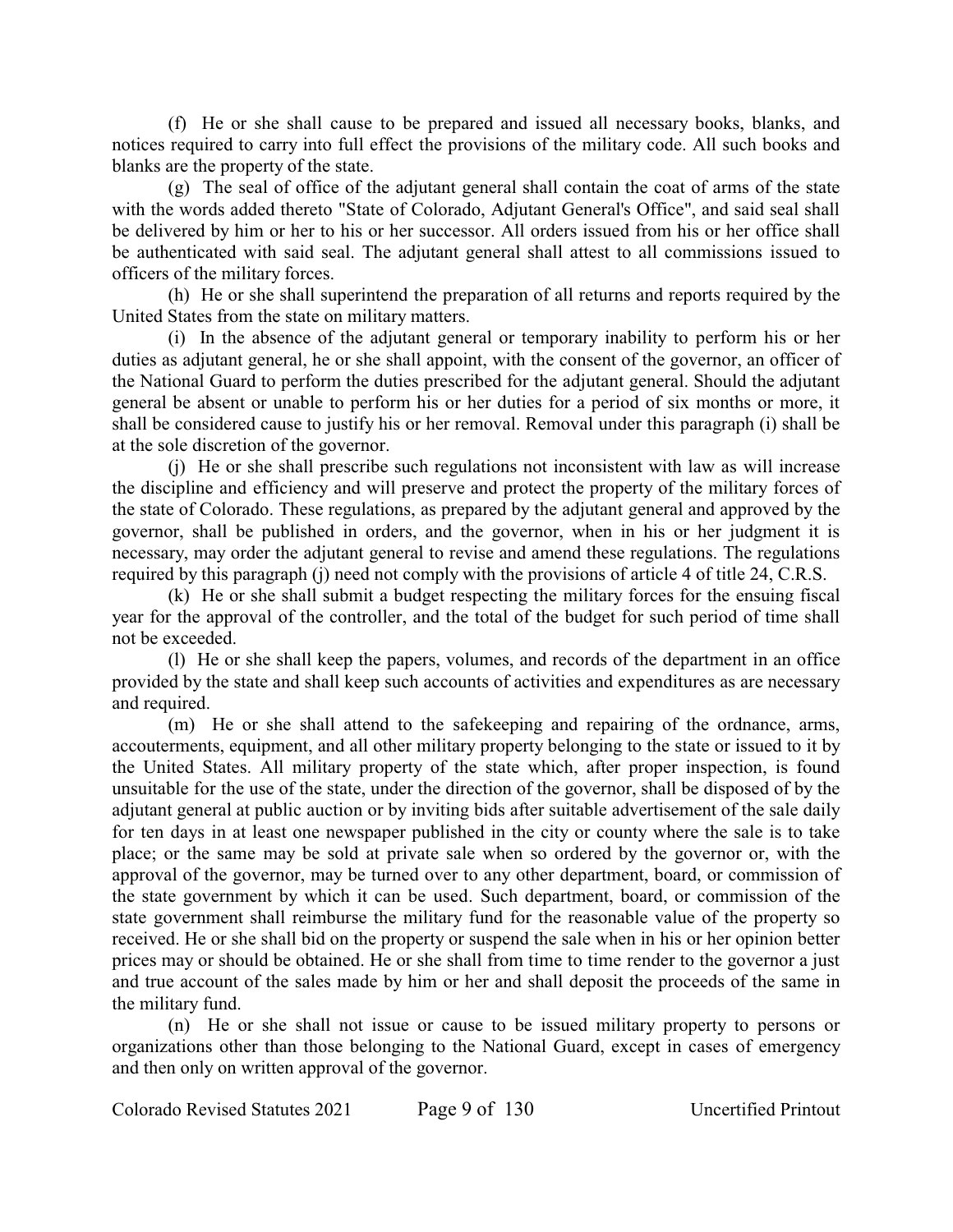(o) All purchases, with the exception of emergency purchases, shall be made through the executive director of the department of personnel in the manner provided by law. All property purchased under the authority granted shall be inspected by an inspector or an officer detailed for that purpose by the adjutant general, and no payment shall be made therefor until it appears by the certificate of such officer that such property is of the kind and quality specified in such agreement or contract. In case of emergency, the governor may suspend the operation of this paragraph (o) and direct the adjutant general in writing to purchase such military property as may be required in the open market. The governor shall report such actions with the reasons therefor and statement of the property purchased and the prices paid therefor to the general assembly at its next session. All payments shall be made by voucher drawn upon the military fund of the state upon such form as may be provided by the controller of the state of Colorado. Each voucher shall show the attestation of the adjutant general that it is within the budget as approved by the governor.

(p) He or she shall employ such clerks, laborers, and other force as may be required for his or her office, other departments, armories, and properties of the National Guard, and, in all cases of employment under this provision, a preference shall be extended to members of the National Guard. The pay of such clerks and other force shall be determined and fixed by the adjutant general with the approval of the governor and consistent with the pay for equivalent positions under the state personnel system. In case of emergency or when authorized by the governor, he or she may employ such additional temporary assistants as are necessary, to be paid from the amounts appropriated for the maintenance of the military forces.

(q) The adjutant general shall have charge of the campgrounds and military reservations of the state and shall be responsible for the protection and safety thereof, and he or she shall promulgate regulations for the maintenance of order thereon, for the enforcement of traffic rules, and for all other lawful regulations as may be ordered for the operation, care, and preservation of existing facilities and installations on all state military reservations. He or she shall keep in repair all state buildings and other improvements thereon. He or she may make such sound improvements thereon as the good of the service requires.

(r) The adjutant general, by and with the advice and approval of the governor, is authorized to rent, hire, purchase, take the conveyance of, and hold in trust for the use of the state of Colorado such buildings, lands, tenements, and appurtenances thereof as may be from time to time deemed necessary for use by the National Guard. All such expenditures shall be paid out of the military fund, but all titles shall be taken in the name of the governor of the state of Colorado for the use of the National Guard. Prior to acquiring any real property pursuant to the provisions of this paragraph (r), the adjutant general shall submit a report to the capital development committee which describes the anticipated use of such real property, the maintenance costs related to such real property, the current value of such real property, any conditions or limitations which may restrict the use of such real property, and any potential liability to the state which could result from acquiring such real property. The capital development committee shall review any such report which is submitted to the capital development committee and shall provide recommendations to the adjutant general concerning the proposed real property acquisition within thirty days after the date of receipt of such report. The adjutant general shall not complete any such real property acquisition without considering any recommendations of the capital development committee which are provided within such thirty-day period.

Colorado Revised Statutes 2021 Page 10 of 130 Uncertified Printout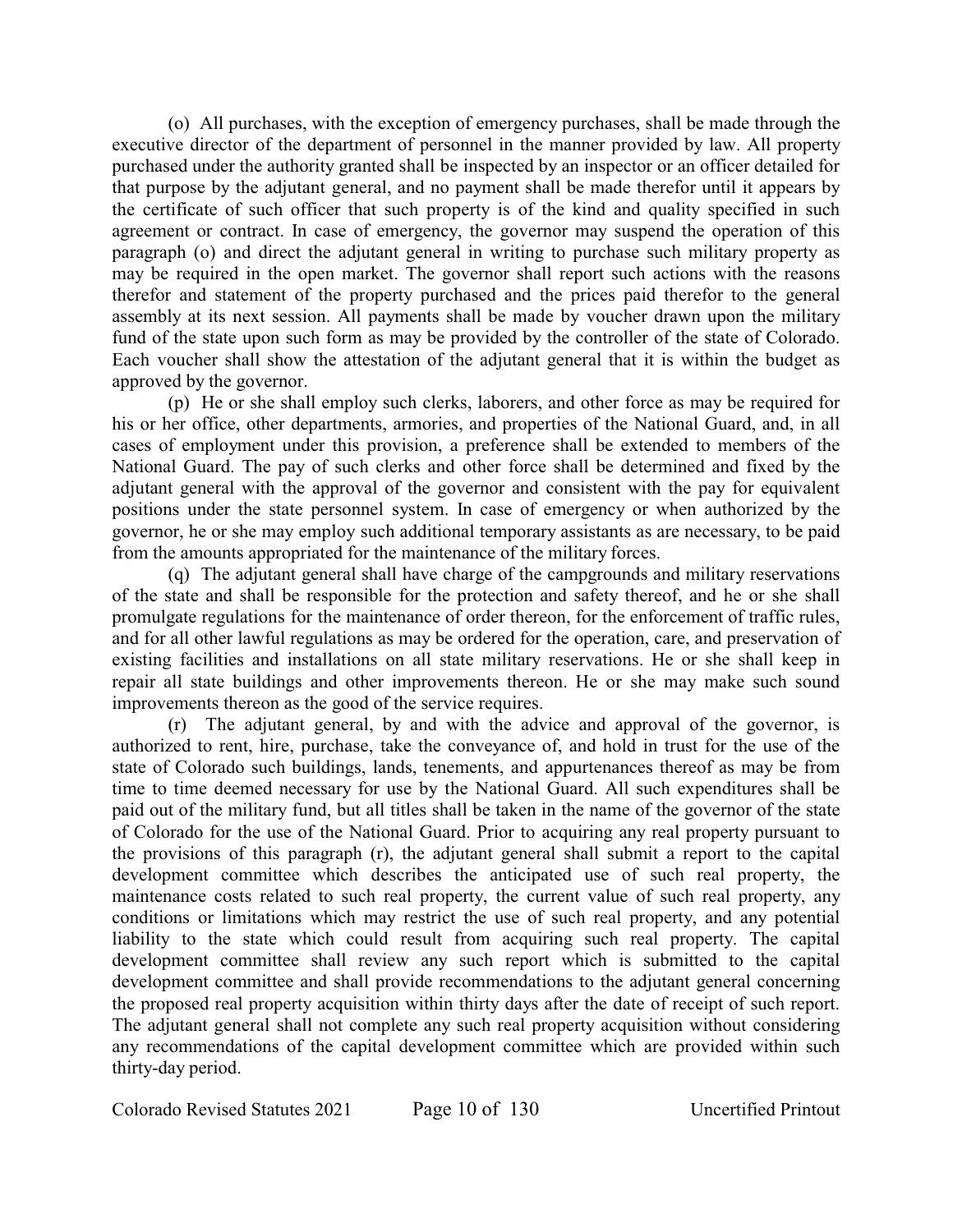(s) (I) If, in the judgment of the adjutant general, any real estate that has been acquired for military purposes is unsuitable for military purposes, the adjutant general, by and with the approval of the governor, in writing, has authority to sell, trade, or otherwise dispose of such real estate, but, except as otherwise provided by subsection (1)(s)(II) of this section, such real estate shall not be disposed of for less than its appraised value. The appraised value of such real estate shall be determined by an appraiser who is licensed or certificated pursuant to part 6 of article 10 of title 12 and who is selected by the adjutant general from a list of three qualified individuals submitted to the adjutant general by the department. Appraisers shall be selected for the list, and their fees shall be negotiated in accordance with the standards established by part 14 of article 30 of title 24. The adjutant general, by and with the advice and approval of the governor, is authorized to lease any property belonging to the department when it is not needed for the immediate use of the department. All conveyances that are required for the purpose of this section shall be executed by the governor under the seal of the state, and the proceeds of all sales, trades, or other disposition shall be placed in an account to be invested by the state treasurer as provided in section 24-36-113. Any interest earned on the investment or deposit of such proceeds shall remain in such account and shall not be credited to the general fund or any other fund of the state. Said proceeds and any interest thereon shall be disbursed by authority of the adjutant general, subject to appropriation by the general assembly, only for the construction, repair, improvement, acquisition, or costs of acquisition or sale of armories throughout the state. Costs of acquisition or sale shall include but need not be limited to appraisals, site surveys, environmental surveys, title work, property inspections, closing costs, legal fees, real estate fees, site preparation, or utility studies. Prior to disposing of any real property pursuant to the provisions of this subsection (1)(s), the adjutant general shall submit a report to the capital development committee that describes such real property, the maintenance costs related to such real property, the current value of such real property, any conditions or limitations that may restrict the use of such real property, and the terms of the proposed disposition of such real property. The capital development committee shall review any such report that is submitted to the capital development committee and shall provide recommendations to the adjutant general concerning the proposed real property disposition within thirty days after the date of receipt of such report. The adjutant general shall not complete any such real property disposition without considering any recommendations of the capital development committee that are provided within such thirty-day period.

(II) The adjutant general may dispose of real estate acquired but unsuitable for military purposes for less than its appraised value when the disposition is to an agency of state government. The adjutant general shall not be required to have an appraisal performed in order to complete such disposition. In the event an offer has been made to purchase such real estate for more than its appraised value, prior to any disposition the adjutant general shall give due consideration to the terms of the offer and to any cost savings to the state which would result from a transfer of such real estate to a state agency.

(III) Notwithstanding subsection (1)(s)(I) of this section, on July 1, 2020, the state treasurer shall transfer four million nine hundred eight thousand three hundred ninety-five dollars from the account specified in subsection (1)(s)(I) of this section to the general fund.

(t) Repealed.

(u) He or she shall prescribe the rules and regulations described in section 23-7.4-302 (7).

Colorado Revised Statutes 2021 Page 11 of 130 Uncertified Printout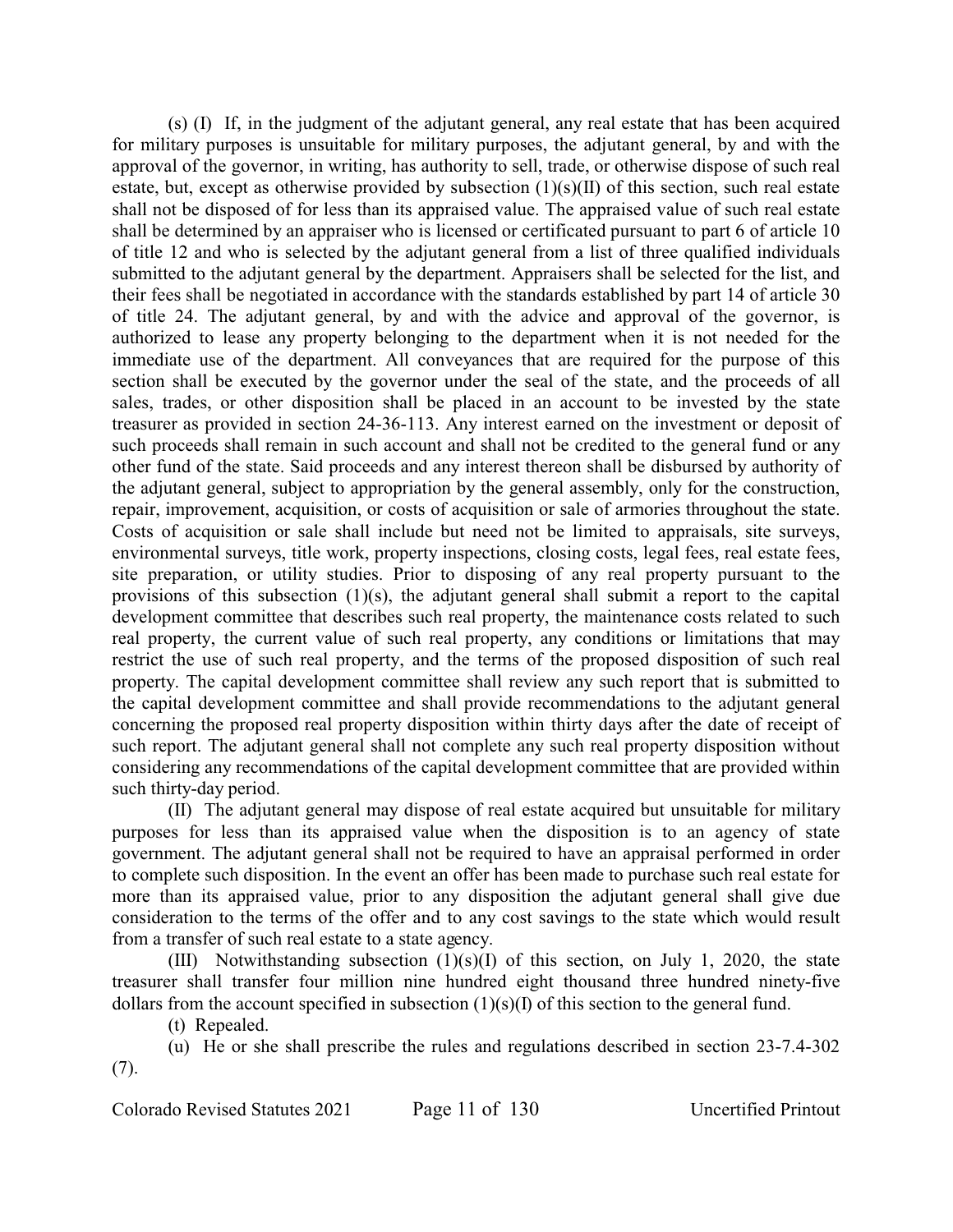(v) The adjutant general shall ensure that the department complies with the requirements of section 24-1-136.5, C.R.S., concerning the preparation of operational master plans, facilities master plans, and facilities program plans for the department.

(w) Repealed.

(x) The adjutant general is authorized to accept gifts, grants, or donations of any kind from any private source or from any governmental unit in order to carry out the functions and duties set forth in this title subject to the conditions upon which the gifts, grants, or donations are made; except that no gift, grant, or donation shall be accepted if the conditions attached thereto require the use or expenditure thereof in a manner contrary to law or require expenditures from the general fund unless such expenditures are approved by the general assembly.

(y) The adjutant general may make available for public or private use any distance learning audio and video facilities located within the state. Such public or private use shall be subject to reasonable fees for the costs, including repair, replacement, and salaries involved in the use of the facilities, as well as maintenance and operation of the facilities and equipment.

**Source: L. 55:** p. 610, § 6. **CRS 53:** § 94-9-6. **C.R.S. 1963:** § 94-1-6. **L. 64:** p. 157, § 104. **L. 67:** p. 78, § 1. **L. 68:** p. 136, § 168. **L. 81:** (1)(o) amended, p. 1296, § 37, effective January 1, 1982. **L. 83:** (1)(c) and (1)(e) amended, p. 840, § 64, effective July 1. **L. 86:** (1)(s) amended and (1)(t) repealed, pp. 1014, 1018, §§1, 18, effective May 3. **L. 91:** (1)(r) amended, p. 1375, § 1, effective April 1; (1)(u) added, p. 549, § 3, effective May 18. **L. 94:** (1)(s) amended, p. 24, § 1, effective March 2; (1)(v) added, p. 566, § 15, effective April 6; (1)(s) amended, p. 1617, § 1, effective May 31. **L. 96:** (1)(o) amended, p. 1542, § 133, effective June 1. **L. 2001:** (1)(c) amended, p. 1178, § 10, effective August 8. **L. 2002:** (1)(b), (1)(d) to (1)(n), (1)(p), (1)(q), and (1)(u) amended, pp. 594, 586, §§ 29, 7, effective May 24; (1)(a) and (1)(s)(I) amended and (1)(w) added, p. 360, § 21, effective July 1. **L. 2003:** (1)(c) and (1)(w)(I) amended, p. 2012, § 104, effective May 22; (1)(x) and (1)(y) added, p. 1907, § 2, effective August 6. **L. 2005:** (1)(s)(I) amended, p. 661, § 1, effective May 27. **L. 2013:** (1)(s)(I) amended, (SB 13-155), ch. 392, p. 2284, § 17, effective July 1. **L. 2018:** (1)(u) amended, (HB 18-1228), ch. 103, p. 787, § 2, effective August 8. **L. 2019:** (1)(s)(I) amended, (HB 19-1172), ch. 136, p. 1715, § 205, effective October 1. **L. 2020:** (1)(s)(III) added, (HB 20-1406), ch. 178, p. 813, § 16, effective June 29.

**Editor's note:** Subsection  $(1)(w)(II)$  provided for the repeal of subsection  $(1)(w)$ , effective January 1, 2004. (See L. 2002, p. 360.)

**Cross references:** For the legislative declaration contained in the 2002 act amending subsections (1)(a) and (1)(s)(I) and enacting subsection (1)(w), see section 1 of chapter 121, Session Laws of Colorado 2002.

**28-3-107. Department of military and veterans affairs fund - creation.** Any gifts, grants, and donations accepted by the adjutant general pursuant to section  $28-3-106$  (1)(x) shall be transmitted to the state treasurer, who shall credit the same to the department of military and veterans affairs fund, which fund is hereby created and referred to in this section as the "fund". The moneys in the fund shall be invested by the state treasurer as provided in sections 24-36- 109, 24-36-112, and 24-36-113, C.R.S. Any unexpended and unencumbered moneys remaining in the fund at the end of any fiscal year shall remain in the fund and shall not revert or be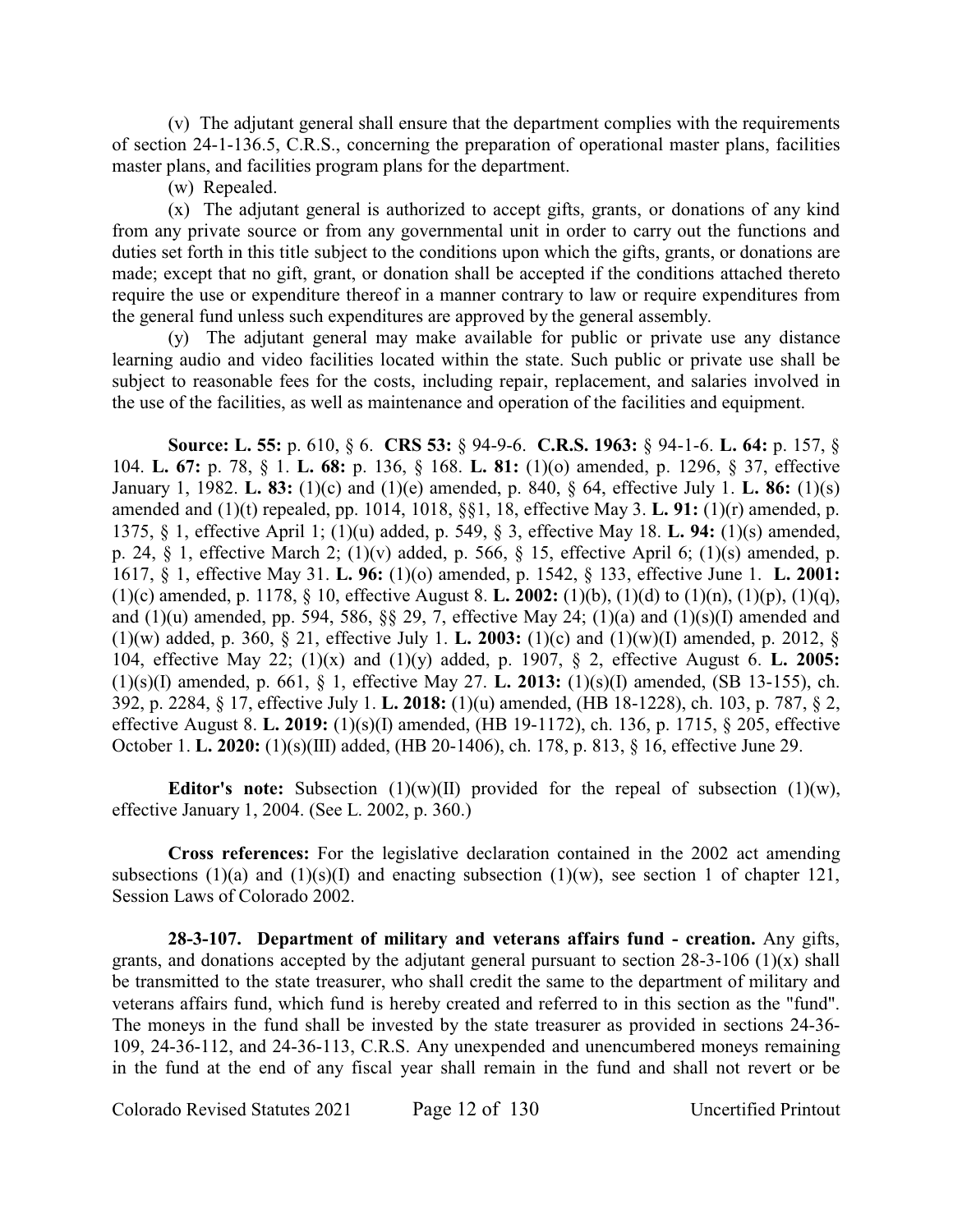credited or transferred to the general fund or be transferred to any other fund. Any interest or income derived from the deposit and investment of moneys in the fund shall remain in the fund and shall not be credited to the general fund. Moneys in the fund shall be continuously appropriated to the department for use by the adjutant general to carry out the functions and duties set forth in this title.

**Source: L. 2003:** Entire section added, p. 1908, § 3, effective August 6.

**28-3-108. Distance learning cash fund - creation.** There is hereby created in the state treasury the distance learning cash fund, referred to in this section as the "fund", which shall consist of the cash fees generated by the public and private use of distance learning facilities pursuant to section  $28-3-106$  (1)(y). The moneys in the fund shall be invested by the state treasurer as provided in sections 24-36-109, 24-36-112, and 24-36-113, C.R.S. Any unexpended and unencumbered moneys remaining in the fund at the end of any fiscal year shall remain in the fund and shall not revert or be credited or transferred to the general fund or be transferred to any other fund. Any interest or income derived from the deposit and investment of moneys in the fund shall remain in the fund and shall not be credited to the general fund. The moneys in the fund shall be continuously appropriated and shall be used to defray the costs associated with operating the distance learning facilities and equipment. Such costs shall include, but need not be limited to, repair, replacement, and salaries involved in the use of said facilities as well as the maintenance and operation of the facilities and equipment.

**Source: L. 2003:** Entire section added, p. 1908, § 3, effective August 6.

**28-3-109. Chargeable quarters and billeting cash fund - creation.** There is hereby created in the state treasury the chargeable quarters and billeting cash fund, referred to in this section as the "fund", which shall consist of any moneys generated through the public or private use of the Colorado Army National Guard facilities managed pursuant to section 28-3-106 (1)(q). The moneys in the fund shall be invested by the state treasurer as provided in sections 24- 36-109, 24-36-112, and 24-36-113, C.R.S. Any unexpended and unencumbered moneys remaining in the fund at the end of any fiscal year shall remain in the fund and shall not revert or be credited or transferred to the general fund or be transferred to any other fund. Any interest or income derived from the deposit and investment of moneys in the fund shall remain in the fund and shall not be credited to the general fund. The moneys in the fund shall be continuously appropriated and shall be used to defray the costs associated with operating National Guard training facilities and associated quarters and billeting facilities. Such costs shall include, but need not be limited to, repair, replacement, and salaries involved in the use of the National Guard training facilities as well as the maintenance and operation of the National Guard training facilities.

**Source: L. 2011:** Entire section added, (HB 11-1237), ch. 223, p. 957, § 1, effective August 10.

## PART 2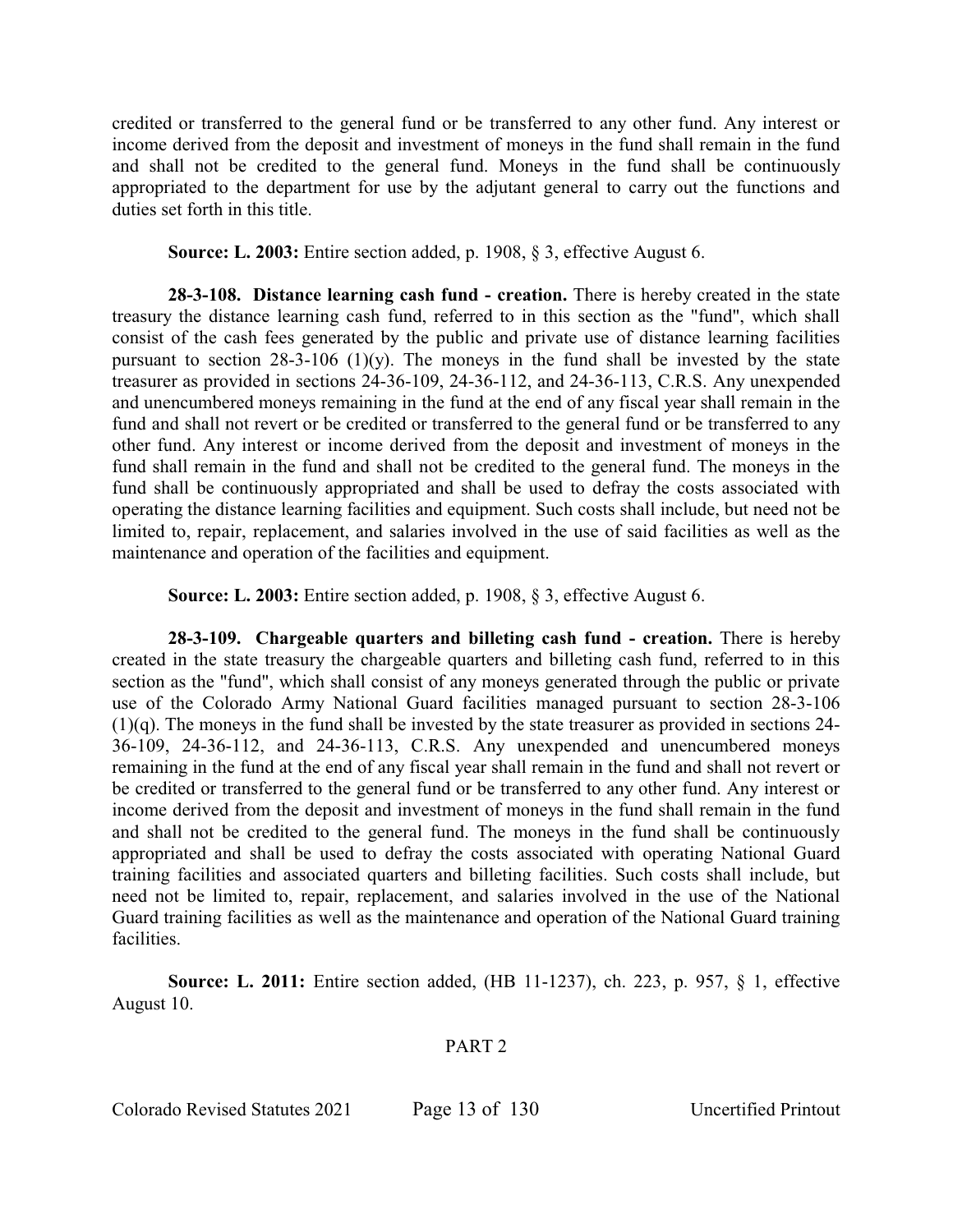#### ORGANIZATION

**28-3-201. Composition.** The Colorado National Guard consists of the regularly enlisted militia within the ages prescribed by federal law and regulations, organized, armed, and equipped as provided in this article, and of commissioned officers and warrant officers within the ages and having the qualifications prescribed by federal law and regulations. "National Guard" applies only to militia organized as provided for in this article and authorized by federal law and regulations relating to the National Guard. The number of officers and enlisted men of the National Guard shall be fixed from time to time and organized so as to meet the requirements of the federal laws and regulations.

**Source: L. 55:** p. 614, § 7. **CRS 53:** § 94-9-7. **C.R.S. 1963:** § 94-1-7.

**28-3-202. Organization of inactive guard.** The inactive National Guard shall be organized and maintained under such rules and regulations as may be prescribed in accordance with federal law.

**Source: L. 55:** p. 614, § 8. **CRS 53:** § 94-9-8. **C.R.S. 1963:** § 94-1-8.

**28-3-203. Organization of National Guard.** The organization of the National Guard, including the composition of all units thereof, shall be such as is or may be prescribed for this state by federal law.

**Source: L. 55:** p. 614, § 9. **CRS 53:** § 94-9-9. **C.R.S. 1963:** § 94-1-9.

**28-3-204. Call to federal duty - status.** When congress has declared a national emergency or has authorized the use of the armed forces of the United States for any purpose requiring the use of troops in excess of those in the regular armed services and the president has ordered into the active military service of the United States, to serve therein for the period of the war or emergency, any units and members of the National Guard of this state, all forces so ordered into the active military service of the United States shall from the date thereof stand relieved from duty in the National Guard of this state so long as they remain in the active military service of the United States when so provided by the federal law. Upon being relieved from such duty in the military service of the United States, all such individuals and units shall revert to their Colorado National Guard status.

**Source: L. 55:** p. 614, § 10. **CRS 53:** § 94-9-10. **C.R.S. 1963:** § 94-1-10.

## PART 3

#### **OFFICERS**

**28-3-301. State staff - number and grades.** The state headquarters shall contain a staff and detachment and shall be divided into a department of the Army and a department of the Air Force. Each department shall be commanded by an officer of the Colorado National Guard. Said

Colorado Revised Statutes 2021 Page 14 of 130 Uncertified Printout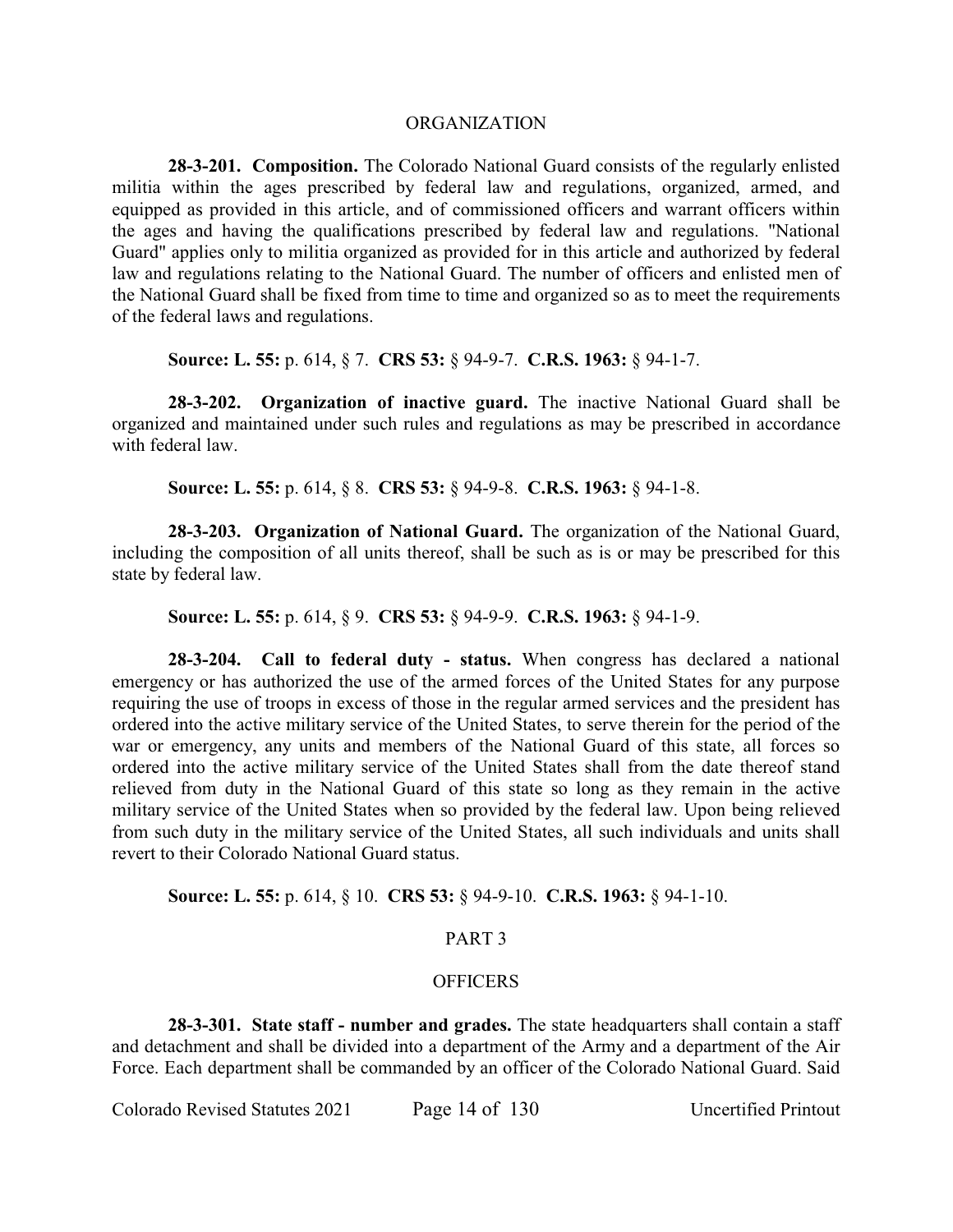officer may be appointed by the governor to the rank of brigadier general or to such higher rank in which he or she may be federally recognized. The number and grades of all other officers and enlisted men and women in the state staff and detachment shall be as prescribed by federal or state law, but, in case of war, invasion, insurrection, riot, or imminent danger of any such emergency, the governor may temporarily increase such forces to meet such emergency, and retired officers who are physically qualified may be assigned to such duty.

**Source: L. 55:** p. 615, § 11. **CRS 53:** § 94-9-11. **L. 58:** p. 256, § 1. **C.R.S. 1963:** § 94- 1-11. **L. 71:** p. 1045, § 3. **L. 2002:** Entire section amended, p. 595, § 30, effective May 24.

**28-3-302. Appointment of officers.** The officers of the state staff and detachment shall be selected and appointed by the adjutant general and commissioned by the governor if such appointees at the time of appointment shall have been, for at least three years immediately prior to appointment, a regularly commissioned officer of the National Guard; except that, where there is no qualified person in the National Guard available to fill a vacancy on the staff, an appointment may be made by the adjutant general if the individual so appointed qualifies for a commission pursuant to section 28-3-303.

**Source: L. 55:** p. 615, § 12. **CRS 53:** § 94-9-12. **C.R.S. 1963:** § 94-1-12.

**28-3-303. Qualifications of officers.** Officers of the National Guard shall not be commissioned as such unless they have been selected from the classes of persons having the qualifications prescribed by federal law and have taken and subscribed to the oath of office prescribed by congress.

**Source: L. 55:** p. 615, § 13. **CRS 53:** § 94-9-13. **C.R.S. 1963:** § 94-1-13.

**28-3-304. Commissions - examinations - assignments.** Any person appointed, promoted, and commissioned on or after April 14, 1955, as an officer of the National Guard shall successively pass such examinations and tests as to his or her physical, moral, and professional fitness as are prescribed by federal law. Officers shall be commissioned by the governor, and the commissions shall designate the armed service, staff corps, or department in which they are appointed. They will be assigned to duty within each organization by the immediate commander thereof.

**Source: L. 55:** p. 615, § 14. **CRS 53:** § 94-9-14. **C.R.S. 1963:** § 94-1-14. **L. 71:** p. 1046, § 4. **L. 2002:** Entire section amended, p. 596, § 31, effective May 24.

**28-3-305. Officers' duties - administer oaths.** In addition to the powers and duties prescribed in this part 3, all officers of the National Guard shall have the same duties as officers of similar rank and position in the United States Army or the United States Air Force, as the case may be, insofar as may be authorized by federal law. They are authorized to administer oaths in all matters connected with the service.

**Source: L. 55:** p. 616, § 15. **CRS 53:** § 94-9-15. **C.R.S. 1963:** § 94-1-15.

Colorado Revised Statutes 2021 Page 15 of 130 Uncertified Printout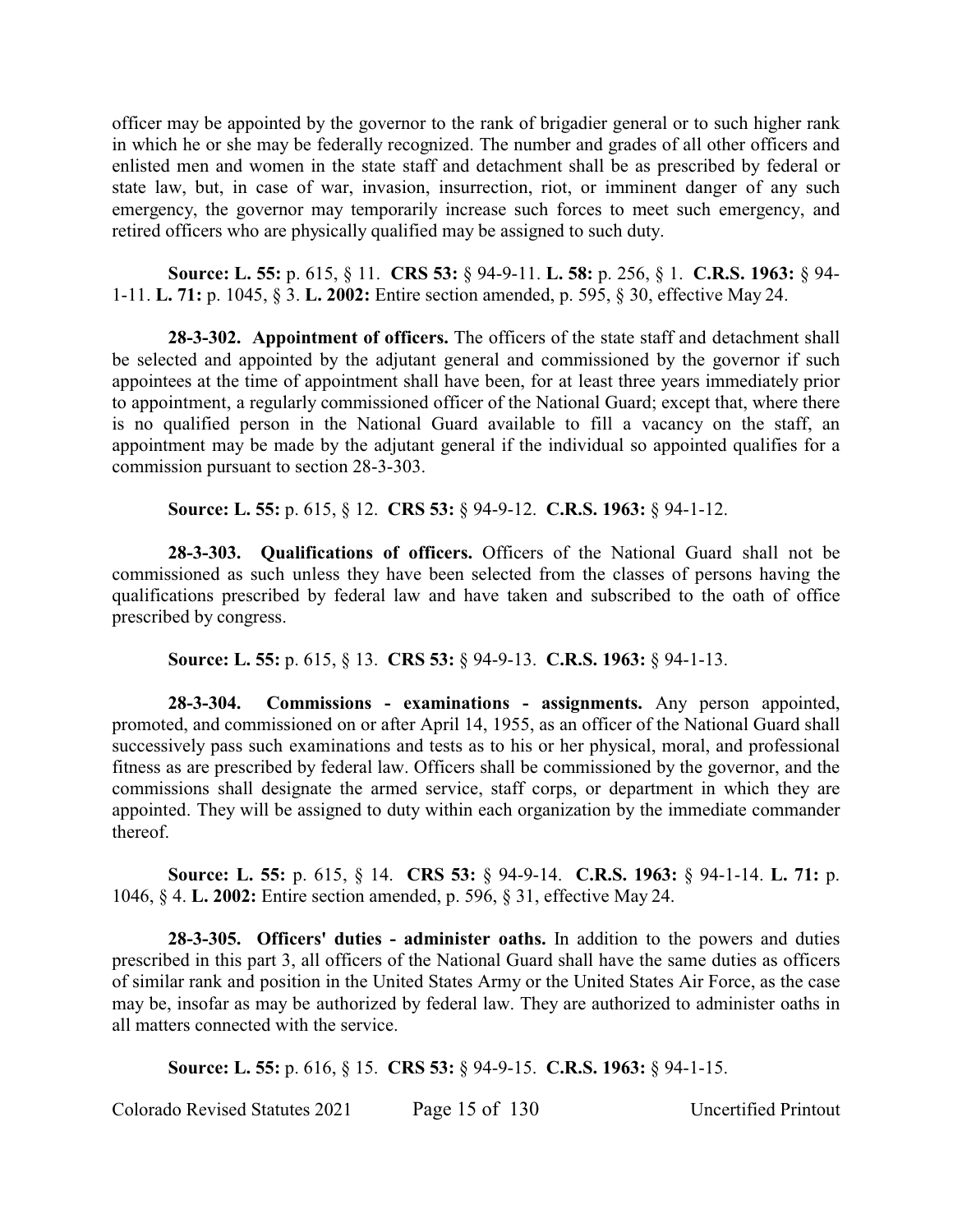**Cross references:** For officers' powers to perform notarial acts, see § 24-12-104.

**28-3-306. Federal duty as continuous service.** Service by any person in the United States volunteers or in any of the armed forces of the United States in time of war, insurrection, or rebellion shall be considered as continuous service in the National Guard for all purposes regarding privileges and exemptions provided by law for members of the National Guard, by enlistment or commission, but the continuous service for an officer shall include only the time he or she was commissioned as such.

**Source: L. 55:** p. 616, § 16. **CRS 53:** § 94-9-16. **C.R.S. 1963:** § 94-1-16. **L. 2002:** Entire section amended, p. 596, § 32, effective May 24.

**28-3-307. Supplies - indemnity bonds - depots.** Arms, ammunition, equipment, and stores shall be issued to the proper officers of each organization upon requisition as prescribed by federal law. The governor may require of the accountable officers such bonds as he or she deems necessary for securing the care and safety of property so issued and shall allow them sufficient money to insure such property against fire when so required by the federal government. He or she may also allow them sufficient money to establish and maintain depots approved by him or her and to pay for transportation, handling, and care of such property, which allowance shall be paid out of the moneys appropriated or designated for the purchase of supplies for the National Guard. The adjutant general, with the approval of the governor, shall obtain and pay for, out of the military fund, an adequate indemnity bond covering all of the officers of the National Guard responsible for moneys and military property.

**Source: L. 55:** p. 616, § 17. **CRS 53:** § 94-9-17. **C.R.S. 1963:** § 94-1-17. **L. 2002:** Entire section amended, p. 596, § 33, effective May 24.

**28-3-308. Resignation of officers.** Commissioned officers and warrant officers may resign in such manner and under such circumstances as may be provided by federal laws or regulations.

**Source: L. 55:** p. 616, § 18. **CRS 53:** § 94-9-18. **C.R.S. 1963:** § 94-1-18.

**28-3-309. Officer's fitness - vacation of commissions.** The moral character, capacity, and general fitness for the service of any National Guard officer may be determined by an efficiency board as provided by federal law. Commissions or warrants of officers of the National Guard may be vacated upon resignation, absence without leave for three months, the recommendation of an efficiency board pursuant to sentence of a court-martial, permanent removal from the state, termination of federal recognition, or transfer to another reserve component.

**Source: L. 55:** p. 616, § 19. **CRS 53:** § 94-9-19. **C.R.S. 1963:** § 94-1-19. **L. 71:** p. 1046, § 5.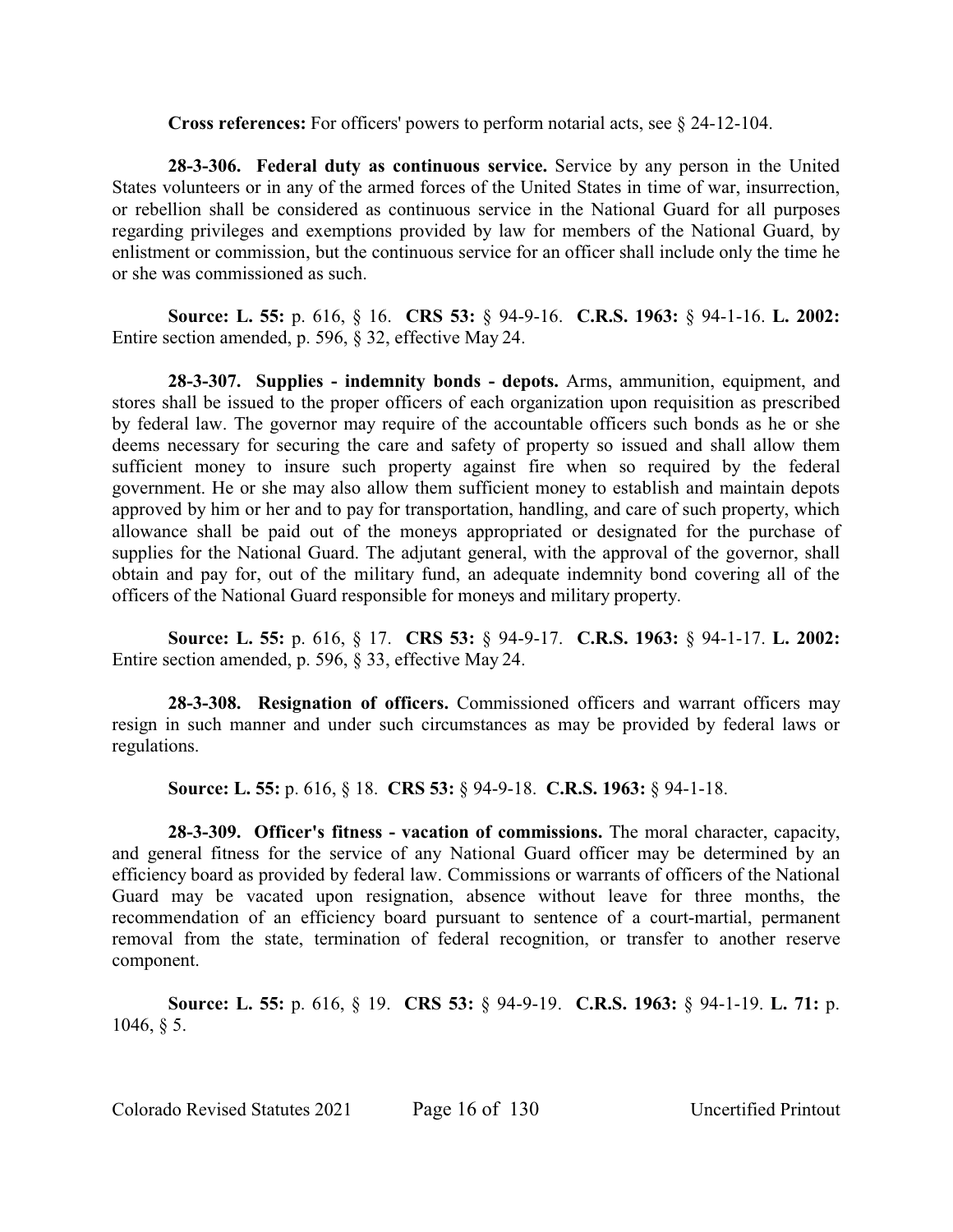**28-3-310. Disbandment - surplus officers - disposition.** Officers of the National Guard rendered surplus by the disbandment of their organization shall be disposed of as provided by federal law.

**Source: L. 55:** p. 617, § 20. **CRS 53:** § 94-9-20. **C.R.S. 1963:** § 94-1-20.

**28-3-311. Officers - inactive status - procedure.** Officers may, upon their own application, be placed in the inactive National Guard as may be authorized by federal law.

**Source: L. 55:** p. 617, § 21. **CRS 53:** § 94-9-21. **C.R.S. 1963:** § 94-1-21.

**28-3-312. Retirement of officers.** Officers may voluntarily retire and be placed on the retirement list if they have qualified for such retirement under the provisions of federal law. Officers may be involuntarily retired and placed on the retirement list if under federal law such retirement becomes mandatory.

**Source: L. 55:** p. 617, § 22. **CRS 53:** § 94-9-22. **C.R.S. 1963:** § 94-1-22.

**28-3-313. Termination of commission - recall.** Commissions of National Guard officers shall be terminated as provided by federal law, but, in time of war or other declared emergency, any officer who reaches retirement age may, in the discretion of the commander in chief, on the recommendation of the adjutant general, be continued in the active service of the state defense force in his or her then grade and assignment for the duration of the war or emergency and for six months thereafter.

**Source: L. 55:** p. 617, § 23. **CRS 53:** § 94-9-23. **C.R.S. 1963:** § 94-1-23. **L. 86:** Entire section amended, p. 1016, § 9, effective May 3. **L. 2002:** Entire section amended, p. 596, § 34, effective May 24.

**28-3-314. Roll of retired officers.** Any commissioned officer of the National Guard who resigns or is retired and who has served as such officer for a period of not less than fifteen years, and any commissioned officer of the National Guard who has been honorably discharged from any of the armed forces of the United States after serving therein for a period of ninety days or more during any war and who has served as such officer of the National Guard for a period of not less than ten years, and any commissioned officer of the National Guard who becomes disabled and thereby incapable of performing the duties of his or her office shall, upon retirement, have his or her name placed on a roll in the office of the adjutant general to be known as the "roll of retired officers" and is thereby entitled to wear, when not in conflict with federal law, on state or other occasions of ceremony, the uniform of the rank last held by him or her.

**Source: L. 55:** p. 617, § 24. **CRS 53:** § 94-9-24. **C.R.S. 1963:** § 94-1-24. **L. 2002:** Entire section amended, p. 597, § 35, effective May 24.

**28-3-315. Retired officers - warrant officers - limited assignments.** The commander in chief may assign officers and warrant officers on the retired list to state active duty in

Colorado Revised Statutes 2021 Page 17 of 130 Uncertified Printout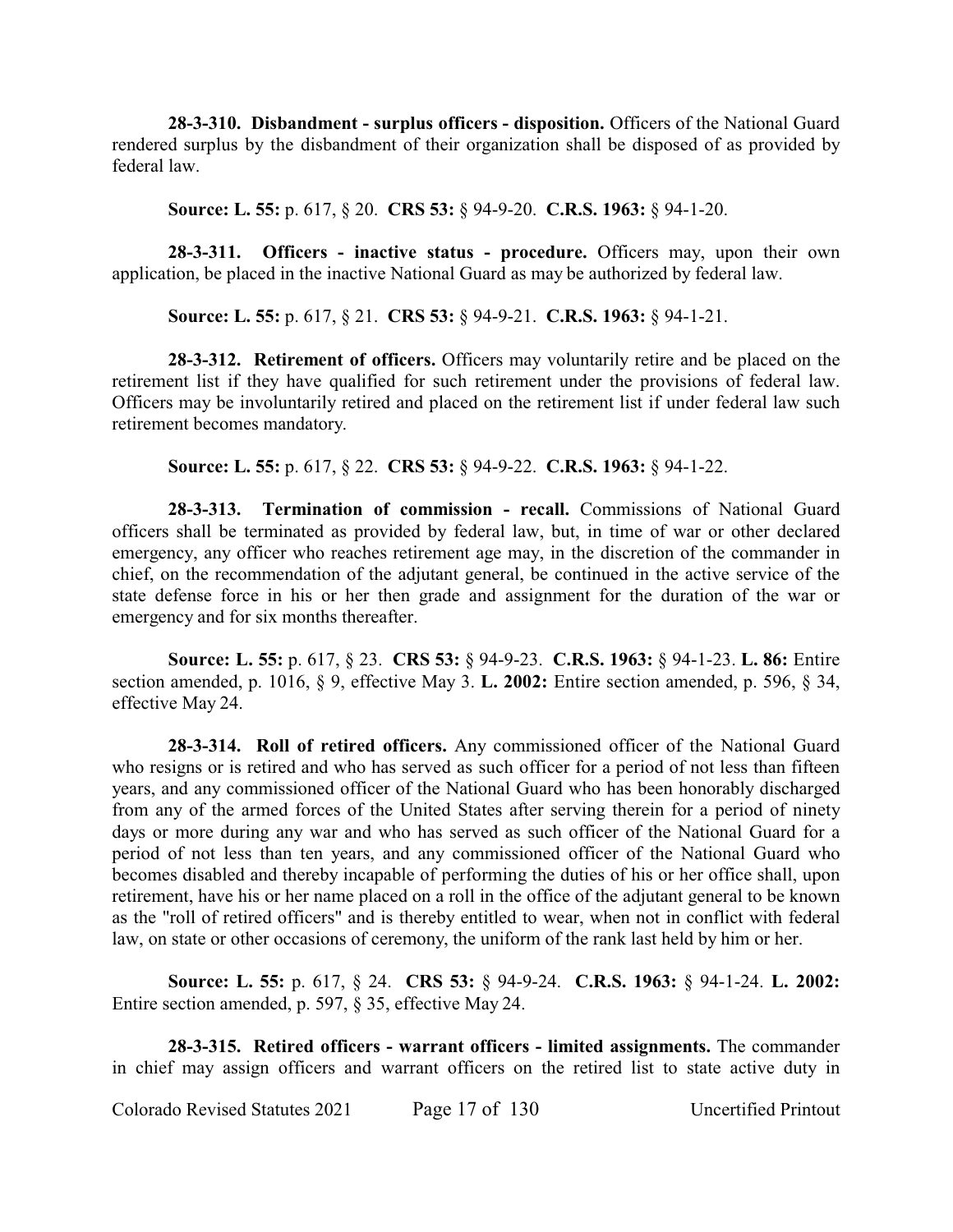recruiting, to serve upon courts-martial, courts of inquiry and board, to staff duty not involving service with troops, to be in charge of a military reservation left temporarily without officers, or to such other duties as the adjutant general may designate. Such officers and warrant officers while so assigned shall receive the full pay and allowances of their grades at time of retirement or may serve in a volunteer unpaid status.

**Source: L. 55:** p. 618, § 25. **CRS 53:** § 94-9-25. **C.R.S. 1963:** § 94-1-25. **L. 2002:** Entire section amended, p. 586, § 8, effective May 24.

**28-3-316. Brevet commissions.** General and field officers of the National Guard who have, after twenty-five years' service, resigned or retired may, in the discretion of the commander in chief, on the recommendation of the adjutant general, be commissioned by brevet in the next higher grade than that held by them at the time of their resignation or retirement, but not above the grade of major general. Brevet rank shall be considered strictly honorary and shall confer no privilege of precedence or command nor pay any emoluments. Brevet officers may wear the uniform of their brevet rank on occasions of ceremony.

**Source: L. 55:** p. 618, § 26. **CRS 53:** § 94-9-26. **C.R.S. 1963:** § 94-1-26.

## PART 4

## ENLISTED PERSONS

**28-3-401. Enlistment periods - extensions.** Except as otherwise provided in this article or by federal law, original enlistments in the military forces shall be for a period of three years and subsequent enlistments for a period of one or three years. The governor may by order fix shorter periods of enlistment or reenlistment for any of the military forces so far as not inconsistent with federal law. In the event of any emergency wherein the governor has called out any of the military forces, he or she may by order extend, for not exceeding the period of emergency and sixty days thereafter, the period of any enlistment in the forces called out which would otherwise expire.

**Source: L. 55:** p. 618, § 27. **CRS 53:** § 94-9-27. **C.R.S. 1963:** § 94-1-27. **L. 2002:** Entire section amended, p. 597, § 36, effective May 24.

**28-3-402. Enlistment contract - form - oath.** Every person enlisting in the military forces shall sign an enlistment contract in the form prescribed by the adjutant general and shall subscribe to the following oath or affirmation: "I hereby acknowledge to have voluntarily enlisted this ............. day of ............. 20...., in the ........................ for the period of three (or one) years, under the conditions prescribed by law, unless sooner discharged by proper authority. And I do solemnly swear that I will bear true faith and allegiance to the United States of America and the state of Colorado; that I will serve them honestly and faithfully against all their enemies whomsoever; and that I will obey the orders of the president of the United States and the governor of the state of Colorado and the officers appointed over me according to law and the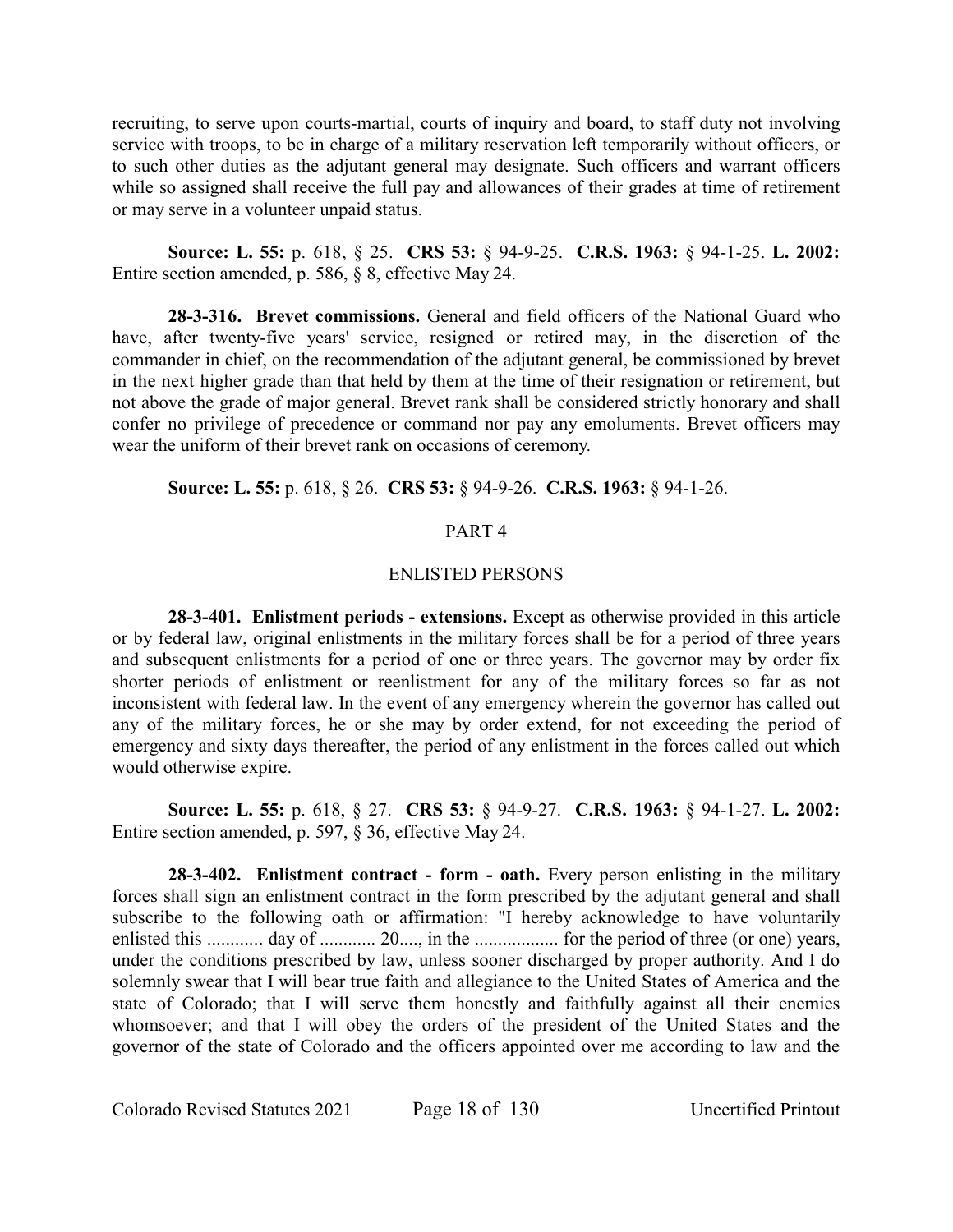rules and articles of war." However, the words "the president of the United States and" shall be omitted in the case of personnel enlisting in forces not subject to federal service.

**Source: L. 55:** p. 618, § 28. **CRS 53:** § 94-9-28. **C.R.S. 1963:** § 94-1-28.

**28-3-403. Group enlistments barred - when.** No civil association, society, club, post, order, fraternity, brotherhood, union, league, or other organized body shall be enlisted in the military forces as a unit.

**Source: L. 55:** p. 619, § 29. **CRS 53:** § 94-9-29. **C.R.S. 1963:** § 94-1-29.

**28-3-404. Honorable discharge.** An enlisted person discharged from service in the National Guard shall receive a discharge in writing in such form and with such classification as is prescribed by federal law, and in time of peace discharges may be given prior to the expiration of terms of enlistment under such regulations as the federal authorities may prescribe.

**Source: L. 55:** p. 619, § 30. **CRS 53:** § 94-9-30. **C.R.S. 1963:** § 94-1-30. **L. 2002:** Entire section amended, p. 597, § 37, effective May 24.

**28-3-405. Dishonorable discharge.** A dishonorable discharge from service in the National Guard shall operate as a complete expulsion from the guard, a forfeiture of all exemptions and privileges acquired through membership therein, and disqualification for any military office under the state. The names of all persons dishonorably discharged shall be published in orders by the adjutant general.

**Source: L. 55:** p. 619, § 31. **CRS 53:** § 94-9-31. **C.R.S. 1963:** § 94-1-31.

**28-3-406. Exemption from arrest or civil process.** No member of the National Guard shall be arrested or served with any summons, order, warrant, or other civil process after having been ordered to any duty or while going to, attending, or returning from any place to which he or she is required to go for military duty; but nothing in this article shall prevent his or her arrest by order of a military officer or for a crime committed while not in actual performance of his or her duty. The articles of military equipment personally owned by such members shall be exempt from seizure or sale for debt pursuant to section 13-54-102, C.R.S.

**Source: L. 55:** p. 619, § 32. **CRS 53:** § 94-9-32. **C.R.S. 1963:** § 94-1-32. **L. 2002:** Entire section amended, p. 587, § 9, effective May 24.

**28-3-407. Retired noncommissioned officers - limited assignments.** The commander in chief may assign noncommissioned officers on the retired list to state active duty in recruiting, to serve upon courts-martial, courts of inquiry and board, to staff duty not involving service with troops, to be in charge of a military reservation left temporarily without officers, or to such other duties as the adjutant general may designate. Such noncommissioned officers while so assigned shall receive the full pay and allowances of their grades at time of retirement or may serve in a volunteer unpaid status.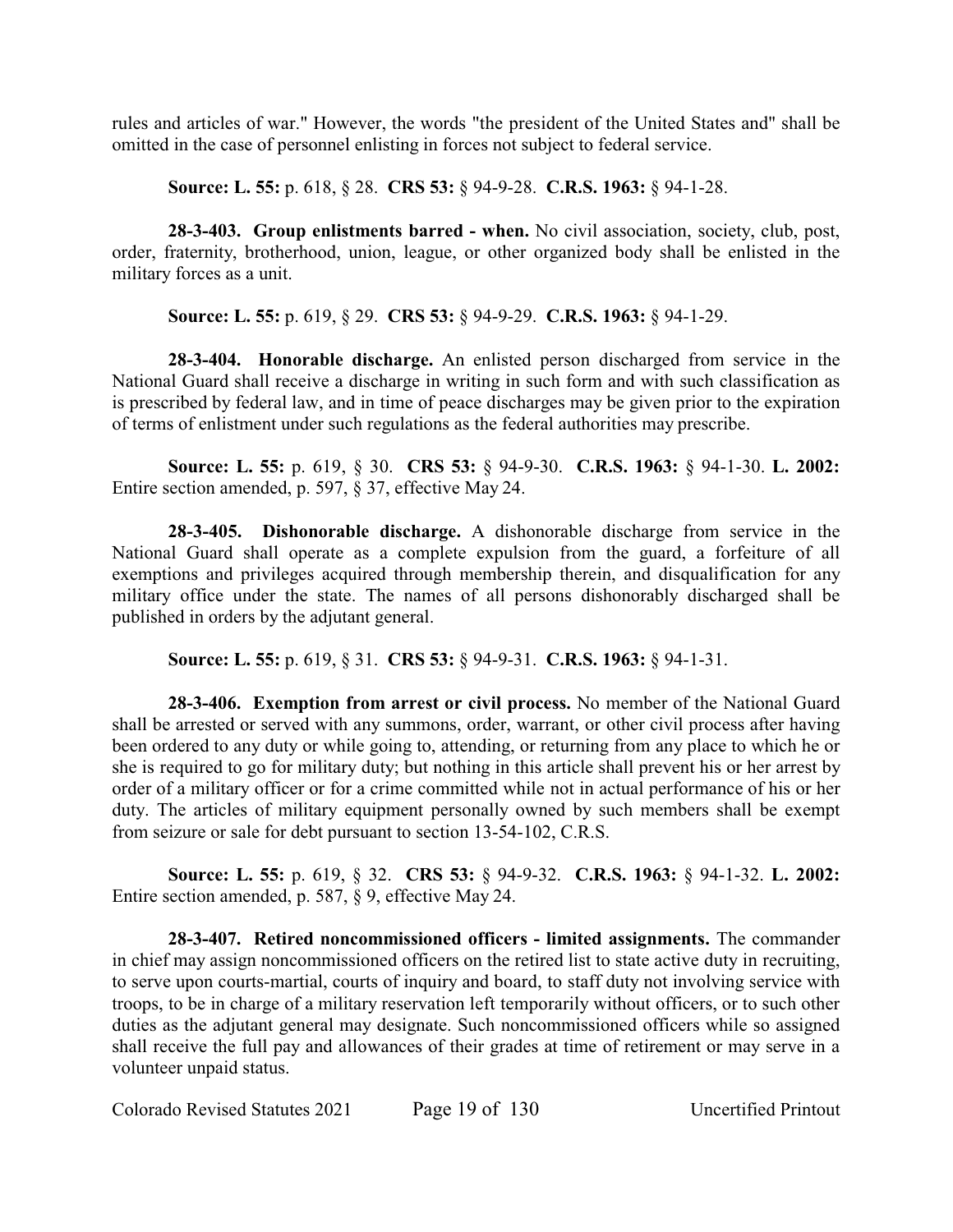**Source: L. 2002:** Entire section added, p. 587, § 10, effective May 24.

# PART 5

## RIGHTS - EXEMPTIONS - DUTIES

**28-3-501. Nonliability for official acts.** The commanding officer of any of the military forces engaged in the suppression of an insurrection, the dispersion of a mob, or the enforcement of the laws shall exercise his or her discretion as to the propriety of firing upon or otherwise attacking any mob or other unlawful assembly; and, if he or she exercises his or her honest judgment thereon, he or she shall not be liable in either a civil or a criminal action for any act done while on such duty. No officer or enlisted person shall be held liable in either a civil or criminal action for any act done under lawful orders and in the performance of his or her duty.

**Source: L. 55:** p. 623, § 45. **CRS 53:** § 94-9-45. **C.R.S. 1963:** § 94-1-45. **L. 2002:** Entire section amended, p. 597, § 38, effective May 24.

**28-3-502. Actions against military personnel - defense counsel.** If a suit or proceeding is commenced in any court by any person against any officer of the military forces for any act done by such officer in his or her official capacity in the discharge of any duty under this article, or against any enlisted person acting under the authority or order of any such officer, or by virtue of any warrant issued by him or her pursuant to law, it is the duty of the governor, upon the recommendation of the attorney general, to appoint counsel to defend such person. The cost and expenses of any such defense shall be paid out of the military fund.

**Source: L. 55:** p. 623, § 46. **CRS 53:** § 94-9-46. **C.R.S. 1963:** § 94-1-46. **L. 2002:** Entire section amended, p. 598, § 39, effective May 24.

**28-3-503. Actions against military personnel - cost bond.** Any person bringing an action or proceeding against a military officer of the state for any act done in the course of his or her official duty or against any person acting under the order or authority of such officer shall give security for the costs, disbursements, and reasonable attorney fees incurred by the state or defendant in defending the same in the same manner and subject to the same regulations, so far as applicable, as in the case of a nonresident plaintiff, and, if the plaintiff fails to recover, such attorney fees may be taxed with the costs and disbursements and judgment therefor entered against him or her and his or her sureties on the bond.

**Source: L. 55:** p. 623, § 47. **CRS 53:** § 94-9-47. **C.R.S. 1963:** § 94-1-47. **L. 2002:** Entire section amended, p. 598, § 40, effective May 24.

**28-3-504. Exemption from traffic regulations.** The military forces of the United States and of the state and the adjutant general and general officers of such forces with official insignia displayed, while on any authorized duty, shall not be restricted by state or municipal traffic regulations and shall have the right-of-way on any street or highway through which they may pass against except carriers of the United States mail, fire engines, and police vehicles.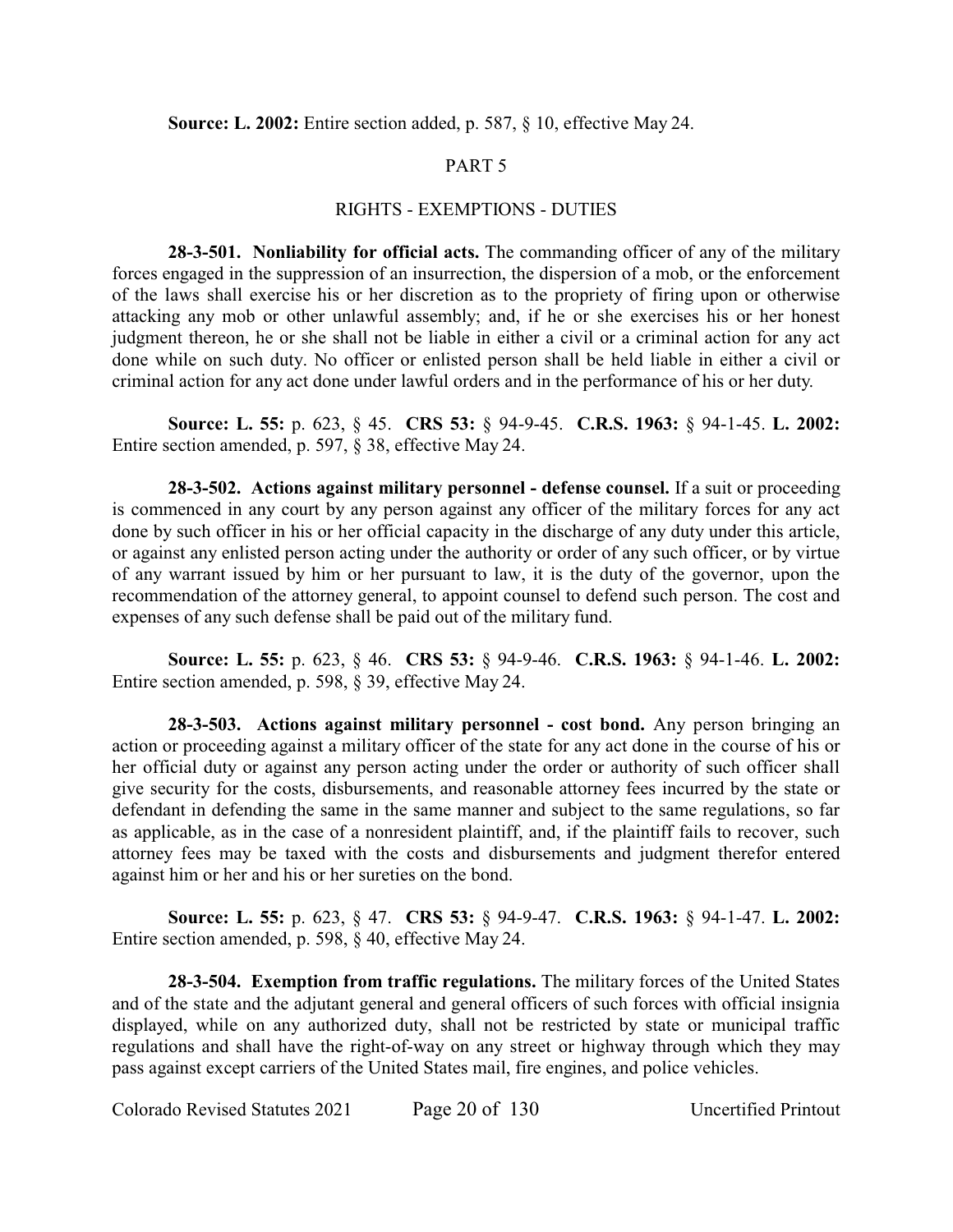**Source: L. 55:** p. 623, § 48. **CRS 53:** § 94-9-48. **C.R.S. 1963:** § 94-1-48.

**28-3-505. Discrimination - public places and common carriers - penalty.** It is unlawful for any common carrier, innkeeper, proprietor, or lessee of any place of public amusement or entertainment or any agent, servant, or representative of any such common carrier, innkeeper, proprietor, or lessee as aforesaid to bar from the full and equal enjoyment of the accommodations, advantages, facilities, or privileges of any public conveyance or any inn or of any place of public amusement or entertainment any person in the service of the armed forces of the United States or of the National Guard, wearing the uniform prescribed for him or her at that time or place by law, regulation of the service, or custom, on account of his or her wearing such uniform or of his or her being in such service. Any person who is barred from such enjoyment contrary to the provisions contained in this section is entitled to recover in an action against any corporation, association, or person who commits such violation his or her actual damages and three hundred dollars in addition thereto and reasonable attorney fees and costs. Evidence that such person barred was at the time sober, orderly, and willing to pay for such enjoyment in accordance with rates affixed therefor for civilians shall be prima facie evidence that he or she was barred on account of his or her wearing such uniform or of his or her being in such service.

**Source: L. 55:** p. 624, § 49. **CRS 53:** § 94-9-49. **C.R.S. 1963:** § 94-1-49. **L. 2002:** Entire section amended, p. 587, § 12, effective July 1.

**28-3-506. Discrimination against employment - penalty.** (1) (a) No person shall discriminate against any officer or enlisted person of the military forces of the state because of the officer or enlisted person's membership therein.

(b) No employer or officer or agent of any corporation, company, or firm or other person shall:

(I) Refuse to hire any person for or discharge any person from employment because of the person's status as an officer or enlisted person of the military forces of the state; or

(II) Hinder or prevent the person from performing any military service he or she may be called upon to perform by proper authority; or

(III) Dissuade any person from enlistment in the said National Guard by threat or injury to such person, if he or she so enlists, in respect to the person's employment, trade, or business.

(2) Any person violating any of the provisions of subsection (1) of this section is guilty of a misdemeanor and, upon conviction thereof, shall be punished by a fine of not more than five thousand dollars. In addition, the aggrieved person may bring an action at law for damages for such noncompliance or apply to the district court for such equitable relief as is just and proper under the circumstances.

**Source: L. 55:** p. 624, § 50. **CRS 53:** § 94-9-50. **C.R.S. 1963:** § 94-1-50. **L. 2002:** Entire section amended, p. 588, § 13, effective July 1; entire section amended, p. 693, § 2, effective July 1.

**28-3-507. Interference with duty - arrest - penalty. [***Editor's note: This version of this section is effective until March 1, 2022.***]** Any person who obstructs or interferes with a member of the National Guard in the performance of his or her duty may be placed under guard

Colorado Revised Statutes 2021 Page 21 of 130 Uncertified Printout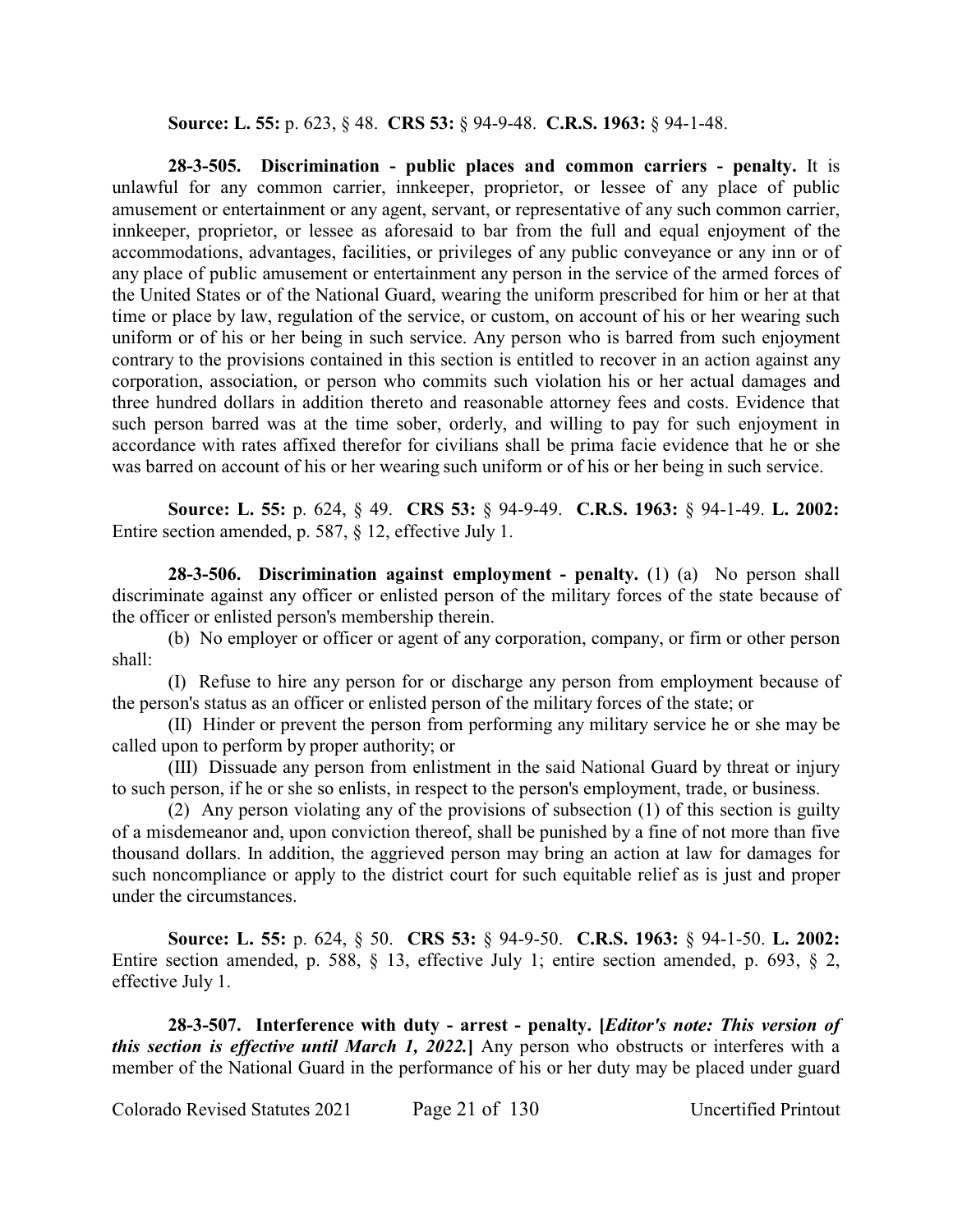by the officer in command. As soon as possible, such officer shall either release such person or turn him or her over to any peace officer of the city or place where such duty is being performed, and such peace officer shall thereupon deliver such offender for examination and trial before any court having jurisdiction. Any person violating the provisions of this section is guilty of a class 3 misdemeanor.

**28-3-507. Interference with duty - arrest - penalty. [***Editor's note: This version of this section is effective March 1, 2022.***]** Any person who obstructs or interferes with a member of the National Guard in the performance of his or her duty may be placed under guard by the officer in command. As soon as possible, such officer shall either release such person or turn him or her over to any peace officer of the city or place where such duty is being performed, and such peace officer shall thereupon deliver such offender for examination and trial before any court having jurisdiction. Any person violating the provisions of this section commits a class 2 misdemeanor.

**Source: L. 55:** p. 624, § 51. **CRS 53:** § 94-9-51. **C.R.S. 1963:** § 94-1-51. **L. 2002:** Entire section amended, p. 588, § 14, effective May 24. **L. 2021:** Entire section amended, (SB 21-271), ch. 462, p. 3244, § 491, effective March 1, 2022.

**Editor's note:** Section 803(2) of chapter 462 (SB 21-271), Session Laws of Colorado 2021, provides that the act changing this section applies to offenses committed on or after March 1, 2022.

#### PART 6

## PUBLIC AND PRIVATE EMPLOYEES - DUTIES

**28-3-601. Public employees - annual military leave.** (1) Subject to the conditions prescribed in sections 28-3-601 to 28-3-607, any officer or employee of the state or of any political subdivision, municipal corporation, or other public agency of the state who is a member of the National Guard or any other component of the military forces of the state organized or constituted under state or federal law or who is a member of the reserve forces of the United States, organized or constituted under federal law is entitled to leave of absence from his or her public office or employment without loss of pay, seniority, status, efficiency rating, vacation, sick leave, or other benefits for all the time when he or she is engaged with such organization or component in training or active service ordered or authorized by proper authority pursuant to law, whether for state or federal purposes, but not exceeding fifteen days in the leave year established by the employer. Such leave shall be allowed if the required military service is satisfactorily performed, which shall be presumed unless the contrary is established.

(2) Such leave shall not be allowed unless the officer or employee returns to his or her public position immediately on being relieved from such military service and not later than the expiration of the time limited in subsection (1) of this section for such leave, or is prevented from so returning by physical or mental disability or other cause not due to his or her own fault, or is required by proper authority to continue in such military service beyond the time limited in subsection (1) of this section for such leave.

Colorado Revised Statutes 2021 Page 22 of 130 Uncertified Printout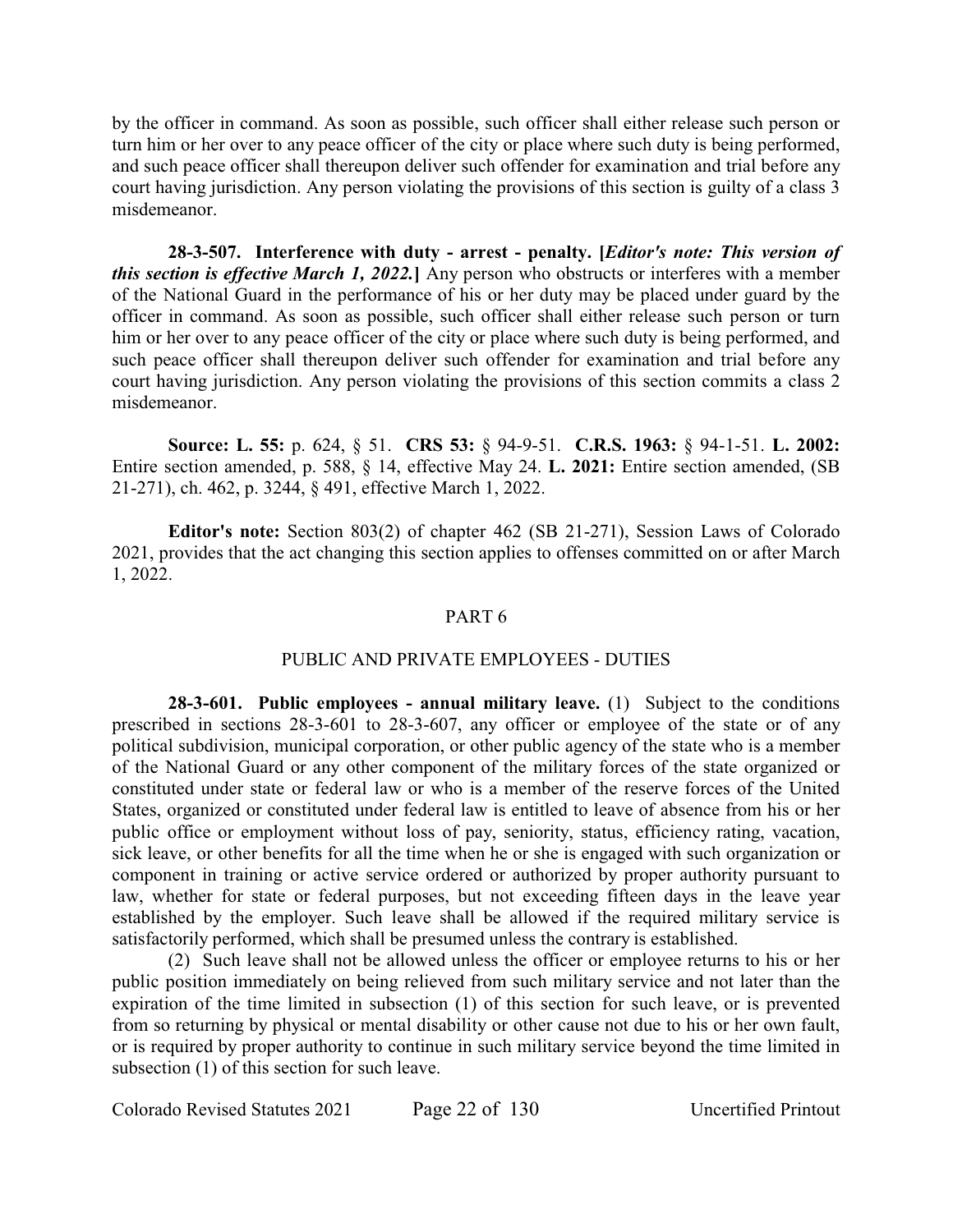**Source: L. 55:** p. 619, § 33. **CRS 53:** § 94-9-33. **C.R.S. 1963:** § 94-1-33. **L. 2002:** Entire section amended, p. 598, § 41, effective May 24. **L. 2009:** (1) amended, (HB 09-1315), ch. 312, p. 1694, § 4, effective August 5.

**28-3-602. Public employees - extended military leave.** If any such officer or employee is required by proper authority to continue in such military service beyond the time for which leave with pay is allowed, he or she is entitled to leave of absence from his or her public office or employment without pay for all such additional service with right of reinstatement thereafter upon the same conditions as provided in section 28-3-604 for reinstatement after active service in time of war or other emergency.

**Source: L. 55:** p. 620, § 34. **CRS 53:** § 94-9-34. **C.R.S. 1963:** § 94-1-34. **L. 2002:** Entire section amended, p. 598, § 42, effective May 24.

**28-3-603. Public employees - emergency military leave.** Subject to the conditions prescribed in this section, any officer or employee of the state or of any political subdivision, municipal corporation, or other public agency of the state who engages in active military service in time of war or other emergency declared by proper authority of the state or the United States, for which leave is not otherwise allowed by law, is entitled to leave of absence from his or her public office or employment without pay during such service with right of reinstatement as provided in section 28-3-604.

**Source: L. 55:** p. 620, § 35. **CRS 53:** § 94-9-35. **C.R.S. 1963:** § 94-1-35. **L. 2002:** Entire section amended, p. 599, § 43, effective May 24.

**28-3-604. Reinstatement.** (1) Except as otherwise provided in sections 28-3-601 to 28- 3-607, upon the completion of such service, such officer or employee shall be reinstated in the public position which he or she held at the time of entry into such service or a public position of like seniority, status, and pay if such is available at the same salary which he or she would have received if he or she had not taken such leave upon the following conditions:

(a) That the position has not been abolished or that the term thereof, if limited, has not expired;

(b) That he or she is not physically or mentally disabled from performing the duties of such position;

(c) That he or she makes written application for reinstatement to the appointing authority within ninety days after discharge from hospitalization or medical treatment which immediately follows the termination of and results from such service, but such application shall be made within one year and ninety days after termination of such service, notwithstanding such hospitalization or medical treatment;

(d) That he or she submits an honorable discharge or other form of release by proper authority indicating that his or her military service was satisfactory.

(2) Upon such reinstatement, the officer or employee shall have the same rights with respect to accrued and future seniority status, efficiency rating, vacation, sick leave, and other benefits as if he or she had been actually employed during the time of such leave. No officer or employee so reinstated shall be removed or discharged within one year thereafter, except for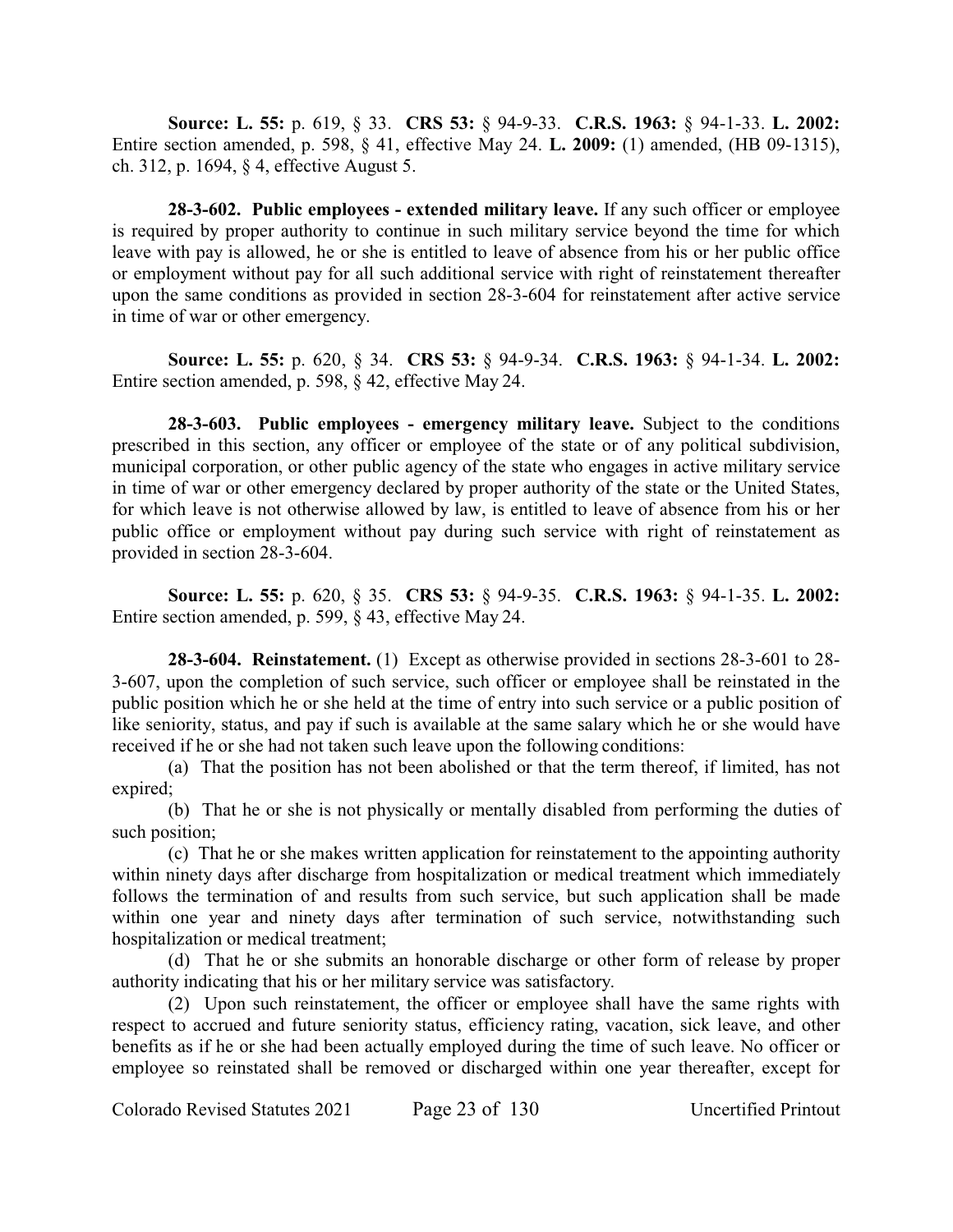cause and after notice and hearing; but this shall not operate to extend a term of service or office limited by law.

**Source: L. 55:** p. 620, § 36. **CRS 53:** § 94-9-36. **C.R.S. 1963:** § 94-1-36. **L. 2002:** IP(1), (1)(b), (1)(c), (1)(d), and (2) amended, p. 599, § 44, effective May 24.

**28-3-605. Public officer - certificate for reinstatement.** Any public officer elected or appointed for a definite term who, before the expiration of such term, returns from military service under leave of absence without pay, in lieu of making written application for reinstatement as provided in section 28-3-604, shall file in the same office where his or her official oath is filed, within forty-five days after termination of such military service, a verified certificate that he or she has complied with the conditions for reinstatement prescribed in section 28-3-604, and he or she shall thereupon be deemed to have resumed his or her office.

**Source: L. 55:** p. 621, § 37. **CRS 53:** § 94-9-37. **C.R.S. 1963:** § 94-1-37. **L. 2002:** Entire section amended, p. 599, § 45, effective May 24.

**28-3-606. Public pension rights retained.** Any public officer or employee receiving leave of absence under the preceding sections and having rights in any state, municipal, or other public pension, retirement, or relief system shall retain all such rights accrued up to the time of taking such leave and shall have all rights subsequently accruing under such system as if he or she had been actually employed during the time of such leave. Any increase in the amount of money benefits accruing with respect to the time of such leave is dependent upon the payment of any contributions or assessments, and the right to such increase is dependent upon the payment of such contributions or assessments within such reasonable time after the termination of such leave and upon such terms as the authorities in charge of the system may prescribe.

**Source: L. 55:** p. 621, § 38. **CRS 53:** § 94-9-38. **C.R.S. 1963:** § 94-1-38. **L. 2002:** Entire section amended, p. 600, § 46, effective May 24.

**28-3-607. Public employees - substitute during service.** If a public officer or employee is absent with leave under the provisions of the preceding sections and if it is necessary in the public interest to provide for the performance of the duties of his or her position during such absence, the authority having power to fill a vacancy in the position may appoint a substitute, to be known as acting incumbent, who shall qualify as required for the regular incumbent, shall receive the same compensation as fixed by law or otherwise such compensation as may be fixed by proper authority, and shall have all the power and perform all the duties of the position until the return of the regular incumbent; except that this shall not preclude the making of any other provision for the discharge of the duties of the position which may be otherwise authorized by law.

**Source: L. 55:** p. 621, § 39. **CRS 53:** § 94-9-39. **C.R.S. 1963:** § 94-1-39. **L. 2002:** Entire section amended, p. 600, § 47, effective May 24.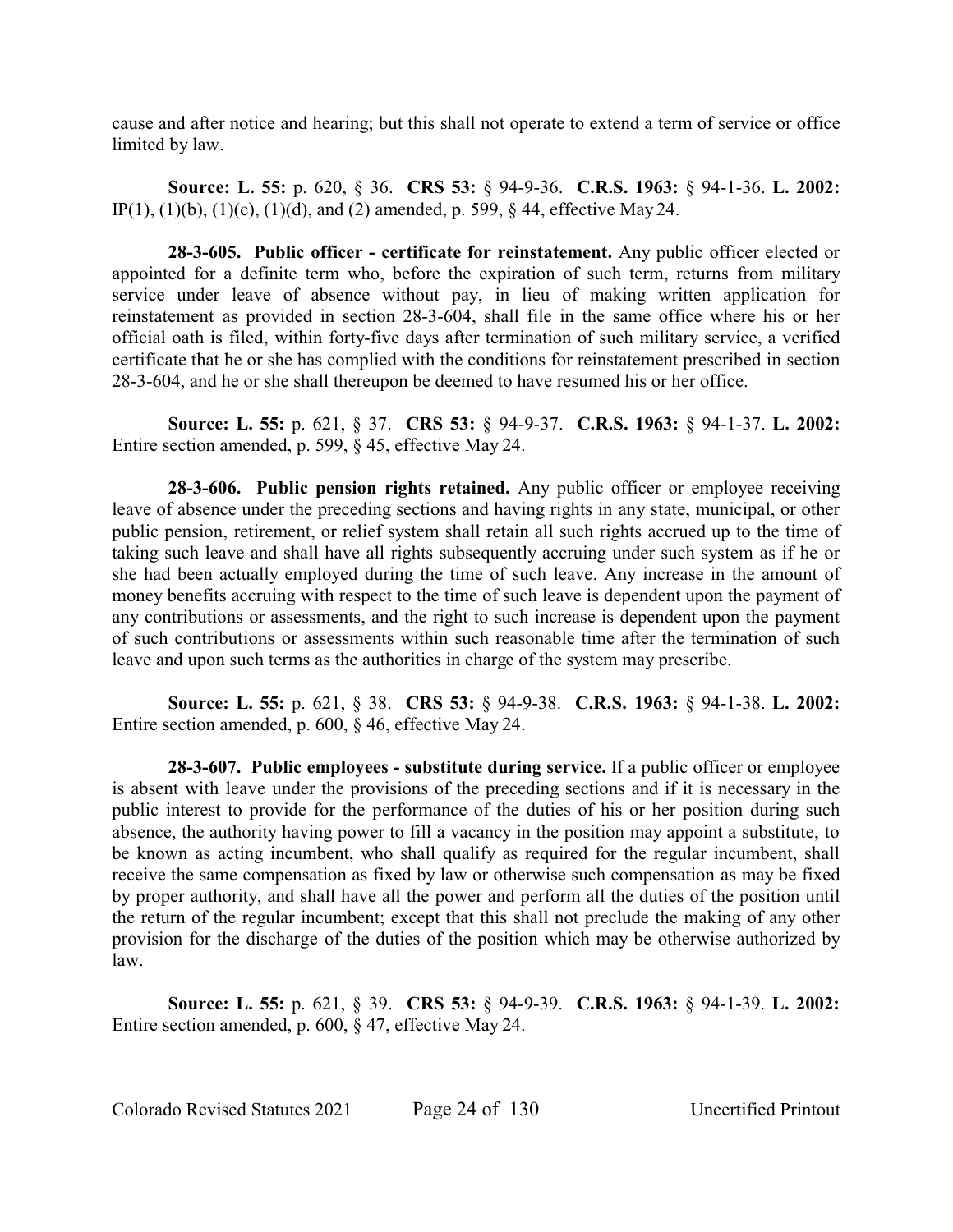**28-3-608. Sections supplemental.** The rights and privileges granted by sections 28-3- 601 to 28-3-607 are supplementary to and not exclusive of any other rights or privileges conferred by law on public officers or employees but shall not obtain in any case where the military services are constitutionally or legally incompatible with the public office or employment.

**Source: L. 55:** p. 622, § 40. **CRS 53:** § 94-9-40. **C.R.S. 1963:** § 94-1-40.

**28-3-609. Private employees - annual military leave.** Any person who is a duly qualified member of the Colorado National Guard or the reserve forces of the United States who in order to receive military training with the armed forces of the United States, not to exceed fifteen days in any one calendar year, leaves a position other than a temporary position in the employ of an employer, and who gives evidence of the satisfactory completion of such training, and who is still qualified to perform the duties of such position is entitled to be restored to his or her previous or a similar position in the same status, pay, and seniority, and such period of absence for military training shall be construed as an absence with leave and without pay.

**Source: L. 55:** p. 622, § 41. **CRS 53:** § 94-9-41. **C.R.S. 1963:** § 94-1-41. **L. 2002:** Entire section amended, p. 600, § 48, effective May 24.

**28-3-610. Private employees - benefits retained.** Such absence for military training will in no way affect the employee's right to receive normal vacation, sick leave, bonus, advancement, and other advantages of his or her employment normally to be anticipated in his or her particular position.

**Source: L. 55:** p. 622, § 42. **CRS 53:** § 94-9-42. **C.R.S. 1963:** § 94-1-42. **L. 2002:** Entire section amended, p. 600, § 49, effective May 24.

**28-3-610.5. Private employees - state service - reemployment rights - benefits retained.** (1) A private employee who is a duly qualified member of the Colorado National Guard who leaves or who is absent from his or her employment, regardless of the length of such absence, in order to engage in active service for state purposes pursuant to section 28-3-104:

(a) Is entitled to the reemployment rights for members described in section 28-3-609, so long as such member otherwise meets the requirements of section 28-3-609; and

(b) Retains his or her right to the employee benefits described in section 28-3-610.

**Source: L. 97:** Entire section added, p. 6, § 1, effective July 1.

**28-3-611. Employer's noncompliance - actions.** Any employer violating any of the provisions of this part 6 is guilty of a misdemeanor and, upon conviction thereof, shall be punished by a fine of not more than five thousand dollars. In addition, the employee may bring an action at law for damages and reasonable attorney fees for such noncompliance or apply to the district court for such equitable relief and reasonable attorney fees as are just and proper under the circumstances.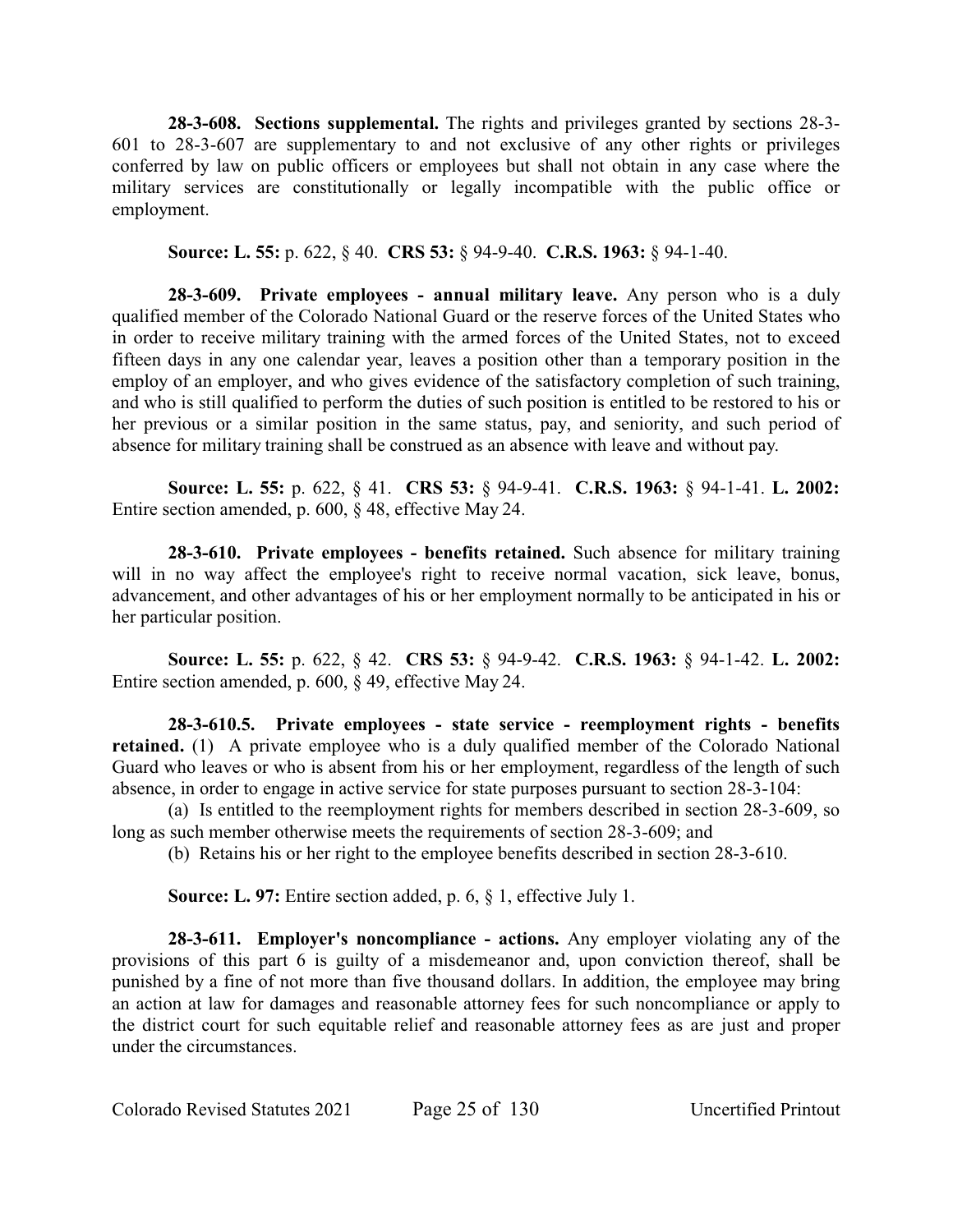**Source: L. 55:** p. 622, § 43. **CRS 53:** § 94-9-43. **C.R.S. 1963:** § 94-1-43. **L. 2002:** Entire section amended, p. 589, § 15, effective May 24; entire section amended, p. 693, § 3, effective July 1.

**28-3-612. Federal law - rights - applicability.** Nothing in this article shall be construed as restricting or abrogating any right available to any officer or enlisted person of the military forces of the state under the federal "Uniformed Services Employment and Reemployment Rights Act", 38 U.S.C. sec. 4301 et seq.

**Source: L. 2002:** Entire section added, p. 589, § 16, effective May 24.

## PART 7

## PROPERTY AND EQUIPMENT

**28-3-701. Misuse of property and funds by military personnel - penalty.** Any officer or enlisted person who refuses to account for and to surrender up any moneys or any uniforms or equipment or other military property for which he or she is responsible or accountable, or who appropriates the same to his or her own use, or who knowingly makes a false payroll or signs a false certificate which is the basis for the payment of moneys under this article, or who aids or abets another in any of these acts commits a class 6 felony and shall be punished as provided in section 18-1.3-401, C.R.S.

**Source: L. 55:** p. 625, § 52. **CRS 53:** § 94-9-52. **C.R.S. 1963:** § 94-1-52. **L. 77:** Entire section amended, p. 881, § 56, effective July 1, 1979. **L. 89:** Entire section amended, p. 847, § 120, effective July 1. **L. 2002:** Entire section amended, p. 601, § 50, effective May 24; entire section amended, p. 1541, § 282, effective October 1.

**Editor's note:** (1) The effective date for amendments made to this section by chapter 216, L. 77, was changed from July 1, 1978, to April 1, 1979, by chapter 1, First Extraordinary Session, L. 78, and was subsequently changed to July 1, 1979, by chapter 157, § 23, L. 79. See People v. McKenna, 199 Colo. 452, 611 P.2d 574 (1980).

(2) Amendments to this section by Senate Bill 02-099 and House Bill 02-1046 were harmonized.

**Cross references:** For the legislative declaration contained in the 2002 act amending this section, see section 1 of chapter 318, Session Laws of Colorado 2002.

**28-3-702. Misuse of property - generally - penalty. [***Editor's note: This version of this section is effective until March 1, 2022.***]** Every person, whether a member of the military forces or not, who willfully destroys, damages, sells or disposes of, or buys or receives any arms, equipment, or accouterments issued by the United States or the state for the use of military forces or refuses to deliver or pay for the same upon lawful demand is guilty of a misdemeanor and, upon conviction thereof, shall be punished by a fine of not more than five hundred dollars or by imprisonment in the county jail for not more than six months.

Colorado Revised Statutes 2021 Page 26 of 130 Uncertified Printout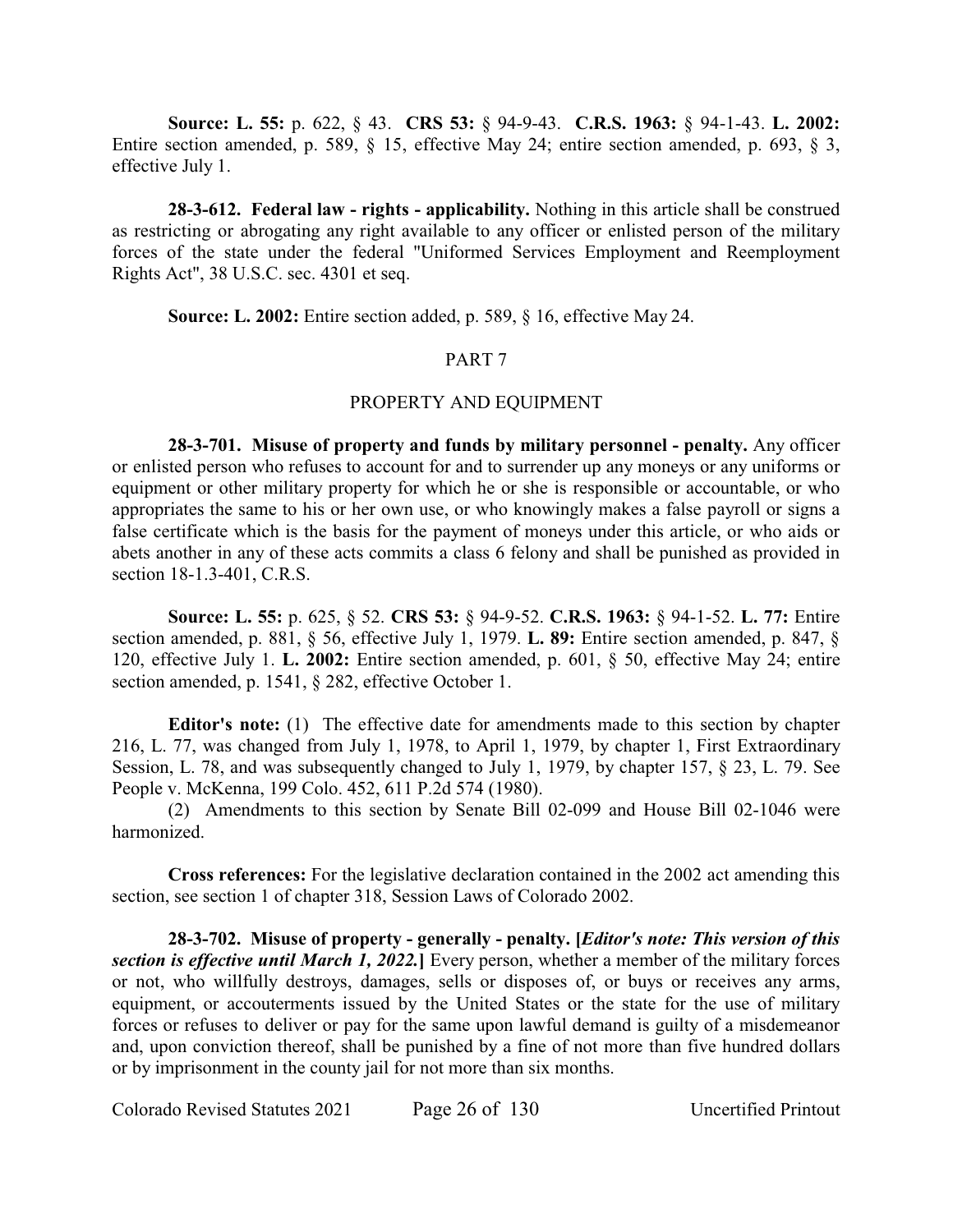**28-3-702. Misuse of property - generally - penalty. [***Editor's note: This version of this section is effective March 1, 2022.***]** Every person, whether a member of the military forces or not, who willfully destroys, damages, sells or disposes of, or buys or receives any arms, equipment, or accouterments issued by the United States or the state for the use of military forces or refuses to deliver or pay for the same upon lawful demand commits a class 2 misdemeanor.

**Source: L. 55:** p. 625, § 53. **CRS 53:** § 94-9-53. **C.R.S. 1963:** § 94-1-53. **L. 2021:** Entire section amended, (SB 21-271), ch. 462, p. 3245, § 492, effective March 1, 2022.

**Editor's note:** Section 803(2) of chapter 462 (SB 21-271), Session Laws of Colorado 2021, provides that the act changing this section applies to offenses committed on or after March 1, 2022.

**28-3-703. Property and fiscal officer - appointment - duties.** The governor, pursuant to federal authority, shall appoint, designate, or detail an officer of the National Guard who shall be regarded as property and fiscal officer for the United States. The property and fiscal officer shall serve at the pleasure of the governor. The property and fiscal officer shall receipt and account for all funds and property belonging to the United States in possession of the National Guard of this state and shall make such returns and reports concerning the same as may be required by federal law and regulations. The property and fiscal officer shall render, through the United States department of defense, such accounts of federal funds entrusted to the property and fiscal officer for disbursement as may be required by the United States treasury department. Before entering upon the performance of the duties as property and fiscal officer, the property and fiscal officer shall be required to give good and sufficient bond to the United States, the amount thereof to be determined by federal laws or regulations, for the faithful performance of the duties of the office and for the safekeeping and proper disposition of federal property and funds entrusted to the property and fiscal officer's care.

**Source: L. 55:** p. 626, § 56. **CRS 53:** § 94-9-56. **C.R.S. 1963:** § 94-1-56. **L. 95:** Entire section amended, p. 320, § 3, effective April 21.

**28-3-704. Uniforms and equipment - procurement and issuance.** The National Guard shall be uniformed, armed, and equipped as provided by federal law. Such uniforms, arms, and equipment shall be procured and issued by the proper officers as the needs of the service may require and shall be accounted for as regulations may prescribe.

**Source: L. 55:** p. 626, § 57. **CRS 53:** § 94-9-57. **C.R.S. 1963:** § 94-1-57.

**28-3-705. Uniforms and equipment - distribution and return.** The commanding officer of an organization receiving clothing or equipment for the use of his or her command shall distribute the same to the members of his or her command, taking receipts and requiring the return of each article at such time and place as he or she directs.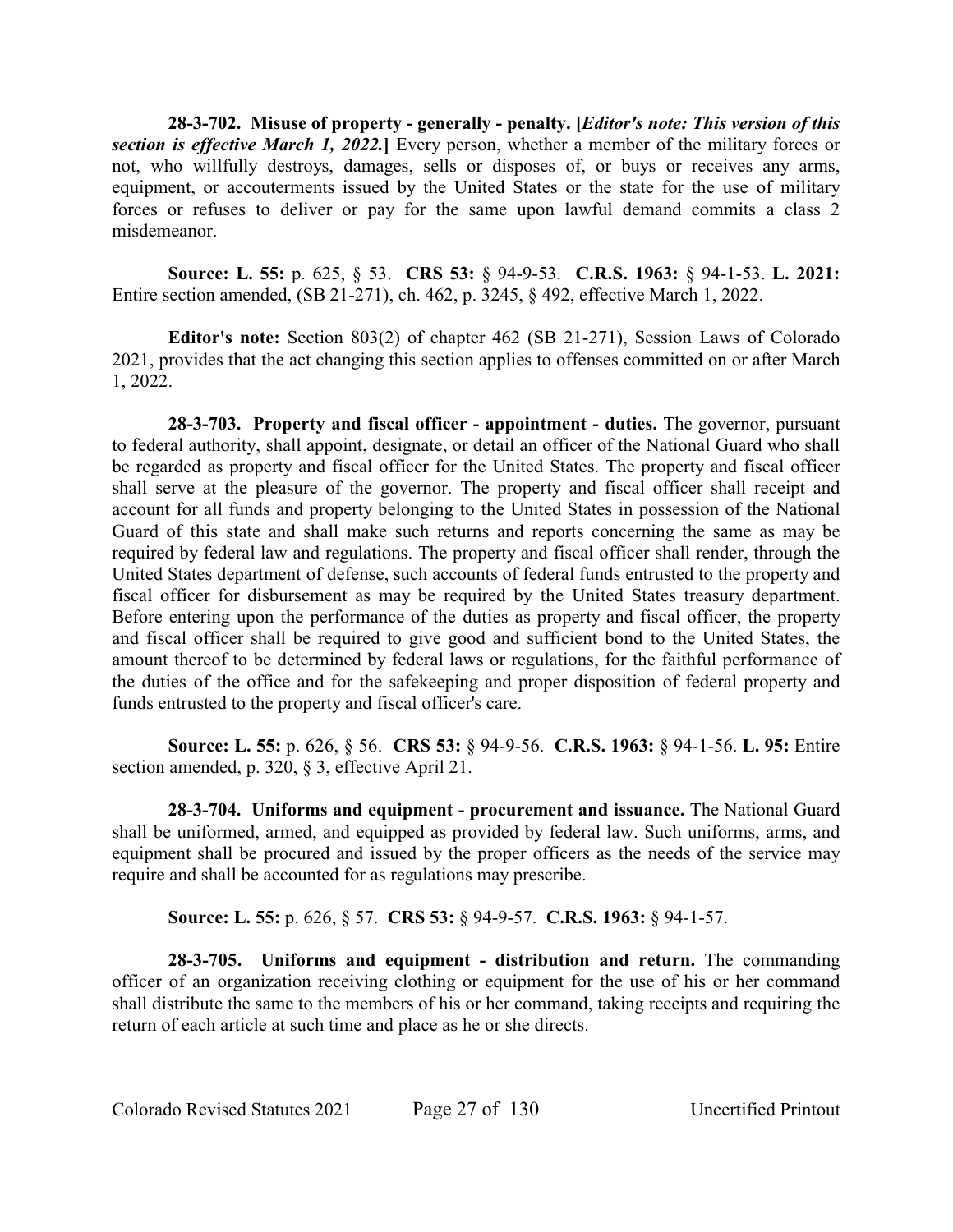**Source: L. 55:** p. 626, § 58. **CRS 53:** § 94-9-58. **C.R.S. 1963:** § 94-1-58. **L. 2002:** Entire section amended, p. 601, § 51, effective May 24.

**28-3-706. Deductions from pay - forfeitures - lost equipment.** Legal fines or forfeitures and the value of any articles of uniform, arms, or equipment, whether state or federal, issued to any officer or enlisted person which he or she fails to return on demand of proper authority and for the loss of or damage to which he or she has been held responsible by a report of survey or other proper proceeding shall be deducted from such officer's or enlisted person's pay in the manner provided for in federal or state orders or regulations. Deductions from federal pay and allowances may only be made in the manner prescribed by federal law or regulation.

**Source: L. 55:** p. 626, § 59. **CRS 53:** § 94-9-59. **C.R.S. 1963:** § 94-1-59. **L. 2002:** Entire section amended, p. 601, § 52, effective May 24.

#### PART 8

#### SERVICE BENEFITS

**28-3-801. Disability and death benefits.** A member of the military forces of the state of Colorado who dies or is disabled while in, or as a result of, active service on behalf of this state ordered by competent authority, which death or disability arises out of and in the course of his or her employment in the active service of the state of Colorado, is entitled to workers' compensation benefits in accordance with the provisions of the "Workers' Compensation Act of Colorado"; but no workers' compensation benefits shall be paid under this section in any case where similar benefits are payable under the provisions of any federal law or regulation.

**Source: L. 55:** p. 625, § 54. **CRS 53:** § 94-9-54. **C.R.S. 1963:** § 94-1-54. **L. 71:** p. 1046, § 6. **L. 90:** Entire section amended, p. 571, § 59, effective July 1. **L. 2002:** Entire section amended, p. 601, § 53, effective May 24.

**Cross references:** For the "Workers' Compensation Act of Colorado", see articles 40 to 47 of title 8.

**28-3-802. Unit funds.** (1) There is authorized to be created and maintained for each separate unit of the Colorado National Guard a unit fund. Expenditures from such unit fund shall be made in accordance with rules and regulations established by the adjutant general of the state of Colorado and applicable federal laws, rules, and regulations.

(2) There is authorized to be deposited in each unit fund such moneys as may be received from gifts, bequests, contributions, including federal contributions, and such amounts as may be appropriated to such unit funds from the general fund of the state of Colorado.

**Source: L. 55:** p. 625, § 55. **CRS 53:** § 94-9-5. **C.R.S. 1963:** § 94-1-55. **L. 71:** p. 1046, § 7. **L. 2002:** (2) amended, p. 589, § 17, effective May 24.

#### PART 9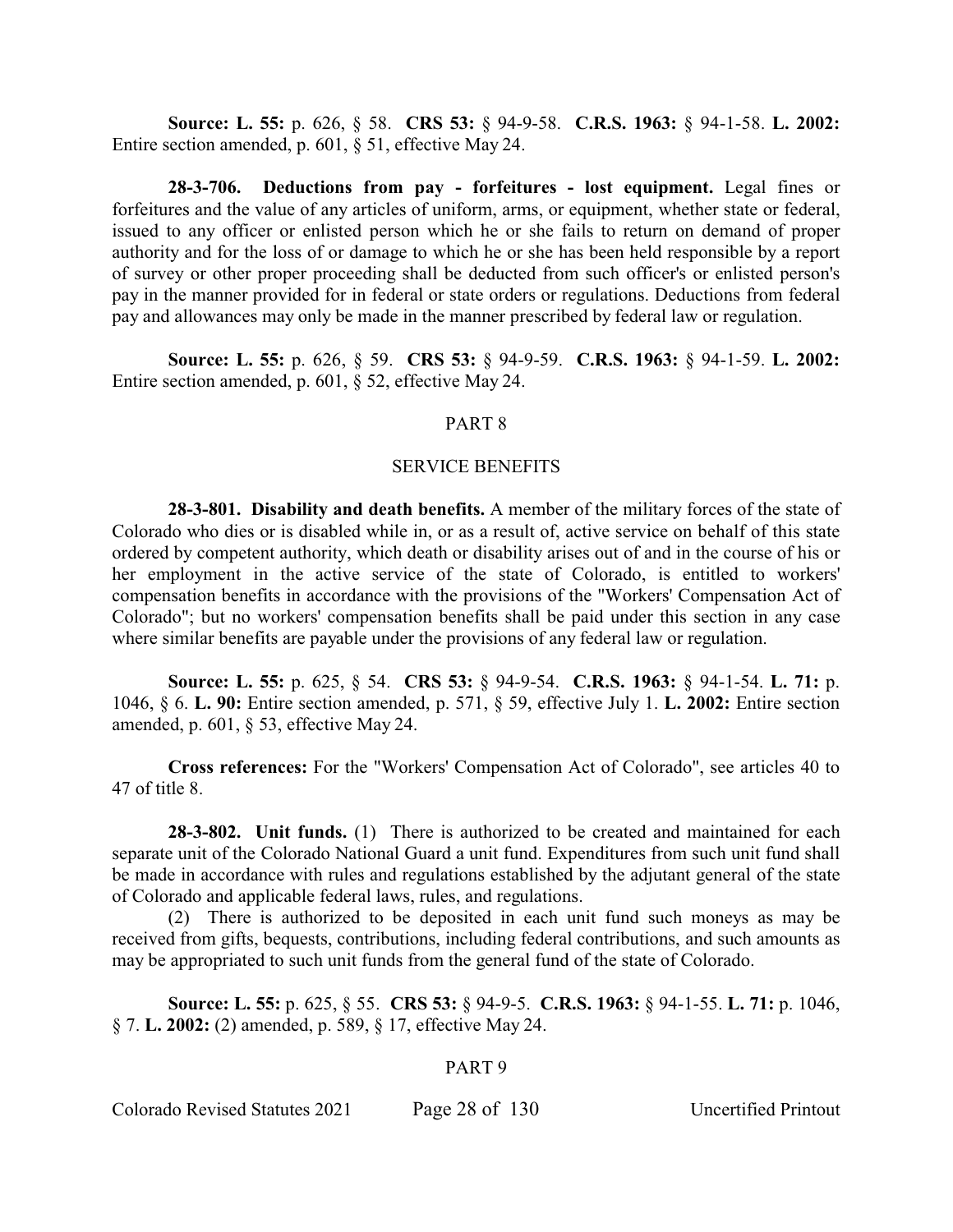## ORGANIZATION - ALLOWANCES - DRILLS

**28-3-901. Organization assemblies and exercises.** Each organization shall assemble for drill and instruction and shall participate in encampments, maneuvers, and other exercises at such time and places and for such periods as may be prescribed by the governor in accordance with the requirements of the state or federal law.

**Source: L. 55:** p. 626, § 60. **CRS 53:** § 94-9-60. **C.R.S. 1963:** § 94-1-60.

**28-3-902. Encampments, maneuvers, and parades.** The governor may order the military forces or any part thereof into camp each year for such period as he or she may direct and shall also provide for their participation in encampments or field maneuvers at such places as may be designated by the federal government. The governor may, in his or her discretion, order such organizations as he or she may deem proper to parade for purposes of drill, review, or escort duty and prescribe all regulations and requirements therefor.

**Source: L. 55:** p. 627, § 61. **CRS 53:** § 94-9-61. **C.R.S. 1963:** § 94-1-61. **L. 2002:** Entire section amended, p. 601, § 54, effective May 24.

**28-3-903. Inspections.** When so ordered by the governor, an inspection shall be made by such officer designated by the governor of all of the military forces of the state of Colorado, and such inspector shall report the number of troops present, the condition of their arms, equipment, and clothing, their proficiency, and such other information as may be required of or deemed proper by him or her. There shall be at least one inspection annually at such time and place as the governor designates. The forms and mode of inspection shall be prescribed by the adjutant general.

**Source: L. 55:** p. 627, § 62. **CRS 53:** § 94-9-62. **C.R.S. 1963:** § 94-1-62. **L. 2002:** Entire section amended, p. 602, § 55, effective May 24.

**28-3-904. Pay and allowances.** Every member of the military forces not salaried as such must receive from the state, while engaged in any service ordered by the governor, pay and allowances at the rate paid or allowed by law to members of similar rank and length of service in the regular Army or regular Air Force of the United States, as the case may be, but each such member must receive at least the pay and allowances provided to an enlisted person in the military forces holding the rank of E-4 with over six years of service. Subject to available appropriations, after a member of the military forces has been engaged in service pursuant to this section for a period of more than thirty consecutive days, the member is eligible to enroll in any benefit plan created for employees of the state, including but not limited to state employee group benefits pursuant to part 6 of article 50 of title 24 and the public employees' retirement association created pursuant to article 51 of title 24.

**Source: L. 55:** p. 627, § 63. **CRS 53:** § 94-9-63. **C.R.S. 1963:** § 94-1-63. **L. 71:** p. 1046, § 8. **L. 2005:** Entire section amended, p. 662, § 4, effective May 27. **L. 2020:** Entire section amended, (SB 20-091), ch. 24, p. 89, § 1, effective September 14.

Colorado Revised Statutes 2021 Page 29 of 130 Uncertified Printout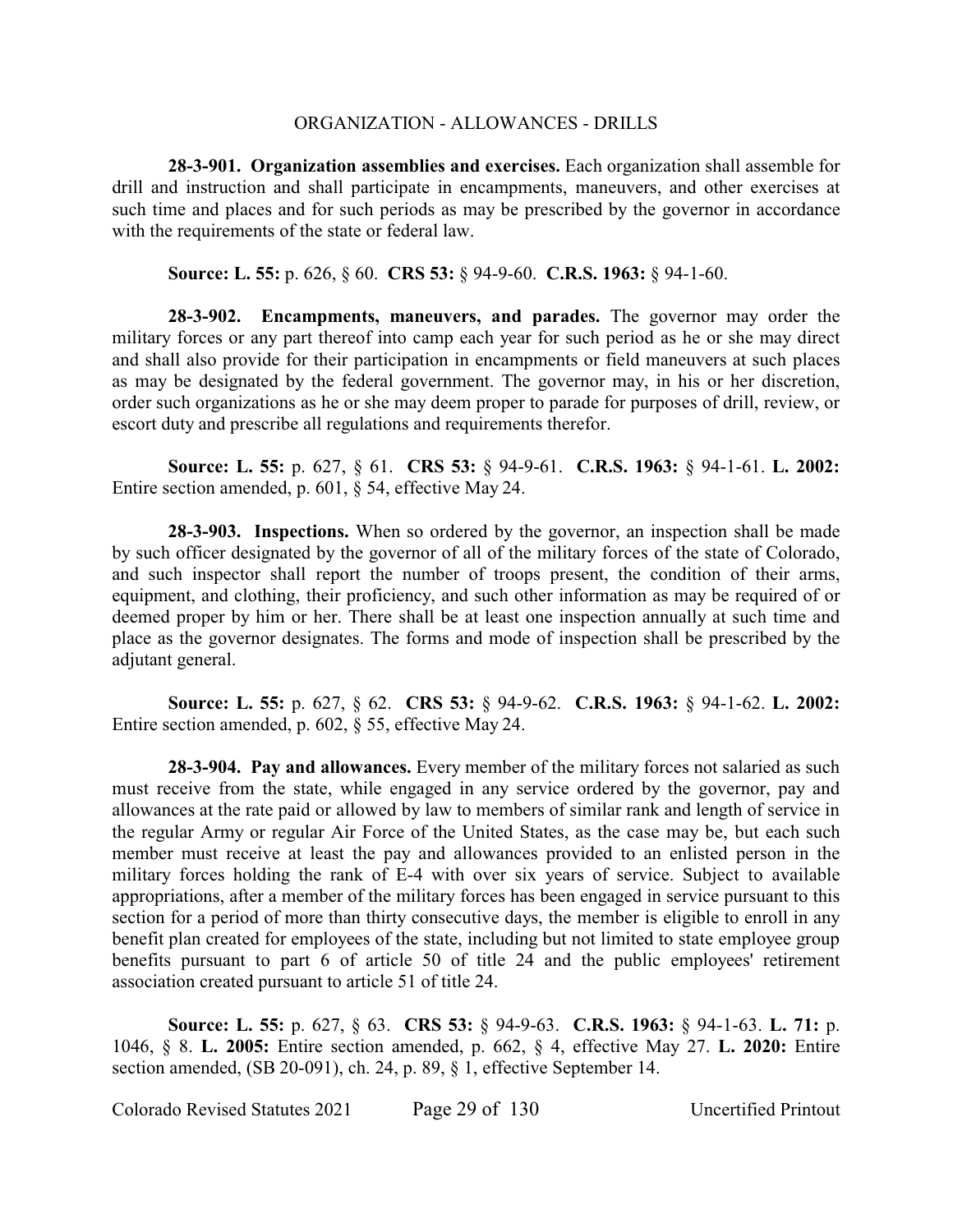**28-3-905. Insufficient funds - payment from general fund.** In all cases where any of the military forces are called into active service by the governor and there are no funds otherwise appropriated or available therefor or where the appropriated funds, if any, are insufficient, the payrolls of officers and enlisted men and expense bills shall be audited by the adjutant general and paid upon the adjutant general's certificate out of the general revenue fund, and the necessary funds are hereby appropriated.

**Source: L. 55:** p. 627, § 64. **CRS 53:** § 94-9-64. **C.R.S. 1963:** § 94-1-64. **L. 93:** Entire section amended, p. 30, § 1, effective March 18.

**28-3-906. Units - corporate structure and powers.** (1) Each federally recognized organization of the National Guard, without any further proceeding other than the filing with the secretary of state of a certificate by the adjutant general to that effect, constitutes a corporate body to be known by the name by which such organization is officially designated under the military laws and regulations of the state and shall possess all the powers necessary and convenient to accomplish the objects and perform the duties prescribed by law.

(2) The members of such military organization in good standing, and no others, shall constitute the members of such corporation and shall elect three trustees who, together with the commanding officer, shall manage and administer the civil business of such corporation. The commanding officer shall be ex officio president, and the trustees shall elect one of their number vice-president, one treasurer, and one secretary.

(3) Each such organization may take, by purchase, devise, gift, or otherwise, and hold, so long as such organization is an existing organization and a part of the National Guard, any property, real or personal. All such property shall be in the custody and control of the trustees provided for in subsection (2) of this section. Such organizations may sell, exchange, or otherwise dispose of property so acquired.

(4) When any such organization is disbanded by proper authority, such corporation shall cease to exist, and all property belonging to it shall become the property of the state of Colorado and be devoted to such military uses as the adjutant general determines. Nothing in this section shall limit the authority vested in the officers of the organization by state or federal law.

## **Source: L. 55:** p. 627, § 65. **CRS 53:** § 94-9-65. **C.R.S. 1963:** § 94-1-65.

#### PART 10

#### COURTS-MARTIAL

## **28-3-1001 to 28-3-1026. (Repealed)**

**Source: L. 83:** Entire part repealed, p. 1195, § 2, effective June 10.

**Editor's note:** This article was numbered as article 1 of chapter 94, C.R.S. 1963, and this part 10 was subsequently repealed in 1983. For amendments to this part 10 prior to its repeal in 1983, consult the Colorado statutory research explanatory note and the table itemizing the

Colorado Revised Statutes 2021 Page 30 of 130 Uncertified Printout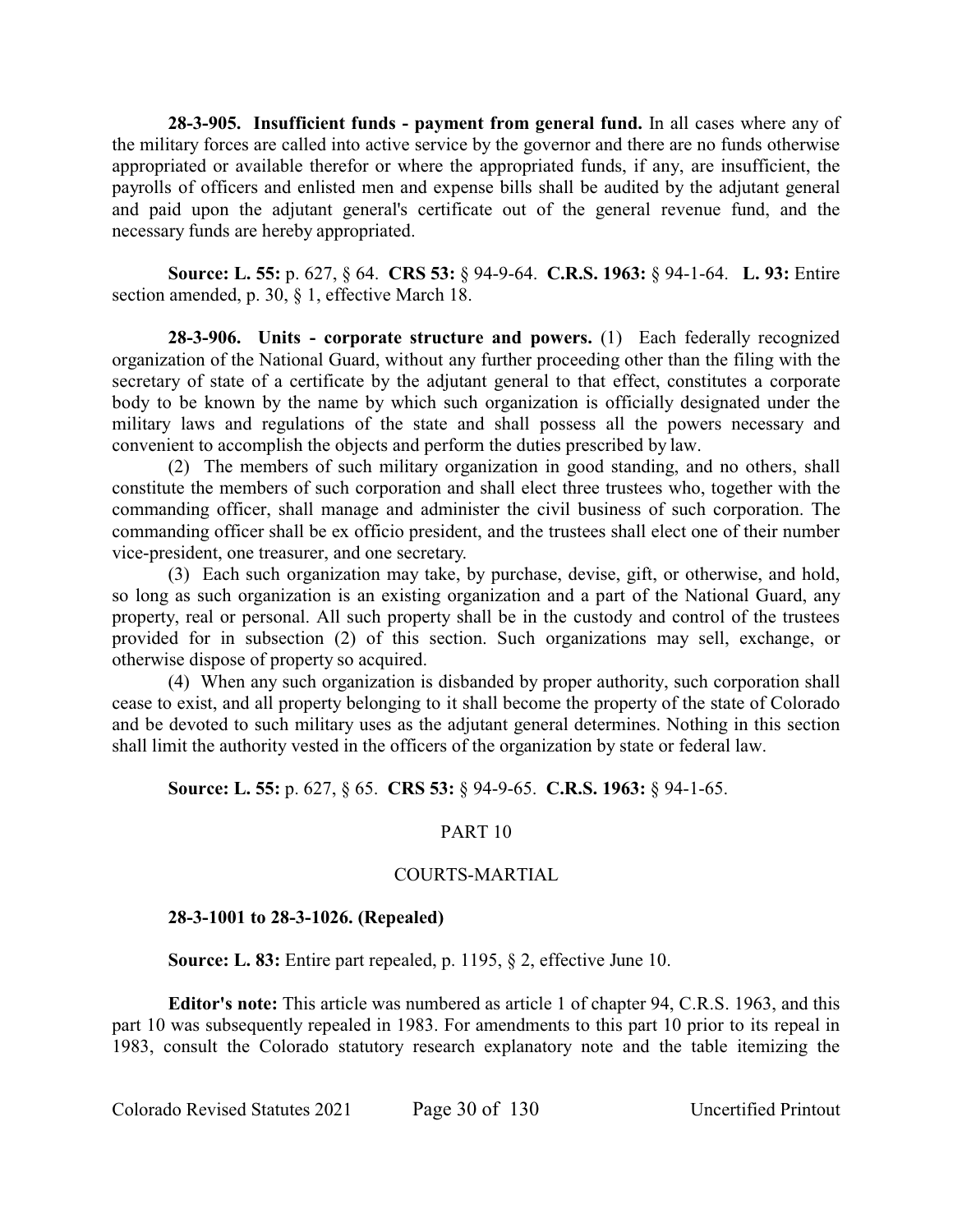replacement volumes and supplements to the original volume of C.R.S. 1973 beginning on page vii in the front of this volume.

**Cross references:** For current provisions relating to courts-martial in the "Colorado Code of Military Justice", see part 2 of article 3.1 of this title.

## PART 11

## **OFFENSES**

## **28-3-1101 to 28-3-1137. (Repealed)**

**Source: L. 83:** Entire part repealed, p. 1195, § 2, effective June 10.

**Editor's note:** This article was numbered as article 1 of chapter 94, C.R.S. 1963, and this part 11 was subsequently repealed in 1983. For amendments to this part 11 prior to its repeal in 1983, consult the Colorado statutory research explanatory note and the table itemizing the replacement volumes and supplements to the original volume of C.R.S. 1973 beginning on page vii in the front of this volume.

**Cross references:** For current provisions relating to military offenses in the "Colorado Code of Military Justice", see part 5 of article 3.1 of this title.

## PART 12

#### MEDALS - DECORATIONS

#### **28-3-1201. Long service medal. (Repealed)**

**Source: L. 55:** p. 641, § 132. **CRS 53:** § 94-9-132. **C.R.S. 1963:** § 94-1-129. **L. 2002:** Entire section amended, p. 602, § 56, effective May 24. **L. 2020:** Entire section repealed, (SB 20-082), ch. 34, p. 110, § 1, effective September 14.

**28-3-1202. Meritorious conduct medal.** The department may award a medal, designated as the "meritorious conduct medal", to any person serving in any capacity in or with the department, including in or with the Colorado National Guard, who, when on any duty status except federal service, distinguishes himself or herself by extraordinary heroism or by saving the life of another by physical action or by providing substantial medical treatment of an injury that, had treatment not been administered, would have resulted in the person's death. A second or subsequent award is denoted by a bronze oak-leaf cluster.

**Source: L. 55:** p. 641, § 133. **CRS 53:** § 94-9-133. **C.R.S. 1963:** § 94-1-130. **L. 2002:** Entire section amended, p. 602, § 57, effective May 24. **L. 2020:** Entire section amended, (SB 20-082), ch. 34, p. 110, § 2, effective September 14.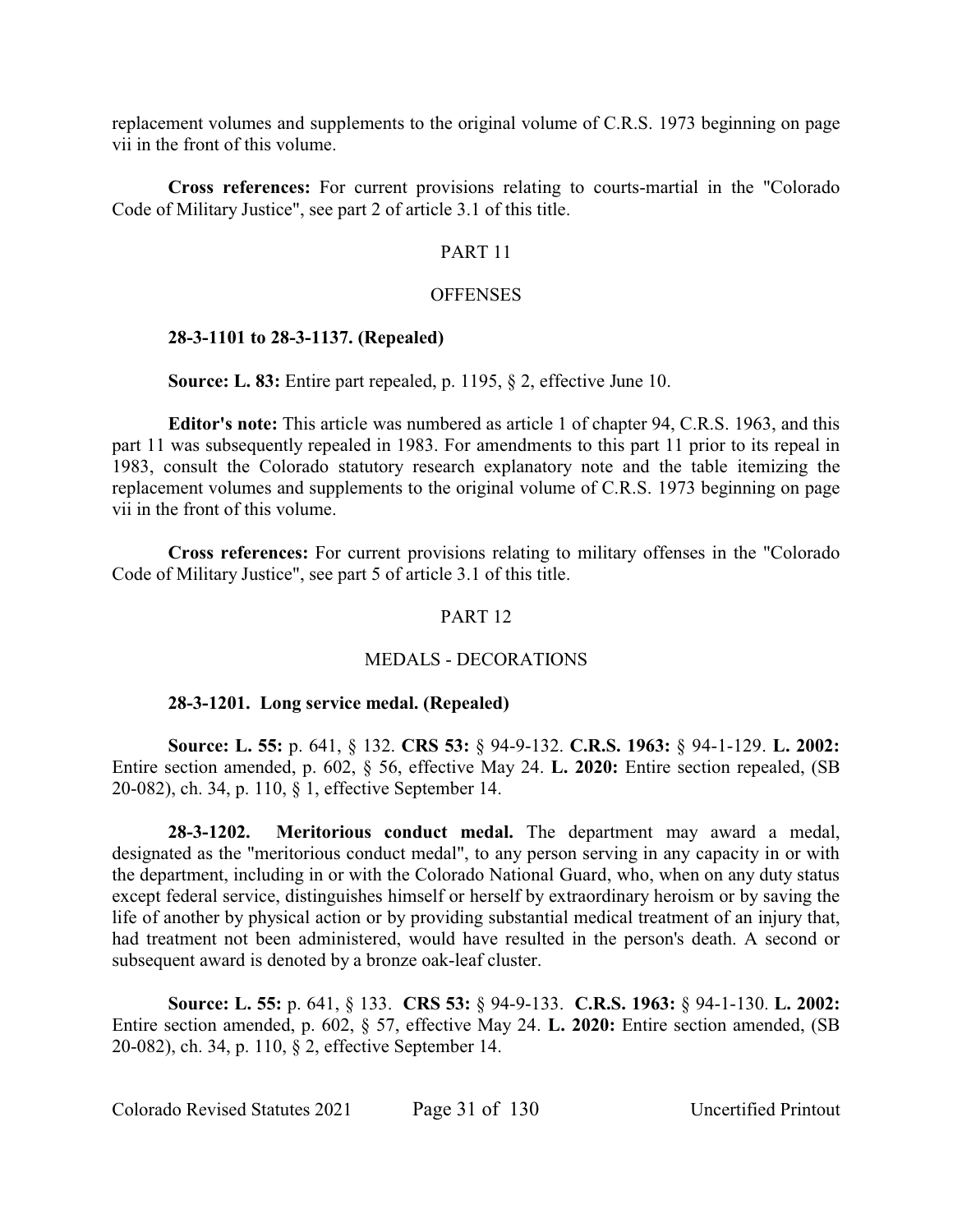**28-3-1203. Meritorious service medal.** The department may award a medal, designated as the "meritorious service medal", to any person serving in any capacity in or with, or any person acting in support of, any division or office of the department, including the Colorado National Guard, who, when on any duty status except federal service, distinguishes himself or herself by exceptionally meritorious service to the department.

**Source: L. 55:** p. 642, § 134. **CRS 53:** § 94-9-134. **C.R.S. 1963:** § 94-1-131. **L. 2002:** Entire section amended, p. 602, § 58, effective May 24. **L. 2020:** Entire section amended, (SB 20-082), ch. 34, p. 111, § 3, effective September 14.

**28-3-1204. Active service medal.** The department may award a medal, designated as the "active service medal", to any person who is not a member of the military and who has served in or with any division or office of the department, including in the Colorado National Guard in state or federal service, for a period of ten years. The ten years of service do not need to be consecutive. For each subsequent period of ten years of service, the department may award the individual a bronze knot to be worn on the ribbon of the medal.

**Source: L. 55:** p. 642, § 135. **CRS 53:** § 94-9-135. **C.R.S. 1963:** § 94-1-132. **L. 2005:** Entire section amended, p. 662, § 2, effective May 27. **L. 2020:** Entire section amended, (SB 20- 082), ch. 34, p. 111, § 4, effective September 14.

**28-3-1204.5. Colorado legion of merit medal.** (1) (a) The department may award a medal, designated as the "Colorado legion of merit medal", to any member of the department, including the Colorado National Guard, who has rendered service in a clearly exceptional, unprecedented, or superior manner in support of the department and who has served in a position of senior leadership or senior command, has demonstrated significant responsibility, served in a position of extremely difficult duty, or was a key individual in mission or duty success.

(b) The department may present the Colorado legion of merit medal upon the member's retirement or the completion of any assignment, mission, or service.

(2) The adjutant general may award the Colorado legion of merit medal to a person who is not a member of the department who has rendered service in a clearly exceptional, unprecedented, or superior manner in support of the department.

**Source: L. 2020:** Entire section added, (SB 20-082), ch. 34, p. 111, § 5, effective September 14.

**28-3-1205. Lapel button.** The department shall, upon request and without cost, give a lapel button denoting membership in the Colorado National Guard to any actively participating officer and enlisted person.

**Source: L. 55:** p. 642, § 136. **CRS 53:** § 94-9-136. **C.R.S. 1963:** § 94-1-133. **L. 2002:** Entire section amended, p. 602, § 59, effective May 24. **L. 2020:** Entire section amended, (SB 20-082), ch. 34, p. 111, § 6, effective September 14.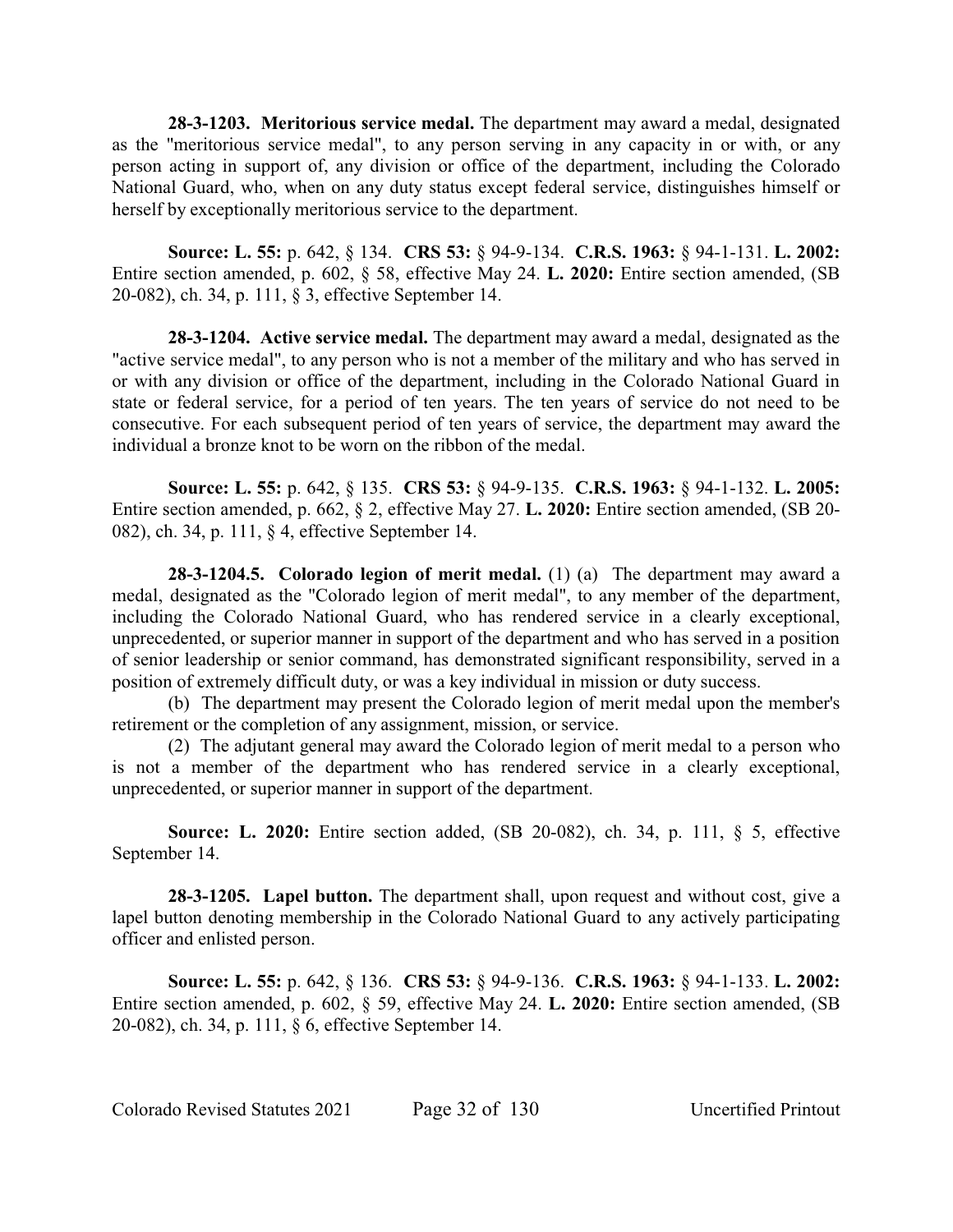**28-3-1206. Medals and lapel buttons - design - issue.** The design, procurement, and regulations governing the issue of the medals and lapel buttons provided for in this article shall be as prescribed by the governor in orders through the office of the adjutant general.

**Source: L. 55:** p. 642, § 137. **CRS 53:** § 94-9-137. **C.R.S. 1963:** § 94-1-134.

**28-3-1207. Cost of medals and lapel buttons.** The necessary amounts to defray the costs of providing the medals and lapel buttons authorized by this article shall be deemed a proper charge against the appropriation for the support of the department.

**Source: L. 55:** p. 642, § 138. **CRS 53:** § 94-9-138. **C.R.S. 1963:** § 94-1-135. **L. 2002:** Entire section amended, p. 362, § 22, effective July 1.

**Cross references:** For the legislative declaration contained in the 2002 act amending this section, see section 1 of chapter 121, Session Laws of Colorado 2002.

# **28-3-1208. Noncommissioned officer/soldier/airman of the year ribbon. (Repealed)**

**Source: L. 2002:** Entire section added, p. 264, § 1, effective April 15. **L. 2020:** Entire section repealed, (SB 20-082), ch. 34, p. 112, § 7, effective September 14.

**28-3-1209. Commendation ribbon.** A ribbon, designated as the "commendation ribbon", shall be awarded to any member of the National Guard of Colorado and to any other persons who have distinguished themselves either by exceptional service to the state of Colorado or by accomplishment of a special act or deed reflecting credit upon the state of Colorado and the National Guard of Colorado.

**Source: L. 2002:** Entire section added, p. 264, § 1, effective April 15.

**28-3-1210. Achievement ribbon.** A ribbon, designated as the "achievement ribbon", shall be awarded to provide recognition to members of the National Guard of Colorado and other persons who have, through their own individual outstanding and exemplary actions, attitude, efforts, and service, contributed to the safekeeping and welfare of citizens of the state of Colorado, the preservation of public and private property, and the improvement of the readiness posture of the National Guard of Colorado or who have accomplished a particularly significant or noteworthy achievement or deed reflecting great credit upon the individual or individuals and the state of Colorado.

**Source: L. 2002:** Entire section added, p. 265, § 1, effective April 15.

**28-3-1211. Adjutant general's outstanding unit citation.** A ribbon, designated as the "adjutant general's outstanding unit citation", shall be awarded for outstanding meritorious performance, on or after June 1, 1995, by any unit assigned to the National Guard of Colorado. Said unit shall display superior performance of an exceptionally difficult task deemed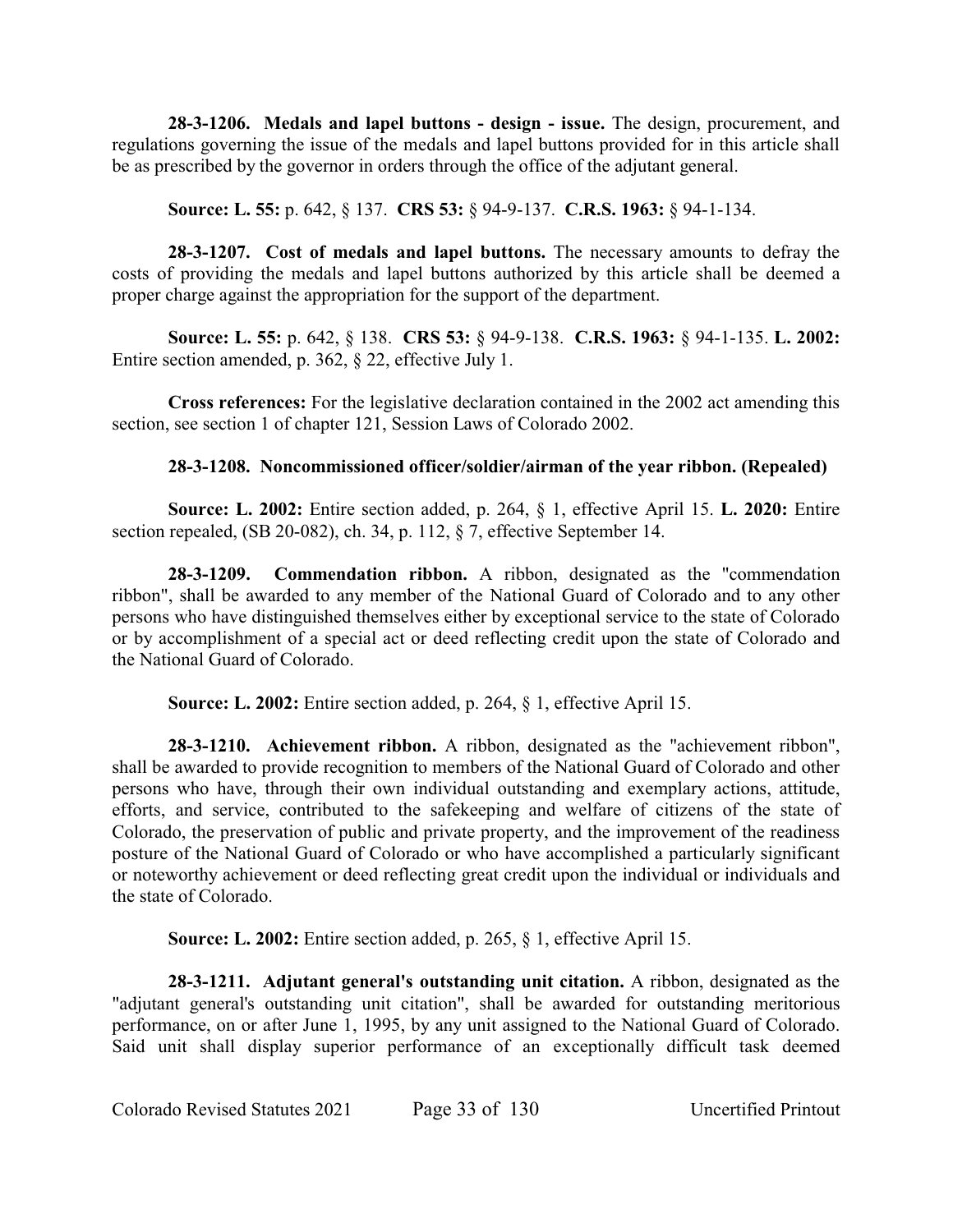extraordinary and not representing the normal day-to-day circumstances, that sets it apart from other units with similar missions and circumstances.

**Source: L. 2002:** Entire section added, p. 265, § 1, effective April 15.

**28-3-1212. State emergency service ribbon.** A ribbon, designated as the "state emergency service ribbon", shall be awarded to any member of the National Guard of Colorado who is called to state duty in either an active or supportive role for a period of at least one day during a crisis within the state of Colorado, during which crisis the welfare of the residents of Colorado is in peril and where the preservation or protection of public and private property is required.

**Source: L. 2002:** Entire section added, p. 265, § 1, effective April 15.

# **28-3-1213. Foreign deployment service ribbon. (Repealed)**

**Source: L. 2002:** Entire section added, p. 265, § 1, effective April 15. **L. 2020:** Entire section repealed, (SB 20-082), ch. 34, p. 112, § 8, effective September 14.

# **28-3-1214. State mobilization support ribbon. (Repealed)**

**Source: L. 2002:** Entire section added, p. 265, § 1, effective April 15. **L. 2020:** Entire section repealed, (SB 20-082), ch. 34, p. 112, § 9, effective September 14.

**28-3-1215. Recruiting ribbon.** A ribbon, designated as the "recruiting ribbon", shall be awarded to an individual in the National Guard who secures enlistment or appointment of at least three individuals within one year or at least five individuals within a period of five years to the National Guard of Colorado.

**Source: L. 2002:** Entire section added, p. 265, § 1, effective April 15.

# **28-3-1216. Command tour ribbon. (Repealed)**

**Source: L. 2005:** Entire section added, p. 662, § 3, effective May 27. **L. 2020:** Entire section repealed, (SB 20-082), ch. 34, p. 112, § 10, effective September 14.

# PART 13

# ENHANCED DRUG INTERDICTION AND ENFORCEMENT ROLE FOR THE NATIONAL GUARD

**28-3-1301. Legislative declaration.** The general assembly hereby finds and declares that drug abuse and drug trafficking are matters of statewide concern and further declares that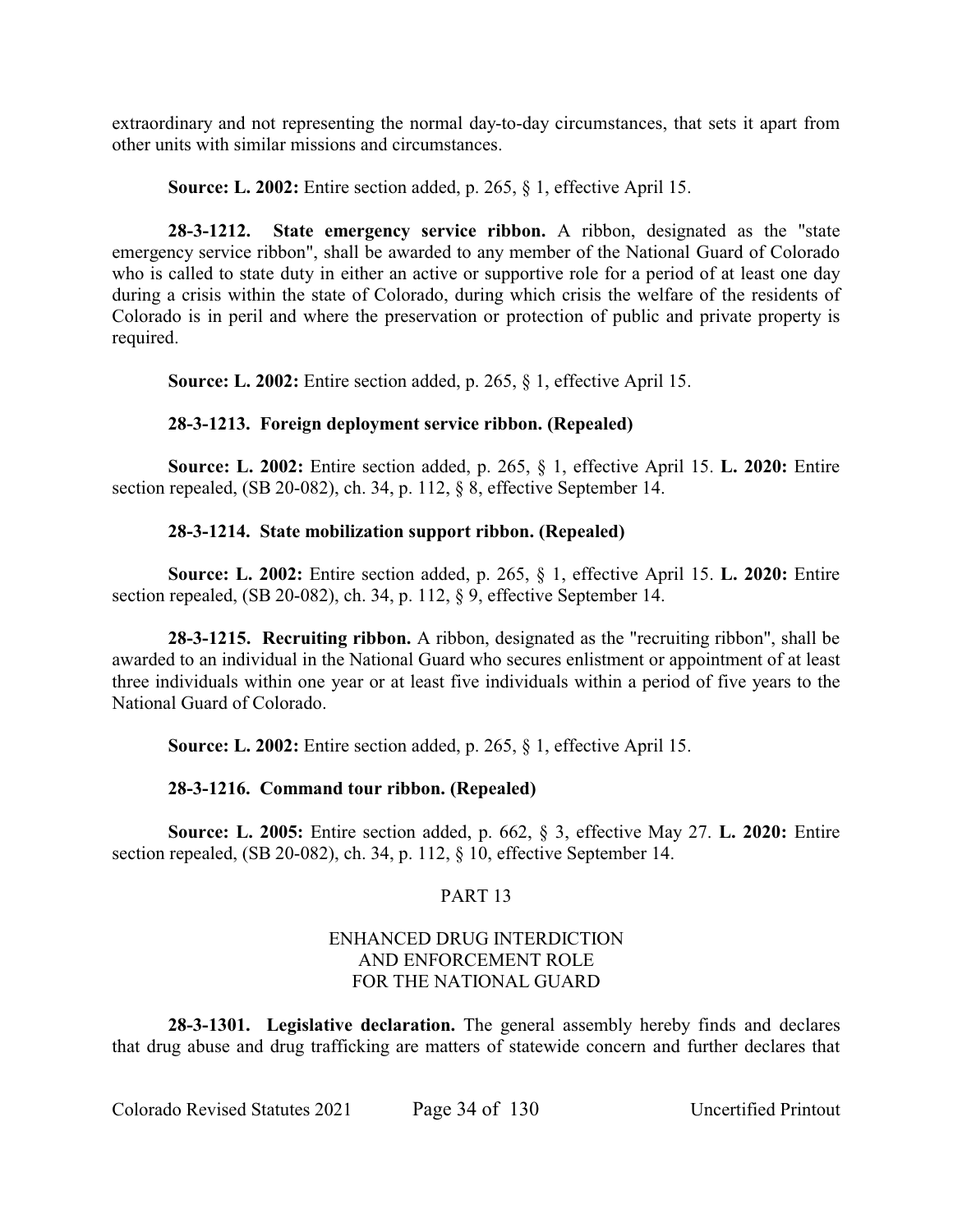the state should take advantage of assistance offered by the National Guard in fighting against the spread of drug trafficking and abuse in the state.

**Source: L. 89:** Entire part added, p. 1253, § 1, effective April 12.

**28-3-1302. Commander in chief - order for plan.** The governor, as commander in chief, shall order the adjutant general of the National Guard to prepare, in cooperation with the Colorado bureau of investigation, a drug interdiction and enforcement plan for submission to the secretary of defense of the United States.

**Source: L. 89:** Entire part added, p. 1253, § 1, effective April 12.

**28-3-1303. Drug interdiction and enforcement plan - requirements.** (1) The drug interdiction and enforcement plan required by this part 13 shall be in compliance with the provisions set forth in Pub.L. 100-456, section 1105, and shall specifically request the secretary of defense to provide sufficient funds for the pay, allowances, clothing, subsistence, gratuities, travel, and related expenses of personnel of the National Guard when utilized in conjunction with the plan. The plan shall specify that such funds are to be used solely for the purpose of drug interdiction and enforcement operations and for the operation and maintenance of the equipment and facilities of the National Guard when used in conjunction with such plan.

(2) Notwithstanding any other provision of law, when participating in operations pursuant to the drug interdiction and enforcement plan required by this part 13, the National Guard shall be considered a law enforcement agency of the state for purposes of accepting, receiving, disposing of, and expending the property and proceeds from any property forfeited to the federal government and allocated to the National Guard pursuant to section 16-13-601, C.R.S.

**Source: L. 89:** Entire part added, p. 1253, § 1, effective April 12. **L. 2007:** Entire section amended, p. 444, § 3, effective August 3.

**Cross references:** For the legislative declaration contained in the 2007 act amending this section, see section 1 of chapter 117, Session Laws of Colorado 2007.

**28-3-1304. Drug interdiction and enforcement plan - limitations.** The plan shall state specifically that any drug interdiction and enforcement plan approved by the secretary of defense shall be conducted at a time when personnel of the National Guard are not in federal service. The plan shall also specifically state that participation by National Guard personnel in such operations is service in addition to annual training required under section 502 of title 32, United States Code.

**Source: L. 89:** Entire part added, p. 1254, § 1, effective April 12.

**28-3-1305. Department of military and veterans affairs counterdrug program federal forfeiture fund - creation.** Any moneys accepted by the adjutant general pursuant to section 16-13-601, C.R.S., shall be transmitted to the state treasurer, who shall credit the same to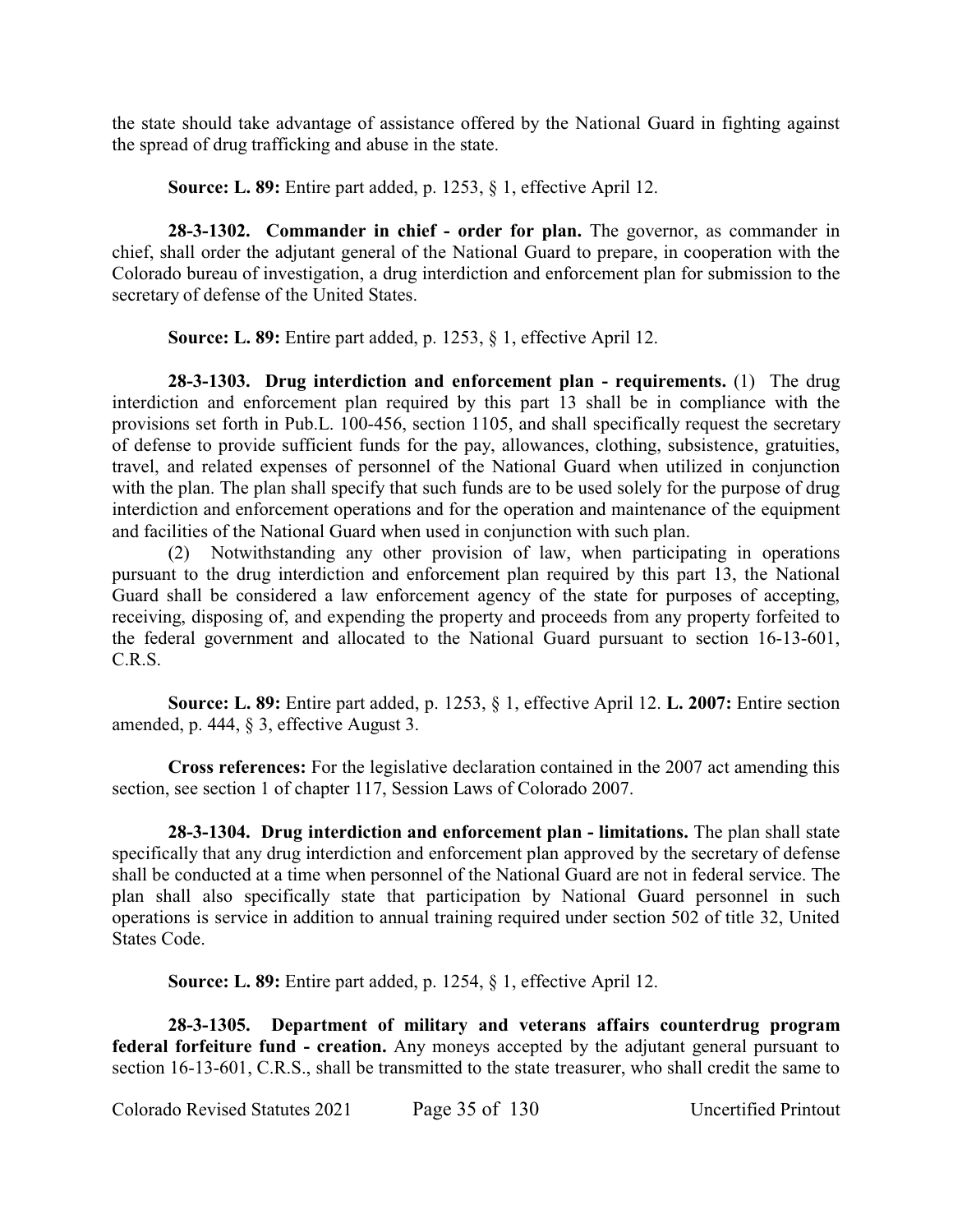the department of military and veterans affairs counterdrug program federal forfeiture fund, which fund is hereby created in the state treasury and referred to in this section as the "fund". All interest and income derived from the investment and deposit of moneys in the fund shall be credited to the fund. Any unexpended and unencumbered moneys remaining in the fund at the end of a fiscal year shall remain in the fund and shall not be credited or transferred to the general fund or another fund. Moneys in the fund shall be continuously appropriated to the department for use by the adjutant general in compliance with state and federal law.

**Source: L. 2007:** Entire section added, p. 444, § 4, effective August 3.

**Cross references:** For the legislative declaration contained in the 2007 act enacting this section, see section 1 of chapter 117, Session Laws of Colorado 2007.

# PART 14

## COLORADO STATE MILITARY SERVICE CIVIL RELIEF ACT

**28-3-1401. Short title.** This part 14 shall be known and may be cited as the "Colorado State Military Service Civil Relief Act of 2002".

**Source: L. 2002:** Entire part added, p. 690, § 1, effective July 1.

**28-3-1402. Applicability.** This part 14 shall apply to any person who is called to state military service, as the term "military service" is defined in section 28-3-101, or called to state defense force active duty, as the term is defined in section 28-4-102, for any period of time longer than thirty days and who is ordered by the governor to enforce the law, preserve the peace, secure the rights or lives of citizens, or protect property.

**Source: L. 2002:** Entire part added, p. 690, § 1, effective July 1. **L. 2003:** Entire section amended, p. 1999, § 56, effective May 22.

**28-3-1403. Stay of civil proceedings.** Any court of competent jurisdiction may, on its own motion, stay any civil action or proceeding that involves a person described in section 28-3- 1402 for the duration of the period of service or duty and for thirty days thereafter, or may otherwise dispose of the case as may be equitable to conserve the interests of all parties. The court shall stay the proceedings upon the application of a person, or an agent of the person, engaged in state military service or state defense force active duty unless, in the opinion of the court, the ability of the person to prosecute or defend the action is not materially affected.

**Source: L. 2002:** Entire part added, p. 690, § 1, effective July 1. **L. 2003:** Entire section amended, p. 2000, § 57, effective May 22.

**28-3-1404. Actions for rent or possession by landlord.** (1) (a) Except as otherwise provided in paragraph (b) of this subsection (1), an eviction, distress action, or requirement for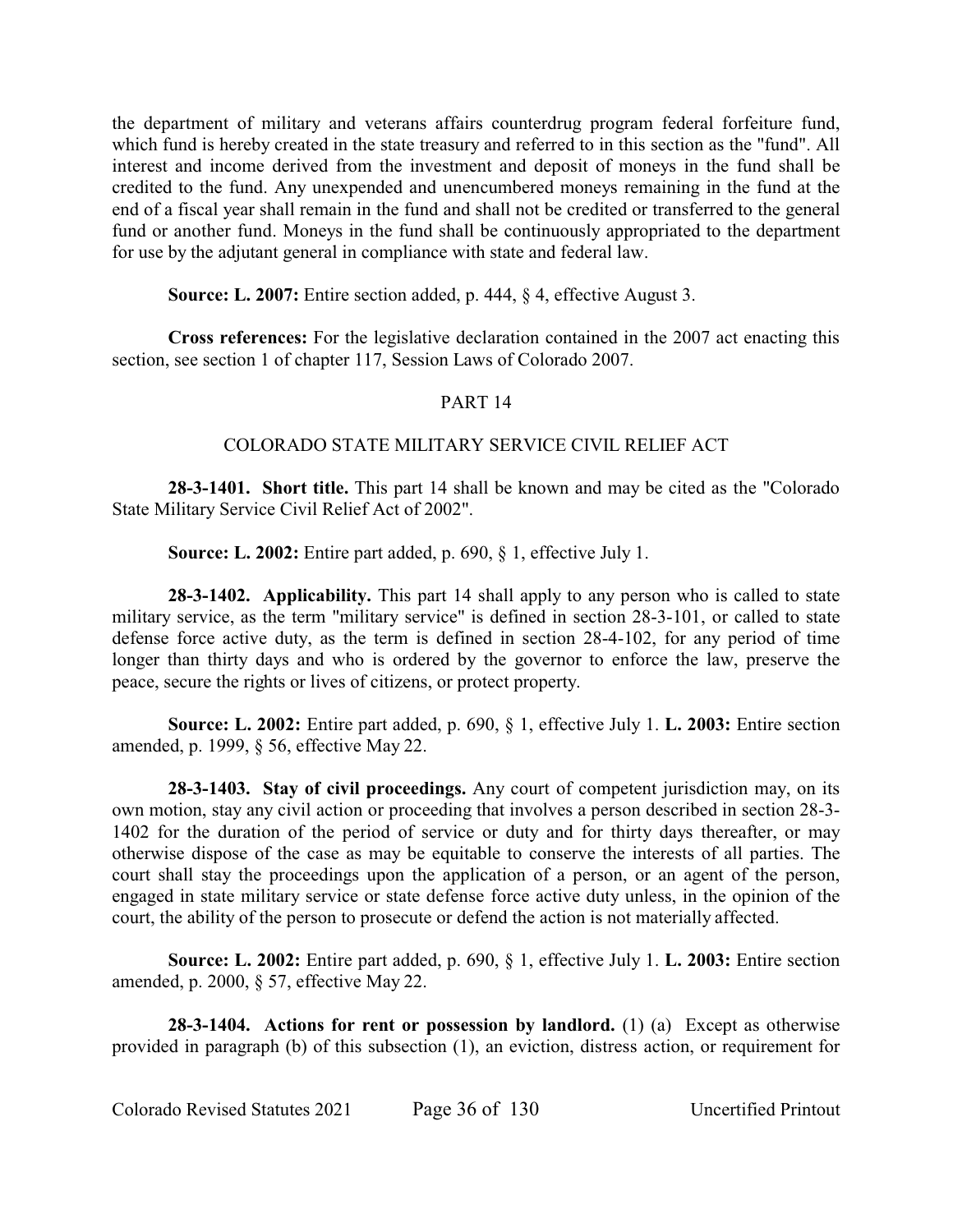deposit of accrued rent, as provided for in law, may not proceed against any person described in section 28-3-1402 during the period of service or duty and for thirty days thereafter if:

(I) The person, within thirty days after being called to said service or duty, has given written notice to the affected landlord with regard to any premises; and

(II) The rental unit is occupied chiefly as a residential dwelling by the person, the person's spouse, or a dependent of the person.

(b) A court of competent jurisdiction may allow an action described in paragraph (a) of this subsection (1) to proceed based upon a finding of no substantive prejudice to the person as a result of the service or duty.

(2) The court may, on its own motion, stay the proceedings described in paragraph (a) of subsection (1) of this section for the duration of the period of service or duty and for thirty days thereafter or otherwise dispose of the case as may be equitable to conserve the interests of all parties. The court shall stay the proceedings upon the application of a person, or an agent of the person, engaged in state military service or state defense force active duty unless, in the opinion of the court, the ability of the person to pay the agreed upon rent has not been materially affected by reason of the service or duty.

**Source: L. 2002:** Entire part added, p. 691, § 1, effective July 1. **L. 2003:** (2) amended, p. 2000, § 58, effective May 22.

**28-3-1405. Installment contracts - purchase of property.** (1) (a) Except as otherwise provided in paragraph (b) of this subsection (1), a creditor who has received a deposit or installment of the purchase price under an installment contract for the purchase of real or personal property from a person who, after the date of the payment of such deposit or installment, is called to state military service or state defense force active duty as described in section 28-3-1402, may not:

(I) Exercise any right or option under said contract to rescind or terminate the contract; or

(II) Resume possession of the property.

(b) A creditor described in paragraph (a) of this subsection (1) may rescind or terminate the installment contract or resume possession of the property for nonpayment if:

(I) The person, within thirty days after being called to said service or duty, has not provided the creditor with written notice of the service or duty;

(II) A court of competent jurisdiction has affirmatively authorized such rescission, termination, or possession; or

(III) The nonpayment of any installment under the installment contract or any other breach of the terms thereof did not occur during the period of the service or duty or for thirty days thereafter.

(2) (a) Upon hearing said action, a court may order the repayment of prior installments or deposits or any part thereof as a condition of terminating the contract and resuming possession of the property.

(b) Notwithstanding the provisions of paragraph (a) of this subsection (2), a court may, on its own motion, stay the proceedings for the duration of the period of service or duty and for thirty days thereafter or otherwise dispose of the case as may be equitable to conserve the interests of all parties. The court shall stay the proceedings upon the application of a person, or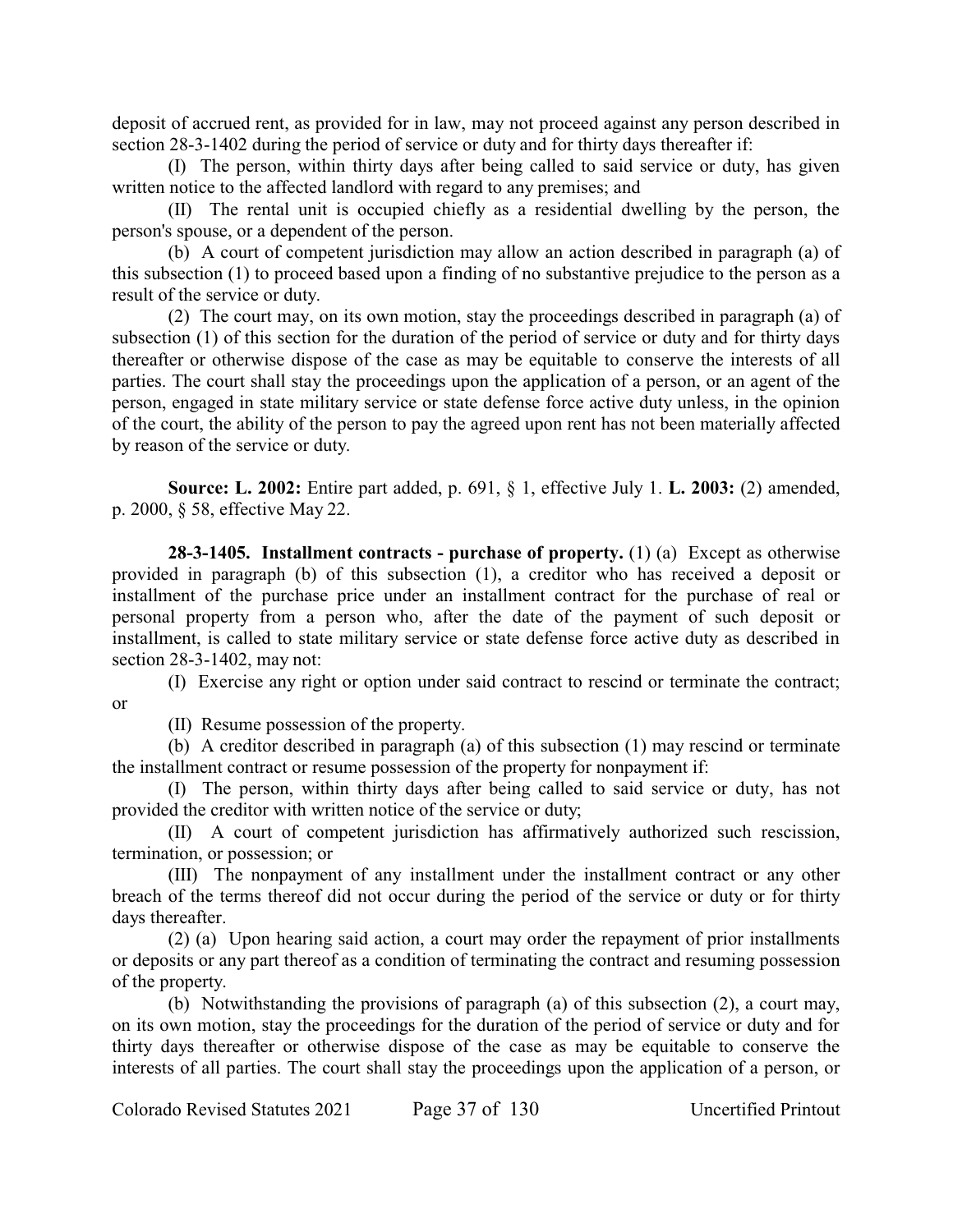an agent of the person, engaged in state military service or state defense force active duty unless, in the opinion of the court, the ability of the person to comply with the terms of the obligation is not materially affected.

**Source: L. 2002:** Entire part added, p. 691, § 1, effective July 1. **L. 2003:** IP(1)(a) and (2)(b) amended, p. 2000, § 59, effective May 22.

**28-3-1406. Mortgage or security on property.** (1) In any proceeding commenced during a period of state military service or state defense force active duty, as described in section 28-3-1402, to enforce obligations secured by a mortgage, trust deed, or other security upon real or personal property owned prior to the commencement of the period of state military service or state defense force active duty, the court may, on its own motion, stay the proceedings for the duration of the period of service or duty and for thirty days thereafter or otherwise dispose of the case as may be equitable to conserve the interests of all parties. The court shall stay the proceedings upon the application of a person, or an agent of the person, engaged in state military service or state defense force active duty unless, in the opinion of the court, the ability of the person to comply with the terms of the obligation is not materially affected.

(2) A sale, foreclosure, or seizure of property for nonpayment of any sum due under any obligation, or for breach of the terms of any such obligation, is not valid if made during a period of state military service or state defense force active duty, as described in section 28-3-1402, or within thirty days thereafter, unless such sale, foreclosure, or seizure is made upon an order previously granted by the court and a return thereto made and approved by the court.

(3) This section applies only to obligations secured by a mortgage, trust deed, or other security in the nature of a mortgage upon real or personal property owned by a person described in section 28-3-1402 at the commencement of state military service or state defense force active duty, which obligation originated prior to the person's service or duty and is still owed by the person during the period of service or duty.

**Source: L. 2002:** Entire part added, p. 692, § 1, effective July 1. **L. 2003:** Entire section amended, p. 2000, § 60, effective May 22.

**28-3-1407. Duty to furnish orders.** Before a person shall be entitled to any stay pursuant to this part 14, that person shall furnish to the court and to any other affected parties a copy of the person's orders, together with a written statement from the adjutant general of the state of Colorado, that the person has served continuously on state orders for the period commencing with the date of the orders through the date of the statement. The court or other affected parties may require the person to furnish a recertification every thirty days thereafter, which shall be furnished to the person by the adjutant general upon request.

**Source: L. 2002:** Entire part added, p. 693, § 1, effective July 1.

## PART 15

## MILITARY FAMILY RELIEF FUND

Colorado Revised Statutes 2021 Page 38 of 130 Uncertified Printout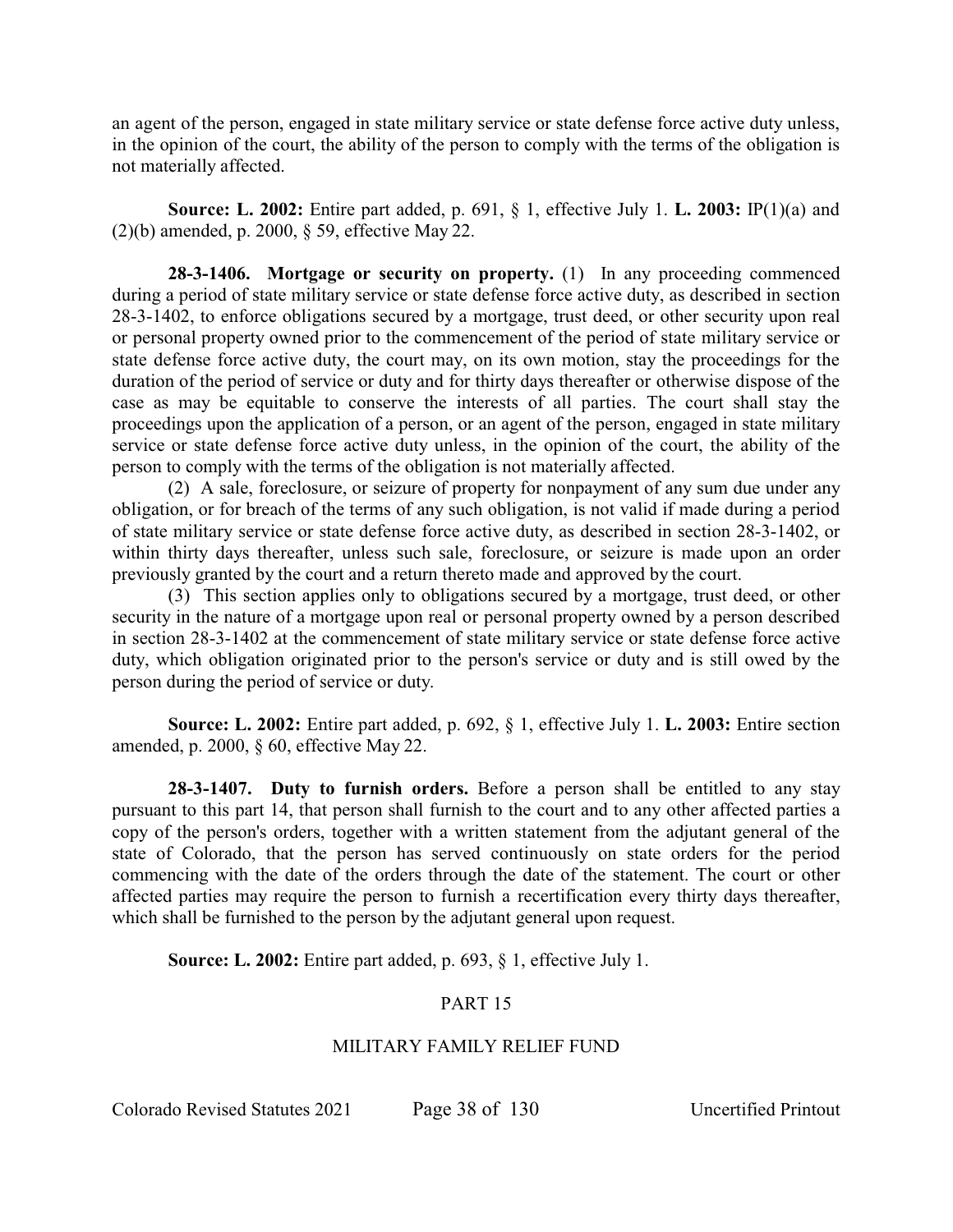**28-3-1501. Legislative declaration.** The general assembly hereby finds and declares that, due to the many mobilizations subsequent to the September 11, 2001, terrorist attacks, many families of Colorado National Guard members and reservists face financial hardships when the National Guard member or reservist is called to active military duty or state active duty because the military pay of a soldier is often far less than his or her civilian salary. Because private companies often do not make up the difference in salary, military families may see a significant drop in household income while a family member is away on active military duty or state active duty. In addition, active duty military personnel and their families encounter additional hardships when the active duty member is deployed to zones in which he or she will encounter hostile fire. Many families of Colorado National Guard members, reservists, and active duty military personnel also face additional expenses caused by a long family separation. The general assembly further finds and declares that grants from the military family relief fund are intended to help families defray the costs of food, housing, utilities, medical services, and other expenses that may be difficult to afford when a family member leaves civilian employment for active military duty, is on active military duty in a hostile fire zone, or is called to state active duty by executive order of the governor.

**Source: L. 2005:** Entire part added, p. 652, § 1, effective May 27; entire section amended, p. 658, § 1, effective May 27. **L. 2014:** Entire section amended, (HB 14-1277), ch. 130, p. 455, § 1, effective April 25. **L. 2015:** Entire section amended, HB 15-1052, ch. 4, p. 9, § 1, effective August 5.

**28-3-1502. Military family relief fund - creation.** (1) There is hereby created in the state treasury the military family relief fund, referred to in this part 15 as the "fund". The fund shall consist of gifts, grants, and donations to the fund, which the adjutant general is authorized to accept, and any voluntary contributions to the fund pursuant to part 30 of article 22 of title 39, C.R.S.

(2) The adjutant general shall transfer any gifts, grants, and donations to the fund to the state treasurer who shall credit the same to the fund. All interest derived from the deposit and investment of moneys in the fund shall be credited to the fund. All moneys remaining in the fund at the end of a fiscal year shall be transferred to the Colorado National Guard foundation, a Colorado nonprofit organization. The foundation shall administer such moneys pursuant to section 28-3-1503.

**Source: L. 2005:** Entire part added, p. 653, § 1, effective May 27.

**28-3-1503. Administration of moneys.** (1) (a) The Colorado National Guard foundation shall make grants from the fund to members of the Colorado National Guard or reservists, to active duty military personnel stationed in Colorado, or to the families of members of the Colorado National Guard or reservists or active duty military personnel stationed in Colorado subject to the provisions of this section.

(b) The Colorado National Guard foundation, in cooperation with the department, shall develop criteria for awarding the grants to members of the Colorado National Guard and reservists, subject to the provisions of subsection (2) of this section.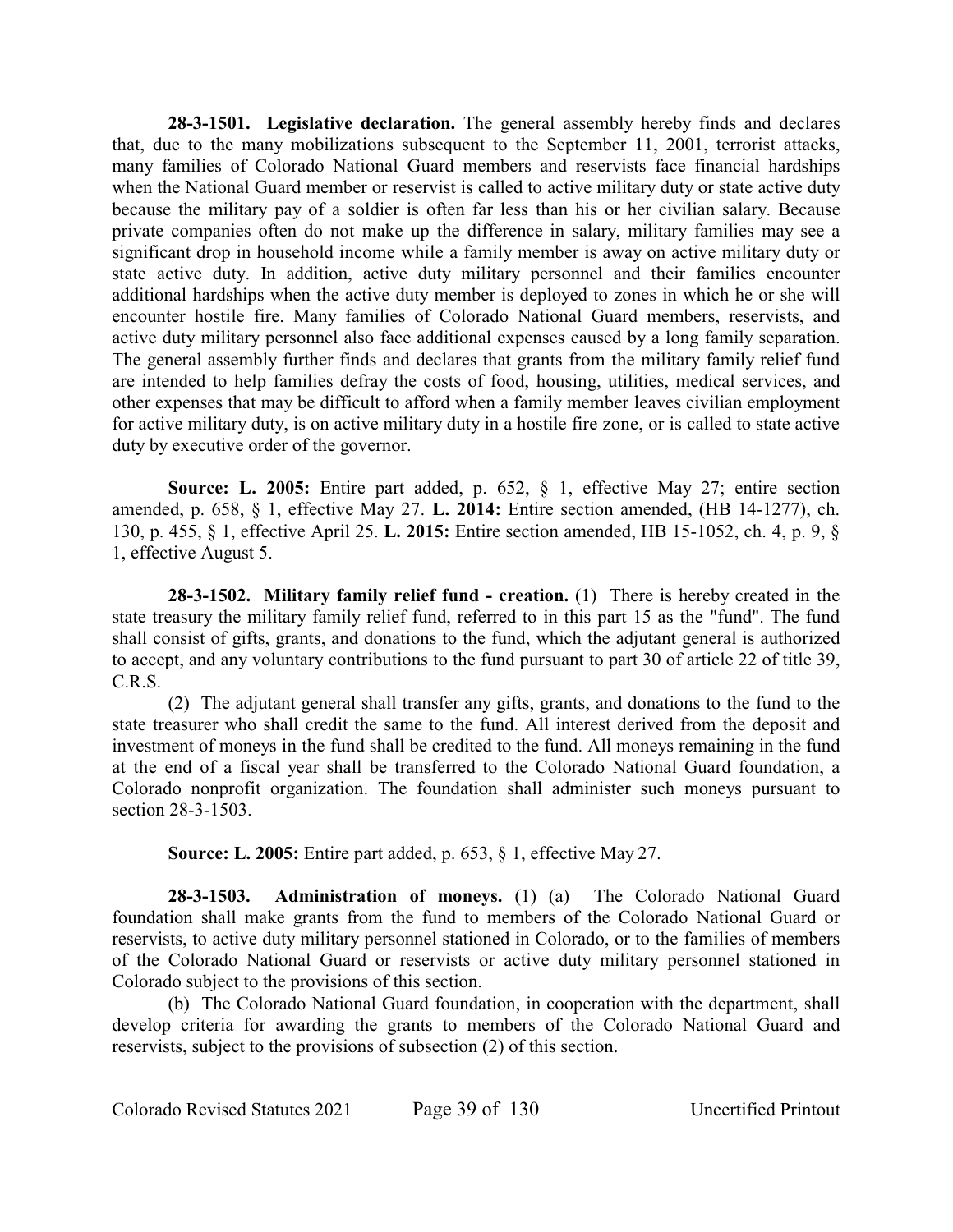(c) The Air Force aid society and Army emergency relief shall work in cooperation to develop criteria for awarding the grants to active duty military personnel, subject to the provisions of subsection (2.5) of this section.

(2) A member of the Colorado National Guard or a reservist shall meet the following requirements to be eligible to receive a grant from the fund:

(a) The National Guard member or reservist is currently on active military duty for a minimum of thirty days on mobilization orders pursuant to title 10 of the United States Code or is called to state active duty by executive order of the governor.

(b) (Deleted by amendment, L. 2007, p. 2083, § 1, effective June 4, 2007.)

(c) The National Guard member or reservist or the family of the National Guard member or reservist applies for a grant as required by the Colorado National Guard foundation.

(d) The National Guard member or reservist is a Colorado resident as evidenced by a Colorado income tax return for the then current or previous fiscal year on which the National Guard member or reservist filed as a Colorado resident.

(2.5) Any active duty military member stationed in Colorado shall meet the following requirements to be eligible to receive a grant from the fund:

(a) The active duty military member has been deployed overseas and is in receipt of hostile fire pay or the equivalent.

(b) (Deleted by amendment, L. 2007, p. 2083, § 1, effective June 4, 2007.)

(c) The active duty military member or the family of the active duty military member applies for a grant as required by the Colorado National Guard foundation.

(d) The active duty military member is stationed in Colorado as verified by his or her commanding officer.

(e) The active duty military member is a Colorado resident for income tax purposes.

(3) (a) Each National Guard member or reservist or the family of a National Guard member or reservist may apply to the Colorado National Guard foundation for one grant per set of mobilization orders or per executive order. Subject to the provisions of paragraph (c) of this subsection (3), if the foundation determines that the National Guard member or reservist or the family of a National Guard member or reservist is eligible to receive a grant pursuant to this section, the foundation shall issue the grant.

(b) Each active duty military member or the family of an active duty military member may apply to the Air Force aid society or Army emergency relief, as appropriate, for one grant per deployment to a zone in which the active duty military member qualifies to receive hostile fire pay or the equivalent. If the Air Force aid society or Army emergency relief determines that the active duty military member or the family of an active duty military member is eligible to receive a grant pursuant to this section, the Air Force aid society or Army emergency relief shall notify the Colorado National Guard foundation, in writing, of the active duty military member or family member that is eligible to receive a grant. Subject to the provisions of paragraph (c) of this subsection (3), upon receipt of such notification, the foundation shall issue the grant.

(c) The Colorado National Guard foundation shall award grants in accordance with the criteria developed for awarding grants pursuant to subsection (1) of this section. In awarding the grants, the foundation shall, to the extent possible, prioritize eligible grant applicants who hold the lowest pay grades. Timeliness of payment will be determined by the amount of funds available at the time of application.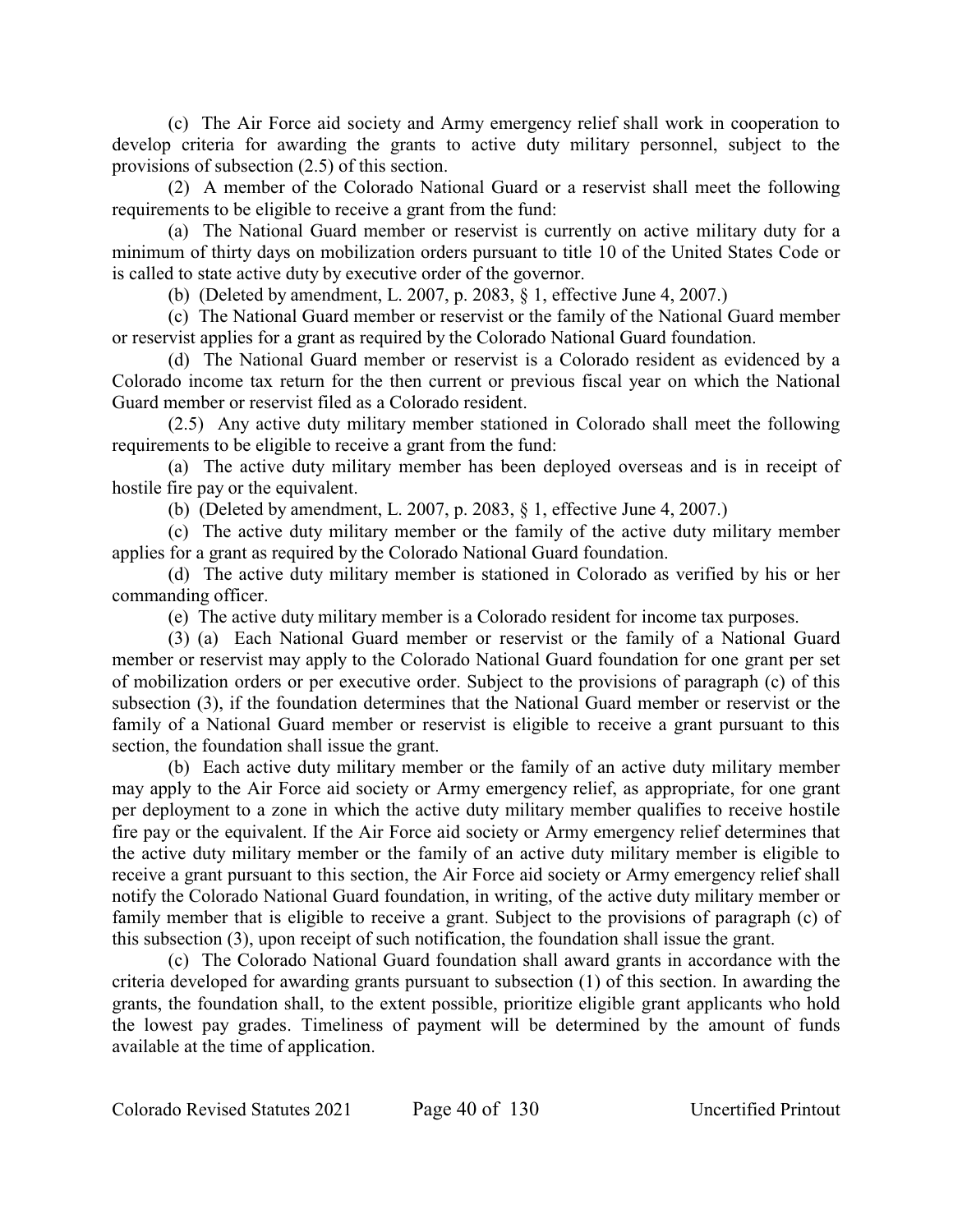(4) The Colorado National Guard foundation may be reimbursed from the moneys in the fund for actual expenses incurred in implementing the provisions of this part 15; except that the total annual reimbursement to the foundation shall not exceed an amount equal to five percent of the amount of fund moneys transferred to the foundation in such year.

(5) The department shall have the authority to oversee the grants issued by the Colorado National Guard foundation from the fund pursuant to this part 15.

**Source: L. 2005:** Entire part added, p. 653, § 1, effective May 27; (1) and (3) amended and (2.5) added, p. 659, § 2, effective May 27. **L. 2007:** (2)(b), (2.5)(b), and (3)(c) amended, p. 2083, § 1, effective June 4. **L. 2014:** (2)(a) and (3)(a) amended, (HB14-1277), ch. 130, p. 456, § 2, effective April 25. **L. 2015:** (2)(a) amended, HB 15-1052, ch. 4, p. 10, § 2, effective August 5.

**28-3-1504. Moneys remaining in military family relief fund.** In the event that the voluntary contribution program created in part 30 of article 22 of title 39, C.R.S., is not continued or reestablished by the general assembly, the Colorado National Guard foundation may donate any moneys remaining in the fund upon the repeal of the voluntary contribution program to the western slope military veterans' cemetery fund created in section 28-5-708 (1)(a).

**Source: L. 2005:** Entire part added, p. 654, § 1, effective May 27.

## PART<sub>16</sub>

### REAL PROPERTY

**Editor's note:** This part 16 was originally numbered as part 15 in Senate Bill 05-240 but has been renumbered on revision for ease of location.

**28-3-1601. Legislative declaration.** (1) The general assembly hereby finds and declares that there are no suitable National Guard training and maintenance facilities in the Grand Junction area to serve the members of the Colorado National Guard and the state. The general assembly believes that the state owes a duty to all of its National Guard members to assist in providing adequate training and maintenance facilities.

(2) The property specified to be used for the purpose described in subsection (1) of this section was received from the federal government to be used for any public purpose authorized by the general assembly. The general assembly hereby declares the specified property should be used for National Guard training and maintenance facilities and the requested transfers of appropriate property rights from the department of human services and the state board of land commissioners to the department should be made without compensation.

**Source: L. 2005:** Entire part added, p. 1033, § 2, effective June 2.

**28-3-1602. Establishment of National Guard facilities - rules.** (1) (a) If rights to the property described in section 28-3-1603 are transferred to the department, the general assembly hereby authorizes the establishment and maintenance of National Guard facilities, referred to in this part 16 as the "guard facilities", located adjacent to the western slope military veterans'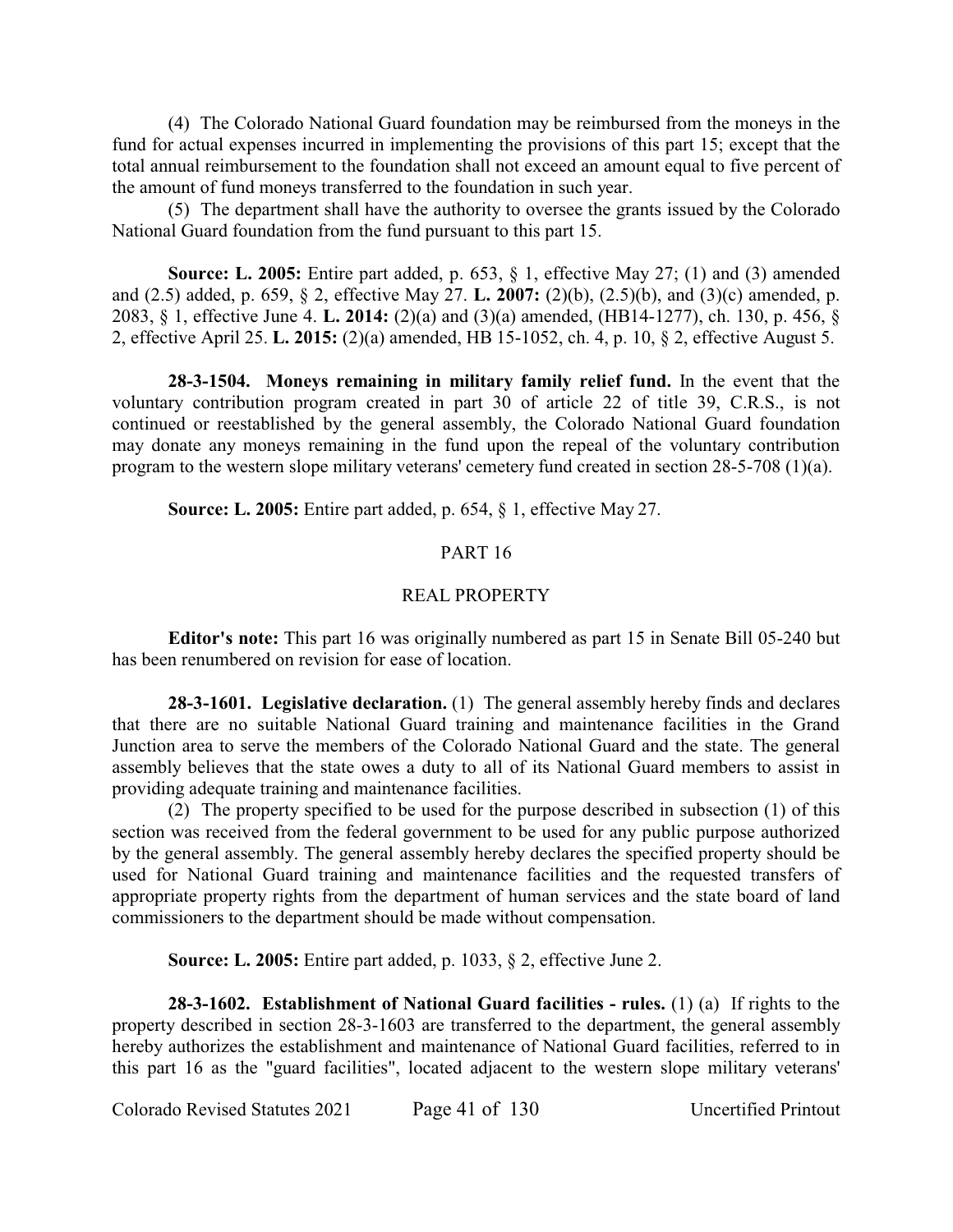cemetery. The guard facilities shall be for the purpose of providing an area for National Guard training and maintenance as determined to be necessary by the department. The adjutant general shall promulgate such rules as may be necessary to establish and maintain the guard facilities in compliance with applicable state and federal statutes and rules. The department is directed to prepare, develop, construct, and maintain such guard facilities at the site described in section 28- 3-1603. The department may enter into contracts or agreements with any person or public or private entity to prepare, develop, construct, operate, and maintain the guard facilities. The department is hereby authorized to provide for surveys, engineering studies, conceptual and architectural plans, environmental impact studies, construction work, facilities master plans, and joint use agreements in cooperation with the department of human services and the state board of land commissioners.

(b) The adjutant general shall determine the amount of the appropriation necessary to meet the requirements set forth in paragraph (a) of this subsection (1) and shall submit a request as part of the department's annual budget request to the joint budget committee no later than November 1, 2007.

(2) The general assembly hereby finds, determines, and declares that any use of the property described in section 28-3-1603 as guard facilities is for a public purpose expressly authorized by the general assembly and therefore permissible under any grant of right-of-way applicable to such property executed by the state board of land commissioners.

**Source: L. 2005:** Entire part added, p. 1033, § 2, effective June 2.

**28-3-1603. Location of National Guard facilities.** The department, in preparing, developing, constructing, and maintaining the guard facilities, may use for such purposes a parcel consisting of approximately thirty-five acres, as determined by the facilities master plan, of existing improved and unimproved property surrounding the western slope military veterans' cemetery within the eastern portion of the real property known as the Grand Junction regional center; except that the parcel shall not include the approximately twenty acres currently serving the western slope military veterans' cemetery. The department shall enter into all necessary agreements to secure the appropriate property rights for such parcel, including the shared use of the existing structure in cooperation with the department of human services. The general assembly requests the department of human services and the state board of land commissioners to transfer, without compensation, appropriate rights to the property described in this section to the department within two months of the completion of a legal survey of the property described in this section.

**Source: L. 2005:** Entire part added, p. 1034, § 2, effective June 2.

# PART 17

## YOUTH CHALLENGE CORPS PROGRAM

**28-3-1701. Short title.** This part 17 shall be known and may be cited as the "Colorado Youth Challenge Corps Program Act".

Colorado Revised Statutes 2021 Page 42 of 130 Uncertified Printout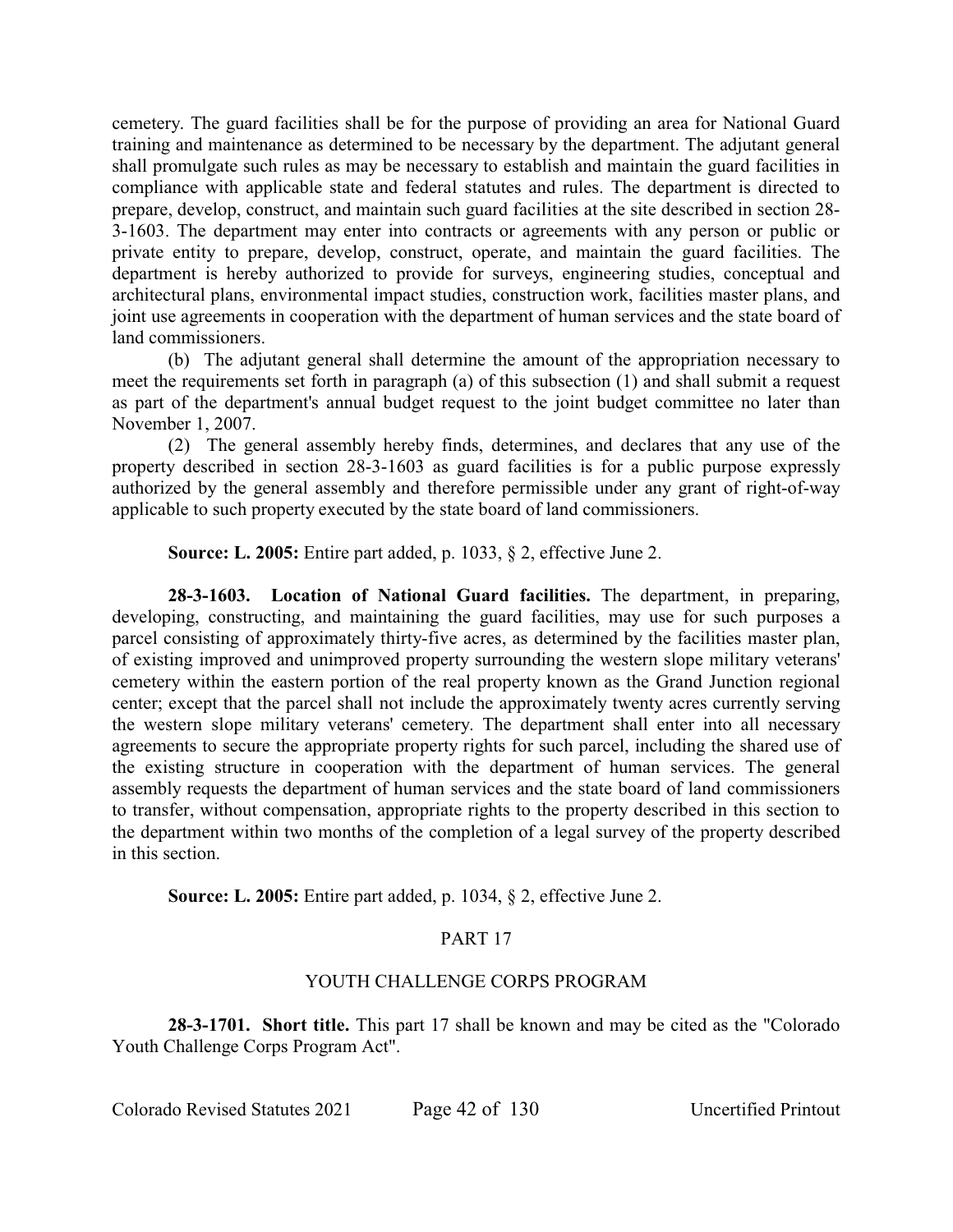**Source: L. 2009:** Entire part added, (HB 09-1280), ch. 384, p. 2083, § 1, effective August 5.

**28-3-1702. Legislative declaration.** (1) The general assembly hereby finds and declares that:

(a) The need for educating at-risk or disruptive youth is well established;

(b) Recognizing the need for special programs to address positive youth development, the United States congress authorized and appropriated moneys for the use of National Guard or other facilities and equipment for the provision of a program designed to improve the employment potential and life skills of eligible youth through National Guard youth challenge corps programs; and

(c) An evaluation of similar programs for eligible youth operating in other states indicates that:

(I) Eighty percent of the students accepted into these programs went on to graduate from the programs;

(II) Eighty percent of the students in these programs were placed in schools or employed at the time of graduation from the programs;

(III) Eighty percent of the students in these programs successfully completed a high school equivalency examination, either during the time in which they were participating in the programs or within one year after graduating from the programs; and

(IV) Less than one percent of the students who participated in these programs were incarcerated within one year after graduating from the programs.

(2) Therefore, the general assembly hereby finds and declares that it would be in the best interest of the people of the state of Colorado to authorize the department to operate a youth challenge corps program and to take advantage of the opportunity to use National Guard or other facilities and equipment and any federal funding that may be available for such a program as authorized by federal law.

**Source: L. 2009:** Entire part added, (HB 09-1280), ch. 384, p. 2083, § 1, effective August 5. **L. 2014:** (1)(c)(III) amended, (SB 14-058), ch. 102, p. 384, § 20, effective April 7.

**28-3-1703. Definitions.** As used in this part 17, unless the context otherwise requires:

(1) "Eligible youth" means a person who has voluntarily consented, with the written permission of his or her parent or guardian if the person is a minor, to participate in the National Guard youth challenge corps program and the United States congressional youth awards program and to act in accordance with program requirements. Additionally, an eligible youth shall be:

(a) At least sixteen years of age but less than nineteen years of age;

(b) A high school dropout, suspended or expelled from school, habitually truant, or otherwise habitually disruptive in school;

(c) Economically and educationally disadvantaged;

- (d) Unemployed;
- (e) Drug-free;

(f) Free of felony convictions or capital offenses, not indicted or charged with a crime, and not on parole or probation for anything other than juvenile status offenses; and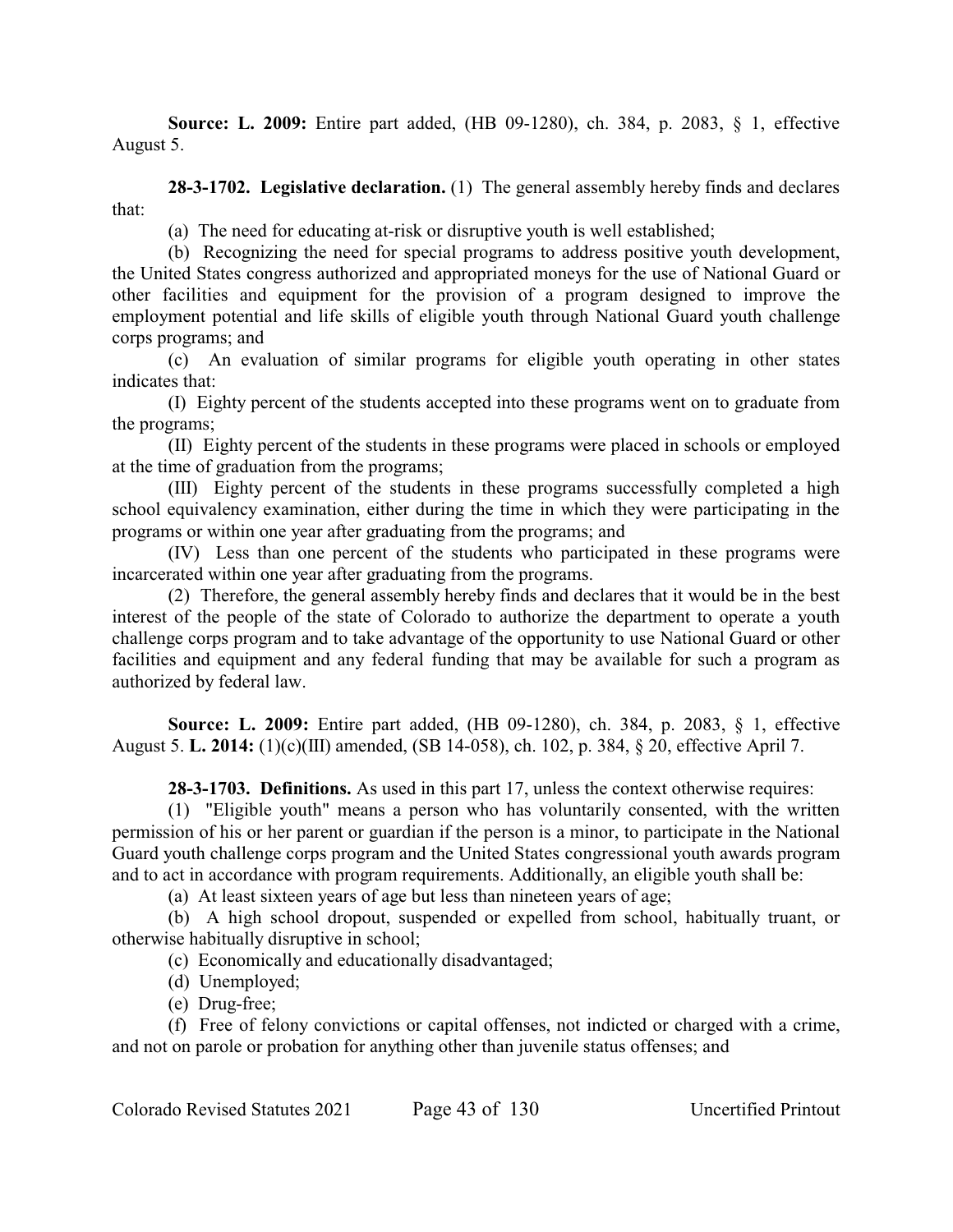(g) Physically and mentally capable of participating in the program with reasonable accommodations for physical or other disabilities.

(2) "High school equivalency examination" means the state-board-approved battery of tests that are designed to measure the major outcomes and concepts generally associated with four years of high school education and that are administered at a testing center that has been approved by the department of education based on geographic need and testing volume.

(3) "Program" means the youth challenge corps program authorized and described in section 28-3-1704.

**Source: L. 2009:** Entire part added, (HB 09-1280), ch. 384, p. 2084, § 1, effective August 5. **L. 2014:** (2) amended, (SB 14-058), ch. 102, p. 384, § 21, effective April 7.

**28-3-1704. Youth challenge corps program - authority - youth challenge corps program fund - creation.** (1) The department is hereby authorized to operate a youth challenge corps program through the use of National Guard or other facilities and equipment for the purpose of providing eligible youth with a program to help them obtain a high school diploma or successfully complete a high school equivalency examination, increase their employment potential, and enhance their education and life skills. The program must be structured as a fiveand-one-half-month residential phase that focuses on education and practical life skills, followed by a twelve-month, post-residential phase that involves skilled and trained mentors who support the program graduates. The department is not obligated to implement the program if adequate appropriations or federal or other moneys are not available.

(2) The program shall comply with the criteria and conditions specified in a cooperative agreement entered into between the chief of the federal National Guard bureau and the state of Colorado.

(3) The program must comply with any applicable state licensing requirements and must establish a collaborative partnership composed of a representative from, at a minimum, the following:

(a) The state departments of education, public health and environment, labor, judicial, public safety, and human services;

(b) A director of a county department of human or social services;

(c) A school district;

(d) A sheriff or police department; and

(e) A community agency that serves youth and three appointed advisory youth members from the agency's service population.

(4) The adjutant general of the department, or the adjutant general's designee, is directed to apply for any federal moneys that may be available to the state for the implementation and operation of the program.

(5) (a) The adjutant general of the department, or the adjutant general's designee, is authorized to accept on behalf of the state any gifts, grants, or donations from any private or public source for the purpose of implementing this part 17; except that the department shall not accept a gift, grant, or donation if it is subject to conditions that are inconsistent with this part 17 or any other law of the state.

(b) All private and public moneys received through gifts, grants, or donations shall be transmitted to the state treasurer, who shall credit the same to the youth challenge corps program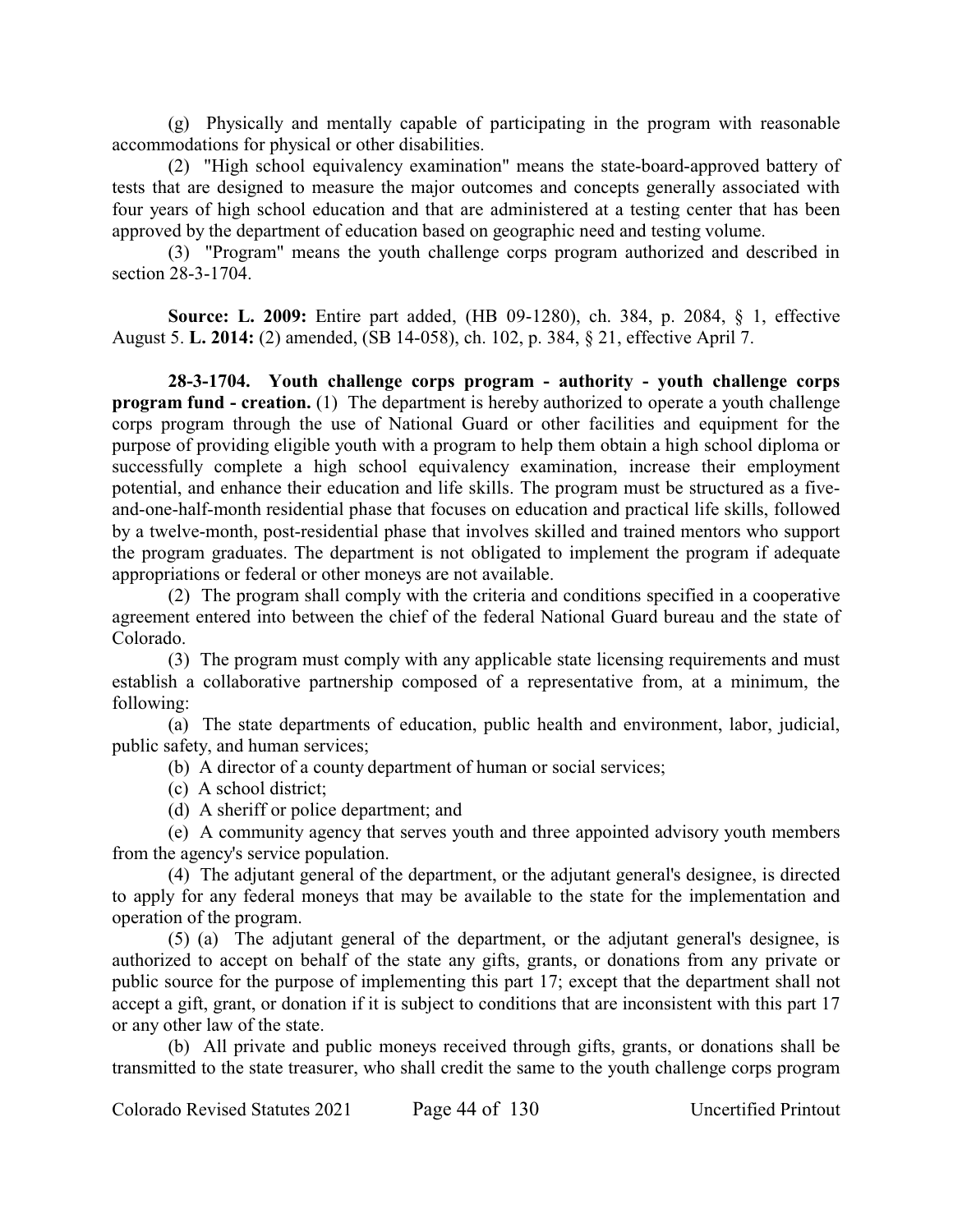fund, which fund is hereby created and referred to in this part 17 as the "fund". The moneys in the fund are continuously appropriated to the department for the direct and indirect costs associated with the implementation and administration of this part 17. All investment earnings derived from the deposit and investment of moneys in the fund shall be credited to the fund. Any moneys not appropriated shall remain in the fund and shall not be transferred or revert to the general fund at the end of any fiscal year.

**Source: L. 2009:** Entire part added, (HB 09-1280), ch. 384, p. 2085, § 1, effective August 5. **L. 2014:** (1) amended, (SB 14-058), ch. 102, p. 385, § 22, effective April 7. **L. 2018:** IP(3) and (3)(b) amended, (SB 18-092), ch. 38, p. 453, § 141, effective August 8.

**Cross references:** For the legislative declaration in SB 18-092, see section 1 of chapter 38, Session Laws of Colorado 2018.

### **ARTICLE 3.1**

#### Colorado Code of Military Justice

**Editor's note:** Prior to the enactment of this article in 1983, the provisions concerning courts-martial were contained in part 10 of article 3 of this title, and the provisions concerning offenses were contained in part 11 of article 3 of this title.

#### PART 1

### GENERAL PROVISIONS

**28-3.1-101. Short title.** This article shall be known and may be cited as the "Colorado Code of Military Justice".

**Source: L. 83:** Entire article added, p. 1162, § 1, effective June 10.

**28-3.1-102. Definitions.** As used in this article 3.1, unless the context otherwise requires:

(1) "Accuser" means any person who signs and swears to charges, any person who directs that charges be signed and sworn to by another, and any person who has an interest other than an official interest in the prosecution of the accused.

(2) Repealed.

(2.3) "Cadet" or "candidate" means a person who is enrolled in or attending a state military academy, a regional training institute, or any other formal education program for the purpose of becoming a commissioned or warrant officer in the state military forces.

(2.7) "Classified information" means:

(a) Any information or material that has been determined by an official of the United States or any state pursuant to law, executive order, or regulation to require protection against unauthorized disclosure for reasons of national or state security; and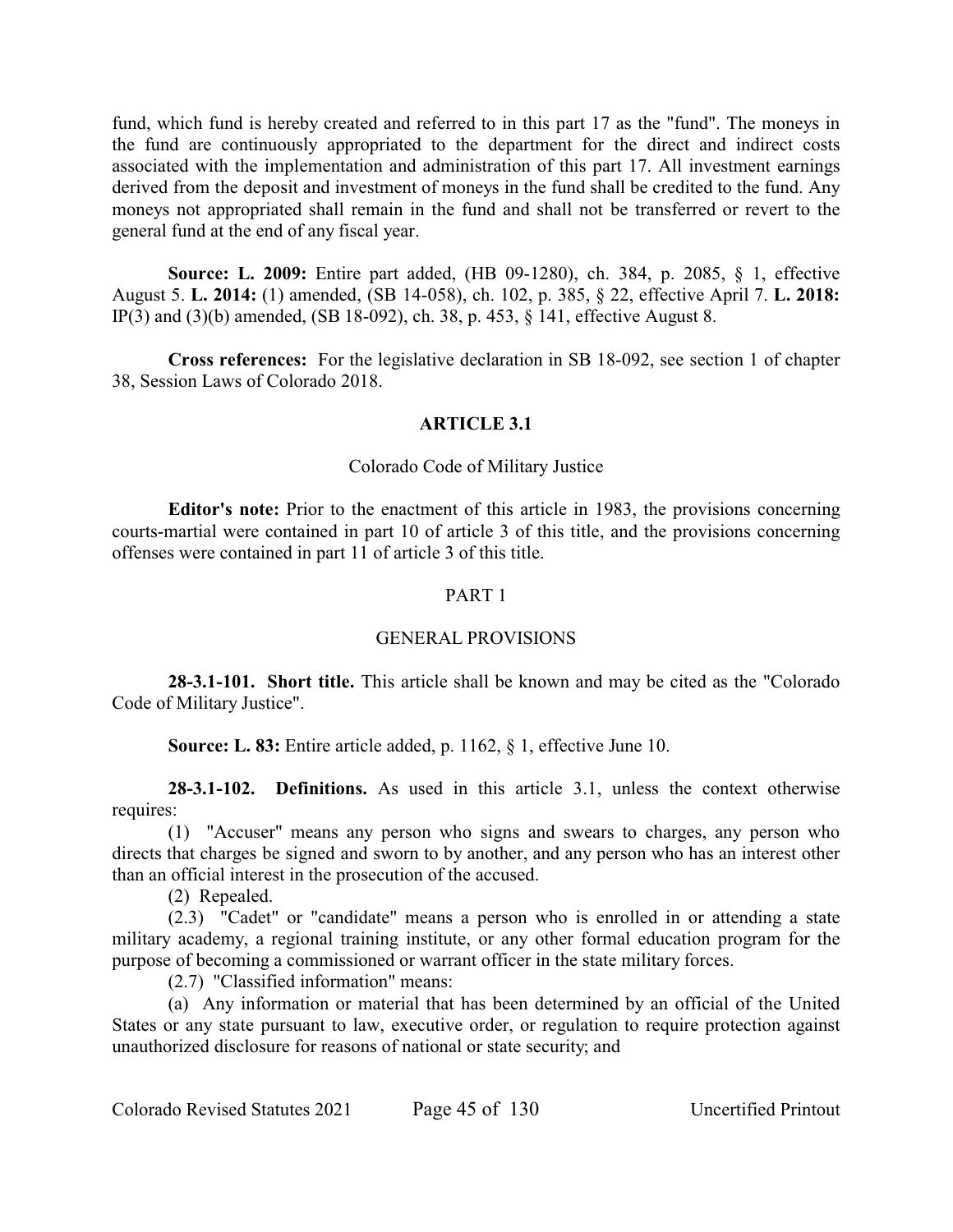(b) Any restricted data, as defined in section 11 of the federal "Atomic Energy Act of 1954", 42 U.S.C. sec. 2014 (y).

(3) "Code" means the Colorado code of military justice.

(4) "Commanding officer" means a commissioned officer or warrant officer in a position of command, or a commissioned officer in charge when he or she is administering nonjudicial punishment pursuant to section 28-3.1-114.

(5) "Commissioned officer" means a person who holds the rank of not less than second lieutenant.

(6) "Convening authority" includes, in addition to the person who convened the court, a commissioned officer commanding for the time being or a successor in command.

(6.5) "Dismissal" means a punitive separation that applies only to commissioned officers, commissioned warrant officers, candidates, and cadets and may be adjudged by a general court-martial. A dismissal may be adjudged for any offense for which a commissioned officer, commissioned warrant officer, candidate, or cadet has been found guilty.

(7) "Enlisted member" means any person who is serving in an enlisted grade.

(8) "Grade" means a step or degree in a graduated scale of office or military rank that is established by law or regulation.

(9) "Hostile force" means any person or group of persons acting in violation of the law or opposing the military force in the carrying out of its missions, including but not limited to saboteurs, rioters, and looters.

(10) "Judge advocate" means any commissioned officer who is certified by the state judge advocate general.

(10.5) "Junior enlisted" means an enlisted person holding the rank of E-1 through E-4.

(11) "Legal officer" means any commissioned officer of the state military forces designated to perform legal duties of a command.

(12) "Military" or "military forces" refers to any or all of the state military forces.

(13) "Military court" means a court-martial, a court of inquiry, or a provost court.

(14) "Military judge" means an official of general and special courts-martial detailed in accordance with section 28-3.1-210.

(14.5) "Noncommissioned officer" means an enlisted person holding the rank of E-5 through E-9.

(15) "Officer" means a commissioned or warrant officer.

(16) "Officer candidate" means a cadet of the state officer candidate school.

(17) "President" means the member of the court highest in grade and rank.

(18) "Rank" means order of precedence among members of the state military forces.

(18.4) "Safeguard" means a detachment, guard, or detail posted by a commander for the protection of persons, places, or property of the enemy or of a neutral party affected by the relationship of belligerent forces in their prosecution of war or during circumstances amounting to a state of belligerency, including a written order left by a commander with an enemy subject or posted upon enemy property for the protection of that person or property.

(18.7) "State active duty" means all duty authorized under the constitution and laws of the state of Colorado and all training authorized under Title 32 of the United States Code, as amended.

(19) "State judge advocate general" means the judge advocate general of the state military forces, appointed pursuant to section 28-3.1-106, who is responsible for supervising the

Colorado Revised Statutes 2021 Page 46 of 130 Uncertified Printout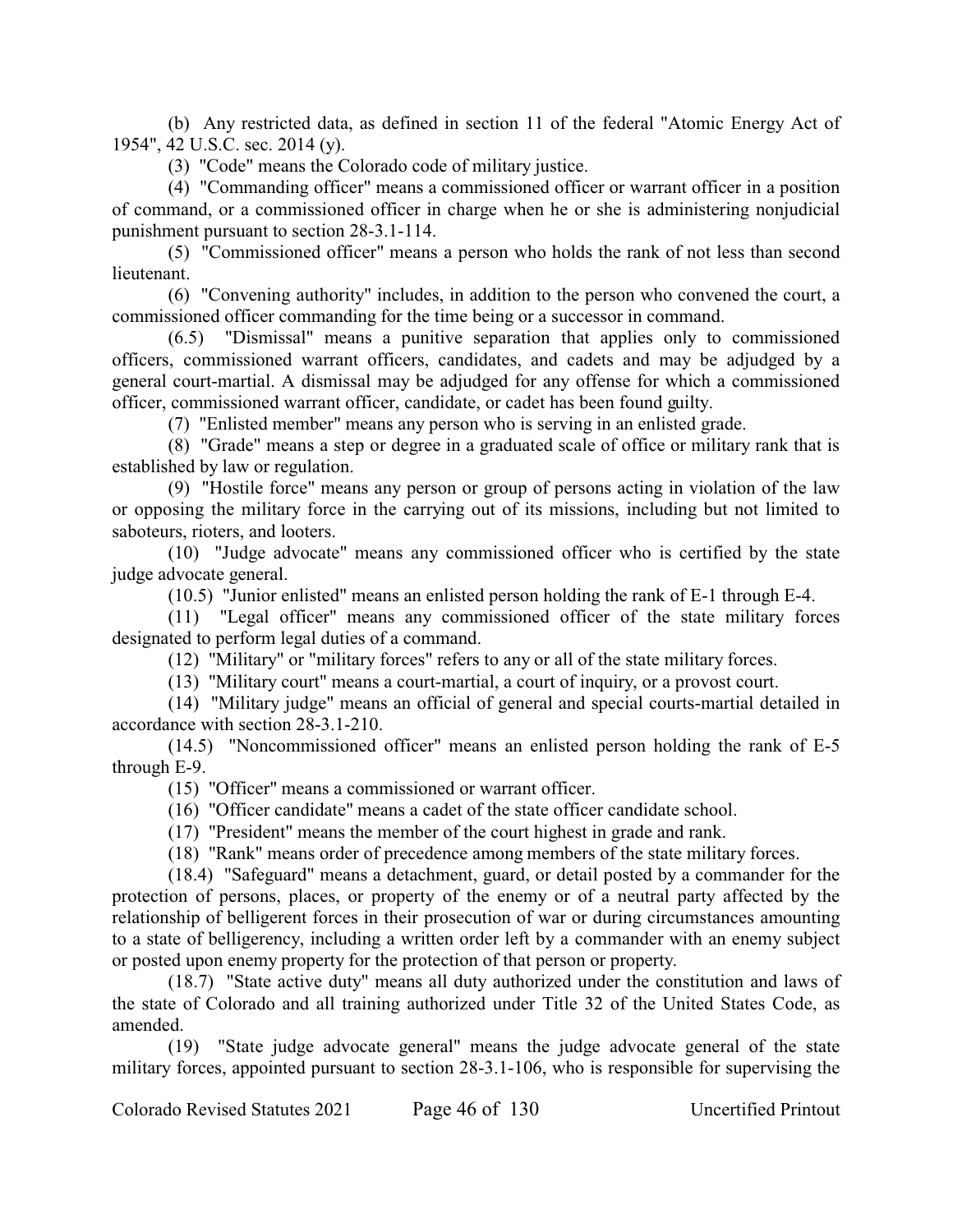administration of military justice in the state military forces and performing such other legal duties as may be required by the adjutant general.

(20) "State military forces" means the National Guard of this state, as defined in section 28-3-101 (12), and any other militia or military forces organized under the laws of the state.

(21) "Superior commissioned officer" means a commissioned officer superior in rank of command.

(22) "Unit training assembly" means an authorized and scheduled training period of not less than four hours duration. Unit training assemblies are authorized pursuant to 32 U.S.C. sec. 502, as amended, and may be conducted with or without pay.

(23) "Warrant officer" means a person who holds the rank of warrant officer one through chief warrant officer five. These persons rank above enlisted personnel and below commissioned officers.

**Source: L. 83:** Entire article added, p. 1162, § 1, effective June 10. **L. 2002:** (20) amended, p. 362, § 23, effective July 1. **L. 2018:** IP and (4) amended, (2) repealed, and (2.3),  $(2.7)$ ,  $(6.5)$ ,  $(10.5)$ ,  $(14.5)$ ,  $(18.4)$ ,  $(18.7)$ ,  $(22)$ , and  $(23)$  added,  $(SB 18-135)$ , ch. 95, p. 740, § 1, effective April 2.

**Cross references:** For the legislative declaration contained in the 2002 act amending subsection (20), see section 1 of chapter 121, Session Laws of Colorado 2002.

**28-3.1-103. Persons subject to this code.** This code applies to all members of the state military forces.

**Source: L. 83:** Entire article added, p. 1163, § 1, effective June 10. **L. 91:** Entire section amended, p. 1377, § 1, effective April 1.

**28-3.1-104. Jurisdiction to try certain personnel.** (1) Any person discharged from the military forces who is later charged with having fraudulently obtained his or her discharge is subject to trial by court-martial on that charge and, after apprehension, shall be subject to this code while in the custody of the military for that trial. Upon conviction of that charge, he or she is subject to trial by court-martial for all offenses under this code committed before the fraudulent discharge.

(2) No person who has deserted from the military forces may be relieved from the jurisdiction of this code by virtue of a separation from any later period of service.

(3) The fact that the enlistment of any person charged with an offense under this code expires while proceedings are pending or while serving a sentence shall not affect the jurisdiction of any court-martial.

(4) Nothing in this code shall preclude applicable federal or state jurisdiction over offenses committed.

**Source: L. 83:** Entire article added, p. 1164, § 1, effective June 10. **L. 2002:** (1) amended, p. 602, § 60, effective May 24.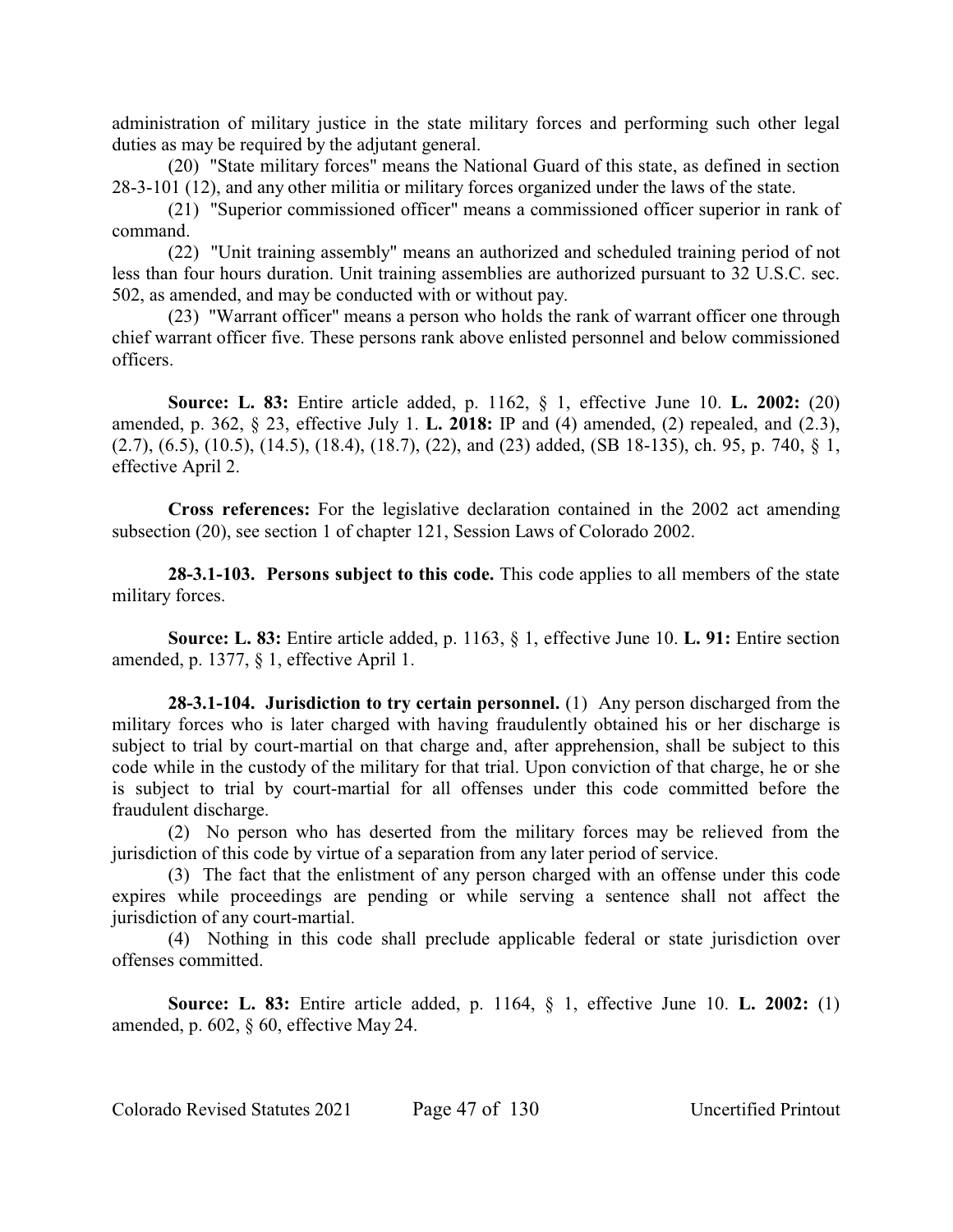**28-3.1-105. Territorial applicability of this code.** (1) This code applies to all persons otherwise subject to this code, either in title 32 of the United States Code, as amended, or state active duty status, while they are serving outside the state and while they are going to and returning from such service outside the state in the same manner and to the same extent as if they were serving inside the state.

(2) Courts-martial and courts of inquiry may be convened and held in units of the military forces while those units are serving outside the state with the same jurisdiction and powers as to persons subject to this code as if the proceedings were held inside the state. Offenses committed outside the state may be tried and punished either inside or outside the state.

(3) This code does not apply to persons serving under title 10 of the United States Code, as amended.

**Source: L. 83:** Entire article added, p. 1164, § 1, June 10. **L. 2018:** (1) amended and (3) added, (SB 18-135), ch. 95, p. 741, § 2, effective April 2.

**28-3.1-106. State judge advocate general and judge advocates.** (1) The adjutant general shall select and appoint an officer of the military forces as state judge advocate general. To be eligible for such appointment, an officer must be a member of the bar of the state of Colorado for at least five years and must meet the additional requirements for appointment to the state staff as set forth in section 28-3-302.

(2) The adjutant general may appoint as many assistant state judge advocates as he or she considers necessary. To be eligible for appointment, assistant state judge advocates must be officers of the state military forces and members in good standing of the bar of the state of Colorado.

(3) Convening authorities shall at all times communicate directly with their staff judge advocates in matters relating to the administration of military justice. The staff judge advocate of any command is entitled to communicate directly with the staff judge advocate of a superior or subordinate command or with the state judge advocate general.

(4) No person who has acted as a member military judge, trial counsel, assistant trial counsel, defense counsel, assistant defense counsel, or investigating officer in any case or who has been a witness for either the prosecution or defense in any case may later act as staff judge advocate to any reviewing authority upon the same case.

**Source: L. 83:** Entire article added, p. 1164, § 1, effective June 10. **L. 2002:** (2) amended, p. 603, § 61, effective May 24. **L. 2018:** (2) amended, (SB 18-135), ch. 95, p. 742, § 3, effective April 2.

**28-3.1-107. Apprehension and restraint.** (1) Officers, warrant officers, and enlisted members of the military forces may be placed in arrest by their military superiors upon reasonable belief that an offense in violation of this code has been committed and that the person apprehended committed such offense. An enlisted member may be ordered into arrest or confinement by any commissioned officer by an order, oral or written, delivered in person or through other persons subject to this code or through any person authorized by this code to apprehend persons. A commanding officer may authorize warrant officers or noncommissioned officers to order enlisted members subject to his or her authority into arrest or confinement. A

Colorado Revised Statutes 2021 Page 48 of 130 Uncertified Printout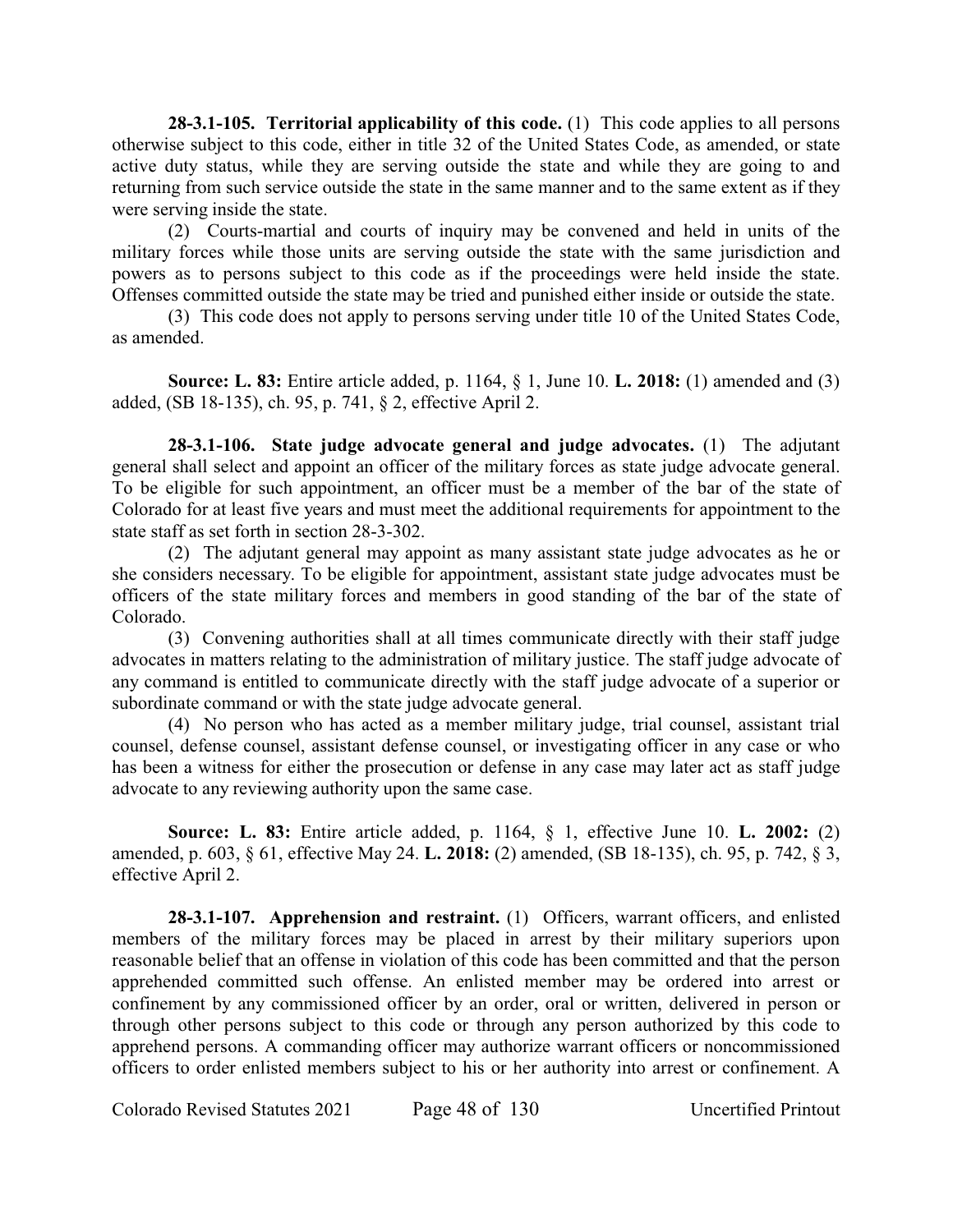commissioned officer or warrant officer may be ordered apprehended or into arrest or confinement only by a commanding officer to whose authority he or she is subject, by an order, oral or written, delivered in person or by another commissioned officer. The authority to order such persons apprehended or into arrest or confinement may not be delegated. No person may be ordered apprehended or into arrest or confinement except for probable cause. This section does not limit the authority of persons authorized to apprehend offenders to secure the custody of an alleged offender until proper authority may be notified.

(2) If any member of the military forces fails or refuses to report to his or her appointed place of duty, his or her commanding officer is authorized to arrest or cause to be arrested such member and have him or her brought before the commanding officer at his or her unit or organization headquarters, whether such headquarters be located within or without the borders of the state. After such an arrest, the commanding officer is authorized to transport such member to his or her appointed place of duty, whether within or without the borders of the state. If military personnel are not available for the purpose of making the arrest, or if the commanding officer deems it advisable, he or she may issue a warrant to any peace officer authorized to serve warrants of arrest under state criminal law, and such peace officer is authorized and required to serve such warrant in the same manner as other warrants of arrest and make return thereof to the commanding officer issuing the warrant.

(3) If the commanding officer issuing the warrant is unavailable to receive the person arrested, the arresting officer shall take the person before a county court judge in the state. The judge may admit the person arrested to bail by bond, with sufficient sureties and in such sum as he or she deems proper, conditioned upon the person arrested appearing before said judge at a time specified in such bond for his or her surrender to the commanding officer issuing the warrant or to his or her representative. If the person arrested is unable to post bail, he or she shall be committed by the judge to the county jail for a period of time not to exceed three days to await surrender to the commanding officer issuing the warrant or to his or her representative.

(4) Warrants of arrest issued pursuant to this section shall be in the following form:

| <b>STATE OF</b>  |  |     |
|------------------|--|-----|
|                  |  | 55. |
| <b>COUNTY OF</b> |  |     |

To the (Sheriff), (Constable), (Chief of Police) of (Or the name and rank of the officer, First Sergeant, or N.C.O. ordered to make the arrest) of County :

(name of individual to be arrested, rank, serial number)

| a member of                                   | , Colorado National Guard, having failed or refused |                     |  |
|-----------------------------------------------|-----------------------------------------------------|---------------------|--|
|                                               | (unit designation)                                  |                     |  |
|                                               | to report to his or her appointed place of duty at  | , you are therefore |  |
| commanded forthwith to arrest the above named |                                                     |                     |  |
| (name of individual to be arrested)           |                                                     |                     |  |
| and bring him or her before me at.            |                                                     |                     |  |
|                                               | (unit headquarters)                                 |                     |  |

Colorado Revised Statutes 2021 Page 49 of 130 Uncertified Printout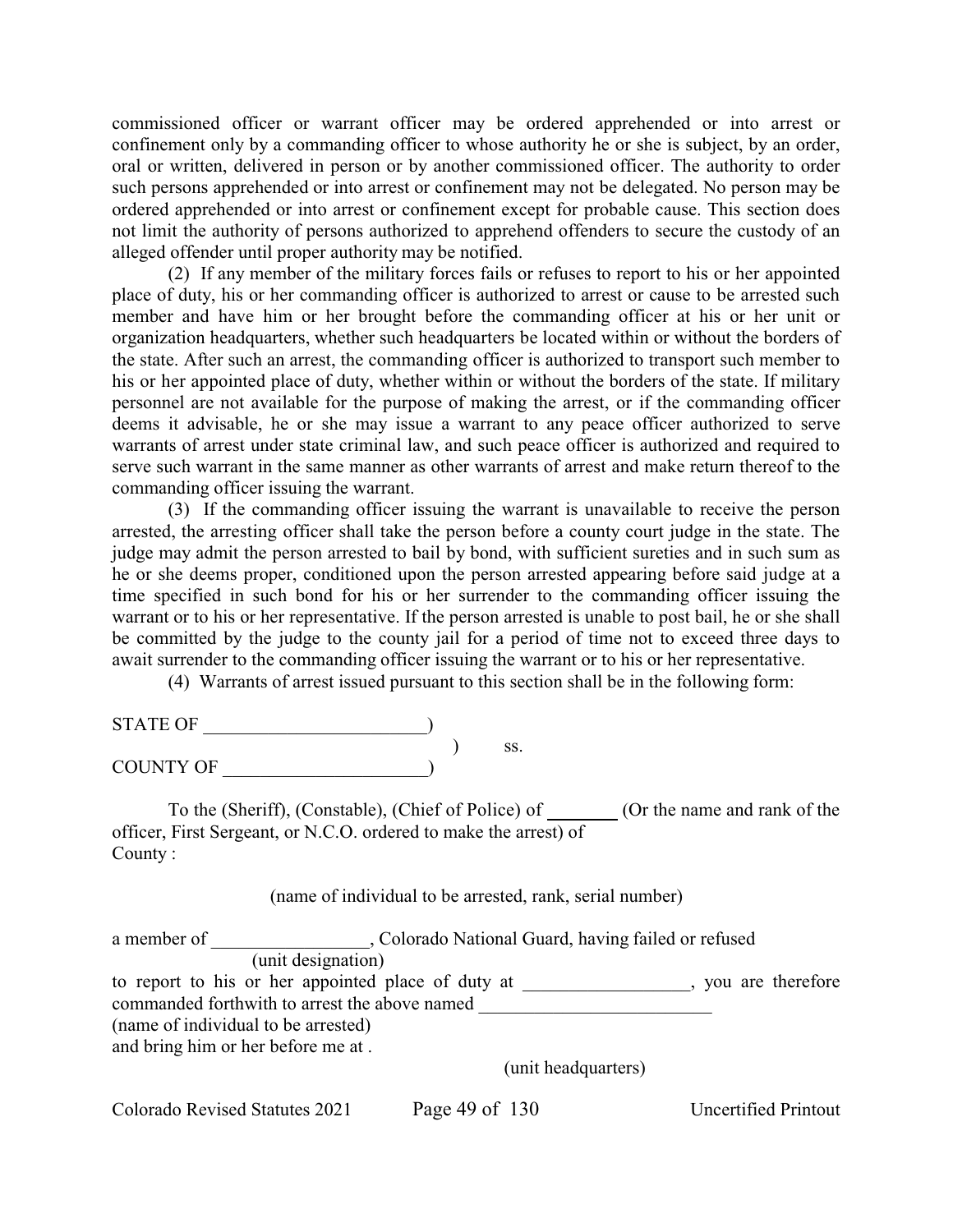The arrest is authorized to be made either during the day or at night. Dated at  $\qquad \qquad$ , this day of , 20.

 $\sqrt{s}/$ 

(Type signer's name, rank, branch, organization, and designation as commanding officer)

(5) The fees and mileage allowed for the service of warrants of arrest issued pursuant to this section shall be the same as provided by law for the service of criminal process and shall be paid out of funds appropriated to the office of the adjutant general upon proper application therefor.

**Source: L. 83:** Entire article added, p. 1165, § 1, effective June 10. **L. 2002:** (1) to (4) amended, p. 603, § 62, effective May 24. **L. 2018:** (1) amended, (SB 18-135), ch. 95, p. 742, § 4, effective April 2.

**28-3.1-108. Apprehension of deserters.** Any officer having authority to apprehend offenders under the laws of the United States or of a state, territory, commonwealth, or the District of Columbia may summarily apprehend a deserter from the military forces. If the offender is apprehended outside the state of Colorado, his or her return to Colorado must be in accordance with normal extradition procedure or reciprocal agreement.

**Source: L. 83:** Entire article added, p. 1166, § 1, effective June 10. **L. 2002:** Entire section amended, p. 604, § 63, effective May 24.

**28-3.1-109. Restraint of persons charged with offenses.** Any person subject to this code who is charged with an offense under this code may be ordered into arrest or confinement by the convening authority, as circumstances may require; but when charged only with an offense normally tried by a summary court-martial, such person shall not ordinarily be placed in confinement. When any person subject to this code is placed in arrest or confinement prior to trial, immediate steps shall be taken to inform him or her of the specific offense of which he or she is accused and to try him or her or to dismiss the charges and release him or her.

**Source: L. 83:** Entire article added, p. 1166, § 1, effective June 10. **L. 2002:** Entire section amended, p. 604, § 64, effective May 24.

**28-3.1-110. Confinement.** (1) Persons confined other than in a guardhouse, whether before, during, or after trial by a military court, shall be confined in a jail in the county where the offense was committed or a jail designated by the convening authority, the costs of such confinement to be paid out of funds appropriated to the office of the adjutant general.

(2) No provost marshal, commander of a guard, or master-at-arms, and no warden, sheriff, keeper, or officer of a city or county jail or any other jail, penitentiary, or prison designated under subsection (1) of this section may refuse to receive or keep any prisoner committed to his or her charge when the committing person furnishes a statement signed by him or her of the offense charged against the prisoner.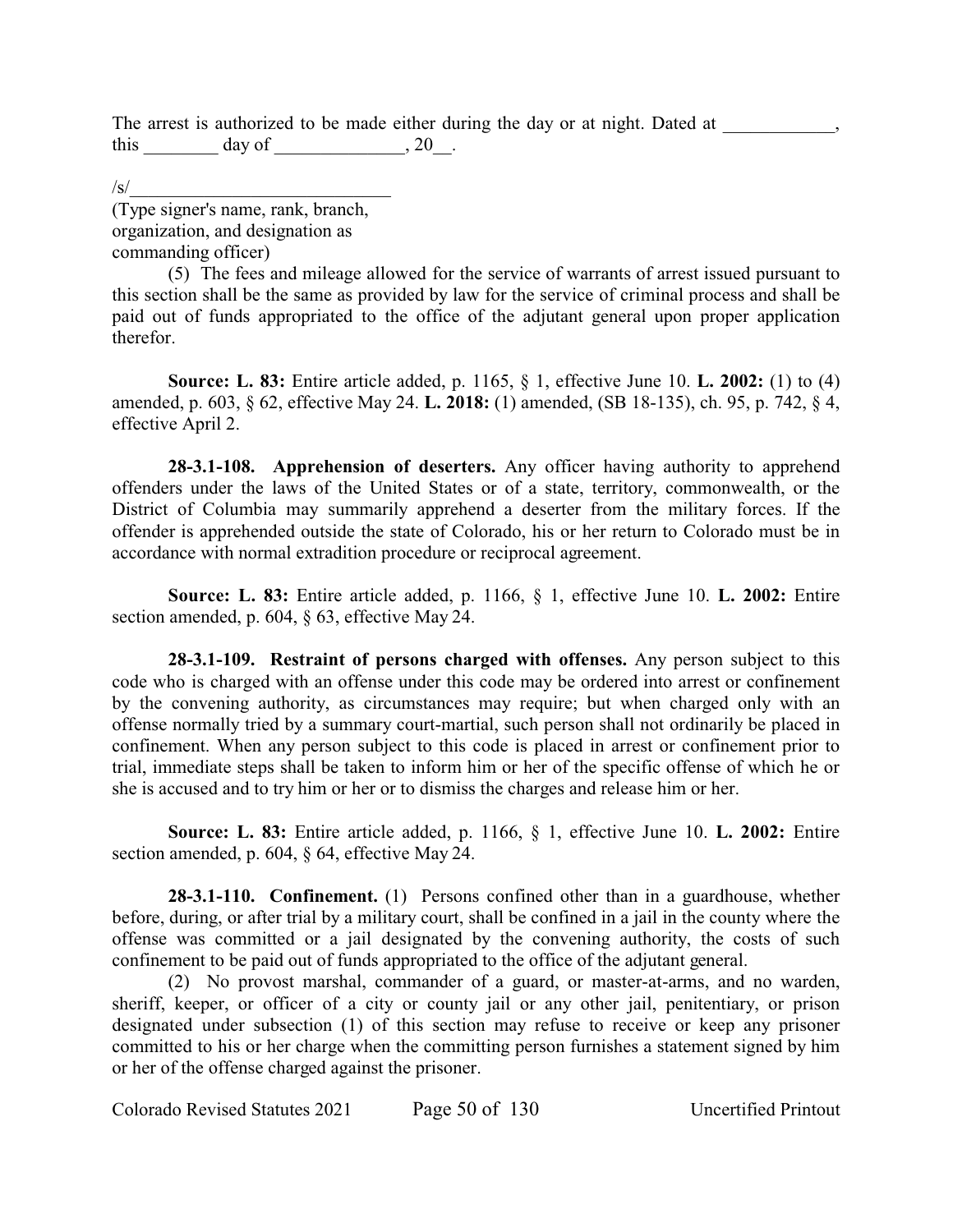(3) Every commander of a guard, every master-at-arms, and every warden, sheriff, keeper, or officer of a city or county jail or of any other jail, penitentiary, or prison designated under subsection (1) of this section to whose charge a prisoner is committed shall, within twenty-four hours after that commitment or as soon as he or she is relieved from guard, report to the commanding officer of the prisoner the name of the prisoner, the offense charged against him or her, and the name of the person who ordered or authorized the commitment.

**Source: L. 83:** Entire article added, p. 1166, § 1, effective June 10. **L. 2002:** (2) and (3) amended, p. 605, § 65, effective May 24.

**28-3.1-111. Confinement with enemy prisoners prohibited.** No member of the military forces may be placed in confinement in immediate association with enemy prisoners.

**Source: L. 83:** Entire article added, p. 1167, § 1, effective June 10.

**28-3.1-112. Punishment prohibited before trial.** Subject to section 28-3.1-403, no person, while being held for trial, may be subjected to punishment or penalty other than arrest or confinement upon the charges pending against such person, nor shall the arrest or confinement imposed upon such person be any more rigorous than the circumstances require to insure his or her presence. However, such person may be subjected to minor punishment during that period for infractions of discipline.

**Source: L. 83:** Entire article added, p. 1167, § 1, effective June 10. **L. 2002:** Entire section amended, p. 605, § 66, effective May 24.

**28-3.1-113. Delivery of offenders to civil authorities.** (1) Under such regulations as are prescribed under this code, a person subject to this code who is on state active duty who is accused of any offense against civil authority may be delivered, upon request, to the civil authority for trial.

(2) When delivery under this section is made to any civil authority of a person undergoing sentence of a court-martial and the delivery interrupts the execution of the sentence of the court-martial, the offender after having answered to the civil authorities for his or her offense shall, upon the request of competent military authority, be returned to military custody for the completion of his or her sentence.

**Source: L. 83:** Entire article added, p. 1167, § 1, effective June 10. **L. 2002:** (2) amended, p. 605, § 67, effective May 24. **L. 2018:** (1) amended, (SB 18-135), ch. 95, p. 742, § 5, effective April 2.

**28-3.1-114. Commanding officer's nonjudicial punishment.** (1) Punishment may be imposed for any offense cognizable by a court-martial upon any member of the state military forces under this section. Under such regulations as the governor may prescribe, limitations may be placed on the powers granted by this section with respect to the kind and amount of punishment authorized and the levels of commanding officers and warrant officers exercising command authorized to exercise those powers. If authorized by regulations of the governor, the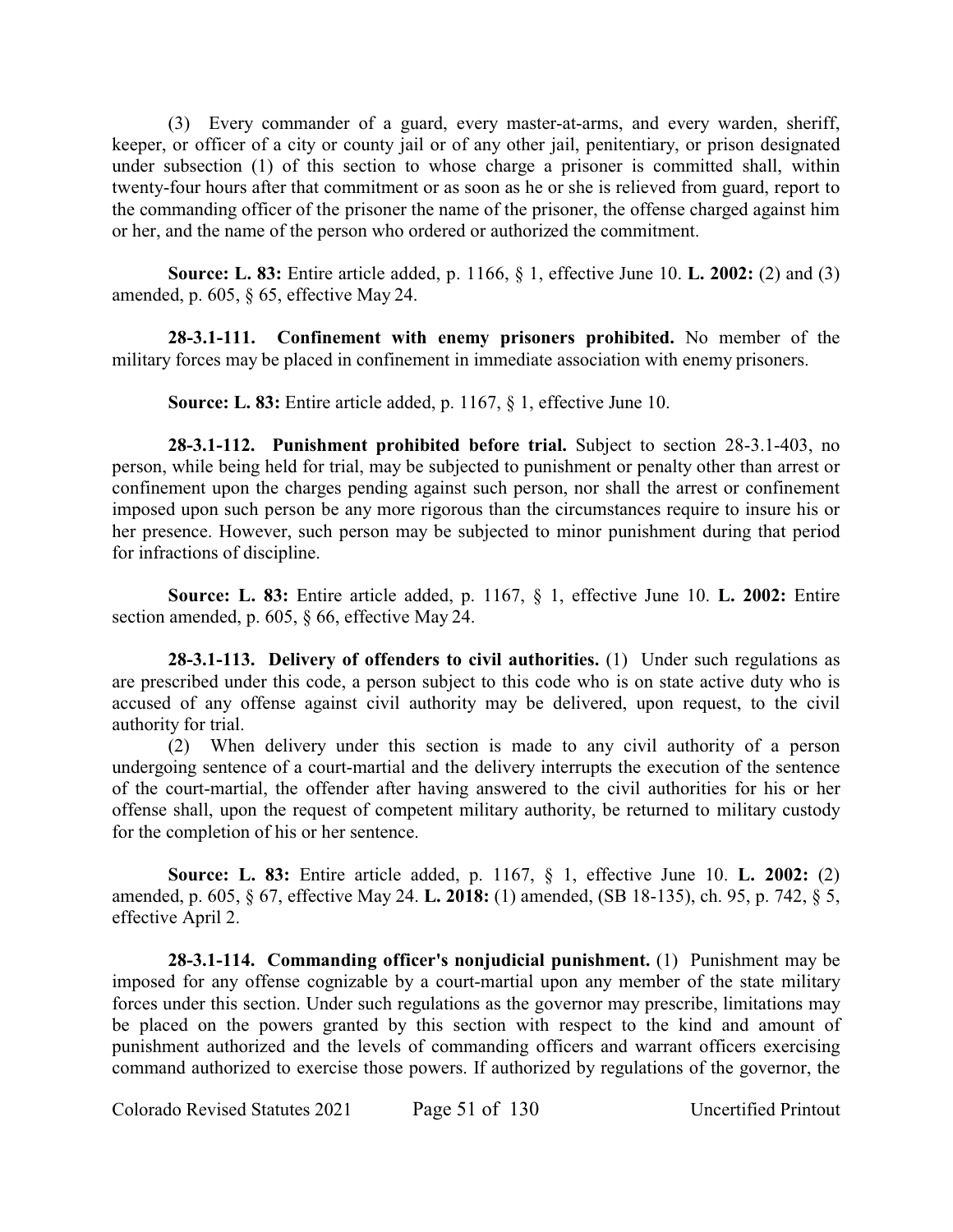governor or an officer of general rank in command may delegate his or her powers under this section to a principal assistant. If subject to disciplinary punishment, the accused must be afforded the opportunity to be represented by defense counsel having the qualifications prescribed under section 28-3.1-102 (10), if available. Otherwise, the accused must be afforded the opportunity to be represented by any available commissioned officer of his or her choice. The accused may also employ civilian counsel of his or her own choosing at his or her own expense. In all proceedings, the accused is allowed three duty days, or longer on written justification, to reply to the notification of intent to impose punishment under this section.

(2) Subject to subsection (1) of this section, any commanding officer may, in addition to or in lieu of admonition or reprimand, impose one or more of the following disciplinary punishments without the intervention of a court-martial:

(a) Upon an officer of his or her command:

(I) Withholding of privileges for not more than two weeks, which need not be consecutive;

(II) Restriction to certain specified limits, with or without suspension from duty, for not more than two weeks, which need not be consecutive;

(III) **[***Editor's note: This version of subsection (2)(a)(III) is effective until notice to the revisor of statutes that the Space National Guard is created is received. See editor's note following this section.* If imposed by the governor, the adjutant general, or a commanding officer of the Army or National Guard, a fine or forfeiture of pay and allowance of not more than the amount of pay and allowance received for two unit training assemblies or two days of annual training, whichever is applicable according to duty status;

(III) **[***Editor's note: This version of subsection (2)(a)(III) is effective upon notice to the revisor of statutes that the Space National Guard is created. See editor's note following this section.***]** If imposed by the governor, the adjutant general, or a commanding officer of the Army National Guard, Air National Guard, or Space National Guard, a fine or forfeiture of pay and allowance of not more than the amount of pay and allowance received for two unit training assemblies or two days of annual training, whichever is applicable according to duty status;

(IV) An admonition; or

(V) A reprimand;

(b) Upon other military personnel of his or her command:

(I) Withholding of privileges for not more than two weeks, which need not be consecutive;

(II) Restriction to certain specified limits, with or without suspension from duty, for not more than two weeks, which need not be consecutive;

(III) Extra duties for not more than fourteen days, which need not be consecutive, and for not more than two hours per day, holidays included;

(IV) Reduction to next inferior grade if the grade from which he or she was demoted was established by the command or an equivalent or lower command; or

(V) A fine of any amount up to the maximum pay and allowances received for two unit training assemblies or two days of annual training, whichever is applicable according to duty status.

(2.5) If the commanding officer is of field grade, grade of O-4 or rank of major or above, he or she may impose on an enlisted member any one or a combination of the following disciplinary punishments without the intervention of a court-martial: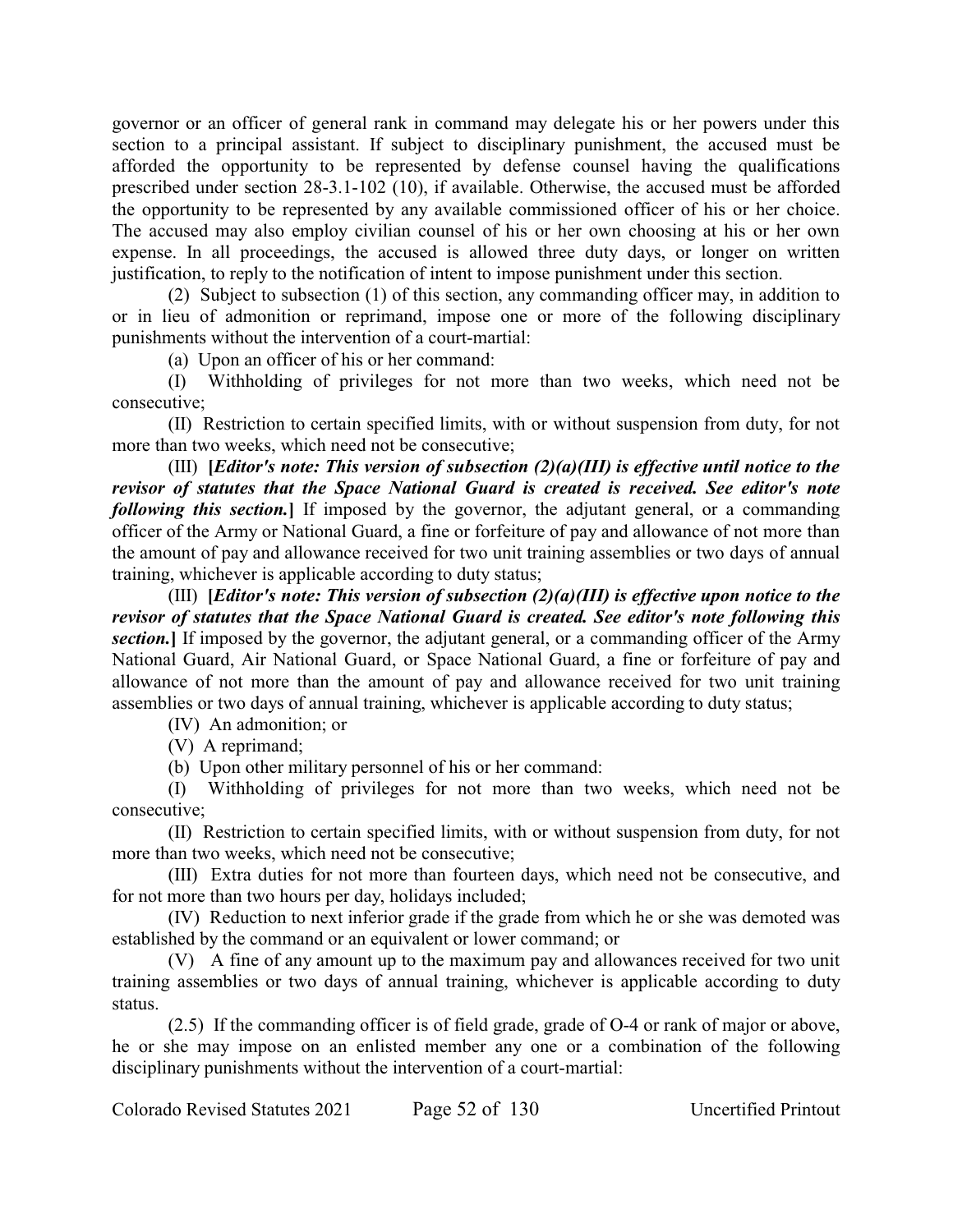(a) Any of the punishments stated in subsections  $(2)(b)(I)$  to  $(2)(b)(III)$  of this section;

(b) A fine of any amount up to the maximum pay and allowances received for two unit training assemblies or two days of annual training, whichever is applicable according to duty status;

(c) Reduction to the lowest or any intermediate pay grade, if the current grade from which he or she is demoted is within the promotion authority of the officer imposing the reduction or an officer subordinate to the one imposing the reduction, but enlisted members in military grades above E-4 may not be reduced by more than two military grades.

(3) The governor may, by regulation, place limitations on the powers granted by this section with respect to the kind and amount of punishment authorized and the levels of commanding officers and warrant officers exercising command authorized to exercise those powers.

(4) An officer in charge may, for minor offenses, impose on enlisted members assigned to the unit of which he or she is in charge, the punishments authorized to be imposed by commanding officers.

(4.4) Maximum allowable punishments of withholding of privileges, restrictions, and extra duties may not be combined to run consecutively.

(4.7) The officer who imposes the punishment pursuant to this section, or the successor in command, may, at any time, suspend, set aside, mitigate, or remit any part or amount of the punishment and restore all rights, privileges, and property affected. The officer also may:

- (a) Mitigate reduction in grade to forfeiture of pay;
- (b) Mitigate arrest in quarters to restriction; or
- (c) Mitigate extra duties to restriction.

(5) Except where punishment has been imposed by the governor, a person punished under this section who considers such punishment unjust or disproportionate to the offense may, through the proper channel, appeal to the next superior authority. The appeal shall be promptly forwarded and decided, but the person punished may in the meantime be required to undergo the punishment adjudged. The officer who imposes the punishment, his or her successor in command, and superior authority may suspend, set aside, or remit any part or amount of the punishment and restore all rights, privileges, and property affected.

(6) The imposition and enforcement of disciplinary punishment under this section for any act or omission is not a bar to trial by court-martial for a serious crime or offense growing out of the same act or omission and not properly punishable under this section; but the fact that disciplinary punishment has been enforced may be shown by the accused upon trial and when so shown shall be considered in determining the measure of punishment to be adjudged in the event of a finding of guilty.

(7) Whenever a punishment of forfeiture of pay and allowances is imposed under this section, the forfeiture may apply to pay or allowances accruing on and after the date that punishment is imposed and to pay and allowances accrued before that date.

**Source: L. 83:** Entire article added, p. 1167, § 1, effective June 10. **L. 86:** (1) and (2)(b)(V) amended, p. 1014, § 2, effective July 1. **L. 91:** (2)(b)(V) amended, p. 1377, § 2, effective April 1. **L. 2002:** (1), IP(2)(a), IP(2)(b), (2)(b)(IV), (4), and (5) amended, p. 605, § 68, effective May 24. **L. 2018:** (1), IP(2), (2)(a), (2)(b)(I), (2)(b)(II), (2)(b)(IV), (2)(b)(V), and (3)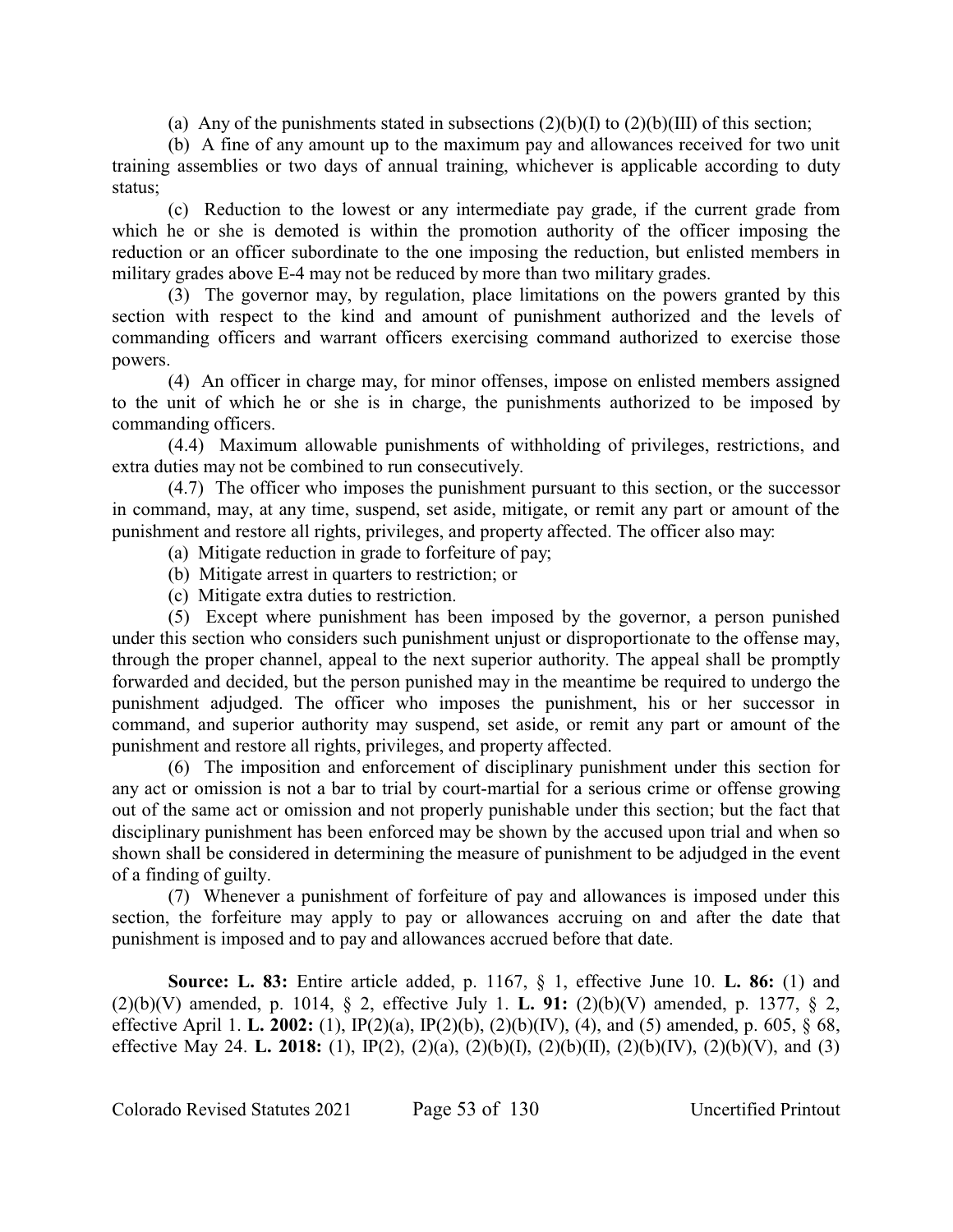amended and (2.5), (4.4), and (4.7) added, (SB 18-135), ch. 95, p. 742, § 6, effective April 2. **L. 2021:** (2)(a)(III) amended, (HB 21-1231), ch. 206, p. 1078, § 7, effective (see editor's note).

**Editor's note:** Section 15(2) of chapter 206 (HB 21-1231), Session Laws of Colorado 2021, provides that changes to subsection  $(2)(a)(III)$  take effect only if the federal government creates the Space National Guard in the "FY 2022 National Defense Authorization Act" and take effect on the date identified in the written notice from the resource and legislative director of the department of military and veterans affairs to the revisor of statutes, as required in section 28-5- 703.5, that the Space National Guard was created or, if the notice does not specify that date, on the date of the notice to the revisor of statutes, or on May 28, 2021, whichever is later. As of publication date, the revisor of statutes had not received the written notice

### PART 2

### COURTS-MARTIAL

**28-3.1-201. Courts-martial - jurisdiction - composition.** (1) In the military forces general, special, and summary courts-martial shall be constituted like similar courts of the armed forces of the United States. They shall have the jurisdiction and powers, except as to punishment, of a similar court of the armed forces of the United States and shall follow the forms and procedures provided by those courts.

(2) The three kinds of courts-martial are:

(a) General courts-martial, consisting of a military judge and not less than five members, or consisting of only a military judge, if before the court is assembled the accused, knowing the identity of the military judge and after consultation with defense counsel, requests in writing a court composed only of a military judge and the military judge approves;

(b) Special courts-martial, consisting of a military judge and not less than three members, or consisting of only a military judge if the accused so requests under the same conditions as those prescribed in paragraph (a) of this subsection (2);

(c) Summary courts-martial, consisting of one commissioned officer.

**Source: L. 83:** Entire article added, p. 1169, § 1, effective June 10.

**28-3.1-202. Complete record of proceedings and testimony - when required.** A dishonorable discharge or dismissal may not be adjudged unless a verbatim record of the proceedings and testimony before the court has been made.

**Source: L. 83:** Entire article added, p. 1169, § 1, effective June 10.

**28-3.1-203. Jurisdiction of general courts-martial.** (1) General courts-martial have jurisdiction to try persons subject to this code for any offense punishable under this code and may adjudge any of the following punishments:

(a) Confinement for not more than two years, unless otherwise specified in this code;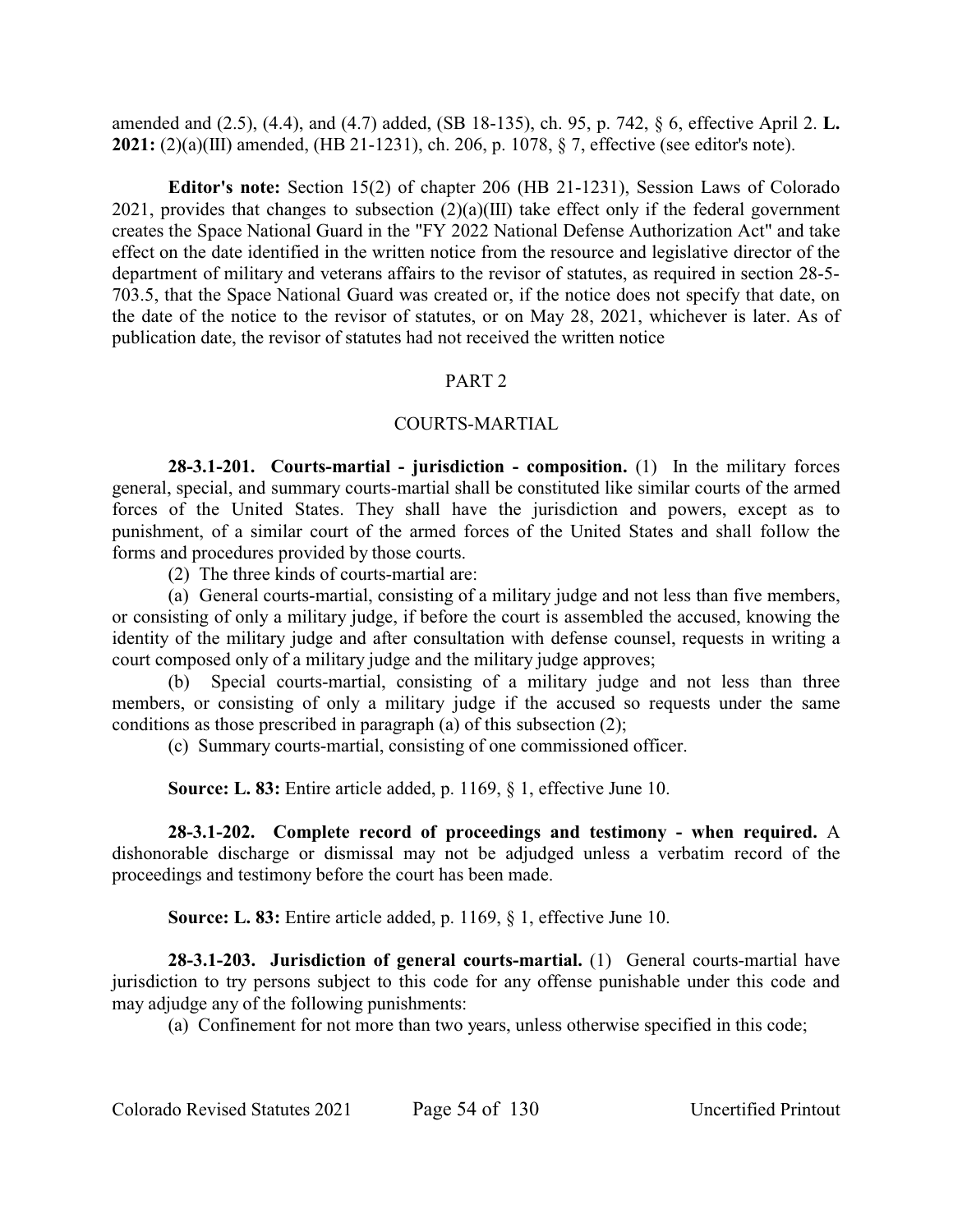(b) A fine of any amount up to the maximum pay and allowances received for eight unit training assemblies or eight days of annual training, whichever is applicable according to duty status;

(c) Forfeiture of pay and allowances of any amount up to the maximum pay received for eight unit training assemblies or eight days of annual training, whichever is applicable according to duty status;

### (d) A reprimand;

- (e) Dismissal or dishonorable discharge;
- (f) Reduction of a noncommissioned officer to any inferior grade; or
- (g) Any combination of these punishments.

**Source: L. 83:** Entire article added, p. 1169, § 1, effective June 10. **L. 2018:** (1)(a), (1)(b), and (1)(c) amended, (SB 18-135), ch. 95, p. 744, § 7, effective April 2.

**28-3.1-204. Jurisdiction of special courts-martial.** Special courts-martial have jurisdiction to try any person subject to this code for any offense punishable under this code. A special court-martial has the same powers of punishment as a general court-martial; except that confinement may not be more than ninety days and the fine or forfeiture of pay and allowances imposed by a special court-martial may not be more than the maximum pay and allowances received for six unit training assemblies or six days of annual training, whichever is applicable according to duty status.

**Source: L. 83:** Entire article added, p. 1169, § 1, effective June 10. **L. 2018:** Entire section amended, (SB 18-135), ch. 95, p. 745, § 8, effective April 2.

**28-3.1-205. Jurisdiction of summary courts-martial.** (1) Summary courts-martial have jurisdiction to try any person subject to this code, except commissioned officers, warrant officers, cadets, and candidates, for any offense made punishable under this code.

(2) and (3) (Deleted by amendment, L. 2018.)

- (4) A summary court-martial may adjudge any of the following punishments:
- (a) Confinement for not more than thirty days;

(b) A fine of any amount up to the maximum pay received for four unit training assemblies or four days of annual training, whichever is applicable according to duty status;

(c) Forfeiture of pay and allowances of any amount up to the maximum pay received for four unit training assemblies or four days of annual training, whichever is applicable according to duty status;

(d) Reduction of an enlisted person to any inferior grade; or

(e) Any combination of these punishments.

**Source: L. 83:** Entire article added, p. 1170, § 1, effective June 10. **L. 2002:** (2) and (3) amended, p. 606, § 69, effective May 24. **L. 2018:** Entire section amended, (SB 18-135), ch. 95, p. 745, § 9, effective April 2.

**28-3.1-206. Who may convene general courts-martial.** General courts-martial may be convened by the governor; the adjutant general for the Colorado National Guard; any general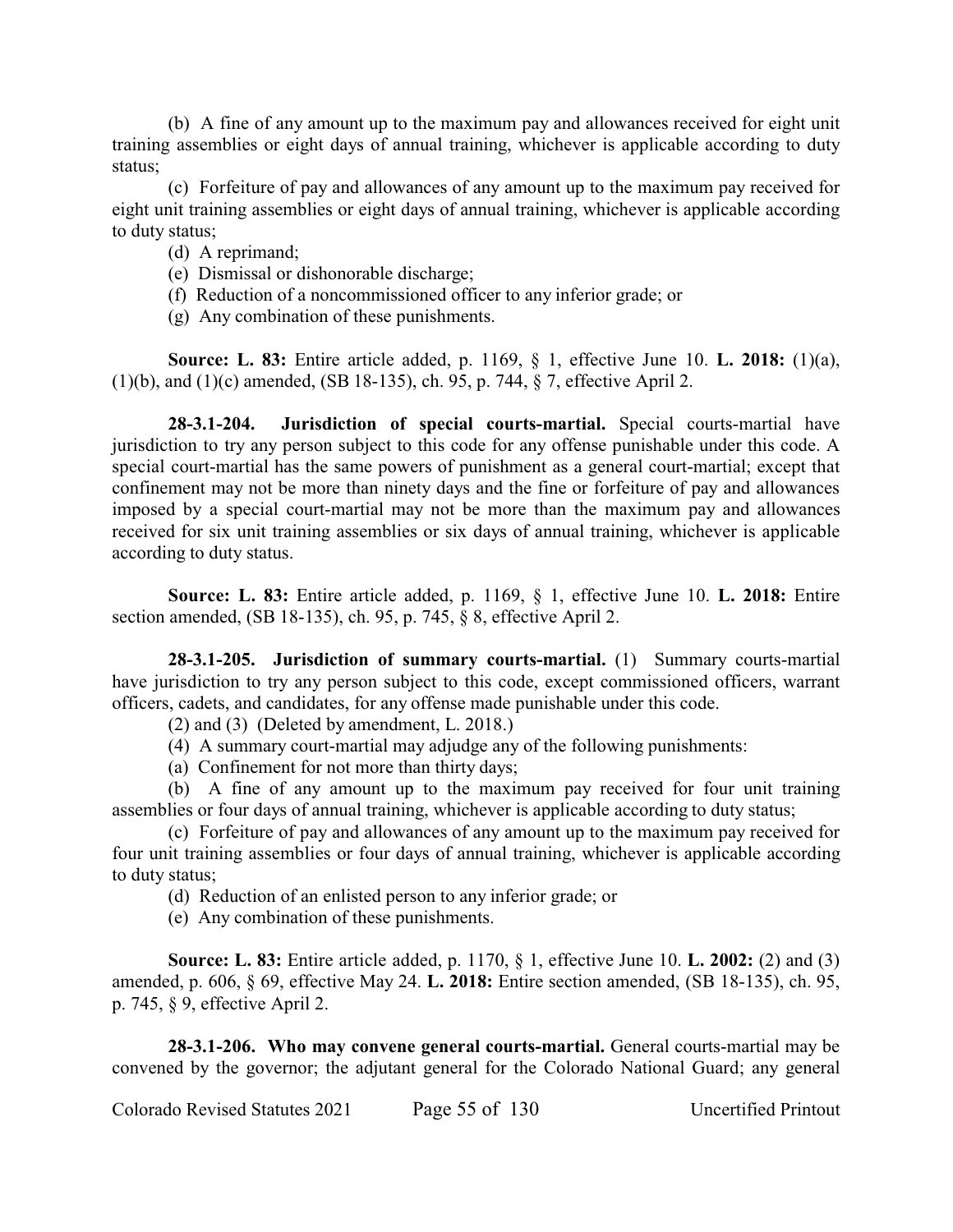officer in the position of the assistant adjutant general for the Colorado Army National Guard; the assistant adjutant general for the Colorado Air National Guard; the assistant adjutant general for the space, cyber, and missile defense for the Colorado National Guard; the land component commander for the Colorado Army National Guard; or the wing commander for the Colorado Air National Guard.

**Source: L. 83:** Entire article added, p. 1170, § 1, effective June 10. **L. 91:** Entire section amended, p. 1377, § 3, effective April 1. **L. 2018:** Entire section amended, (SB 18-135), ch. 95, p. 746, § 10, effective April 2.

**28-3.1-207. Who may convene special courts-martial. [***Editor's note: This version of this section is effective until notice to the revisor of statutes that the Space National Guard is created is recieved. See editor's note following this section.***]** The commanding officer of a garrison, fort, post, camp, air base, or other place where members of the military forces are on duty or of a division, brigade, regiment, wing, group, detached battalion, separate squadron, or any group of detached units placed under a command for this purpose may convene special courts-martial. In the Colorado Army National Guard, special courts-martial convening authorities include any officer with the grade of O-6 or rank of colonel serving as the commander of a major subordinate command. In the Colorado Air National Guard, special courts-martial convening authorities include group commanders. Special courts-martial may also be convened by superior authority. When any such commanding officer is an accuser, the court shall be convened by superior authority.

**28-3.1-207. Who may convene special courts-martial. [***Editor's note: This version of this section is effective upon notice to the revisor of statutes that the Space National Guard is created. See editor's note following this section.***]** The commanding officer of a garrison, fort, post, camp, air base, or other place where members of the military forces are on duty or of a division, brigade, regiment, wing, group, detached battalion, separate squadron, or any group of detached units placed under a command for this purpose may convene special courts-martial. In the Colorado Army National Guard, special courts-martial convening authorities include any officer with the grade of O-6 or rank of colonel serving as the commander of a major subordinate command. In the Colorado Air National Guard, special courts-martial convening authorities include group commanders. In the Colorado Space National Guard, special courts-martial convening authorities include delta commanders. Special courts-martial may also be convened by superior authority. When any such commanding officer is an accuser, the court shall be convened by superior authority.

**Source: L. 83:** Entire article added, p. 1170, § 1, effective June 10. **L. 91:** Entire section amended, p. 1378, § 4, effective April 1. **L. 2018:** Entire section amended, (SB 18-135), ch. 95, p. 746, § 11, effective April 2. **L. 2021:** Entire section amended, (HB 21-1231), ch. 206, p. 1078, § 8, effective (see editor's note).

**Editor's note:** Section 15(2) of chapter 206 (HB 21-1231), Session Laws of Colorado 2021, provides that changes to this section take effect only if the federal government creates the Space National Guard in the "FY 2022 National Defense Authorization Act" and take effect on

Colorado Revised Statutes 2021 Page 56 of 130 Uncertified Printout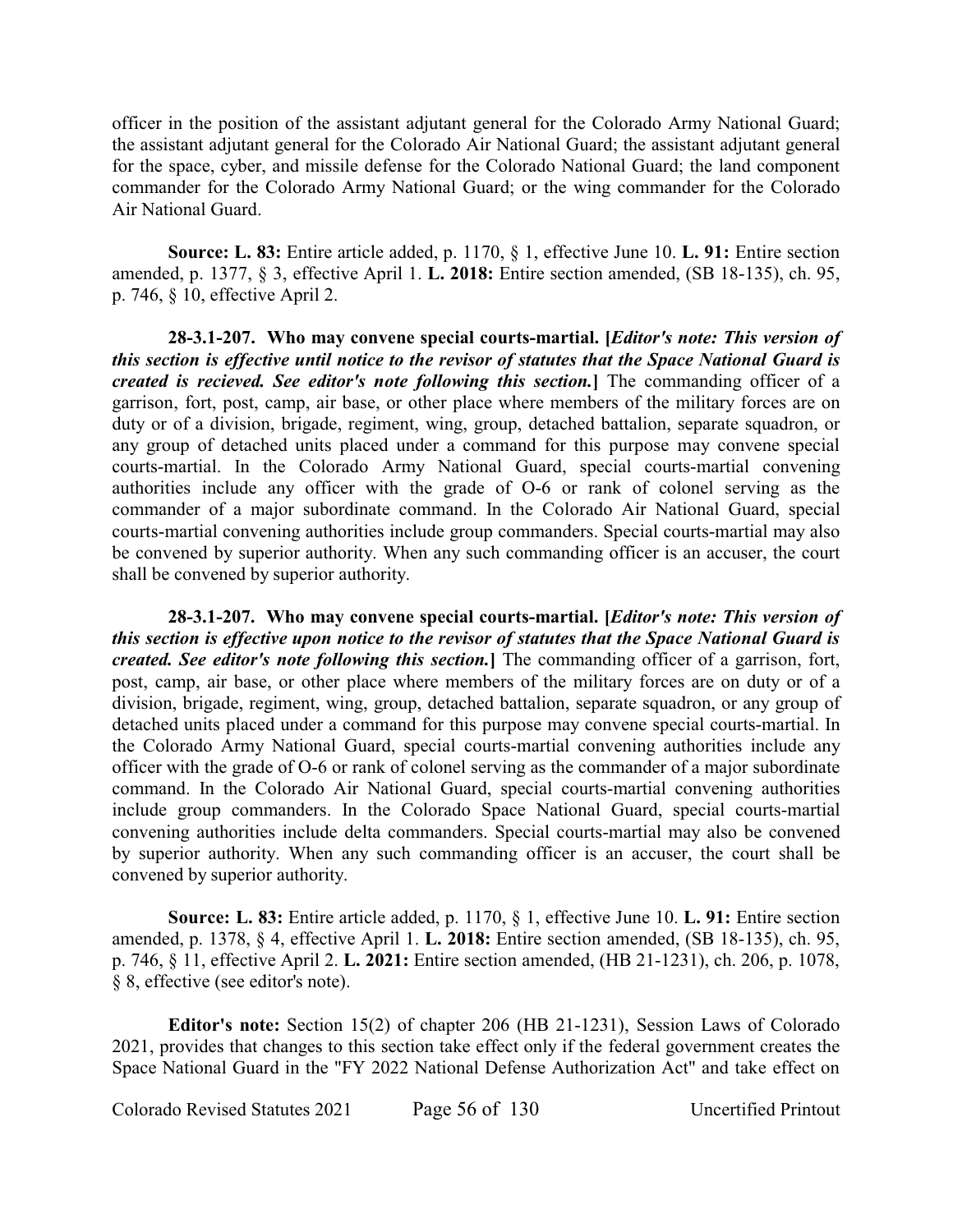the date identified in the written notice from the resource and legislative director of the department of military and veterans affairs to the revisor of statutes, as required in section 28-5- 703.5, that the Space National Guard was created or, if the notice does not specify that date, on the date of the notice to the revisor of statutes, or on May 28, 2021, whichever is later. As of publication date, the revisor of statutes had not received the written notice.

**28-3.1-208. Who may convene summary courts-martial.** (1) The commanding officer of a garrison, fort, post, camp, air base, auxiliary air base, or other place where members of the military forces are on duty or of a division, brigade, regiment, wing, group, battalion, squadron, company, or other detachment may convene a summary court-martial consisting of one commissioned officer. The proceedings shall be informal.

(2) When only one commissioned officer is present with a command or detachment, he or she shall be the summary court-martial of that command or detachment and shall hear and determine all summary courts-martial cases brought before him or her. Summary courts-martial may, however, be convened in any case by superior authority.

**Source: L. 83:** Entire article added, p. 1170, § 1, effective June 10. **L. 2002:** (2) amended, p. 606, § 70, effective May 24.

**28-3.1-209. Who may serve on courts-martial.** (1) Any commissioned officer off or on duty with the military forces is eligible to serve on all courts-martial for the trial of any person subject to this code.

(2) Any warrant officer off or on duty with the military forces is eligible to serve on general and special courts-martial for the trial of any person, other than a commissioned officer.

(3) (a) Any enlisted member of the military forces who is not a member of the same unit as the accused is eligible to serve on general and special courts-martial for the trial of any enlisted member, but he or she shall serve as a member of a court only if, before convening of the court, the accused personally has requested in writing that enlisted members serve on it. After such request, the accused shall not be tried by a general or special court-martial the membership of which does not include enlisted members in a number comprising at least onethird of the total membership of the court, unless eligible members cannot be obtained because of physical conditions or military exigencies. If enlisted members cannot be obtained, the court may be assembled and the trial held without them, but the convening authority shall make a detailed written statement, to be appended to the record, stating why enlisted members could not be obtained.

(b) As used in this section, "unit" means any regularly organized body of the military forces not larger than a company, a squadron, or a body corresponding to one of them.

(4) (a) No person subject to this code may be tried by a court-martial of which any member is junior to him or her in rank or grade, unless it cannot be avoided and then only by order of the governor.

(b) When convening a court-martial, the convening authority shall detail as members thereof those persons as, in his or her opinion, are best qualified for the duty by reason of age, education, training, experience, length of service, and judicial temperament. No member is eligible to serve as a member of a general or special court-martial when he or she is the accuser or a witness for the prosecution or has acted as investigating officer or as counsel in the same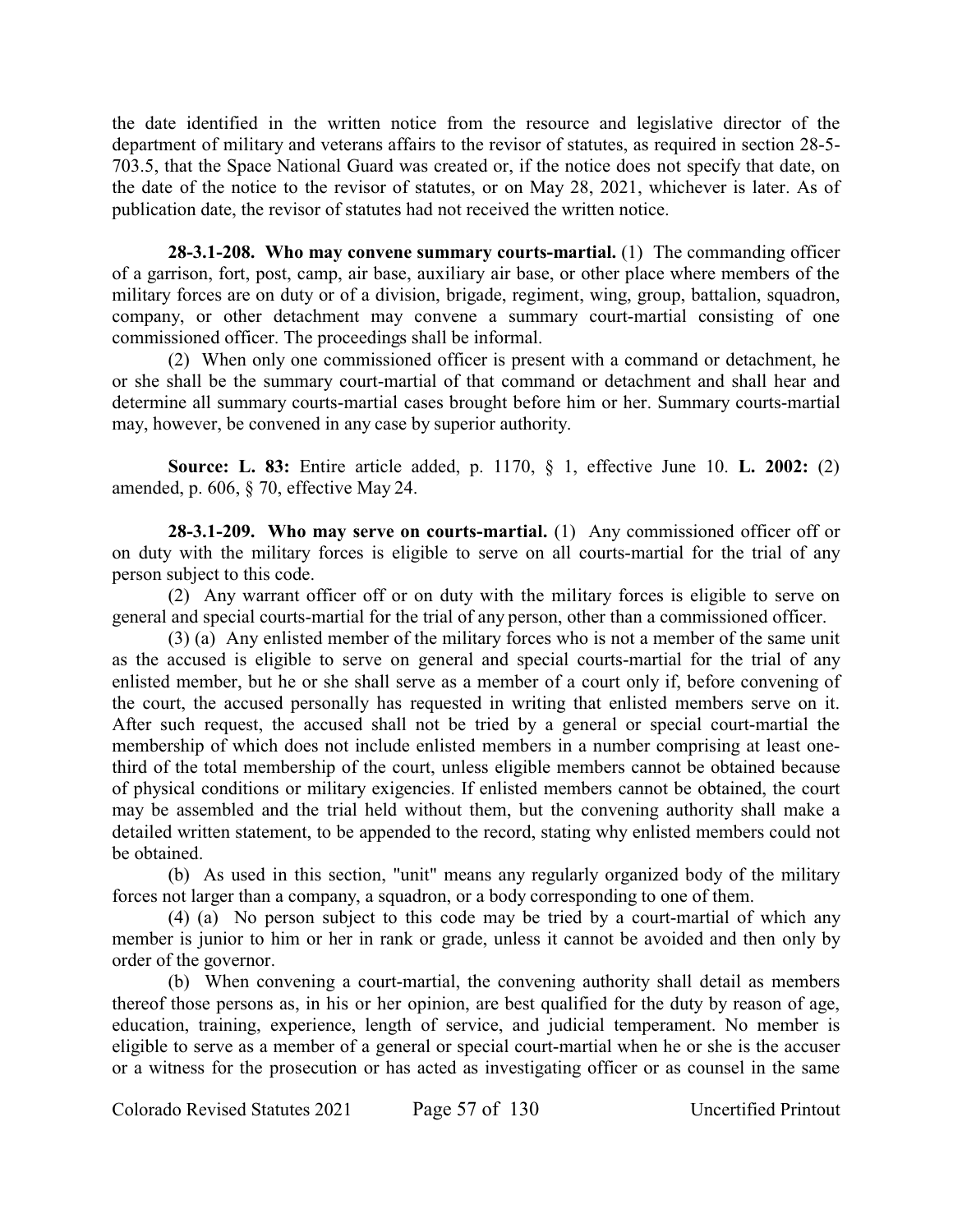case. If within the command of the convening authority there is present and not otherwise disqualified a commissioned officer who is a member in good standing of the bar of this state and of appropriate rank and grade, the convening authority may appoint him or her as president of a general or special court-martial.

**Source: L. 83:** Entire article added, p. 1170, § 1, effective June 10. **L. 2002:** (3)(a) and (4) amended, p. 607, § 71, effective May 24. **L. 2018:** (4)(b) amended, (SB 18-135), ch. 95, p. 746, § 12, effective April 2.

**28-3.1-210. Military judge of a general or special court-martial.** (1) (a) The authority convening a general or special court-martial shall request the state judge advocate general to detail as military judge thereof a commissioned officer who is a member in good standing of the bar of this state. No person is eligible to act as military judge in a case if he or she is the accuser or witness for the prosecution or has acted as investigating officer or as counsel in the same case.

(b) A military judge may be detailed to a court-martial irrespective of military branch when permitted by the state judge advocate.

(2) The military judge may not consult with the members of the court except in the presence of the accused, trial counsel, and defense counsel, nor may he or she vote with the members of the court.

**Source: L. 83:** Entire article added, p. 1171, § 1, effective June 10. **L. 2002:** Entire section amended, p. 607, § 72, effective May 24. **L. 2018:** (1) amended, (SB 18-135), ch. 95, p. 746, § 13, effective April 2.

**28-3.1-211. Detail of trial and defense counsel.** (1) For each general or special courtmartial, the authority convening the court shall request the state judge advocate general to detail trial counsel and defense counsel and assistants as he or she considers appropriate. No person who has acted as investigating officer, military judge, or court member in any case may act later as trial counsel, assistant trial counsel, or, unless expressly requested by the accused, as defense counsel or assistant defense counsel in the same case. No person who has acted for the prosecution may act later in the same case for the defense, nor may any person who has acted for the defense act later in the same case for the prosecution.

(2) Trial counsel and defense counsel for a general or special court-martial must be members in good standing of the bar of this state and judge advocates appointed pursuant to section 28-3.1-106 (2).

**Source: L. 83:** Entire article added, p. 1171, § 1, effective June 10. **L. 2002:** (1) amended, p. 608, § 73, effective May 24. **L. 2018:** (2) amended, (SB 18-135), ch. 95, p. 747, § 14, effective April 2.

**28-3.1-212. Detail or employment of reporters and interpreters.** The convening authority of a general court-martial or court of inquiry shall detail or employ qualified court reporters, who shall record the proceedings of testimony taken before that court or, in the alternative, may utilize sound recording equipment. The convening authority of a special courtmartial may detail or employ qualified court reporters who shall record the proceedings of

Colorado Revised Statutes 2021 Page 58 of 130 Uncertified Printout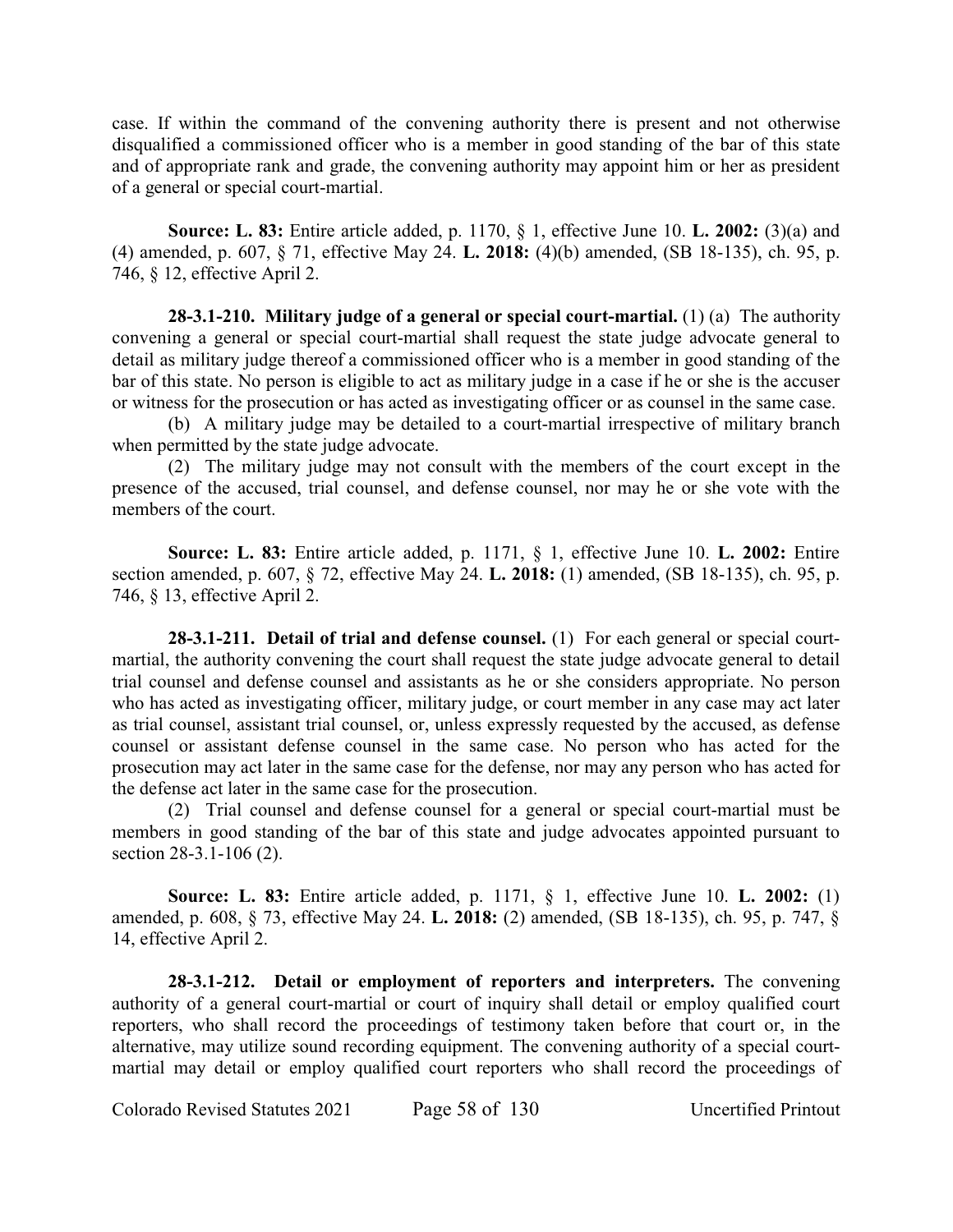testimony taken before that court. The convening authority of a military court may appoint interpreters who shall interpret for the court.

**Source: L. 83:** Entire article added, p. 1171, § 1, effective June 10.

**28-3.1-213. Absent and additional members.** (1) No member of a general or special court-martial may be absent or excused after the accused has been arraigned except for physical disability or as the result of a challenge or by order of the convening authority for good cause.

(2) Whenever a general court-martial is reduced below five members, the trial may not proceed unless the convening authority appoints new members sufficient in number to provide not less than five members. When the new members have been sworn, the trial may proceed after the recorded testimony of each witness previously examined has been read to the court in the presence of the military judge, the accused, and counsel.

(3) Whenever a special court-martial is reduced below three members, the trial may not proceed unless the convening authority appoints new members sufficient in number to provide not less than three members. When the new members have been sworn, the trial may proceed as if no evidence has previously been introduced, unless a verbatim record of the testimony of previously examined witnesses or a stipulation thereof is read to the court in the presence of the accused and counsel.

**Source: L. 83:** Entire article added, p. 1172, § 1, effective June 10.

**28-3.1-214. Charges and specifications.** (1) Charges and specifications shall be signed by an accuser subject to this code, under oath, before a commissioned officer of the state military force authorized to administer oaths and shall state:

(a) That the signer has personal knowledge of, or has investigated, the matters set forth therein; and

(b) That they are true in fact to the best of his or her knowledge and belief.

(2) Upon the preferring of charges, the proper authority shall take immediate steps to determine what disposition should be made thereof in the interest of justice and discipline, and the accused shall be informed of the charges against him or her as soon as practicable.

**Source: L. 83:** Entire article added, p. 1172, § 1, effective June 10. **L. 2002:** (1)(b) and (2) amended, p. 608, § 74, effective May 24.

**28-3.1-215. Compulsory self-incrimination prohibited.** (1) No person subject to this code shall compel any person to incriminate himself or herself or to answer any question, the answer to which may tend to incriminate him or her.

(2) No person subject to this code may interrogate or request any statement from an accused or a person suspected of an offense without first informing the person of the nature of the accusation and advising the person that he or she does not have to make any statement regarding the offense of which he or she is accused or suspected, that any statement made by the person may be used as evidence against him or her in a trial by court-martial, that the person has a right to consult with a lawyer, that the person has a right to have a lawyer, and that upon the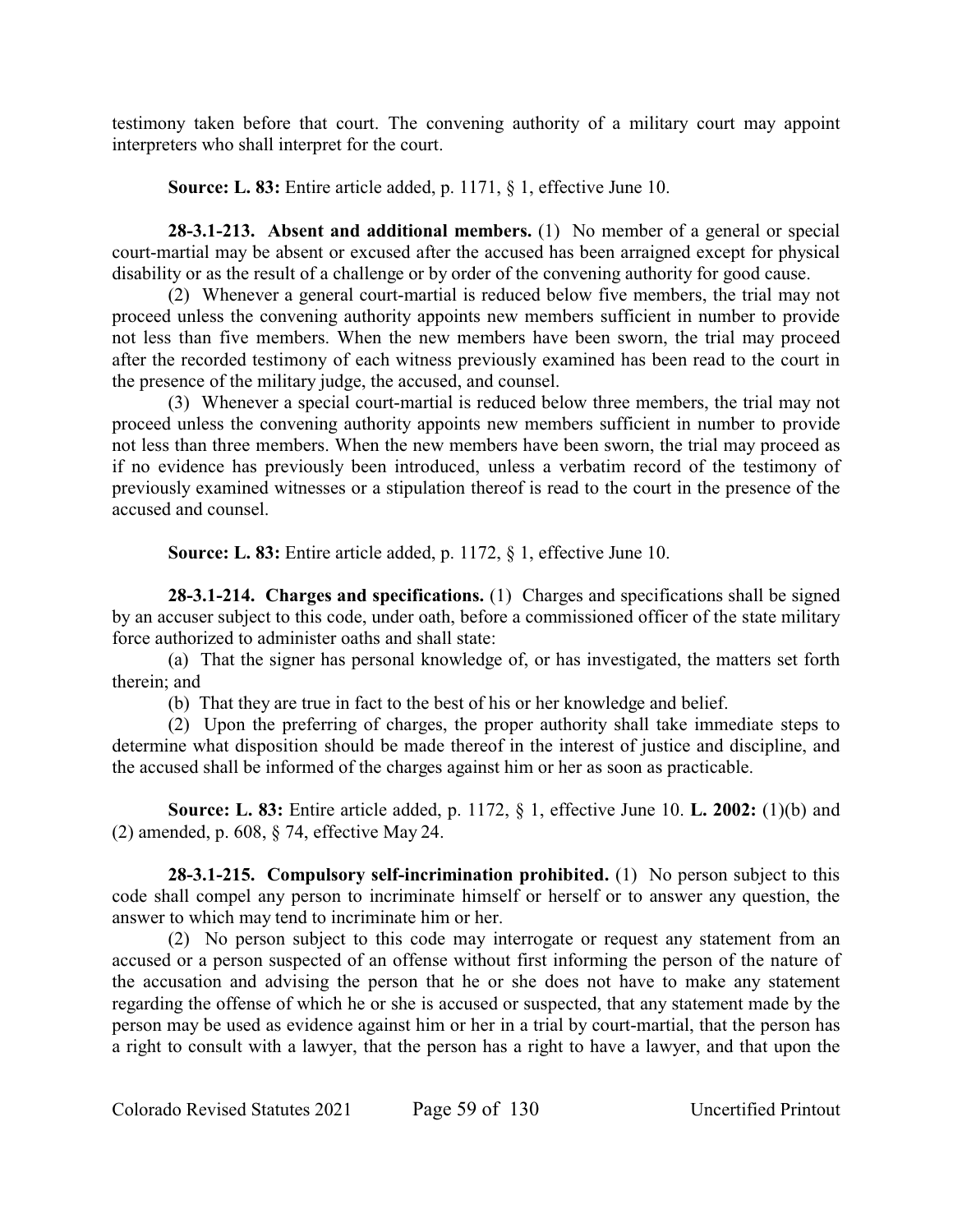person's request a lawyer will be provided him or her without cost or, if the person prefers, he or she may retain counsel of his or her choice at his or her own expense.

(3) No person subject to this code may compel any person to make a statement or produce evidence before any military tribunal if the statement or evidence is not material to the issue and may tend to degrade the person compelled.

(4) No statement obtained from any person in violation of this section or through the use of coercion, unlawful influence, or unlawful inducement may be received in evidence against such person in a trial by court-martial.

(5) The requirements of this section are binding on all persons administering this code, but failure to follow them shall not divest a military court of jurisdiction.

**Source: L. 83:** Entire article added, p. 1172, § 1, effective June 10. **L. 2002:** (1), (2), and (4) amended, p. 608, § 75, effective May 24.

**28-3.1-216. Investigation.** (1) No charge or specification may be referred to a general court-martial for trial until a thorough and impartial investigation of all matters set forth therein has been made. This investigation shall include inquiry as to the truth of the matter set forth in the charges, consideration of the form of charges, and a recommendation as to the disposition which should be made of the case in the interest of justice and discipline.

(2) The accused shall be advised of the charges against him or her and of his or her right to be represented by civilian counsel if provided by him or her, or by military counsel of his or her own selection if such counsel is reasonably available, or by counsel detailed by the state judge advocate. At that investigation, full opportunity shall be given to the accused to crossexamine witnesses against him or her if they are available and to present anything he or she may desire in his or her own behalf, either in defense or mitigation, and the investigating officer shall examine available witnesses requested by the accused. If the charges are forwarded after the investigation, they shall be accompanied by a statement of the substance of the testimony taken on both sides, and a copy thereof shall be given to the accused.

(3) If an investigation of the subject matter of an offense has been conducted before the accused is charged with the offense, and if the accused was present at the investigation and afforded the opportunities for representation, cross-examination, and presentation prescribed in subsection (2) of this section, no further investigation of that charge is necessary under this section, unless it is demanded by the accused after he or she is informed of the charge. A demand for further investigation entitles the accused to recall witnesses for further crossexamination and to offer any new evidence in his or her own behalf.

(4) The requirements of this section are binding on all persons administering this code, but failure to follow them shall not divest a military court of jurisdiction.

**Source: L. 83:** Entire article added, p. 1173, § 1, effective June 10. **L. 86:** (1) amended, p. 1015, § 3, effective July 1. **L. 2002:** (2) and (3) amended, p. 608, § 76, effective May 24.

**28-3.1-217. Forwarding of charges.** When a person is held for trial by general courtmartial, the commanding officer shall, within eight days after the accused is ordered into arrest or confinement, if practicable, forward the charges, together with the investigation and allied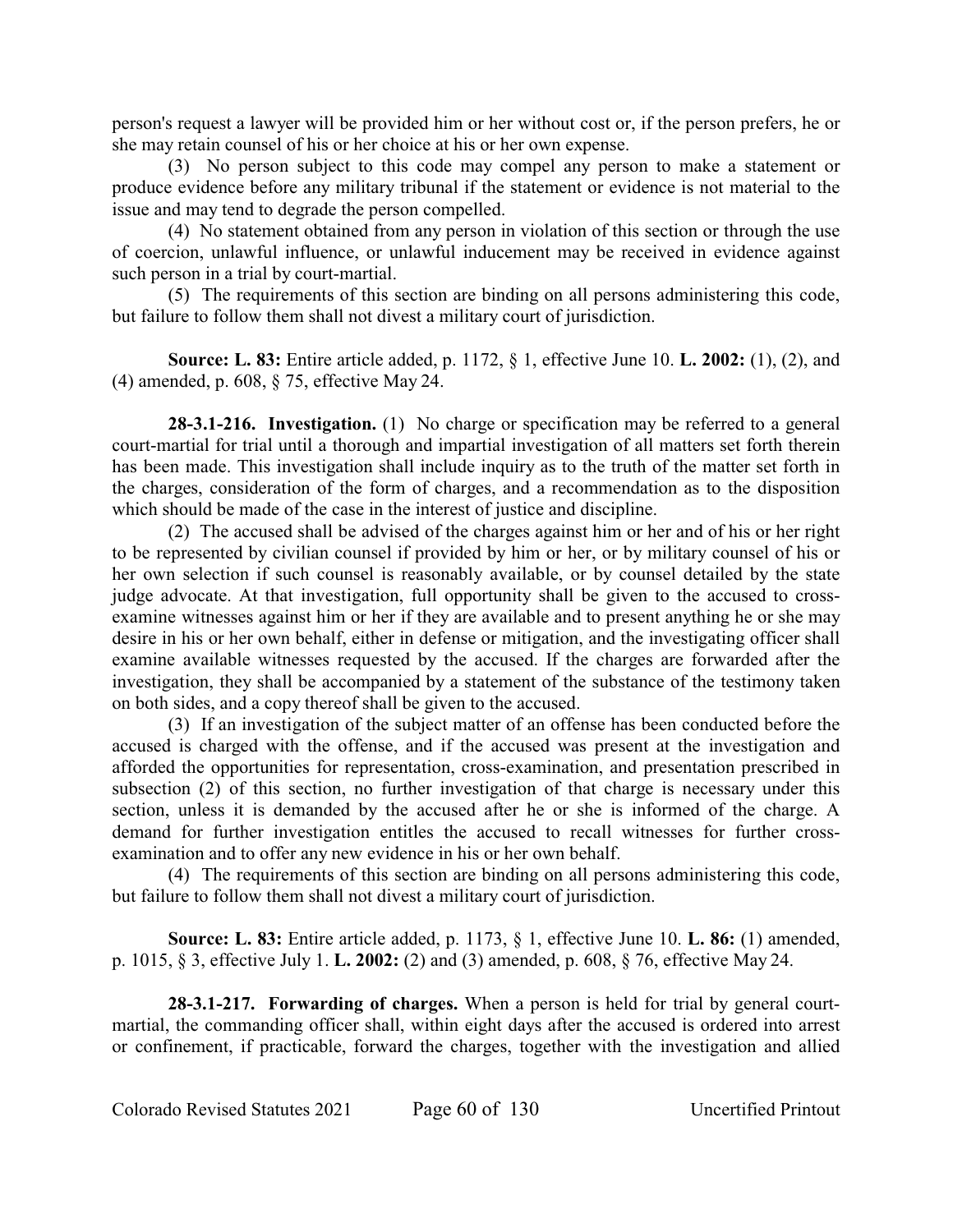papers, to the officer exercising general court-martial jurisdiction. If that is not practicable, the commanding officer shall report in writing to that officer the reasons for delay.

**Source: L. 83:** Entire article added, p. 1173, § 1, effective June 10.

**28-3.1-218. Advice of state judge advocate and reference for trial.** (1) Before directing the trial of any charge by general court-martial, the convening authority shall refer it to the state judge advocate general for consideration and advice. The convening authority may not refer a charge to a general court-martial for trial unless he or she has found that the charge alleges an offense under this code and is warranted by evidence indicated in the report of the investigation.

(2) If the charges or specifications are not formally correct or do not conform to the substance of the evidence contained in the report of the investigating officer, formal corrections and changes in the charges and specifications needed to make them conform to the evidence may be made.

**Source: L. 83:** Entire article added, p. 1174, § 1, effective June 10. **L. 2002:** (1) amended, p. 609, § 77, effective May 24.

**28-3.1-219. Service of charges.** The trial counsel to whom court-martial charges are referred for trial shall cause to be served upon the accused a copy of the charges upon which trial is to be had. No person shall, against his or her objection, be brought to trial or be required to participate by himself or herself or by counsel in a session called by the military judge under section 28-3.1-304 before a general court-martial within five days after the service of the charges upon him or her, or before a special court-martial within three days after the service of the charges upon him or her.

**Source: L. 83:** Entire article added, p. 1174, § 1, effective June 10. **L. 2002:** Entire section amended, p. 609, § 78, effective May 24.

#### PART 3

#### TRIAL PROCEDURE

**28-3.1-301. General procedures.** The procedure, including modes of proof, in cases before military courts and other military tribunals, may be prescribed by the governor by regulation and shall so far as practicable be the principles of law and the rules of evidence generally recognized in the trial of criminal cases in the courts of Colorado and in the trial of courts-martial of the United States, but such procedure may not be contrary to or inconsistent with this code.

**Source: L. 83:** Entire article added, p. 1174, § 1, effective June 10. **L. 2002:** (3) amended, p. 362, § 24, effective July 1.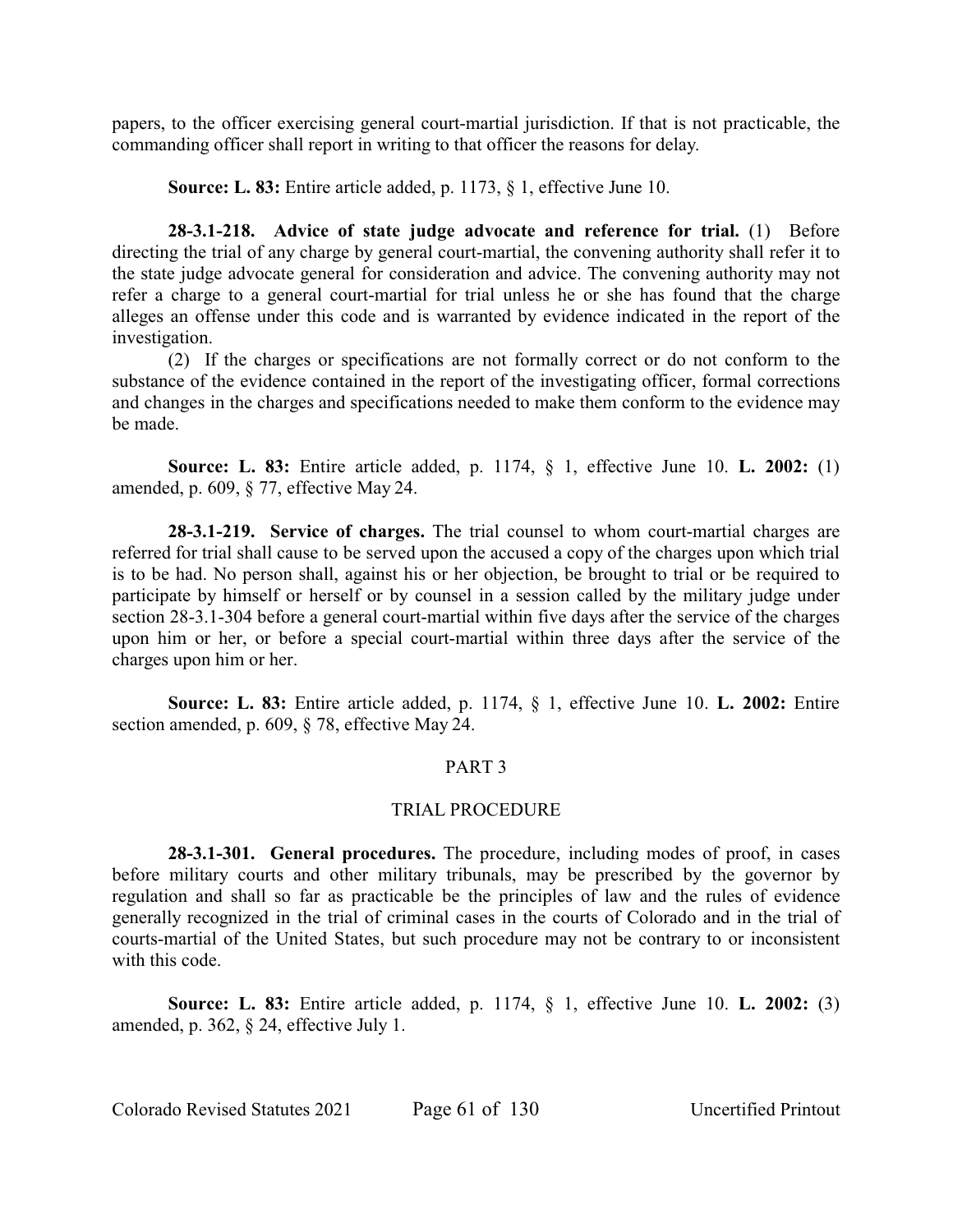**28-3.1-302. Unlawfully influencing action of court.** (1) No authority convening a general, special, or summary court-martial, nor any other commanding officer or officer serving on the staff thereof, may censure, reprimand, or admonish the court or any member, military judge, or counsel thereof, with respect to the findings or sentence adjudged by the court or with respect to any other exercise of their functions in the conduct of the proceeding. No person subject to this code may attempt to coerce or, by any unauthorized means, influence the action of a court-martial or any other military tribunal or any member thereof in reaching the findings or sentence in any case or the action of any convening, approving, or reviewing authority with respect to his or her judicial acts. The provisions of this subsection (1) shall not apply to general instructional or informational courses in military justice, if such courses are designed solely for the purpose of instructing members of a command in the substantive and procedural aspects of courts-martial, or to statements and instructions given in open court by the military judge or counsel.

(2) In the preparation of an effectiveness, fitness, or efficiency report, or any other report or document used in whole or in part for the purpose of determining whether a member of the state military forces should be retained on duty, no person subject to this code may, in preparing any such report:

(a) Consider or evaluate the performance of duty of any such member as a member, military judge, or trial counsel of a court-martial; except that this paragraph (a) is not applicable to evaluations made by the state judge advocate of the performance of personnel under his or her supervision;

(b) Give a less favorable rating or evaluation of any member of the military forces because of the zeal with which such member as counsel represented any accused before a courtmartial.

**Source: L. 83:** Entire article added, p. 1174, § 1, effective June 10. **L. 2002:** (1) and (2)(a) amended, p. 609, § 79, effective May 24.

**28-3.1-303. Duties of trial counsel and defense counsel.** (1) The trial counsel of a general or special court-martial shall prosecute in the name of the state and shall, under the direction of the court, prepare the record of proceedings.

(2) The accused has the right to be represented in his or her defense before a general or special court-martial by civilian counsel if provided by him or her, or by military counsel of his or her own selection if reasonably available, or by the defense counsel detailed under section 28- 3.1-211. If the accused has counsel of his or her own selection, the defense counsel and assistant defense counsel, if any, who were detailed shall, if the accused so desires, act as his or her associate counsel; otherwise they shall be excused by the military judge.

(3) In every court-martial proceeding, the defense counsel may, in the event of conviction, forward for attachment to the record of proceedings a brief of the matters he or she feels should be considered in behalf of the accused on review, including any objection to the contents of the record which he or she considers appropriate.

(4) An assistant trial counsel of a general court-martial may, under the direction of the trial counsel or when he or she is qualified to be a trial counsel as required by section 28-3.1- 211, perform any duty imposed by law, regulation, or the custom of the service upon the trial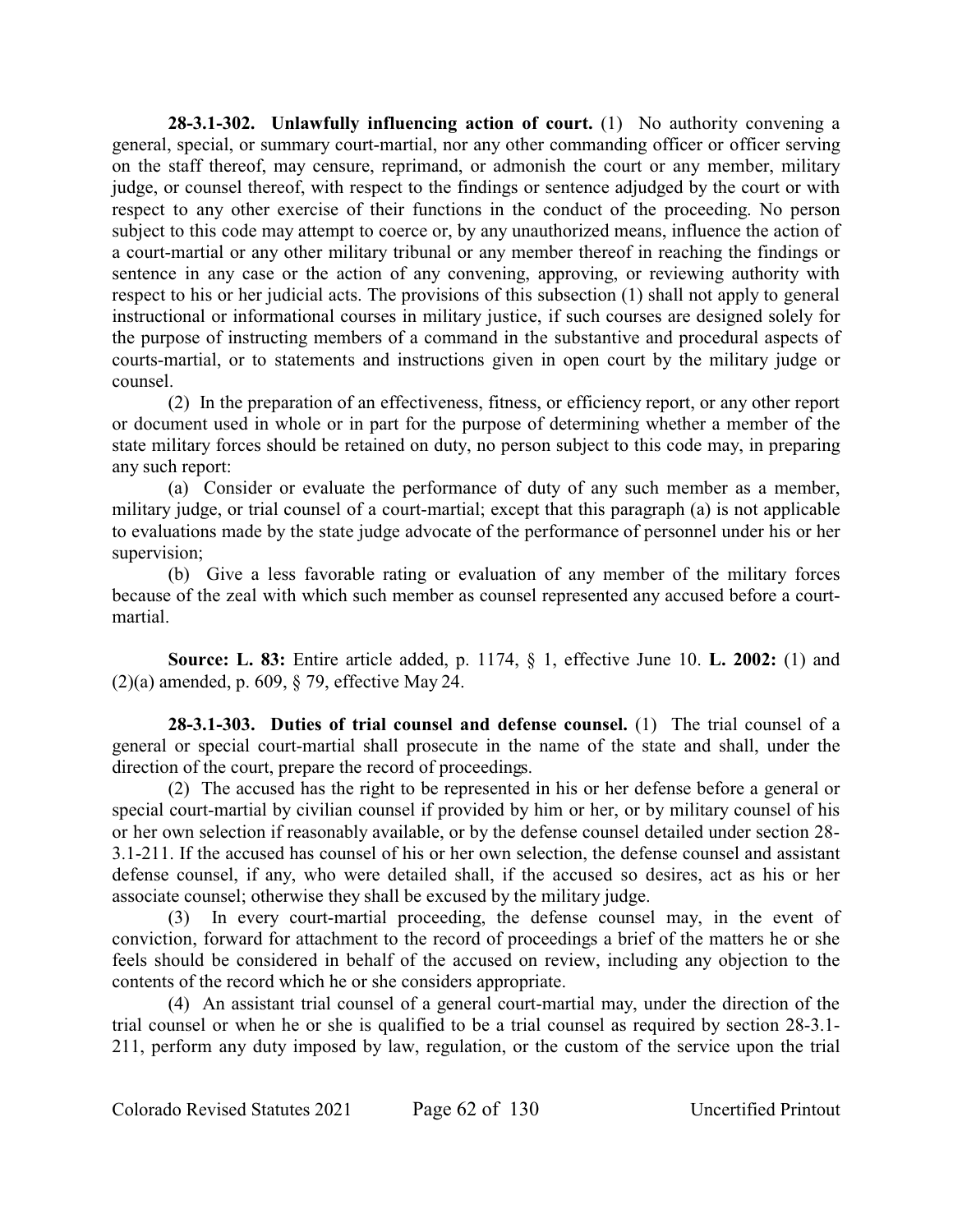counsel of the court. An assistant trial counsel of a special court-martial may perform any duty of the trial counsel.

(5) An assistant defense counsel of a general or special court-martial may, under the direction of the defense counsel or when he or she is qualified to be the defense counsel as required by section 28-3.1-211, perform any duty imposed by law, regulation, or the custom of the service upon counsel for the accused.

**Source: L. 83:** Entire article added, p. 1175, § 1, effective June 10. **L. 2002:** (2) to (5) amended, p. 610, § 80, effective May 24.

**28-3.1-304. Sessions.** (1) (a) At any time after the service of charges which have been referred for trial to a court-martial composed of a military judge and members, the military judge may call the court into session without the presence of the members for:

(I) Hearing and determining motions raising defenses or objections which are capable of determination without trial of the issues raised by a plea of not guilty;

(II) Hearing and ruling upon any matter which may be ruled upon by the military judge, whether or not the matter is appropriate for later consideration or decision by the members of the court;

(III) If permitted by the regulations of the governor, holding the arraignment and receiving the pleas of the accused; or

(IV) Performing any other procedural function which may be performed by the military judge pursuant to section 28-3.1-301 which does not require the presence of the members of the court.

(b) These proceedings shall be conducted in the presence of the accused, the defense counsel, and the trial counsel and shall be made part of the record.

(2) Whenever a general or special court-martial deliberates or votes, only the members of the court may be present. All other proceedings, including any consultation of the court with counsel or the military judge, shall be made part of the record and shall be in the presence of the accused, the defense counsel, the trial counsel, and the military judge.

(3) Trial counsel, in the name of the state of Colorado, may file an interlocutory appeal in the supreme court of the state of Colorado from a ruling of the military judge granting a motion made by the accused in advance of trial for the return of property, the suppression of evidence, or the suppression of an extrajudicial confession or admission if trial counsel certifies to the military judge who granted the motion that the interlocutory appeal is not taken for the purpose of delay and said property or evidence is a substantial part of the proof of a charge pending against the accused.

**Source: L. 83:** Entire article added, p. 1175, § 1, effective June 10. **L. 87:** (3) added, p. 1176, § 1, effective April 16.

**28-3.1-305. Continuances.** The military judge or a court-martial without a military judge may for reasonable cause grant a continuance to any party for such time and as often as appears just.

**Source: L. 83:** Entire article added, p. 1176, § 1, effective June 10.

Colorado Revised Statutes 2021 Page 63 of 130 Uncertified Printout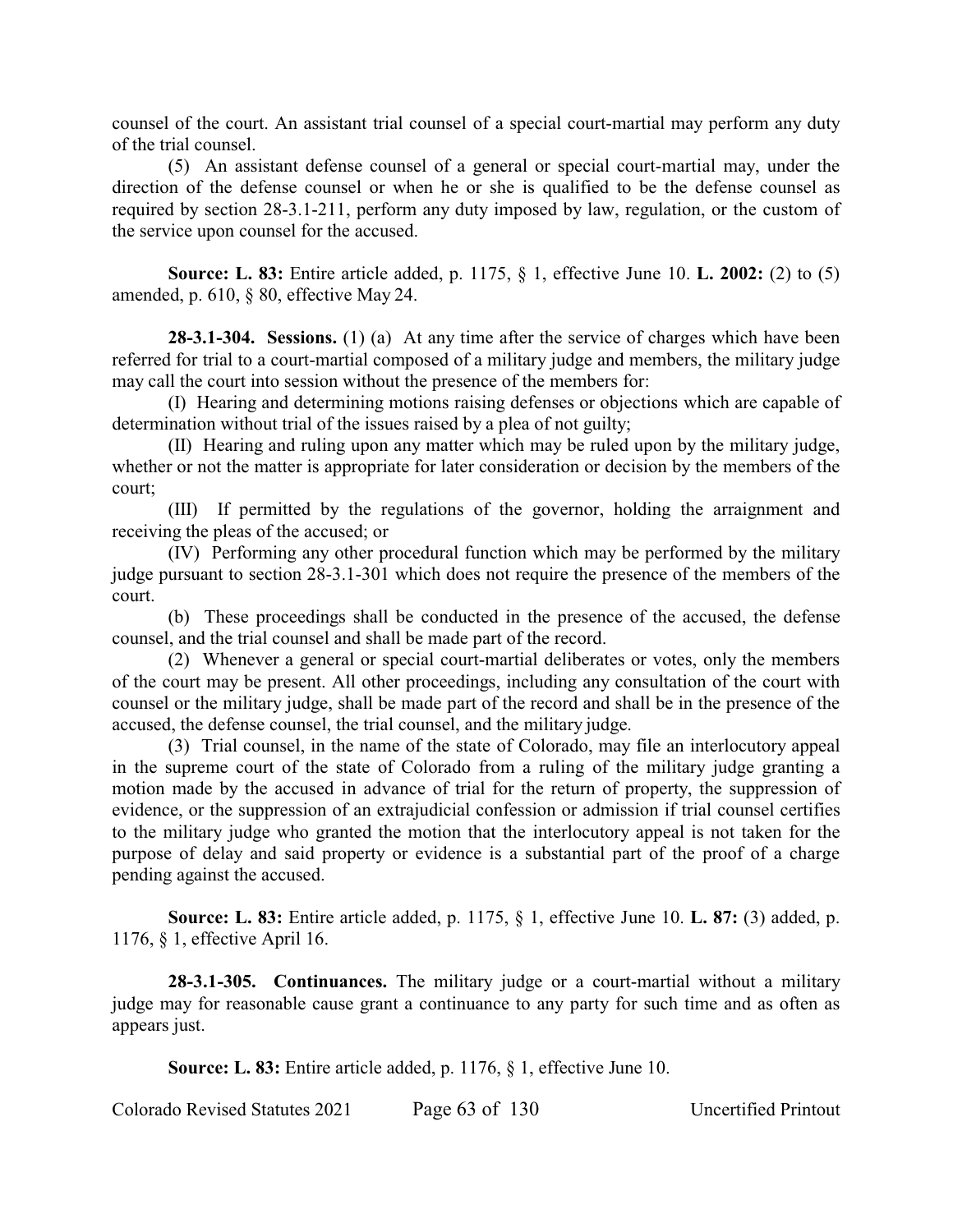**28-3.1-306. Challenges.** (1) The military judge and members of a general or special court-martial may be challenged by the accused or the trial counsel for cause stated to the court. The court shall determine the relevancy and validity of challenges for cause and may not receive a challenge to more than one person at a time. Challenges by the trial counsel shall ordinarily be presented and decided before those by the accused are offered.

(2) Both the accused and the trial counsel are entitled to one preemptory challenge, but the military judge may not be challenged except for cause.

**Source: L. 83:** Entire article added, p. 1176, § 1, effective June 10.

**28-3.1-307. Oaths.** (1) Interpreters and, in general and special courts-martial, members, military judges, trial counsel, assistant trial counsel, defense counsel, assistant defense counsel, and reporters shall take an oath or affirmation in the presence of the accused to perform their duties faithfully.

(2) Each witness before a military court shall be examined on oath or affirmation.

**Source: L. 83:** Entire article added, p. 1176, § 1, effective June 10.

**28-3.1-308. Statute of limitations.** (1) A person charged with any offense under the code is not liable to be tried by court-martial or punished under section 28-3.1-114, if the offense was committed more than two years before the receipt of sworn charges and specifications by an officer exercising summary court-martial jurisdiction over the command or before the imposition of punishment under section 28-3.1-114.

(2) Notwithstanding the provisions of subsection (1) of this section, a prosecution for larceny and wrongful appropriation under section 28-3.1-538, against one who obtained property lawfully and subsequently misappropriated it, may be commenced within one year after discovery of the loss, but in no case shall this extend the time limitation by more than five years.

(3) Periods in which the accused was absent from territory in which the state has authority to apprehend him or her, or in the custody of civil authorities, or in the hands of the enemy of any hostile force shall be excluded in computing the period of limitation prescribed in this section.

(4) A person charged with desertion or absence without leave in time of national emergency or war, or with aiding the enemy, or with mutiny may be tried and punished at any time without limitation.

(5) Except as otherwise provided in this section, a person charged with desertion in time of peace or with the offenses punishable under section 28-3.1-535, 28-3.1-536, or 28-3.1-537 is not liable to be tried by court-martial if the offense was committed more than three years before the receipt of sworn charges and specification.

**Source: L. 83:** Entire article added, p. 1176, § 1, effective June 10. **L. 2002:** (3) amended, p. 610, § 81, effective May 24.

**28-3.1-309. Former jeopardy.** (1) No person may be tried a second time in any military court for the same offense.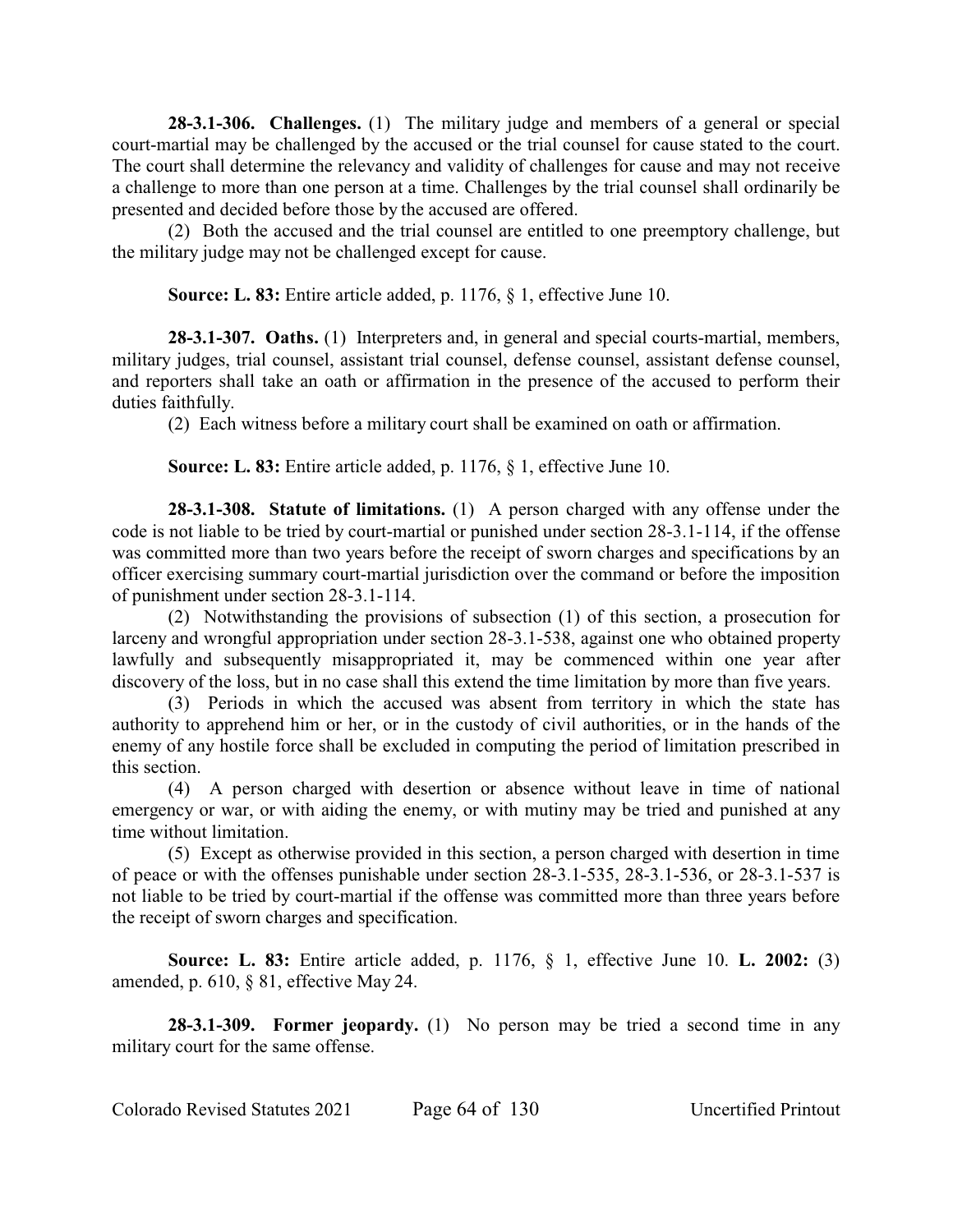(2) No proceeding in which an accused has been found guilty by a court-martial upon any charges or specification is a trial for purposes of this section until the finding of guilty has become final after review of the case has been fully completed.

(3) A proceeding which, after the introduction of evidence but before a finding, is dismissed or terminated by the convening authority or on motion of the prosecution for failure of available evidence or witnesses without any fault of the accused is a trial for purposes of this section.

**Source: L. 83:** Entire article added, p. 1177, § 1, effective June 10.

**28-3.1-310. Pleas of the accused.** (1) If an accused, after arraignment, makes an irregular pleading or, after a plea of guilty, sets up matter inconsistent with the plea, or if it appears that an accused has entered the plea of guilty improvidently or through lack of understanding of its meaning and effect, or if an accused fails or refuses to plead, a plea of not guilty shall be entered in the record, and the court shall proceed as though he or she had pleaded not guilty.

(2) With respect to any charge or specification to which a plea of guilty has been made by the accused and accepted by the military judge or by a court-martial without a military judge, a finding of guilty of the charge or specification may, if permitted by the regulations of the governor, be entered immediately without vote. This finding shall constitute the finding of the court unless the plea of guilty is withdrawn prior to the announcement of the sentence, in which event the proceedings shall continue as though the accused had pleaded not guilty.

**Source: L. 83:** Entire article added, p. 1177, § 1, effective June 10. **L. 2002:** (1) amended, p. 611, § 82, effective May 24.

**28-3.1-311. Opportunity to obtain witnesses and other evidence.** (1) The trial counsel, the defense counsel, and the court-martial shall have equal opportunity to obtain witnesses and other evidence in accordance with regulations the governor prescribes.

(2) The military judge of a court-martial or a summary court-martial may:

(a) Issue a warrant for the arrest of any accused person who, having been served with a warrant and a copy of the charges, disobeys a written order by the convening authority to appear before the court;

- (b) Issue subpoenas duces tecum and other subpoenas;
- (c) Enforce the attendance of witnesses and the production of books and papers.

**Source: L. 83:** Entire article added, p. 1177, § 1, effective June 10.

**28-3.1-312. Refusal to appear or testify.** (1) **[***Editor's note: This version of subsection (1) is effective until March 1, 2022.***]** Any person not subject to this code who has been subpoenaed to appear as a witness or to produce books and records before a military court or before a military or civil officer designated to take a deposition to be read in evidence before such a court and who willfully neglects or refuses to appear, refuses to qualify as a witness, refuses to testify, or refuses to produce any evidence commits a class 3 misdemeanor and shall be punished as provided in section 18-1.3-501, C.R.S.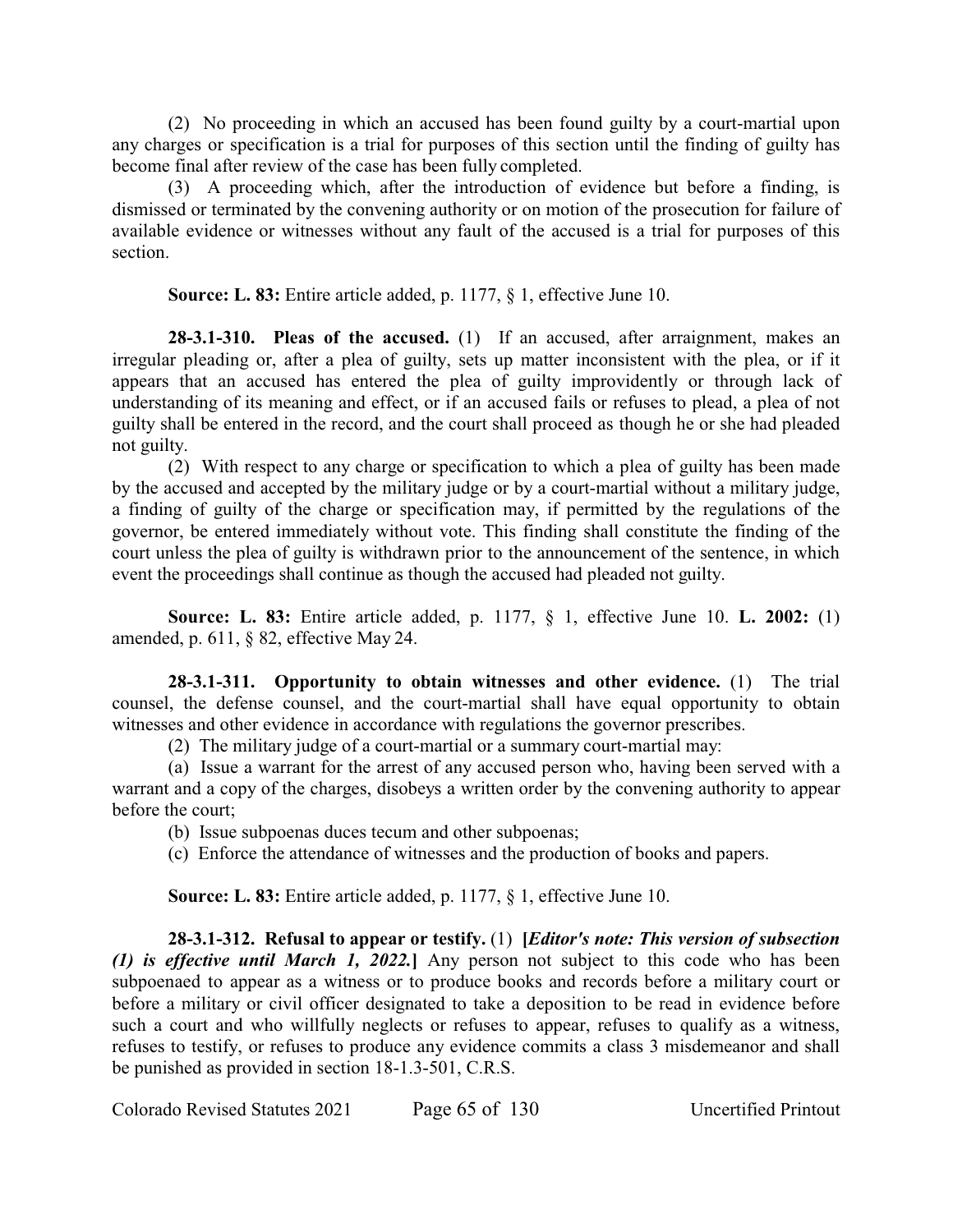(1) **[***Editor's note: This version of subsection (1) is effective March 1, 2022.***]** Any person not subject to this code who has been subpoenaed to appear as a witness or to produce books and records before a military court or before a military or civil officer designated to take a deposition to be read in evidence before such a court and who willfully neglects or refuses to appear, refuses to qualify as a witness, refuses to testify, or refuses to produce any evidence commits a petty offense and shall be punished as provided in section 18-1.3-503.

(2) Upon the certification of the facts in subsection (1) of this section by the military court or tribunal to the district attorney of the county where the offense occurred, the district attorney shall prosecute the accused in any court of record, and jurisdiction is hereby conferred upon such courts for this purpose.

**Source: L. 83:** Entire article added, p. 1177, § 1, effective June 10. **L. 2002:** (1) amended, p. 1541, § 283, effective October 1. **L. 2021:** (1) amended, (SB 21-271), ch. 462, p. 3245, § 493, effective March 1, 2022.

**Editor's note:** Section 803(2) of chapter 462 (SB 21-271), Session Laws of Colorado 2021, provides that the act changing this section applies to offenses committed on or after March 1, 2022.

**Cross references:** For the legislative declaration contained in the 2002 act amending subsection (1), see section 1 of chapter 318, Session Laws of Colorado 2002.

**28-3.1-313. Contempt.** A military court may punish for contempt any person who willfully and unlawfully refuses to be sworn as a witness, or who refuses to answer any legal or proper question, or who uses any menacing word, sign, or gesture in its presence, or who disturbs its proceedings by a riot or disorder. The punishment shall not exceed confinement for thirty days or a fine of one hundred dollars, or both.

**Source: L. 83:** Entire article added, p. 1178, § 1, effective June 10.

**28-3.1-314. Depositions.** (1) At any time after charges have been signed as provided in section 28-3.1-214, any party may take oral or written depositions, unless an authority competent to convene a court-martial for the trial of those charges forbids such depositions for good cause. If a deposition is to be taken before charges are referred for trial, such authority shall designate lawyers to represent the prosecution and the defense.

(2) The party at whose instance a deposition is to be taken shall give to every other party reasonable written notice of the time and place for taking the deposition.

(3) Depositions shall be taken and authenticated by any military or civil officer authorized by the laws of the state or by the laws of the place where the deposition is taken to administer oaths.

(4) An authenticated deposition taken upon reasonable notice to the other parties, if otherwise admissible under the rules of evidence, may be used in evidence before any courtmartial or in any proceeding before a court of inquiry.

**Source: L. 83:** Entire article added, p. 1178, § 1, effective June 10.

Colorado Revised Statutes 2021 Page 66 of 130 Uncertified Printout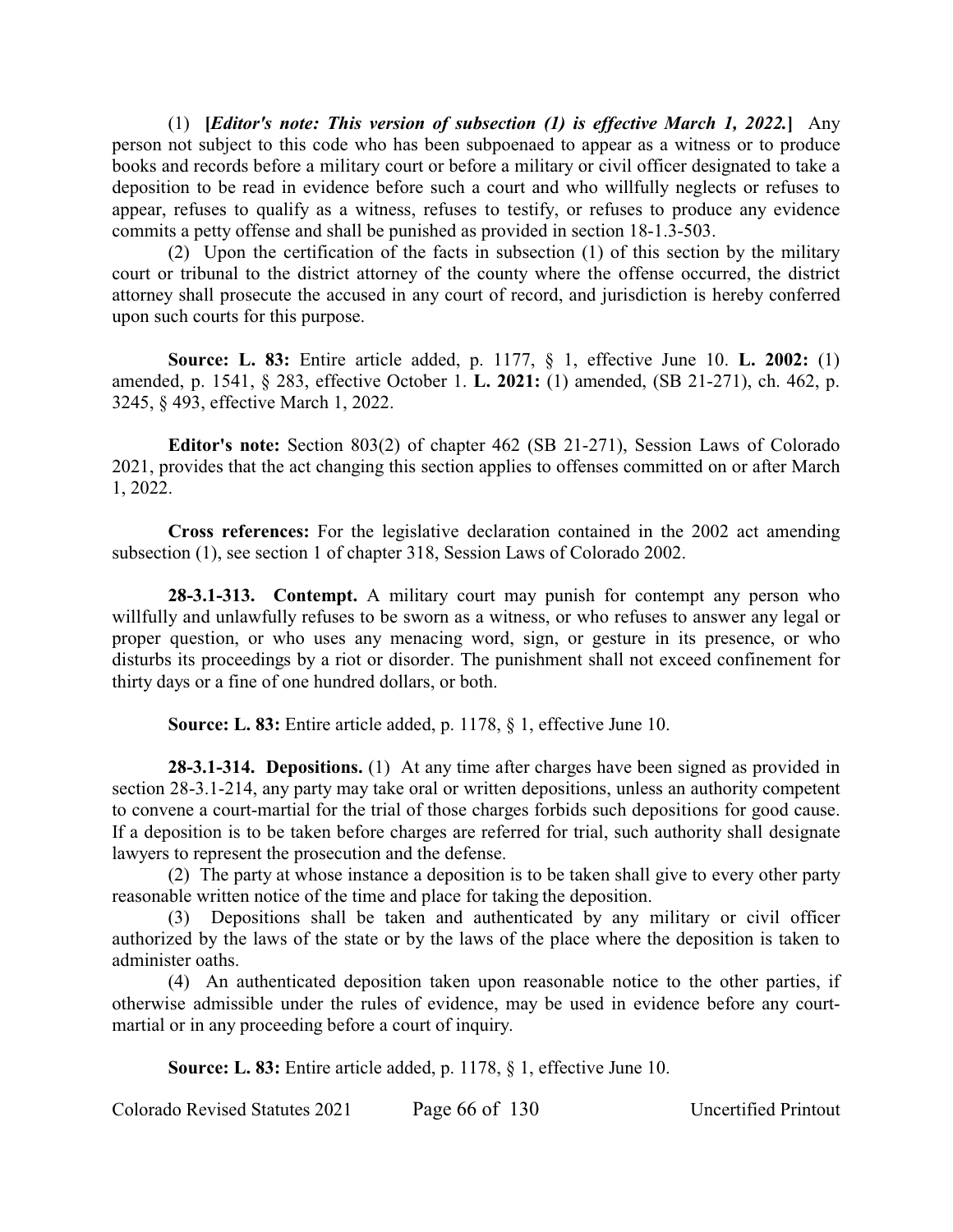**28-3.1-315. Admissibility of records of courts of inquiry.** Records of courts of inquiry are not admissible as evidence in any court-martial.

**Source: L. 83:** Entire article added, p. 1178, § 1, effective June 10.

**28-3.1-316. Voting and rulings.** (1) Voting by members of a general or special courtmartial on questions of challenge, on the findings, and on the sentence shall be by secret written ballot. The junior member in rank of the court shall count the votes. The count shall be checked by the president, who shall forthwith announce the result of the ballot to the members of the court.

(2) The military judge of a general or special court-martial shall rule upon interlocutory questions, other than a challenge, arising during the proceedings. Any ruling made by the military judge upon any interlocutory question, other than a motion for a finding of not guilty or the question of the accused's sanity, is final and constitutes the ruling of the court. However, the military judge may change the ruling at any time during the trial; except that he or she may not change a ruling on a motion for a finding of not guilty that was granted. Unless the ruling is final, if any member objects thereto, the court shall be cleared and closed and the question decided by a voice vote as provided in section 28-3.1-317, beginning with the junior member in rank.

(3) Before a vote is taken on the findings, the military judge shall, in the presence of the accused and counsel, instruct the court as to the elements of the offense and charge the court:

(a) That the accused must be presumed to be innocent until his or her guilt is established by legal and competent evidence beyond reasonable doubt;

(b) That, in the case being considered, if there is a reasonable doubt as to the guilt of the accused, the doubt must be resolved in favor of the accused and he or she must be acquitted;

(c) That, if there is a reasonable doubt as to the degree of guilt, the finding must be in a lower degree as to which there is no reasonable doubt; and

(d) That the burden of proof of establishing the guilt of the accused beyond reasonable doubt is upon the prosecution.

(4) The provisions of subsections (1), (2), and (3) of this section shall not apply to a court-martial composed of a military judge only. The military judge of such a court-martial shall determine all questions of law and fact arising during the proceedings and, if the accused is convicted, adjudge an appropriate sentence. The military judge of such a court-martial shall make a general finding and shall in addition on request find the facts specially. If an opinion or memorandum decision is filed, it shall be sufficient if the findings of fact appear therein.

**Source: L. 83:** Entire article added, p. 1178, § 1, effective June 10. **L. 2002:** (2), (3)(a), and (3)(b) amended, p. 611, § 83, effective May 24.

**28-3.1-317. Number of votes required.** (1) No person may be convicted of an offense except by the unanimous concurrence of the members present at the time the vote is taken.

(2) All sentences shall be determined by the vote of two-thirds of the members present at the time the vote is taken.

(3) All other questions to be decided by the members of a general or special courtmartial shall be determined by a majority vote. A tie vote on a challenge disqualifies the member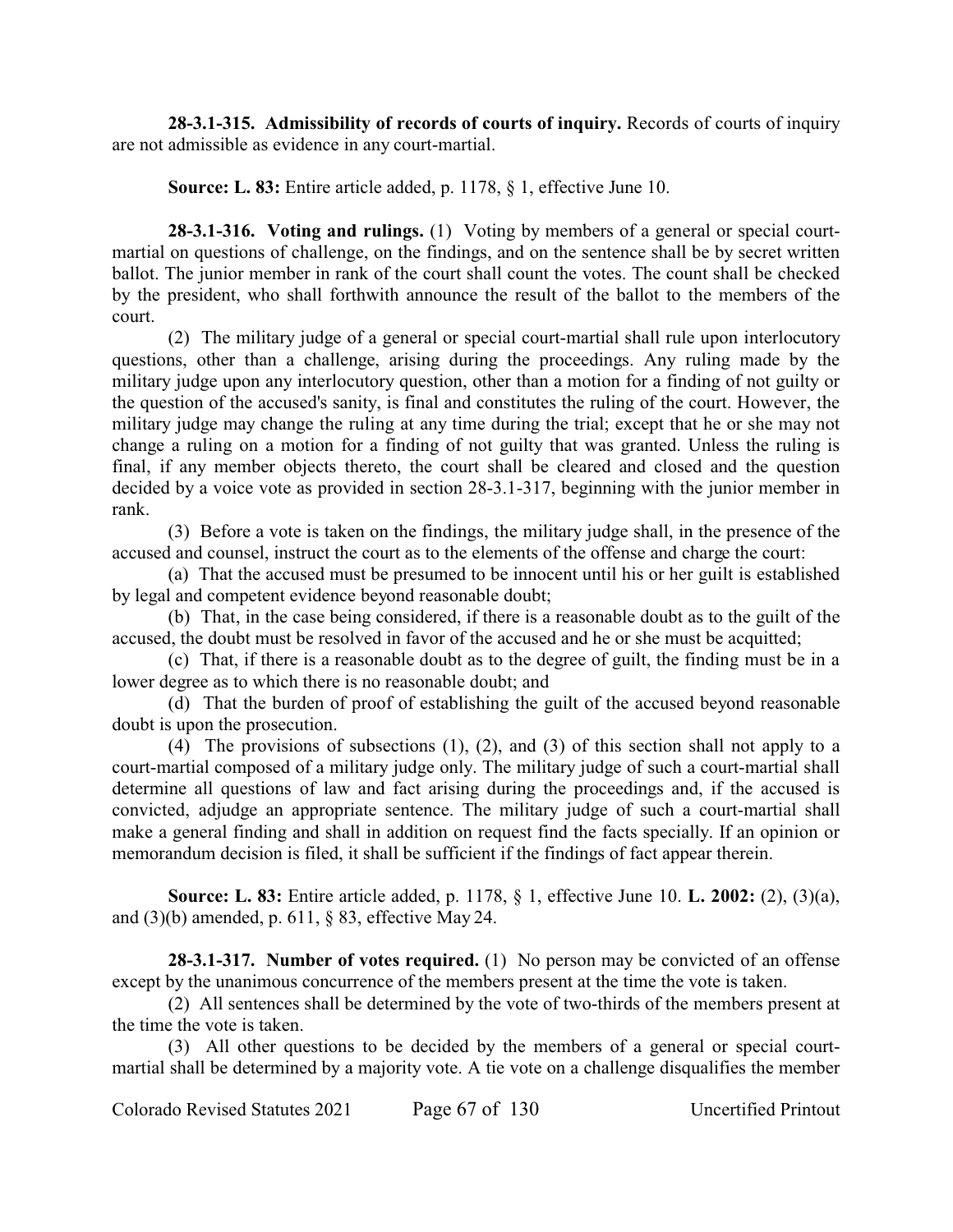challenged. A tie vote on a motion for a finding of not guilty or on a motion relating to the question of the accused's sanity is a determination against the accused. A tie vote on any other question is a determination in favor of the accused.

**Source: L. 83:** Entire article added, p. 1179, § 1, effective June 10.

**28-3.1-318. Court to announce action.** A court-martial shall announce its findings and sentence to the parties as soon as determined.

**Source: L. 83:** Entire article added, p. 1179, § 1, effective June 10.

**28-3.1-319. Record of trial.** General and special courts-martial shall keep a verbatim record of the trial of each case. Upon a request of the accused, a reviewing authority, or the state judge advocate general, the record shall be transcribed and authenticated by the president or the military judge. If the record cannot be authenticated by either the president or the military judge by reason of his or her death, disability, or absence, it shall be authenticated by two members of the court. In all other courts-martial, records of trial shall contain such matter and be authenticated in such manner as the governor prescribes by regulation.

**Source: L. 83:** Entire article added, p. 1179, § 1, effective June 10. **L. 2002:** Entire section amended, p. 611, § 84, effective May 24.

## PART 4

### **SENTENCES**

**28-3.1-401. Cruel and unusual punishments prohibited.** Cruel and unusual punishment may not be adjudged by any court-martial or inflicted upon any person subject to this code.

**Source: L. 83:** Entire article added, p. 1180, § 1, effective June 10.

**28-3.1-402. Maximum limits.** The punishment which a court-martial may direct for an offense shall not exceed limits prescribed by this code.

**Source: L. 83:** Entire article added, p. 1180, § 1, effective June 10.

**28-3.1-402.5. Classification of offenses.** A conviction by general court-martial of any military offense for which an accused received a sentence greater than one year of confinement or a conviction by a general court-martial of any offense that, at the time the offense was committed, carries a maximum term of confinement of three years or greater as set forth under 10 U.S.C. sec. 877 to 10 U.S.C. sec. 934, as amended, or pursuant to an executive order, is a felony offense. Except for convictions by a summary court-martial, all other military offenses are misdemeanors. Any conviction by a special court-martial is a misdemeanor. Any conviction by a summary court-martial is not a criminal conviction.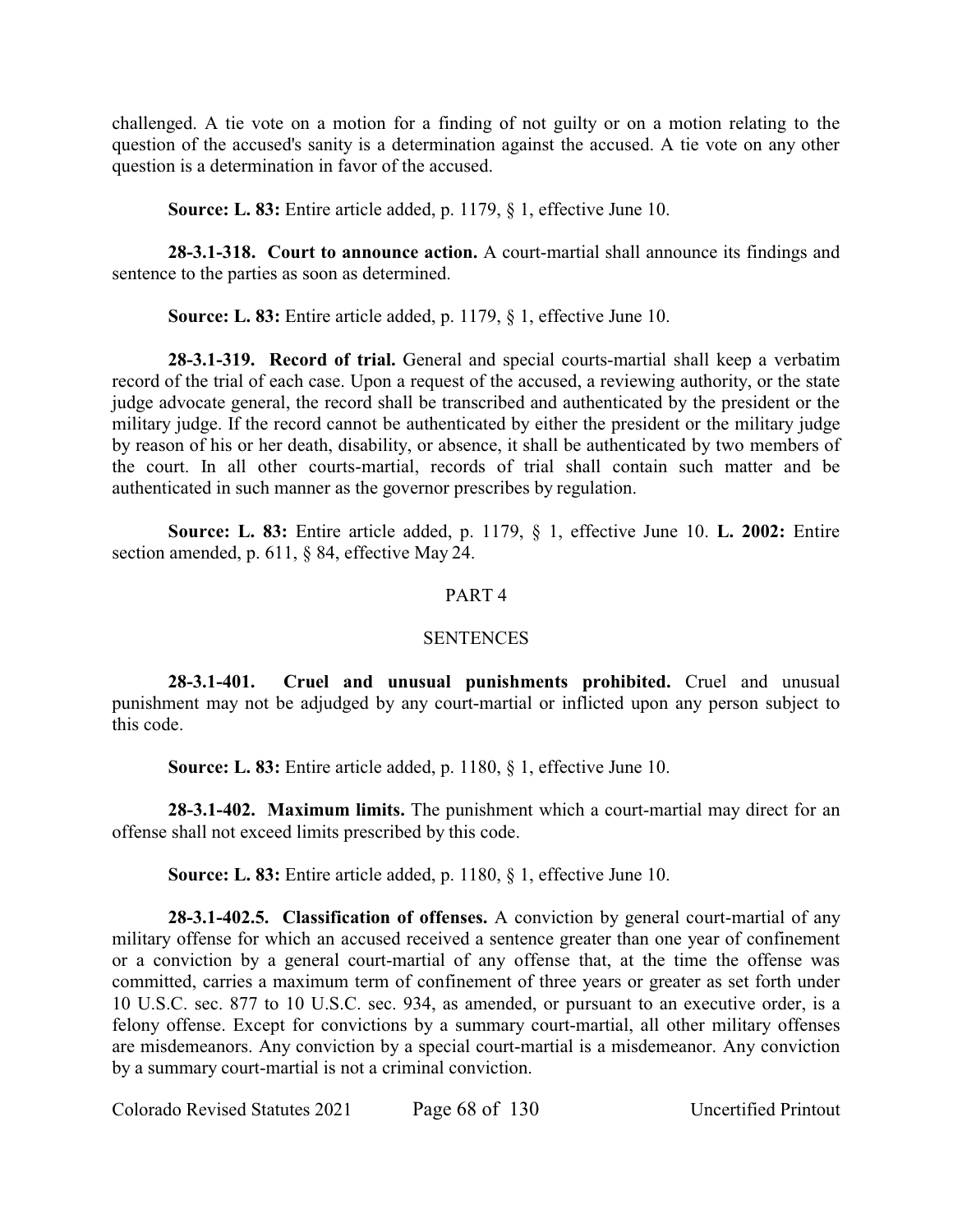**Source: L. 2018:** Entire section added, (SB 18-135), ch. 95, p. 747, § 15, effective April

2.

**28-3.1-403. Effective date of sentences.** (1) Whenever a sentence of a court-martial as lawfully adjudged and approved includes a forfeiture of pay or allowances, in addition to confinement not suspended, the forfeiture may apply to pay and allowances becoming due before or after the date the sentence is approved by the convening authority.

(2) Any period of confinement included in a sentence of a court-martial begins to run from the date the sentence is adjudged by the court-martial, but periods during which the sentence to confinement is suspended shall be excluded in computing the service of the terms of confinement.

(3) On application by an accused who is under sentence to confinement that has not been ordered executed, the convening authority or, if the accused is no longer under his or her jurisdiction, the officer exercising general court-martial jurisdiction over the command to which the accused is currently assigned, may in his or her sole discretion defer service of the sentence to confinement. The deferment shall terminate when the sentence is ordered executed. The deferment may be rescinded at any time by the officer who granted it or, if the accused is no longer under his or her jurisdiction, by the officer exercising general court-martial jurisdiction over the command to which the accused is currently assigned.

(4) All other sentences of court-martial are effective on the date ordered executed. In no case may a sentence be executed until final action is taken on review.

(5) In the militia or state military forces not in federal service, no sentence of dismissal or dishonorable discharge may be executed until it is approved by the governor.

(6) Notwithstanding subsection (3) of this section, unless waived by the accused, an officer exercising summary court-martial jurisdiction shall defer service of a sentence to confinement pursuant to section 28-3.1-205 (4)(a), pending the conclusion of any appeal following review and approval pursuant to section 28-3.1-420.

**Source: L. 83:** Entire article added, p. 1180, § 1, effective June 10. **L. 2002:** (3) amended, p. 611, § 85, effective May 24. **L. 2018:** (6) added, (SB 18-135), ch. 95, p. 747, § 16, effective April 2.

**28-3.1-404. Execution of confinement.** (1) A sentence of confinement adjudged by a military court may be carried into execution by confinement in any place of confinement under the control of any of the forces of the state military forces or in any jail, penitentiary, or prison designated for that purpose. Persons so confined in a jail, penitentiary, or prison are subject to the same discipline and treatment as persons confined or committed to the jail, penitentiary, or prison by the courts of the state.

(2) The omission of the words "hard labor" from any sentence or punishment of a courtmartial adjudging confinement does not deprive the authority executing that sentence or punishment of the power to require hard labor as a part of the punishment.

(3) The keepers, sheriffs, officers, and wardens of city or county jails and of all other jails, penitentiaries, or prisons designated by the convening authority shall receive persons ordered into confinement before trial or persons committed to confinement by a military court and shall confine them according to law.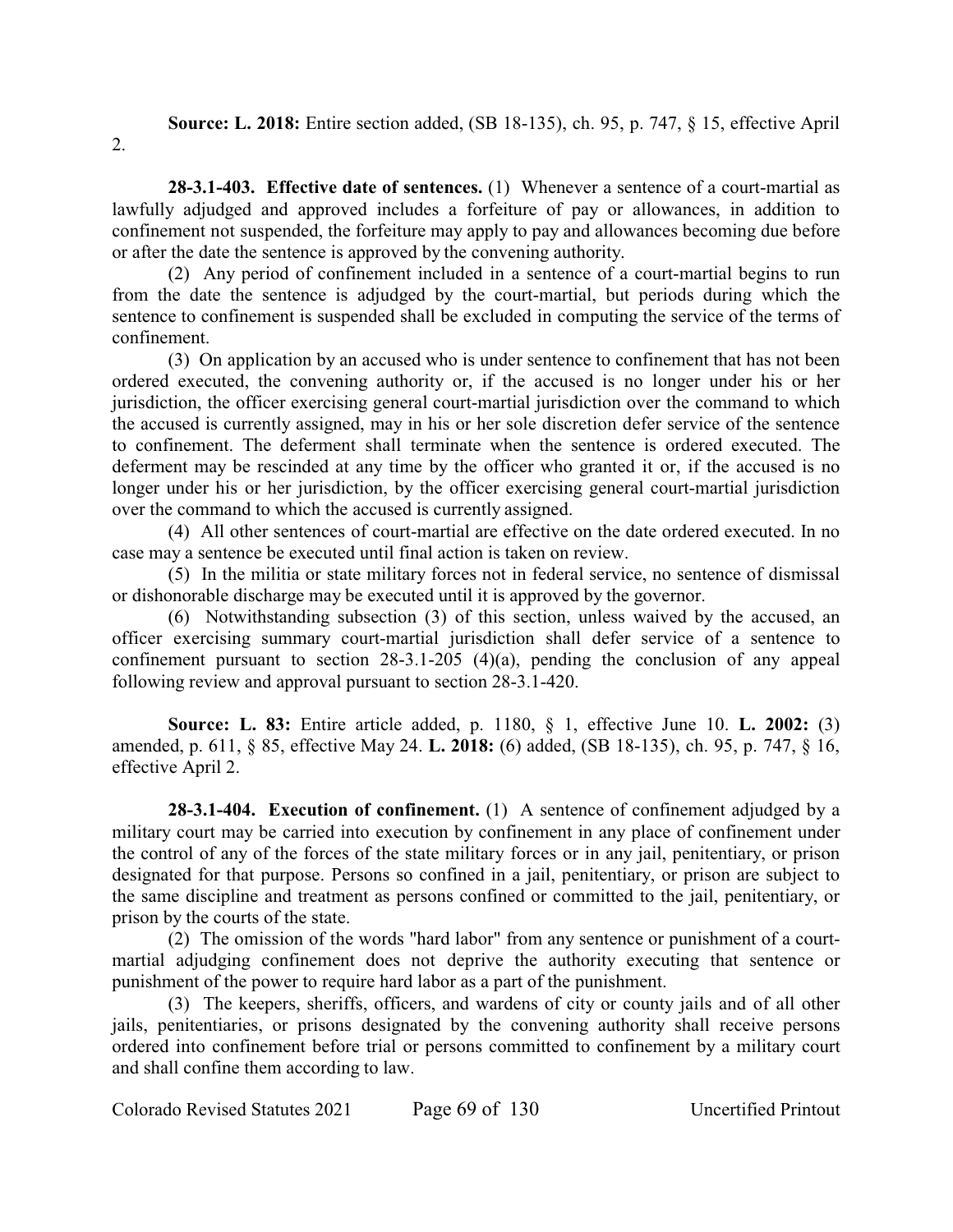**Source: L. 83:** Entire article added, p. 1180, § 1, effective June 10.

**28-3.1-405. Commitment under sentence of confinement.** When a sentence of confinement is imposed to be served other than in a guardhouse, the convening authority shall issue a writ in the following or similar form:

STATE OF \_\_\_\_\_\_\_\_\_\_\_\_\_\_\_\_\_\_\_\_\_\_\_\_) ) ss.

 $\begin{CD} \begin{pmatrix} \text{COUNTY OF} \end{pmatrix} \end{CD}$ 

To the Sheriff of County, State of Colorado.

WHEREAS,  $\overline{\hspace{1cm}}$  of  $\overline{\hspace{1cm}}$  in the  $\overline{\hspace{1cm}}$  County of  $\overline{\hspace{1cm}}$ , a member of the Colorado National Guard, was on the  $\boxed{\phantom{+}}$  day of  $\boxed{\phantom{+}}$ , 20 , tried by court-martial and found guilty of  $\boxed{\phantom{+}}$ in violation of the Colorado Military Code and was sentenced to serve days imprisonment; and

WHEREAS, as such sentence was approved and ordered executed by the convening authority, on the day of  $, 20$ ;

THEREFORE, you were commanded to take the body of the said and commit him or her to the keeper of the jail, who is hereby commanded to receive the body of the said and keep him or her safely for the term of days, after which he or she shall be released.

Fail not, but do as herein commanded and make a return within sixty (60) days from this date.

Dated at  $\_\_\$ , in the  $\_\_\_$  County of  $\_\_\_$  this  $\_\_$  day of  $\_\_\$ , 20 $\_\_\$ .

**Source: L. 83:** Entire article added, p. 1181, § 1, effective June 10. **L. 2002:** Entire section amended, p. 612, § 86, effective May 24.

**28-3.1-406. Collection of fines.** (1) All fines imposed as a sentence of a court-martial shall be paid at the time of approval of the sentence by the convening authority.

(2) The commitment to the county jail for nonpayment of fines shall be in the following or similar form:

STATE OF \_\_\_\_\_\_\_\_\_\_\_\_\_\_\_\_\_\_\_\_\_\_\_\_) ) ss.  $\begin{CD} \begin{pmatrix} \text{COUNTY OF} \end{pmatrix} \end{CD}$ 

To the Sheriff of \_\_\_\_\_\_ County \_\_\_\_\_, State of Colorado.

WHEREAS,  $\overline{\hspace{1cm}}$  of  $\overline{\hspace{1cm}}$  in the  $\overline{\hspace{1cm}}$  County of  $\overline{\hspace{1cm}}$ , a member of the Colorado National Guard, was on the  $\frac{d}{d}$  day of  $\frac{1}{d}$ , 20  $\frac{1}{d}$ , tried by court-martial and found guilty of  $\frac{1}{d}$ in violation of the Colorado Military Code and was sentenced to pay a fine of Dollars; and

WHEREAS, such fine has not been paid;

NOW, THEREFORE, by authority of the State of Colorado, you are hereby commanded to take the body of the said and commit it to the keeper of the jail in the County of who is hereby commanded to receive the body of the said  $\frac{1}{\sqrt{2}}$  and keep him or her safely until

Colorado Revised Statutes 2021 Page 70 of 130 Uncertified Printout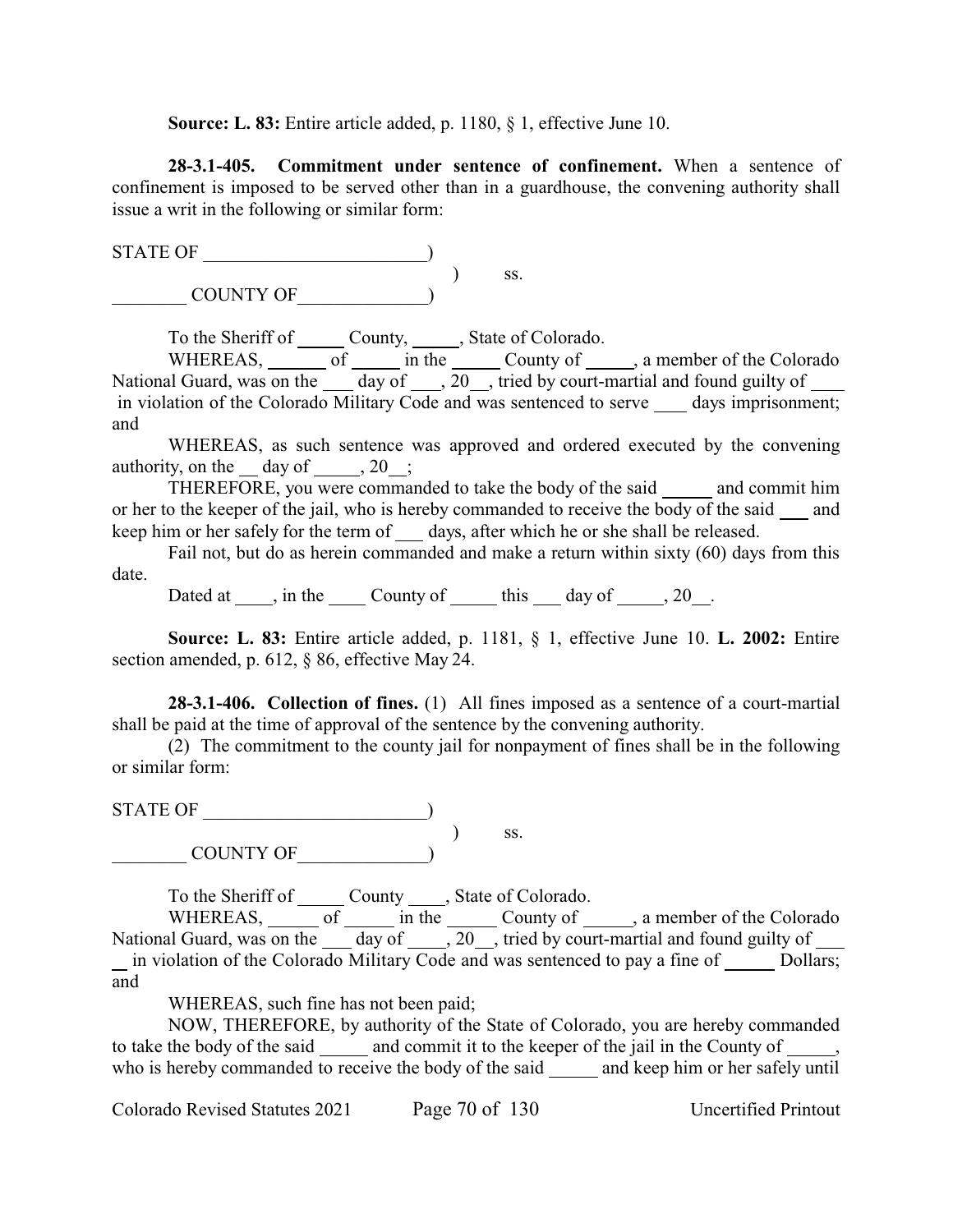he or she pays the sum above mentioned, or shall have served one (1) day for each dollar of said fine, after which time he or she shall be released.

Fail not, but make service and return within sixty (60) days from this date. Dated at  $\_\_\$ , in the  $\_\_\_$  County of  $\_\_\_$  this  $\_\_$  day of  $\_\_\_$ , 20  $\_\$ .  $\overline{\phantom{a}}$  , which is a set of the set of the set of the set of the set of the set of the set of the set of the set of the set of the set of the set of the set of the set of the set of the set of the set of the set of th

**Source: L. 83:** Entire article added, p. 1181, § 1, effective June 10. **L. 2002:** (2) amended, p. 612, § 87, effective May 24.

**28-3.1-407. Initial action on the record.** After a trial by court-martial, the record shall be forwarded to the convening authority, as reviewing authority, and action thereon may be taken by the person who convened the court, a commissioned officer commanding for the time being, a successor in command, or the governor. The reviewer may approve the sentence or such part, amount, or commuted form of the sentence as he or she sees fit and may suspend or defer the execution of the sentence.

**Source: L. 83:** Entire article added, p. 1182, § 1, effective June 10. **L. 2002:** Entire section amended, p. 613, § 88, effective May 24.

**28-3.1-408. Reconsideration and revision.** (1) If a specification before a court-martial has been dismissed on motion and the ruling does not amount to a finding of not guilty, the convening authority may return the record to the court for reconsideration of the ruling and any further appropriate action.

(2) (a) Where there is an apparent error or omission in the record, or where the record shows improper or inconsistent action by a court-martial with respect to a finding or sentence which can be rectified without material prejudice to the substantial rights of the accused, the convening authority may return the record to the court for appropriate action.

(b) In no case, however, may the record be returned:

(I) For reconsideration of a finding of not guilty or a ruling which amounts to a finding of not guilty; or

(II) For reconsideration of a finding of not guilty of any charge, unless the record shows a finding of guilty under a specification laid under that charge, which sufficiently alleges a violation of the code; or

(III) For increasing the severity of the sentence, unless the sentence prescribed for the offense is mandatory.

**Source: L. 83:** Entire article added, p. 1182, § 1, effective June 10.

**28-3.1-409. Rehearings.** (1) If the convening authority disapproves the findings and sentence of a court-martial, he or she may, except where there is lack of sufficient evidence in the record to support the findings, order a rehearing. In such a case, he or she shall state the reasons for disapproval. If he or she disapproves the findings and sentence and does not order a rehearing, he or she shall dismiss the charges.

(2) Each rehearing shall take place before a court-martial whose composition shall not include any member or military judge of the court-martial which first heard the case. Upon a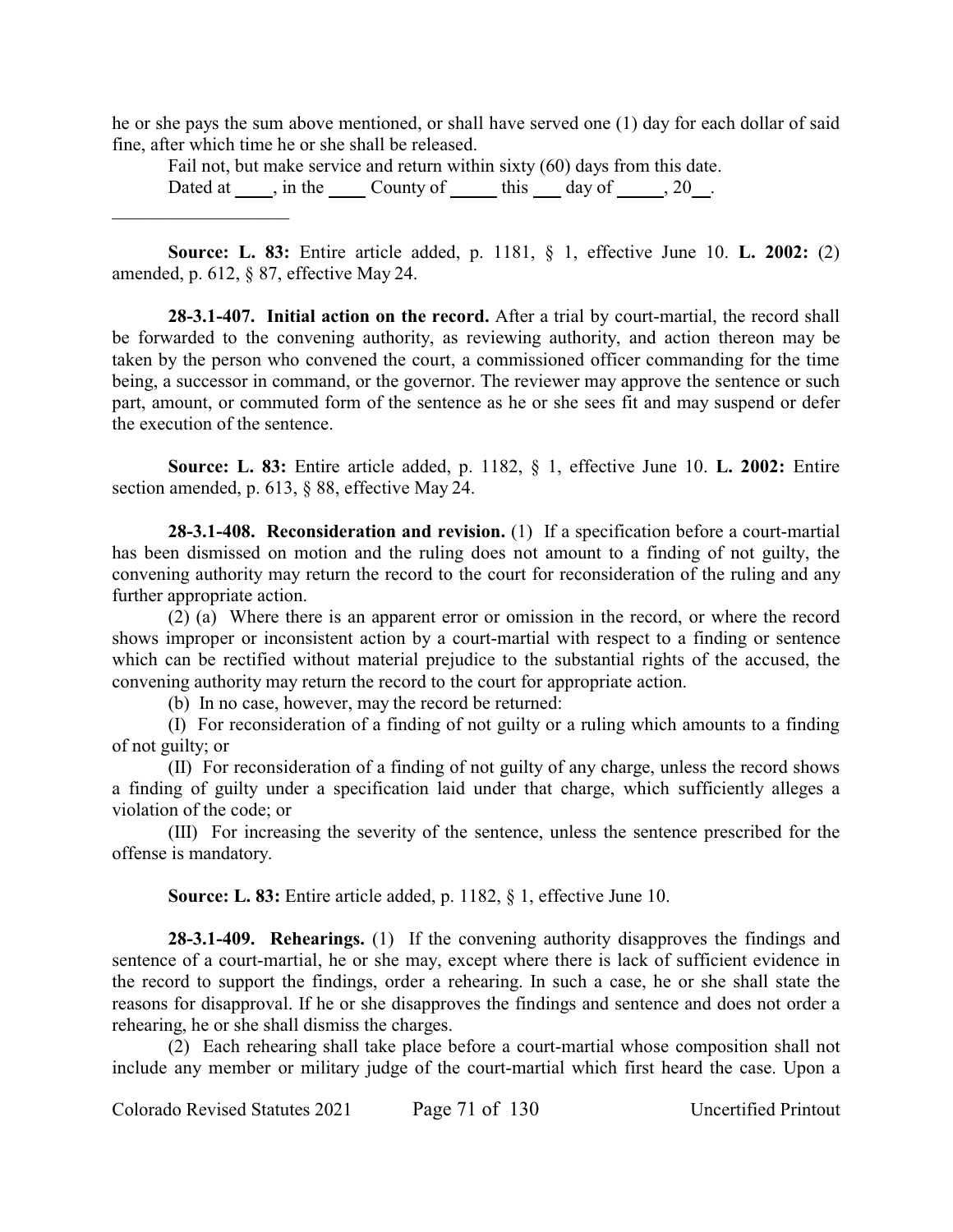rehearing, the accused may not be tried for any offense of which he or she was found not guilty by the first court-martial, and no sentence in excess of or more severe than the original sentence may be imposed unless the sentence is based upon a finding of guilty of an offense considered upon the merits in the original proceedings or unless the sentence prescribed for the offense is mandatory.

**Source: L. 83:** Entire article added, p. 1182, § 1, effective June 10. **L. 2002:** Entire section amended, p. 613, § 89, effective May 24.

**28-3.1-410. Approval by the convening authority.** In acting on the findings and sentence of a court-martial, the convening authority may approve only those findings and the sentence or part or amount of the sentence which he or she finds correct in law and fact. Unless he or she indicates otherwise, approval of the sentence is approval of the findings and sentence.

**Source: L. 83:** Entire article added, p. 1182, § 1, effective June 10. **L. 2002:** Entire section amended, p. 613, § 90, effective May 24.

**28-3.1-411. Review of records - disposition.** (1) If the convening authority is the governor, he or she shall refer the record of courts-martial to the state judge advocate general who shall submit his or her written opinion to the governor. If the final action of the court has resulted in acquittal of all charges and specifications, the opinion shall be limited to questions of jurisdiction. After consideration of the opinion, the governor's action on review of any record is final.

(2) (a) Except as provided in subsection (1) of this section, the convening authority shall refer the record of a general court-martial to the staff judge advocate designated by the state judge advocate general who shall submit his or her written opinion to the convening authority. If the final action of the court has resulted in an acquittal of all charges and specifications, the opinion shall be limited to questions of jurisdiction. When the convening authority has taken final action, he or she shall forward the entire record, including his or her action thereon and the opinion of the staff judge advocate, to the state judge advocate general for review.

(b) In a case reviewable by the state judge advocate general under this section, the staff judge advocate may act only with respect to the findings and sentence as approved by the convening authority. He or she may affirm only the findings of guilty and the sentence or part or amount of the sentence which he or she finds correct in law and fact and determined on the basis of the entire record. In considering the record, he or she may weigh the evidence, judge the credibility of witnesses, and determine controverted questions of fact, recognizing that the trial court saw and heard the witnesses. If the staff judge advocate sets aside the findings and sentence, he or she may, except where the setting aside is based on lack of sufficient evidence in the record to support the findings, order a rehearing. If he or she sets aside the findings and sentence and does not order a rehearing, he or she shall order that the charges be dismissed.

(c) The state judge advocate general shall instruct the convening authority to act in accordance with his or her decision on the review. If he or she has ordered a rehearing, but the convening authority finds a rehearing impracticable, he or she may dismiss the charges.

(3) Except as provided in subsection (1) of this section, the convening authority of any summary or special court-martial, after taking final action on review, shall forward the entire

Colorado Revised Statutes 2021 Page 72 of 130 Uncertified Printout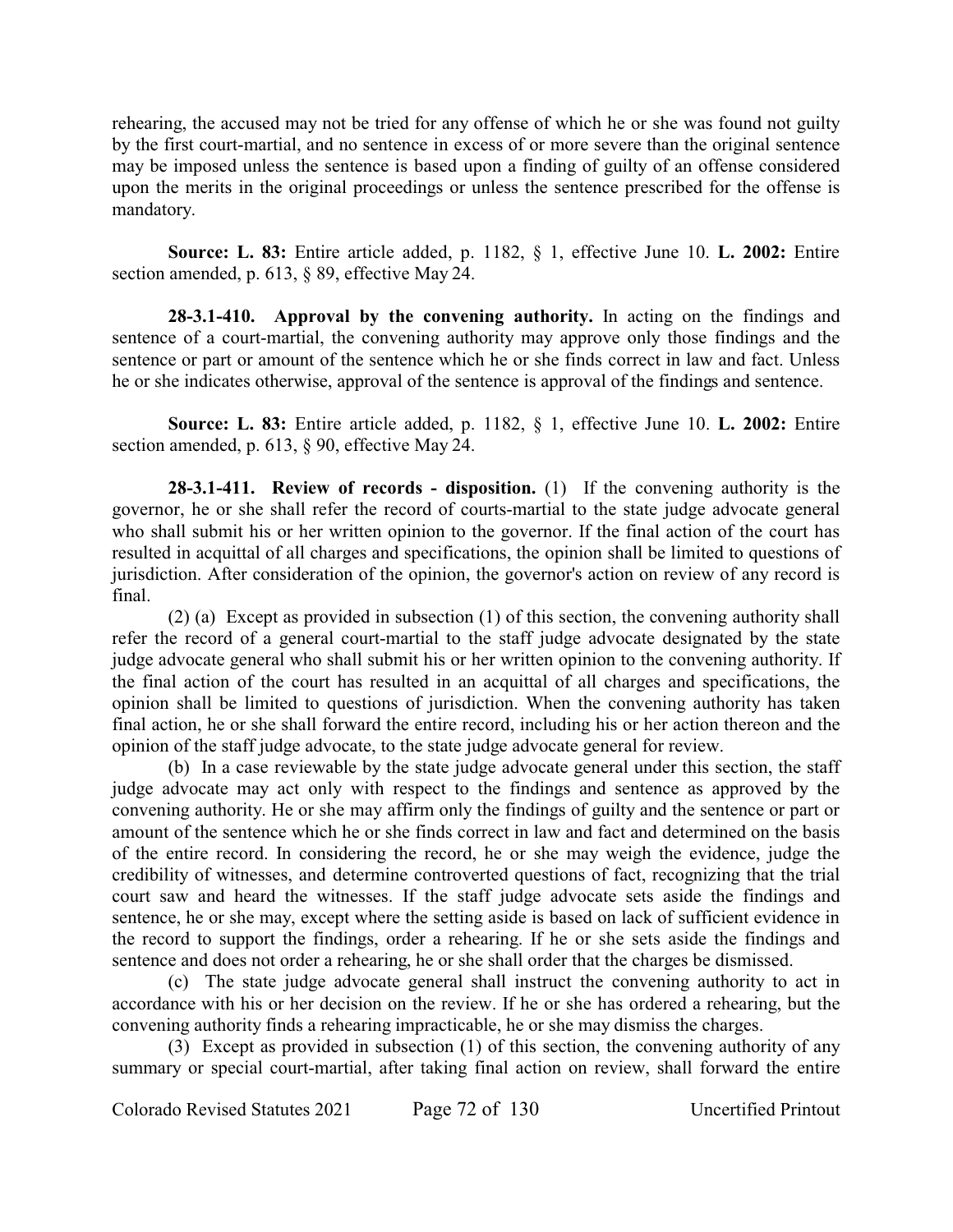record, including his or her action thereon, to the staff judge advocate designated by the state judge advocate general. With respect to such record, the staff judge advocate shall have the same duties and powers as provided for the state judge advocate general in paragraphs (b) and (c) of subsection (2) of this section.

(4) The state judge advocate general may order one or more boards of review, each composed of not less than three commissioned officers of the state military forces, or retired members of the military forces, or members of the United States Air Forces or United States Army reserve, each of whom must be a member of the bar of this state. Each board of review shall review the record of any trial by special court-martial referred to it by the state judge advocate general. Boards of review shall have the same authority on review as the state judge advocate general has under subsection (2) of this section.

**Source: L. 83:** Entire article added, p. 1183, § 1, effective June 10. **L. 2002:** (1), (2), and (3) amended, p. 614, § 91, effective May 24.

**28-3.1-412. Review counsel.** (1) Upon the final review of a sentence of any courtmartial, the accused has the right to be represented by counsel before the reviewing authority, before the staff judge advocate, and before the state judge advocate general.

(2) Upon the request of an accused, the state judge advocate general shall appoint a lawyer who is a member of the state military forces and who has the qualifications prescribed in section 28-3.1-211 if available, to represent the accused before the reviewing authority, before the staff judge advocate, and before the state judge advocate general in the review of cases specified in subsection (1) of this section.

(3) The accused may be represented by civilian counsel, provided at his or her expense, before the reviewing authority, before the staff judge advocate, and before the state judge advocate general.

**Source: L. 83:** Entire article added, p. 1184, § 1, effective June 10. **L. 2002:** (3) amended, p. 615, § 92, effective May 24.

**28-3.1-413. Review by governor.** Notwithstanding review procedures provided in this code, in any case where no right to review by the governor exists, the accused may, within thirty days after final action is taken by any reviewing authority, petition the governor to review such final action. The governor may take action as he or she deems appropriate. Failure of the governor to act within thirty days shall constitute a denial.

**Source: L. 83:** Entire article added, p. 1184, § 1, effective June 10. **L. 2002:** Entire section amended, p. 615, § 93, effective May 24.

**28-3.1-414. Error of law - lesser included offense.** (1) A finding or sentence of a court-martial shall not be held incorrect on the ground of an error of law, unless the error materially prejudices the substantial rights of the accused.

(2) Any reviewing authority with the power to affirm a finding of guilty may affirm so much of the findings as includes a lesser included offense.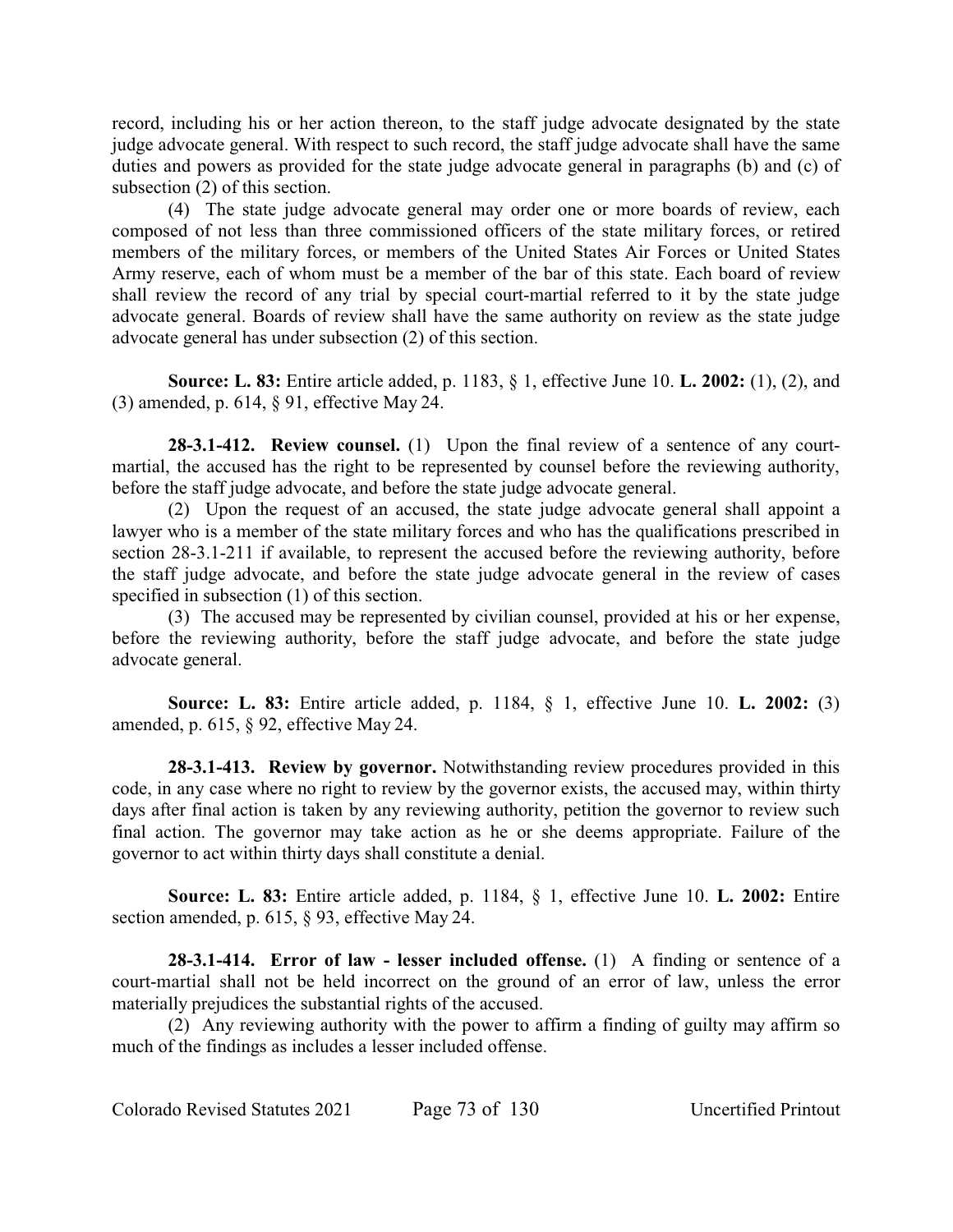**Source: L. 83:** Entire article added, p. 1184, § 1, effective June 10.

**28-3.1-415. Vacation of suspension of sentence.** (1) Before the vacation of the suspension of any court-martial sentence, the officer having court-martial jurisdiction over a probationer shall hold a hearing on the alleged violation of probation. The probationer shall be represented at the hearing by counsel, if he or she so desires.

(2) The record of the hearing and the recommendation of the officer having court-martial jurisdiction shall be sent for action to the state judge advocate in cases involving a general courtmartial sentence. If the state judge advocate vacates the suspension, any unexecuted part of the sentence shall be executed.

(3) The suspension of any other sentence may be vacated by any authority competent to convene, for the command in which the accused is serving or assigned, a court of the kind that imposed the sentence.

**Source: L. 83:** Entire article added, p. 1184, § 1, effective June 10. **L. 2002:** (1) amended, p. 615, § 94, effective May 24.

**28-3.1-416. Petition for a new trial.** At any time within two years after approval by the convening authority of a court-martial sentence, the accused may petition the governor for a new trial on grounds of newly discovered evidence or fraud on the court-martial.

**Source: L. 83:** Entire article added, p. 1184, § 1, effective June 10.

**28-3.1-417. Remission and suspension.** (1) A convening authority may remit or suspend any part or amount of the unexecuted part of any sentence, including all uncollected forfeitures.

(2) The governor may, for good cause, substitute an administrative form of discharge for a discharge or dismissal executed in accordance with the sentence of a court-martial.

**Source: L. 83:** Entire article added, p. 1184, § 1, effective June 10.

**28-3.1-418. Restoration.** (1) Under regulations prescribed by the governor, all rights, privileges, and property affected by an executed part of a court-martial sentence which has been set aside or disapproved, except an executed dismissal or discharge, may be restored, unless a new trial or rehearing is ordered and the executed part is included in a sentence imposed upon a new trial or rehearing.

(2) If a previously executed sentence of dishonorable discharge or other punitive discharge is not imposed on a new trial, the governor shall substitute a form of discharge authorized for administrative issuance unless the accused is to serve out the remainder of his or her enlistment.

(3) If a previously executed sentence of dismissal is not imposed on a new trial, the governor shall substitute a form of discharge authorized for administrative issue, and a commissioned officer dismissed by that sentence may be reappointed only by the governor to the commissioned grade and rank as that former officer would have attained had he or she not been dismissed. The reappointment of such a former officer may be made if a position vacancy is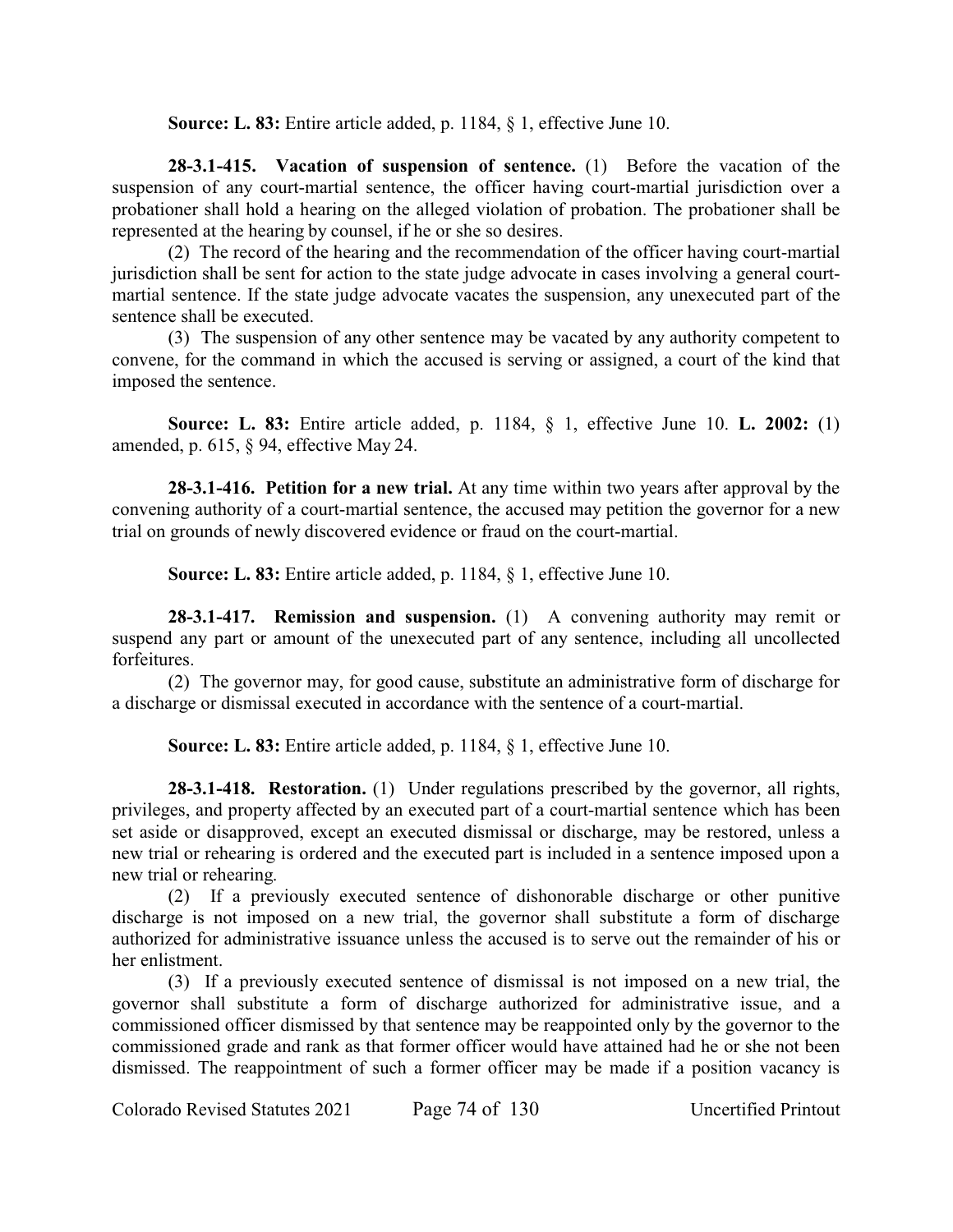available under applicable tables of organization. All time between the dismissal and reappointment shall be considered as service for all state purposes.

**Source: L. 83:** Entire article added, p. 1185, § 1, effective June 10. **L. 2002:** (2) and (3) amended, p. 615, § 95, effective May 24.

**28-3.1-419. Finality of proceedings, findings, and sentences.** The proceedings, findings, and sentences of courts-martial as reviewed and approved as required by this code and all dismissals and discharges carried into execution under sentences by courts-martial following review and approval as required by this code are final. Orders publishing the proceedings of courts-martial and all action taken pursuant to those proceedings are binding upon all departments, courts, agencies, and officers of the state, subject only to action upon a petition for a new trial as provided by section 28-3.1-416 or action taken on appeal as provided by section 28-3.1-420.

**Source: L. 83:** Entire article added, p. 1185, § 1, effective June 10. **L. 87:** Entire section amended, p. 1176, § 2, effective April 16.

**28-3.1-420. Appeal following review and approval.** (1) The accused, within thirty-five days after the date the final reviewing authority takes action, may take an appeal to the supreme court of the state of Colorado pursuant to the Colorado appellate rules.

(2) When the accused petitions the governor pursuant to section 28-3.1-413 to review the final action of the reviewing authority, the time for filing notice of appeal is extended until thirty-five days after the governor announces his or her action or the petition is denied due to the governor's failure to act. No action or failure to act by the governor shall form the basis for appeal, nor shall the supreme court order review by the governor.

**Source: L. 87:** Entire section added, p. 1177, § 3, effective April 16. **L. 2002:** (2) amended, p. 615, § 96, effective May 24. **L. 2013:** Entire section amended, (HB 13-1126), ch. 58, p.193, § 6, effective July 1.

**28-3.1-421. Appeal by the state.** (1) In a trial by court-martial or in a trial by military judge only pursuant to section 28-3.1-316 (4) in which a punitive discharge may be adjudged, the state may not appeal a finding of not guilty with respect to the charge or specification. In a trial by court-martial in which a punitive discharge may be adjudged, the state may appeal the following:

(a) An order or ruling of the military judge that terminates the proceedings with respect to a charge or specification;

(b) An order or ruling that excludes evidence that is substantial proof of a fact material in the proceeding;

(c) An order or ruling that directs the disclosure of classified information;

(d) An order or ruling that imposes sanctions for nondisclosure of classified information;

(e) A refusal of the military judge to issue a protective order sought by the state to prevent the disclosure of classified information; or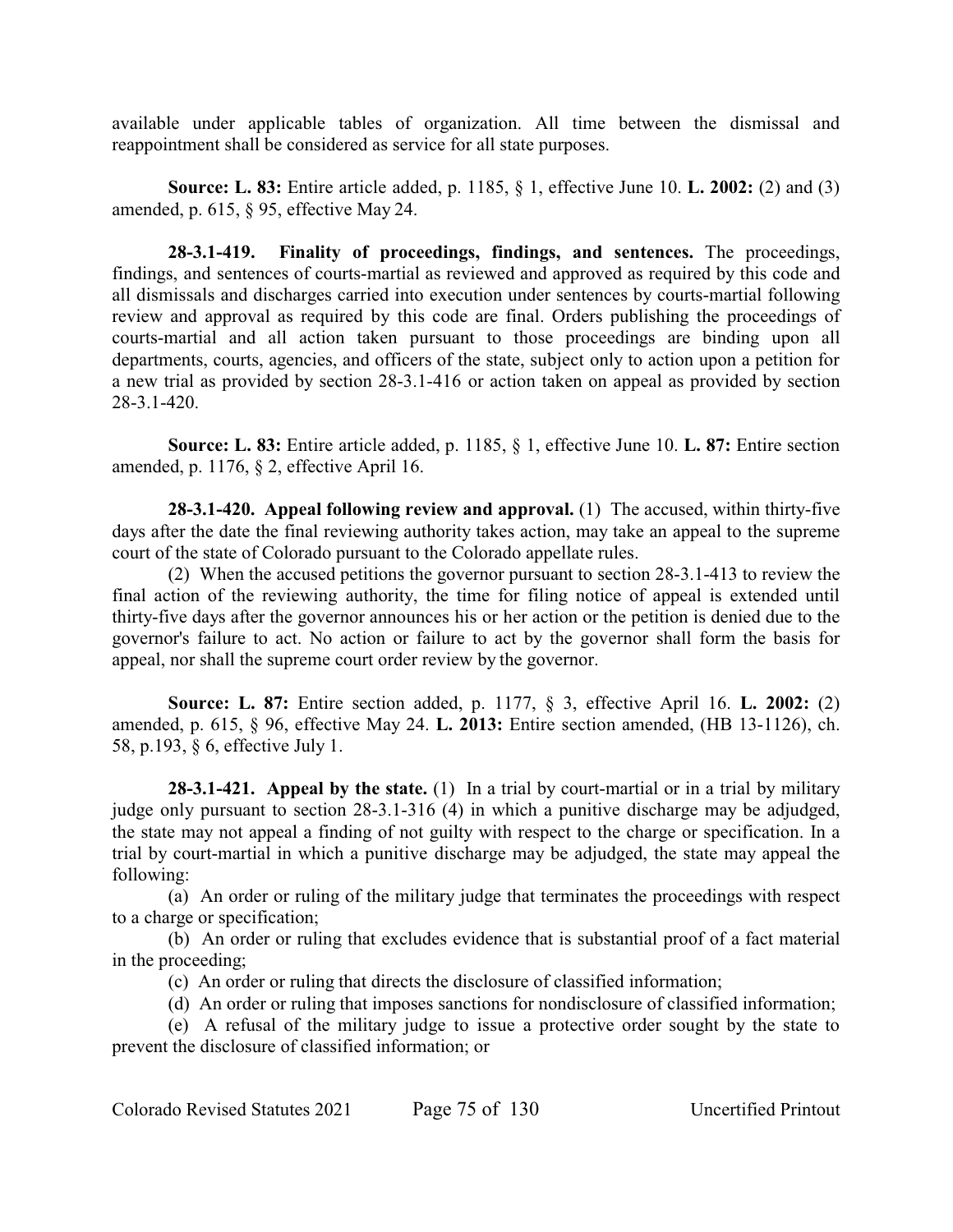(f) A refusal by the military judge to enforce an order described in subsection  $(1)(e)$  of this section that has previously been issued by the appropriate authority.

(2) An appeal of an order or ruling may not be taken unless the trial counsel provides the military judge with written notice of appeal from the order or ruling within seventy-two hours of the order or ruling. Such notice must include a certification by the trial counsel that the appeal is not taken for the purpose of delay and, if the order or ruling appealed is one that excludes evidence, that the evidence excluded is substantial proof of a fact material in the proceeding.

(3) An appeal under this article 3.1 must be diligently prosecuted as provided by law.

(4) An appeal under this article 3.1 must be forwarded to the court prescribed in this code. In ruling on an appeal under this article 3.1, that court may act only with respect to matters of law.

(5) Any period of delay resulting from an appeal under this article 3.1 must be excluded in deciding any issue regarding denial of a speedy trial unless an appropriate authority determines that the appeal was filed solely for the purpose of delay with the knowledge that it was totally frivolous and without merit.

**Source: L. 2018:** Entire section added, (SB 18-135), ch. 95, p. 747, § 17, effective April 2.

### PART 5

# PUNITIVE ARTICLE

**28-3.1-501. Principal defined.** A "principal", as used in this code, means any person punishable under this code who commits an offense punishable by this code or intentionally aids, abets, counsels, commands, solicits, or procures its commission or intentionally causes an act to be done which if directly performed by him or her would be punishable by this code.

**Source: L. 83:** Entire article added, p. 1185, § 1, effective June 10. **L. 2002:** Entire section amended, p. 615, § 97, effective May 24. **L. 2018:** Entire section amended, (SB 18-135), ch. 95, p. 748, § 18, effective April 2.

**28-3.1-502. Abetting offenders.** Any person subject to this code who, knowing that an offense punishable by this code has been committed, receives, comforts, or assists the offender in order to hinder or prevent his or her apprehension, trial, or punishment shall be punished as a court-martial directs.

**Source: L. 83:** Entire article added, p. 1185, § 1, effective June 10. **L. 2002:** Entire section amended, p. 616, § 98, effective May 24.

**28-3.1-503. Charges - offenses included.** An accused may be found guilty of an offense necessarily included in the offense charged or of an attempt to commit either the offense charged or of an offense necessarily included therein, but not both.

**Source: L. 83:** Entire article added, p. 1185, § 1, effective June 10.

Colorado Revised Statutes 2021 Page 76 of 130 Uncertified Printout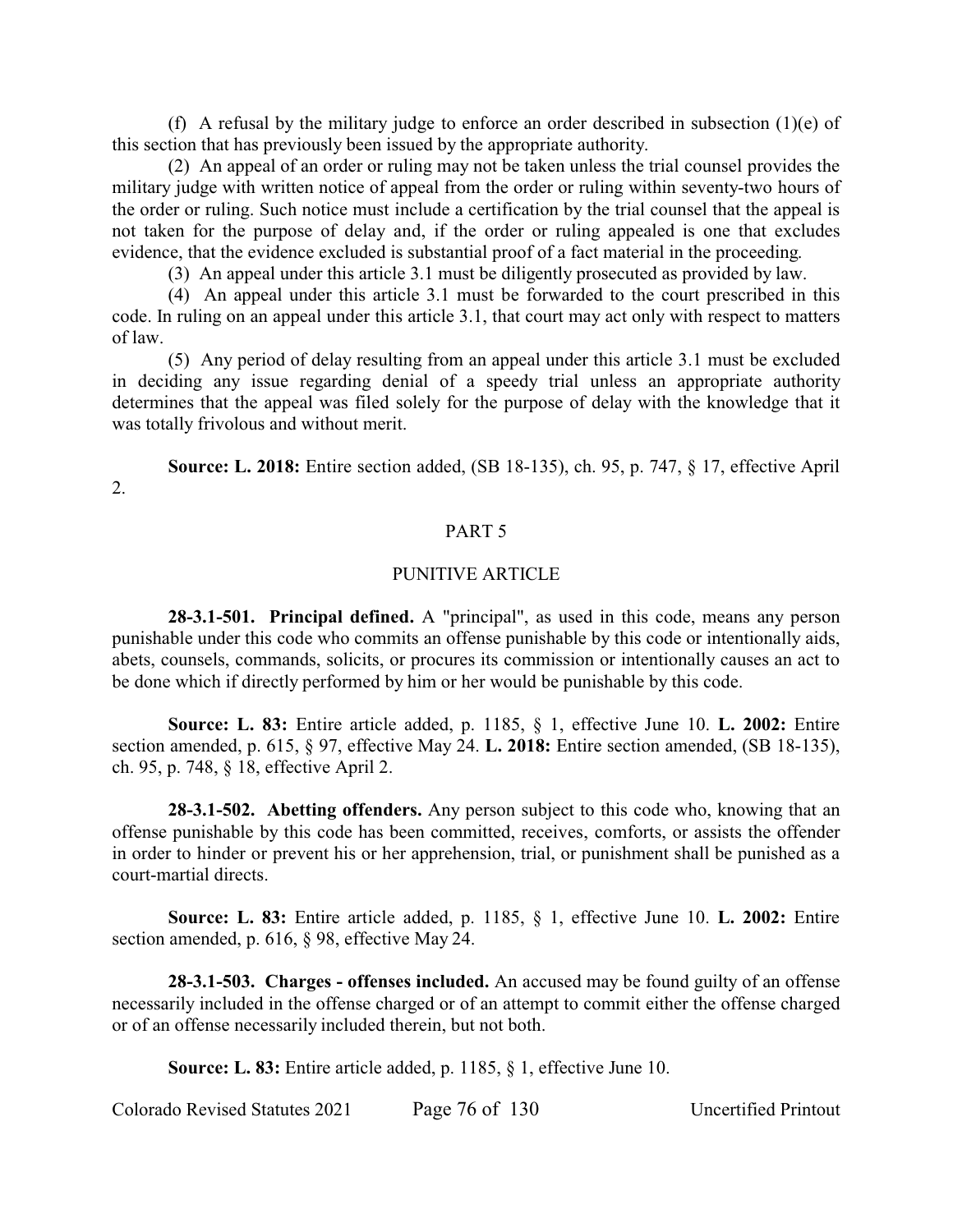**28-3.1-504. Attempt to commit offense.** (1) An act, done with specific intent to commit an offense under this code, amounting to more than mere preparation and tending even though failing to effect its commission, is an attempt to commit that offense.

(2) Any person subject to this code who attempts to commit any offense punishable by this code shall be punished as a court-martial directs, unless otherwise specifically prescribed.

(3) Any person subject to this code may be convicted of an attempt to commit an offense although it appears on the trial that the offense was consummated.

**Source: L. 83:** Entire article added, p. 1186, § 1, effective June 10.

**28-3.1-505. Conspiracy to commit offense.** Any person subject to this code who conspires with any other person to commit an offense under this code shall, if one or more of the conspirators does an act to effect the object of the conspiracy, be punished as a court-martial directs.

**Source: L. 83:** Entire article added, p. 1186, § 1, effective June 10.

**28-3.1-506. Solicitation.** (1) Any person subject to this code who solicits or advises another to desert in violation of section 28-3.1-509 or mutiny in violation of section 28-3.1-518 shall be punished as a court-martial directs.

(2) Any person subject to this code who solicits or advises another to commit an act of misbehavior before the enemy or any hostile force in violation of section 28-3.1-523 or sedition in violation of section 28-3.1-518 shall be punished as court-martial directs.

**Source: L. 83:** Entire article added, p. 1186, § 1, effective June 10.

**28-3.1-507. Fraudulent enlistment, appointment, or separation.** (1) Any person shall be punished as a court-martial directs if he or she:

(a) Procures his or her own enlistment or appointment in the state military forces by knowingly false representation or deliberate concealment as to his or her qualifications or medical fitness for that enlistment or appointment and receives pay or allowances thereunder; or

(b) Procures his or her own separation from the state military forces by knowingly false representation or deliberate concealment as to his or her eligibility for that separation.

**Source: L. 83:** Entire article added, p. 1186, § 1, effective June 10. **L. 2002:** Entire section amended, p. 616, § 99, effective May 24. **L. 2018:** (1)(a) amended, (SB 18-135), ch. 95, p. 748, § 19, effective April 2.

**28-3.1-508. Unlawful enlistment, appointment, or separation.** Any person subject to this code who effects an enlistment or appointment in or a separation from the state military forces of any person who is known to him or her to be ineligible for such enlistment, appointment, or separation because it is prohibited by law, regulation, or order shall be punished as a court-martial directs.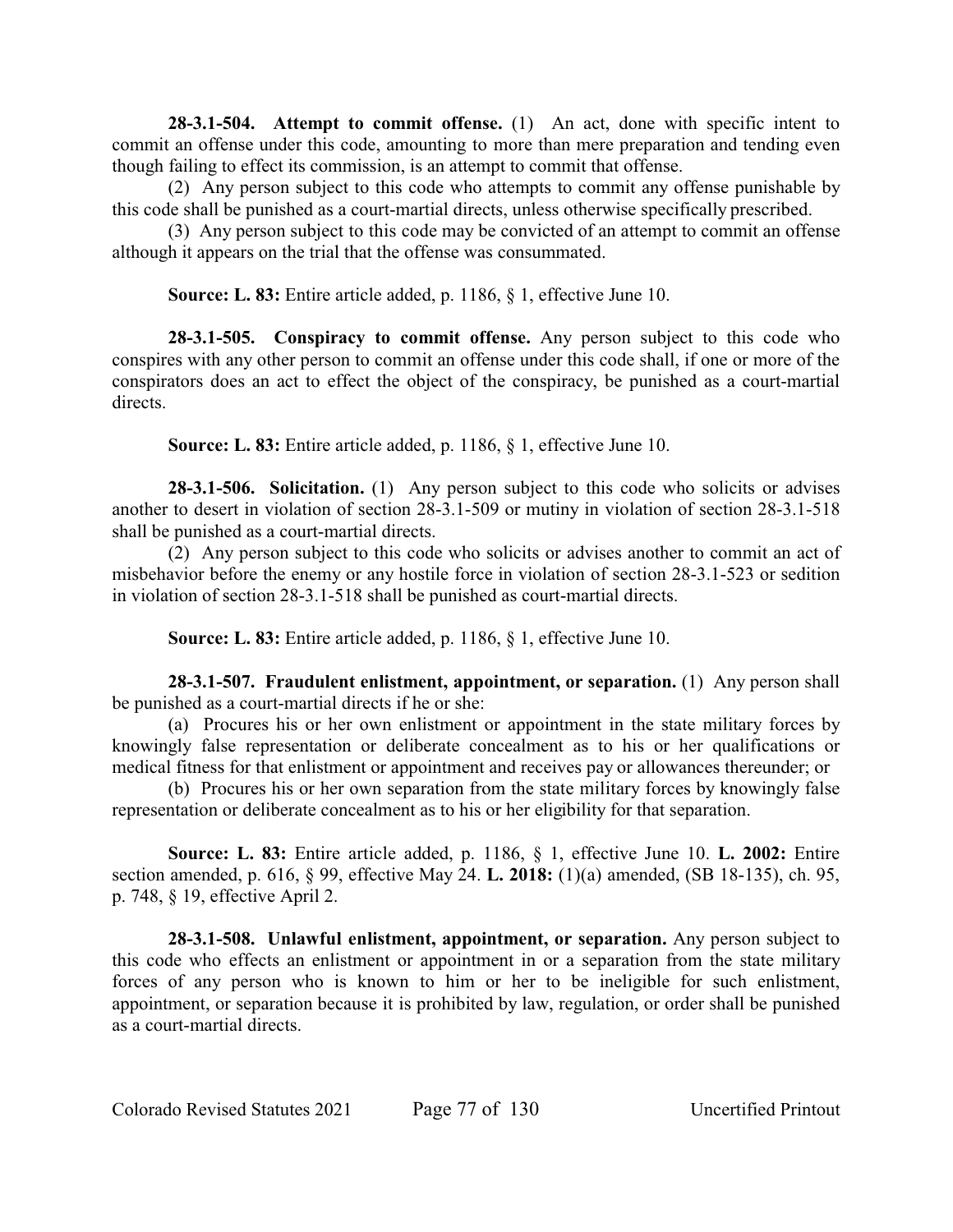**Source: L. 83:** Entire article added, p. 1186, § 1, effective June 10. **L. 2002:** Entire section amended, p. 616, § 100, effective May 24.

**28-3.1-509. Desertion.** (1) Any member of the state military forces is guilty of desertion if he or she:

(a) Without authority, goes or remains absent from his or her unit, organization, or place of duty with intent to remain away therefrom permanently; or

(b) Quits his or her unit, organization, or place of duty with intent to avoid hazardous duty or to shirk important service; or

(c) Without being regularly separated from one of the state military forces, enlists or accepts an appointment in the same or another one of the state military forces or in one of the armed forces of the United States without fully disclosing the fact that he or she has not been regularly separated.

(2) Any commissioned officer of the state military forces who, after tender of his or her resignation and before notice of its acceptance, quits his or her post or proper duties without leave and with intent to remain away therefrom permanently is guilty of desertion.

(3) Any person found guilty of desertion or attempt to desert shall be punished as a court-martial directs.

**Source: L. 83:** Entire article added, p. 1186, § 1, effective June 10. **L. 2002:** (1) and (2) amended, p. 616, § 101, effective May 24.

**28-3.1-510. Absence without leave.** (1) Any person subject to this code shall be punished as a court-martial directs when he or she, without authority:

(a) Fails to go to his or her appointed place of duty at the time prescribed;

(b) Goes from that place; or

(c) Absents himself or herself or remains absent from his or her unit, organization, or place of duty at which he or she is required to be at the time prescribed.

**Source: L. 83:** Entire article added, p. 1187, § 1, effective June 10. **L. 2002:** IP(1), (1)(a), and (1)(c) amended, p. 617, § 102, effective May 24.

**28-3.1-511. Missing movement.** Any person subject to this code who, through neglect or design, misses the movement of a ship, aircraft, or unit with which he or she is required in the course of duty to move must be punished as a court-martial directs.

**Source: L. 83:** Entire article added, p. 1187, § 1, effective June 10. **L. 2002:** Entire section amended, p. 617, § 103, effective May 24. **L. 2018:** Entire section amended, (SB 18- 135), ch. 95, p. 749, § 20, effective April 2.

**28-3.1-512. Contempt toward officials.** Any person subject to this code who uses contemptuous words against the president of the United States or the governor which may detrimentally affect the morale or effectiveness of any unit of the state military forces shall be punished as a court-martial directs.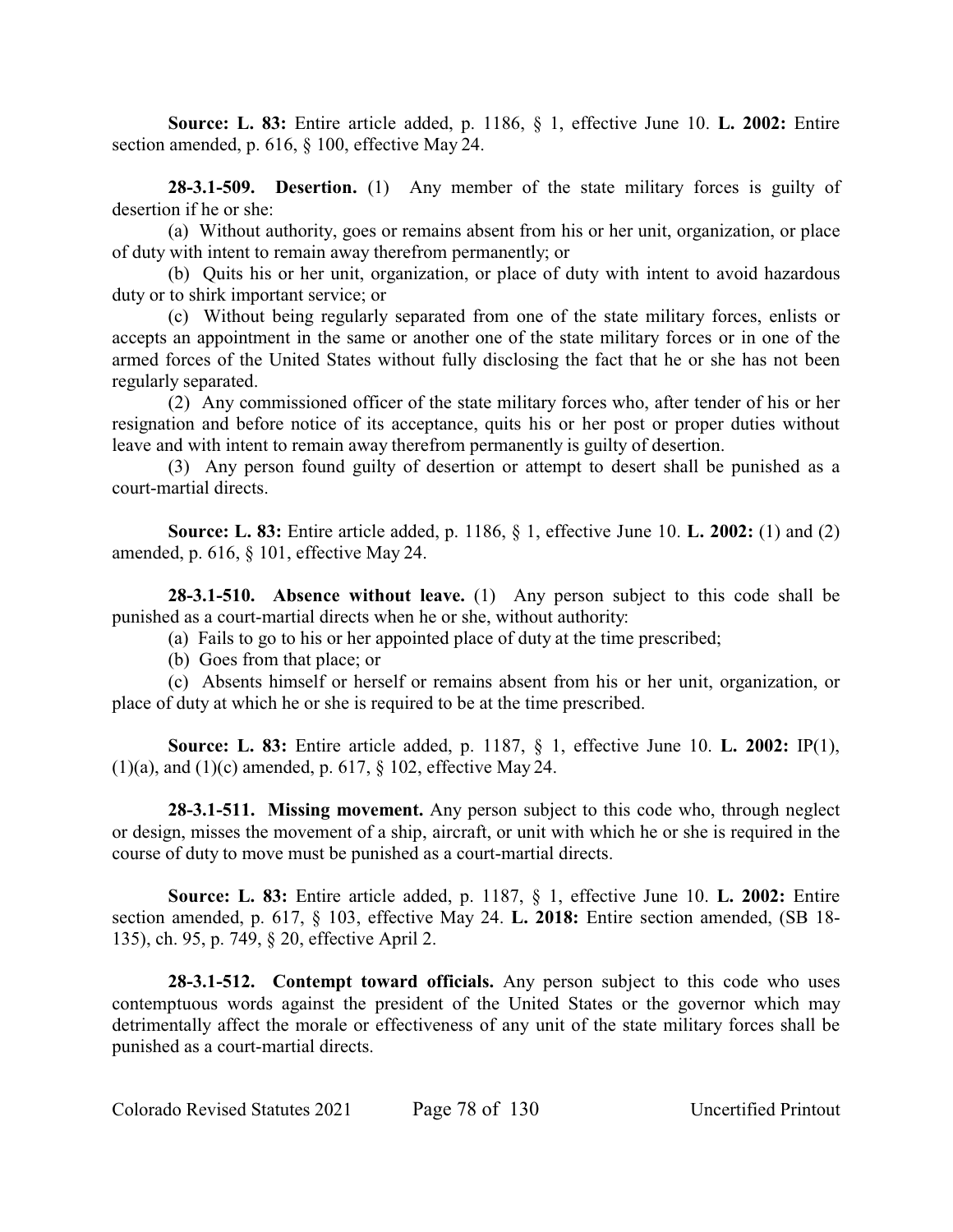**Source: L. 83:** Entire article added, p. 1187, § 1, effective June 10.

**28-3.1-513. Disrespect toward superior commissioned officer.** Any person subject to this code who behaves with disrespect toward his or her superior commissioned officers shall be punished as a court-martial directs.

**Source: L. 83:** Entire article added, p. 1187, § 1, effective June 10. **L. 2002:** Entire section amended, p. 617, § 104, effective May 24.

**28-3.1-514. Assaulting or willfully disobeying superior commissioned officer.** (1) Any person subject to this code shall be punished by confinement of not more than ten years or such other punishment as a court-martial directs if he or she:

(a) Strikes his or her superior commissioned officer or draws or lifts up any weapon or offers any violence against such officer while he or she is in the execution of his or her office; or

(b) Willfully disobeys a lawful command of his or her superior commissioned officer.

**Source: L. 83:** Entire article added, p. 1187, § 1, effective June 10. **L. 2002:** Entire section amended, p. 617, § 105, effective May 24. **L. 2018:** IP(1) amended, (SB 18-135), ch. 95, p. 749, § 21, effective April 2.

**28-3.1-515. Insubordinate conduct toward warrant officer or noncommissioned officer.** (1) Any warrant officer or enlisted member shall be punished as a court-martial directs if he or she:

(a) Strikes or assaults a warrant officer or noncommissioned officer while that officer is in the execution of his or her office; or

(b) Willfully disobeys the lawful order of a warrant officer or noncommissioned officer; or

(c) Treats with contempt or is disrespectful in language or deportment toward a warrant officer or noncommissioned officer while that officer is in the execution of his or her office.

**Source: L. 83:** Entire article added, p. 1187, § 1, effective June 10. **L. 2002:** IP(1), (1)(a), and (1)(c) amended, p. 617, § 106, effective May 24.

**28-3.1-516. Failure to obey order or regulation.** Any person subject to this code who violates or fails to obey any lawful general order or regulation, including an order to report for state active duty, or is derelict in the performance of his or her duties shall be punished as a court-martial directs.

**Source: L. 83:** Entire article added, p. 1188, § 1, effective June 10. **L. 2018:** Entire section amended, (SB 18-135), ch. 95, p. 749, § 22, effective April 2.

**28-3.1-517. Cruelty and maltreatment of inferiors.** Any person subject to this code who is guilty of cruelty toward, or oppression or maltreatment of, any person subject to his or her orders must be punished as a court-martial directs.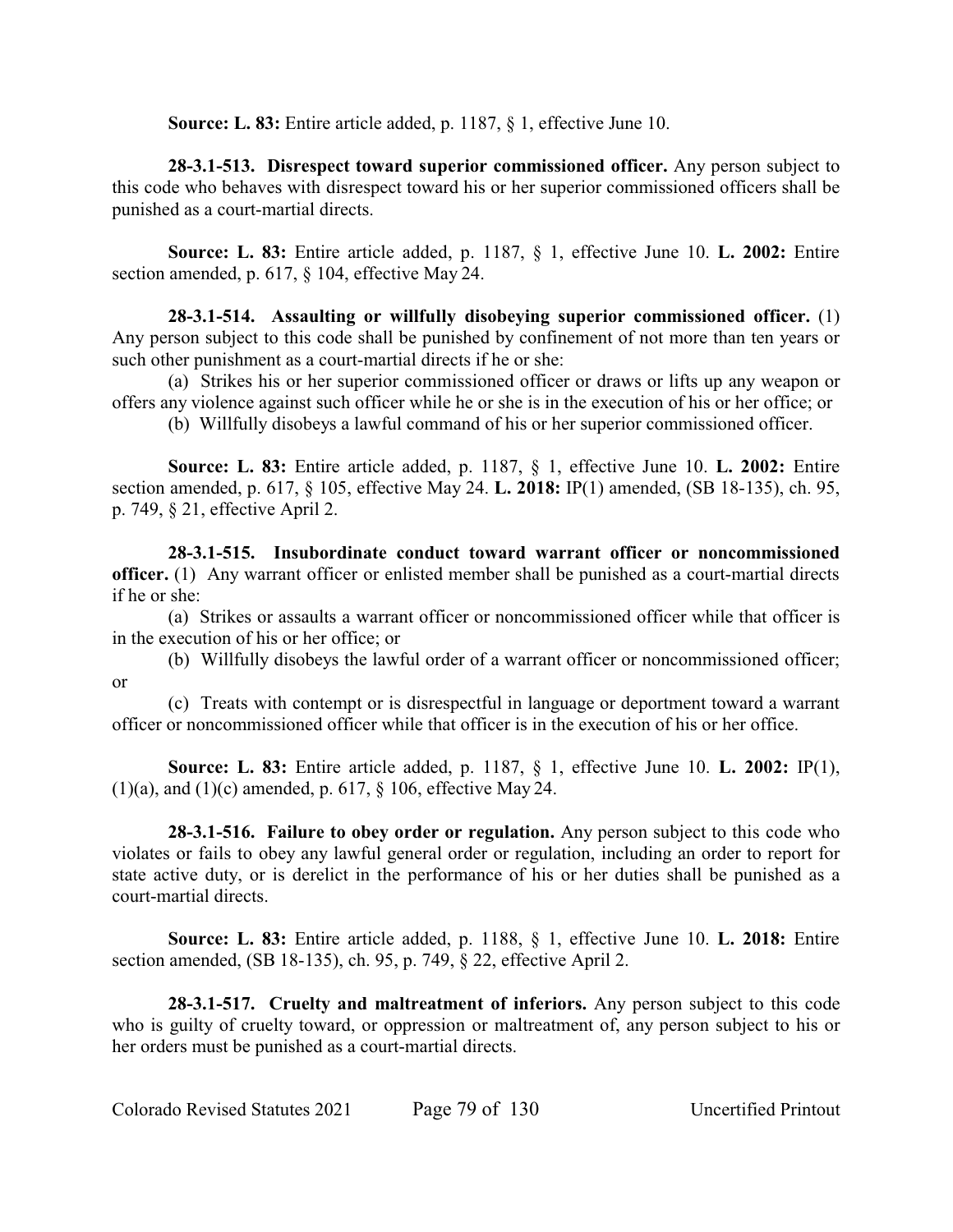**Source: L. 83:** Entire article added, p. 1188, § 1, effective June 10. **L. 2002:** Entire section amended, p. 618, § 107, effective May 24. **L. 2018:** Entire section amended, (SB 18- 135), ch. 95, p. 749, § 23, effective April 2.

**28-3.1-518. Mutiny and sedition.** (1) Any person subject to this code who, with intent to usurp or override lawful military authority, refuses, in concert with any other person, to obey orders or otherwise do his or her duty or creates any violence or disturbance is guilty of mutiny.

(2) Any such person who, with intent to cause the overthrow or destruction of lawful civil authority, creates, in concert with any other person, revolt, violence, or other disturbance against such authority is guilty of sedition.

(3) Any such person who fails to do his or her utmost to prevent and suppress a mutiny or sedition being committed in his or her presence or fails to take all reasonable means to inform his or her superior commissioned officer or commanding officer of a mutiny or sedition which he or she knows or has reason to believe is taking place, is guilty of a failure to suppress or report a mutiny or sedition.

(4) Any person who is found guilty of attempted mutiny, sedition, or failure to suppress or report a mutiny or sedition shall be punished by confinement of not more than ten years or such other punishment as a court-martial directs.

**Source: L. 83:** Entire article added, p. 1188, § 1, effective June 10. **L. 2002:** (1) and (3) amended, p. 618, § 108, effective May 24. **L. 2018:** (4) amended, (SB 18-135), ch. 95, p. 749, § 24, effective April 2.

**28-3.1-519. Resisting arrest - escape from custody.** Any person subject to this code who resists apprehension or breaks arrest or who escapes from physical restraint lawfully imposed shall be punished as a court-martial directs.

**Source: L. 83:** Entire article added, p. 1188, § 1, effective June 10.

**28-3.1-520. Unlawful release of prisoners.** Any person subject to this code who, without proper authority, releases any prisoner committed to his or her charge or who, through neglect or design, suffers any such prisoner to escape shall be punished as a court-martial directs, whether or not the prisoner was committed in strict compliance with law.

**Source: L. 83:** Entire article added, p. 1188, § 1, effective June 10. **L. 2002:** Entire section amended, p. 618, § 109, effective May 24.

**28-3.1-521. Unlawful detention of another.** Any person subject to this code who, except as provided by law, apprehends, arrests, or confines any person shall be punished as a court-martial directs.

**Source: L. 83:** Entire article added, p. 1188, § 1, effective June 10.

**28-3.1-522. Noncompliance with procedural rules.** Any person subject to this code who is responsible for unnecessary delay in the disposition of any case of a person accused of an

Colorado Revised Statutes 2021 Page 80 of 130 Uncertified Printout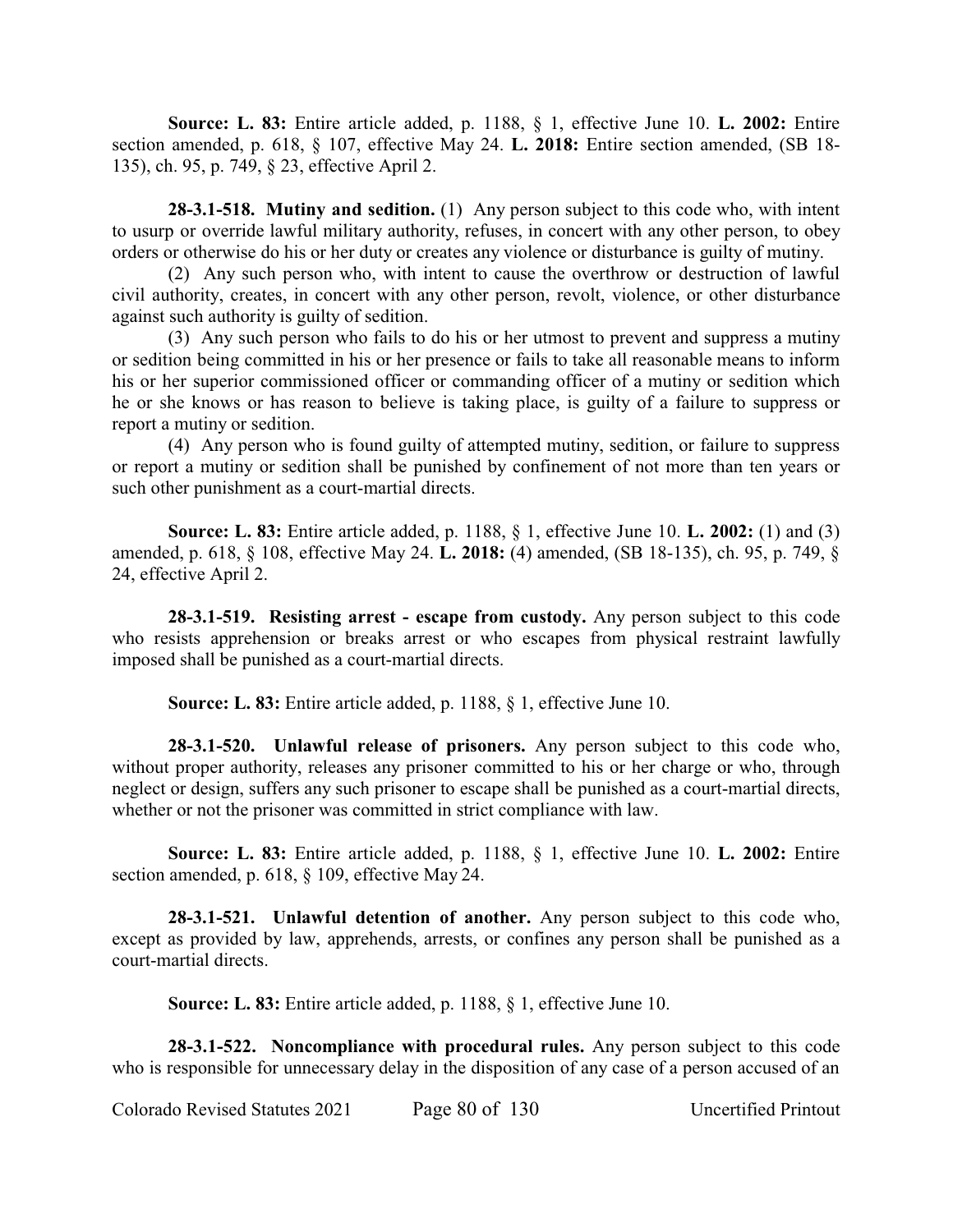offense under this code or knowingly and intentionally fails to enforce or comply with any provision of this code regulating the proceedings before, during, or after trial of an accused shall be punished as a court-martial directs.

**Source: L. 83:** Entire article added, p. 1188, § 1, effective June 10.

**28-3.1-523. Misbehavior before the enemy or any hostile force.** (1) Any person subject to this code shall be punished by confinement of not more than ten years or such other punishment as a court-martial directs when he or she, before or in the presence of the enemy or any hostile force:

(a) Runs away;

(b) Abandons, surrenders, or delivers up any command, unit, place, or military property which it is his or her duty to defend;

(c) Through disobedience, neglect, or intentional misconduct, endangers the safety of any such command, unit, place, or military property;

(d) Casts away his or her arms or ammunition;

(e) Is guilty of cowardly conduct;

(f) Quits his or her place of duty to plunder or pillage;

(g) Causes false alarms in any command, unit, or place under control of the armed forces of the United States or the state military forces;

(h) Willfully fails to do his or her utmost to encounter, engage, capture, or destroy any enemy troops, hostile forces, combatants, vessels, aircraft, or any other thing, which it is his or her duty so to encounter, engage, capture, or destroy; or

(i) Does not afford all practicable relief and assistance to any troops, combatants, vessels, or aircraft of the armed forces belonging to the United States or their allies or the state or to any other state, when engaged in battle.

**Source: L. 83:** Entire article added, p. 1188, § 1, effective June 10. **L. 2002:** IP(1), (1)(b), (1)(d), (1)(f), and (1)(h) amended, p. 618, § 110, effective May 24. **L. 2018:** IP(1) amended, (SB 18-135), ch. 95, p. 749, § 25, effective April 2.

**28-3.1-524. Subordinate compelling surrender.** Any person subject to this code who compels or attempts to compel the commander of any of the state military forces to surrender to an enemy or any hostile force or who strikes the colors or flag to any enemy or any hostile force without proper authority shall be punished as a court-martial directs.

**Source: L. 83:** Entire article added, p. 1189, § 1, effective June 10.

**28-3.1-525. Improper use of countersign.** Any person subject to this code who discloses the parole or countersign to any person not entitled to receive it, or who gives to another who is entitled to receive and use the parole or countersign a different parole or countersign from that which, to his or her knowledge, he or she was authorized and required to give, shall be punished by confinement of not more than ten years or such other punishment as a court-martial directs.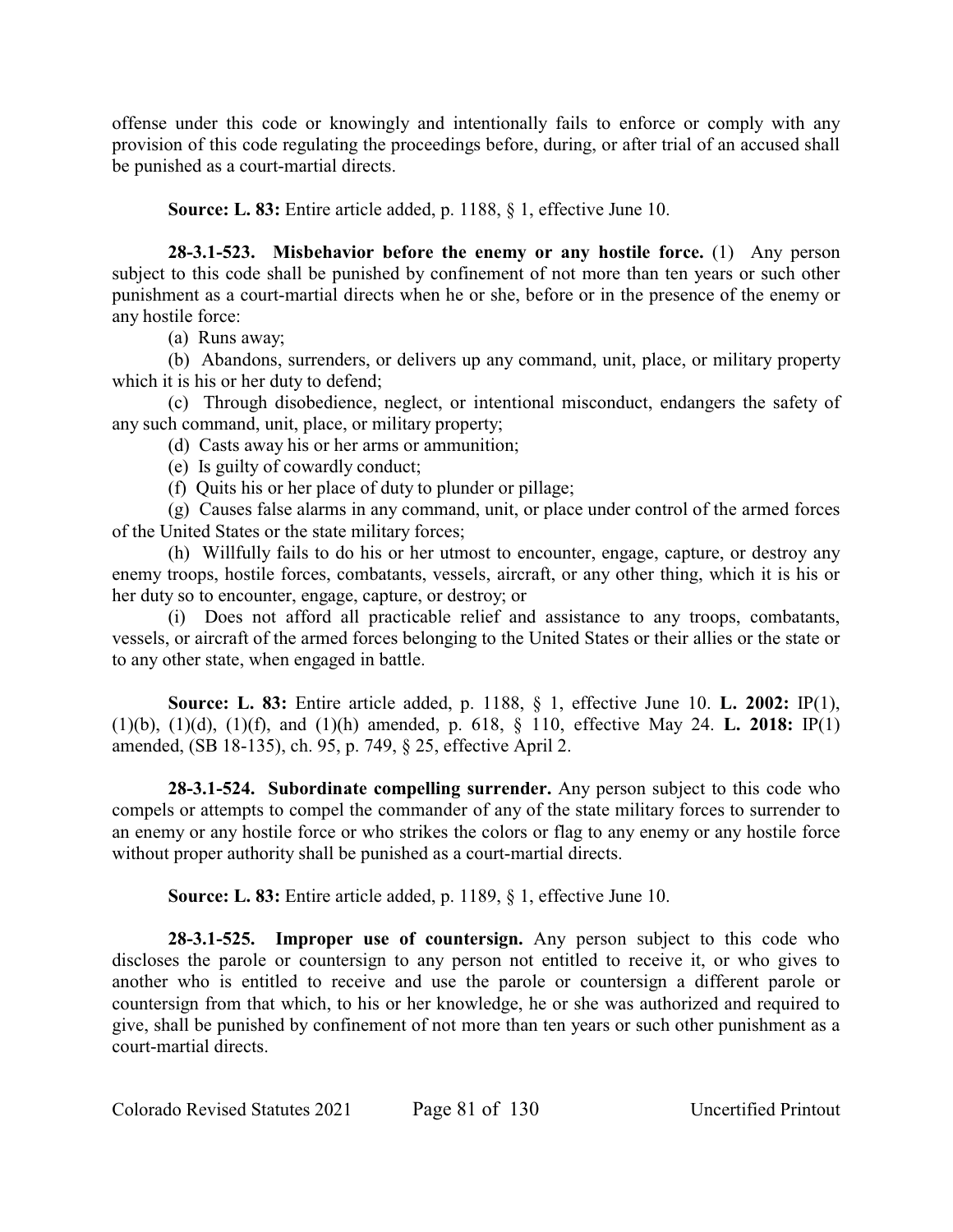**Source: L. 83:** Entire article added, p. 1189, § 1, effective June 10. **L. 2002:** Entire section amended, p. 619, § 111, effective May 24. **L. 2018:** Entire section amended, (SB 18- 135), ch. 95, p. 749, § 26, effective April 2.

**28-3.1-526. Forcing a safeguard.** Any person subject to this code who forces a safeguard shall be punished as a court-martial directs.

**Source: L. 83:** Entire article added, p. 1189, § 1, effective June 10.

**28-3.1-527. Captured or abandoned property.** (1) All persons subject to this code shall secure all property taken from the enemy or any hostile force and shall give notice and turn over to the proper authority without delay all captured or abandoned property in their possession, custody, or control.

(2) Any person subject to this code shall be punished as a court-martial directs if he or she:

(a) Fails to carry out the duties prescribed in subsection (1) of this section;

(b) Buys, sells, trades, or in any way deals in or disposes of captured, stolen, or abandoned property whereby he or she receives or expects any profit, benefit, or advantage to himself or herself or another directly or indirectly connected with himself or herself; or

(c) Engages in looting or pillaging.

**Source: L. 83:** Entire article added, p. 1189, § 1, effective June 10. **L. 2002:** IP(2) and (2)(b) amended, p. 619, § 112, effective May 24. **L. 2018:** (2)(b) amended, (SB 18-135), ch. 95, p. 750, § 27, effective April 2.

**28-3.1-528. Aiding the enemy or any hostile force.** Any person who aids or attempts to aid the enemy or any hostile force with arms, ammunition, supplies, money, or other thing or who without proper authority knowingly harbors, or protects, or gives intelligence to, or communicates or corresponds with, or holds any intercourse with the enemy or any hostile force, either directly or indirectly, shall be punished as a court-martial directs.

**Source: L. 83:** Entire article added, p. 1189, § 1, effective June 10.

**28-3.1-529. Misconduct of a prisoner.** (1) Any person subject to this code shall be punished as a court-martial directs when he or she, while in the hands of the enemy or any hostile force:

(a) For the purpose of securing favorable treatment by his or her captors, acts without proper authority in a manner contrary to law, custom, or regulation, to the detriment of others held by the enemy or any hostile force as civilian or military prisoners; or

(b) While in a position of authority over prisoners maltreats them without justifiable cause.

**Source: L. 83:** Entire article added, p. 1190, § 1, effective June 10. **L. 2002:** Entire section amended, p. 619, § 113, effective May 24.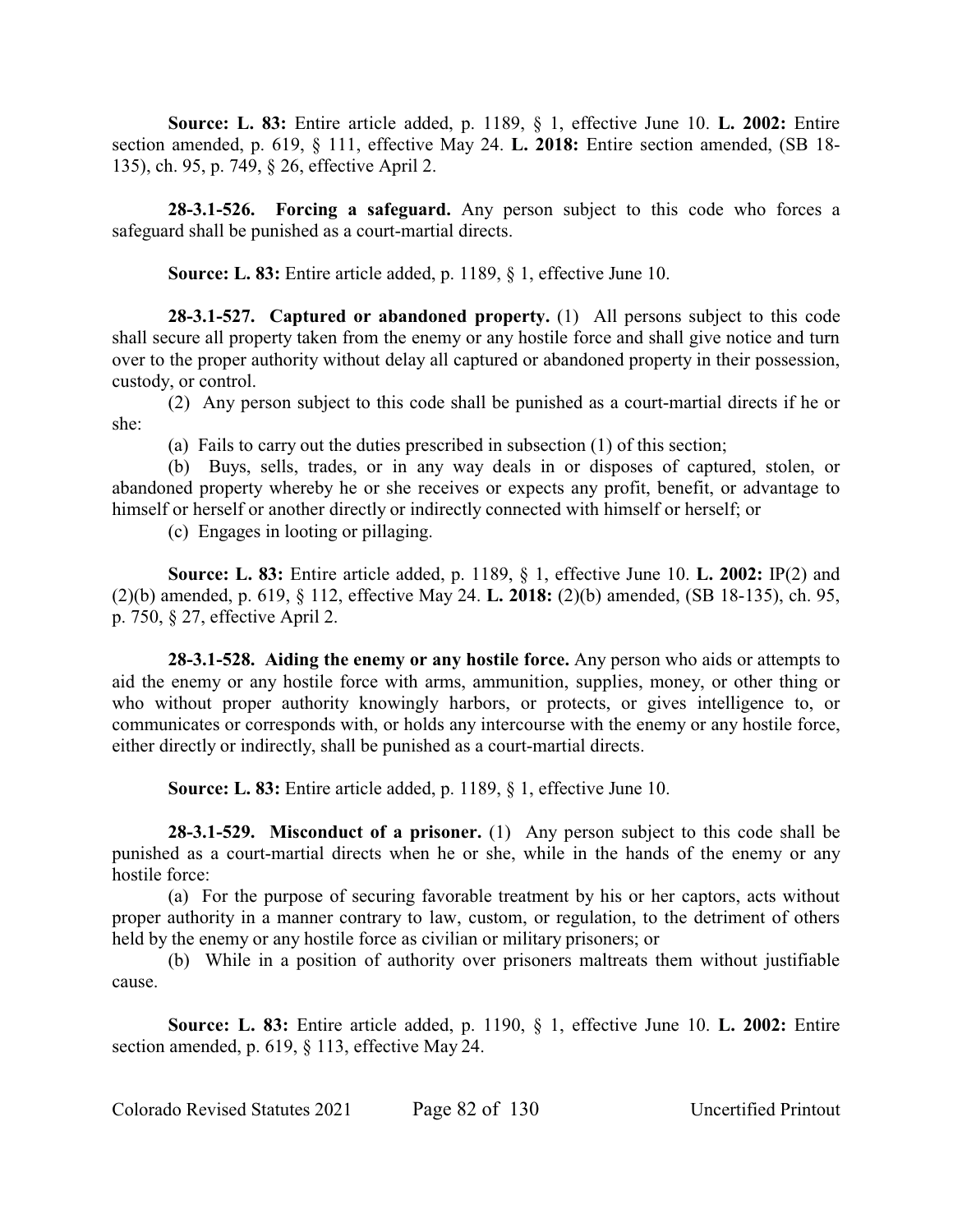**28-3.1-530. Falsification of official documents.** Any person subject to this code who, with intent to deceive, signs any false record, return, regulation, order, or other official document knowing the same to be false or makes any other false official statement knowing the same to be false shall be punished as a court-martial directs.

**Source: L. 83:** Entire article added, p. 1190, § 1, effective June 10.

**28-3.1-531. Military property - loss, damage, destruction, or wrongful disposition.** Any person subject to this code who without proper authority sells or otherwise disposes of, willfully or through neglect damages, destroys, or loses, or willfully or through neglect suffers to be damaged, destroyed, sold, or wrongfully disposed of any military property of the United States or of the state shall be punished as a court-martial directs.

**Source: L. 83:** Entire article added, p. 1190, § 1, effective June 10.

**28-3.1-532. Waste, spoilage, or destruction of property other than military.** Any person subject to this code who while on duty status willfully or recklessly wastes, spoils, or otherwise willfully and wrongfully destroys or damages any property other than military property of the United States or of the state shall be punished as a court-martial directs.

**Source: L. 83:** Entire article added, p. 1190, § 1, effective June 10.

**28-3.1-533. Driving while impaired - reckless driving.** Any person subject to this code who operates any vehicle while impaired by alcohol, marijuana, drugs, or intoxicants of any kind, or any combination thereof, or in a reckless or wanton manner shall be punished as a courtmartial directs.

**Source: L. 83:** Entire article added, p. 1190, § 1, effective June 10. **L. 2018:** Entire section amended, (SB 18-135), ch. 95, p. 750, § 28, effective April 2.

**28-3.1-534. Impaired on duty - leaving or sleeping on post.** Any person subject to this code who is found impaired by alcohol, marijuana, drugs, or intoxicants of any kind, or any combination thereof, on duty or sleeping upon his or her post or who leaves his or her post before he or she is regularly relieved shall be punished as a court-martial directs.

**Source: L. 83:** Entire article added, p. 1190, § 1, effective June 10. **L. 2002:** Entire section amended, p. 619, § 114, effective May 24. **L. 2018:** Entire section amended, (SB 18- 135), ch. 95, p. 750, § 29, effective April 2.

**28-3.1-535. Malingering.** Any person subject to this code who, for the purpose of avoiding work, duty, or service, feigns illness, physical disablement, mental lapse, or derangement or intentionally inflicts self-injury shall be punished as a court-martial directs.

**Source: L. 83:** Entire article added, p. 1190, § 1, effective June 10.

Colorado Revised Statutes 2021 Page 83 of 130 Uncertified Printout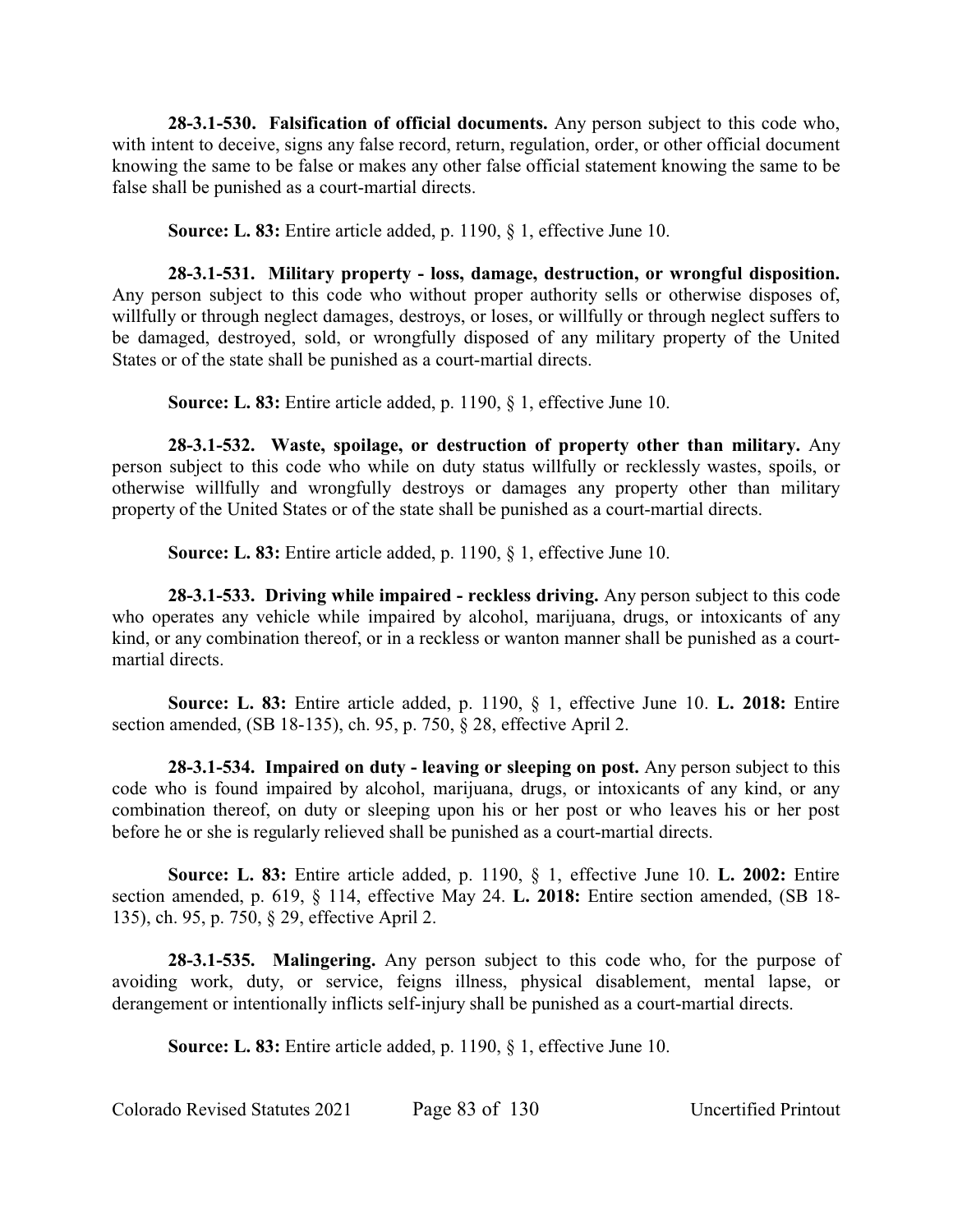**28-3.1-536. Riot - breach of peace.** Any person subject to this code who causes or participates in any riot or breach of the peace shall be punished as a court-martial directs.

**Source: L. 83:** Entire article added, p. 1190, § 1, effective June 10.

**28-3.1-537. Provoking or reproachful words.** Any person subject to this code who uses provoking or reproachful words or gestures towards any other person subject to this code shall be punished as a court-martial directs.

**Source: L. 83:** Entire article added, p. 1190, § 1, effective June 10.

**28-3.1-538. Larceny and wrongful appropriation.** (1) Any person subject to this code who wrongfully takes, obtains, or withholds, by any means, from the possession of the owner or of any other person any money, personal property, or article of value of any kind: With intent permanently to deprive or defraud another person of the use and benefit of property or to appropriate it to his or her own use or the use of any person other than the owner, is guilty of larceny; or, with intent temporarily to deprive or defraud another person of the use and benefit of property or to appropriate it to his or her own use or the use of any person other than the owner, is guilty of wrongful appropriation.

(2) Any person found guilty of larceny or wrongful appropriation shall be punished as a court-martial directs.

**Source: L. 83:** Entire article added, p. 1191, § 1, effective June 10. **L. 2002:** (1) amended, p. 619, § 115, effective May 24.

**28-3.1-539. Robbery.** Any person subject to this code who with intent to steal takes anything of value from the person or in the presence of another against his or her will, by means of force or violence or fear of immediate or future injury to his or her person or property or to the person or property of a relative or member of his or her family or of anyone in his or her company at the time of the robbery, is guilty of robbery and shall be punished as a court-martial directs.

**Source: L. 83:** Entire article added, p. 1191, § 1, effective June 10. **L. 2002:** Entire section amended, p. 620, § 116, effective May 24.

**28-3.1-540. Forgery.** Any person subject to this code who, with intent to defraud, falsely makes or alters any signature to any writing or any part thereof which would, if genuine, apparently impose a legal liability on another or change his or her legal right or liability to his or her prejudice or utters, offers, issues, or transfers such a writing, known to him or her to be so made or altered, is guilty of forgery and shall be punished as a court-martial may direct.

**Source: L. 83:** Entire article added, p. 1191, § 1, effective June 10. **L. 2002:** Entire section amended, p. 620, § 117, effective May 24.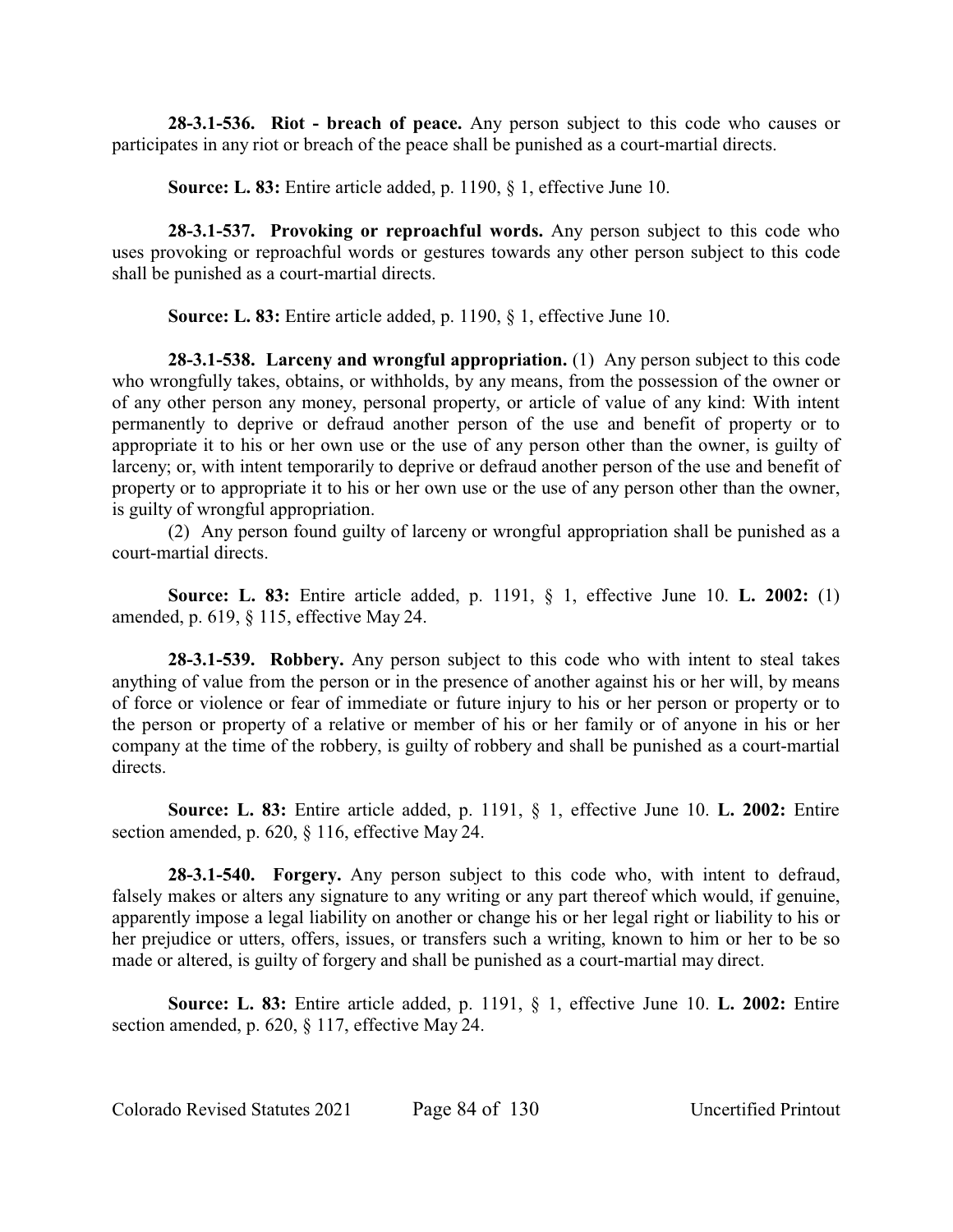**28-3.1-541. Maiming.** Any person subject to this code who, with intent to injure, disfigure, or disable, inflicts upon the person of another an injury which seriously disfigures his or her person by any mutilation thereof, destroys or disables any member or organ of his or her body, or seriously diminishes his or her physical vigor by the injury of any member or organ is guilty of maiming and shall be punished as a court-martial directs.

**Source: L. 83:** Entire article added, p. 1191, § 1, effective June 10. **L. 2002:** Entire section amended, p. 620, § 118, effective May 24.

**28-3.1-542. Arson.** (1) Any person subject to this code who willfully and maliciously burns or sets on fire an inhabited dwelling or any other structure, movable or immovable, wherein to the knowledge of the offender there is at the time a human being is guilty of aggravated arson and shall be punished as a court-martial directs.

(2) Any person subject to this code who willfully and maliciously burns or sets fire to the property of another, except as provided in subsection (1) of this section, is guilty of simple arson and shall be punished as a court-martial directs.

**Source: L. 83:** Entire article added, p. 1191, § 1, effective June 10.

**28-3.1-543. Extortion.** Any person subject to this code who communicates threats to another person with the intention thereby to obtain anything of value or any acquittance, advantage, or immunity is guilty of extortion and shall be punished as a court-martial directs.

**Source: L. 83:** Entire article added, p. 1191, § 1, effective June 10.

**28-3.1-544. Assault.** (1) Any person subject to this code who attempts or offers with unlawful force or violence to do bodily harm to another person, whether or not the attempt or offer is consummated, is guilty of assault and shall be punished as a court-martial directs.

(2) Any person subject to this code who commits an assault with a dangerous weapon or other means or force likely to produce death or grievous bodily harm or commits an assault and intentionally inflicts grievous bodily harm with or without a weapon is guilty of aggravated assault and shall be punished as a court-martial directs.

**Source: L. 83:** Entire article added, p. 1191, § 1, effective June 10.

**28-3.1-545. Burglary.** Any person subject to this code who, with intent to commit an offense punishable under this part 5, breaks and enters the dwelling house of another is guilty of burglary and shall be punished as a court-martial directs.

**Source: L. 83:** Entire article added, p. 1192, § 1, effective June 10.

**28-3.1-546. Perjury.** Any person subject to this code who in a judicial proceeding or in a course of justice conducted under this code willfully gives, upon a lawful oath or in any form allowed by law to be substituted for an oath, any false testimony material to the issue or matter of inquiry is guilty of perjury and shall be punished as a court-martial directs.

Colorado Revised Statutes 2021 Page 85 of 130 Uncertified Printout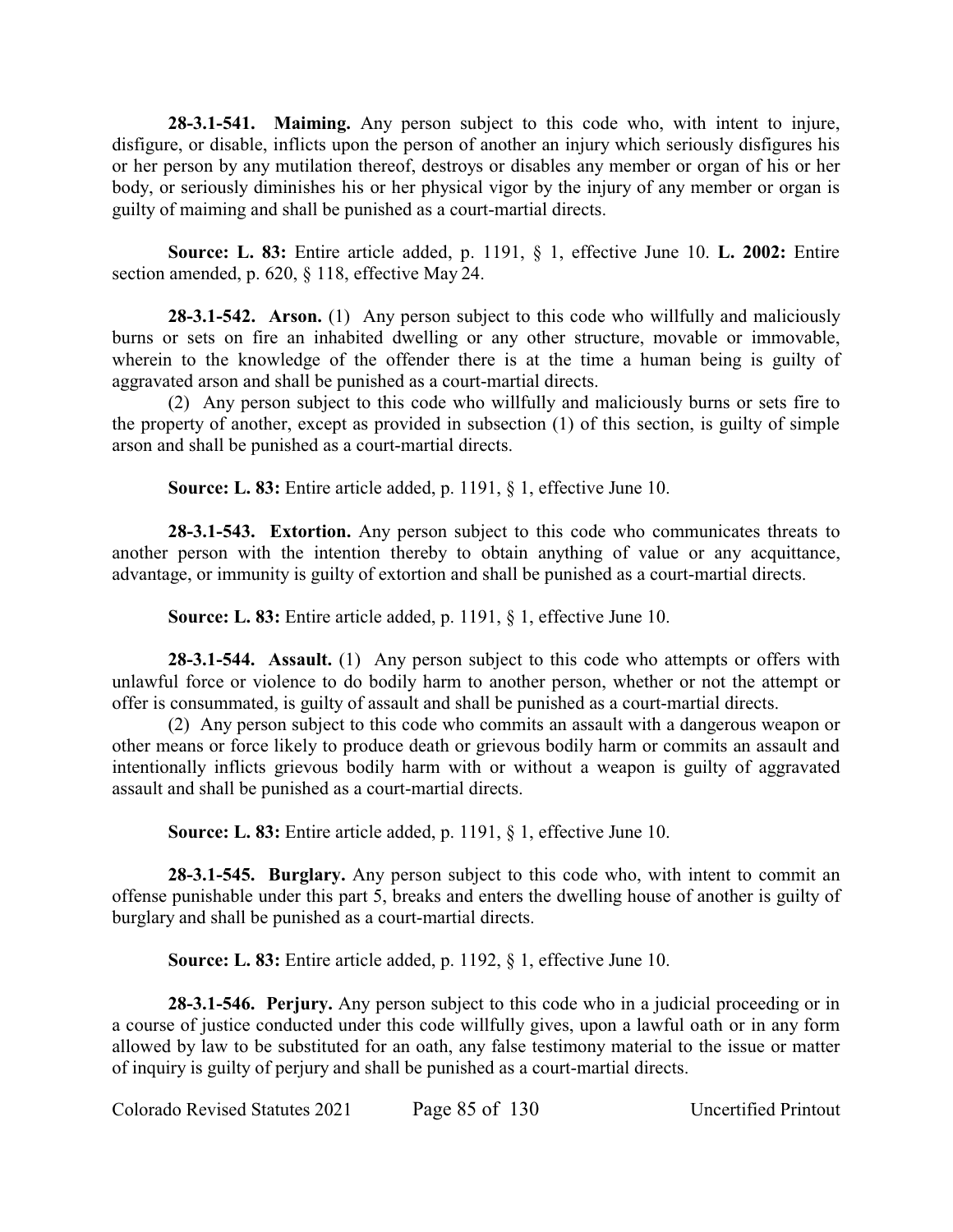**Source: L. 83:** Entire article added, p. 1192, § 1, effective June 10.

**28-3.1-547. Frauds against the government.** (1) Any person subject to this code shall be punished as a court-martial directs if he or she:

(a) Knowing it to be false or fraudulent, makes any claim against the United States, the state, or any officer thereof or presents to any person in the civil or military service, for approval or payment, any claim against the United States, the state, or any officer thereof;

(b) For the purpose of obtaining the approval, allowance, or payment of any claim against the United States, the state, or any officer thereof, makes or uses any writing or other paper knowing it to contain any false or fraudulent statements, makes any oath to any fact or to any writing or other paper knowing the oath to be false, or forges or counterfeits any signature upon any writing or other paper or uses any such signature knowing it to be forged or counterfeited;

(c) Having charge, possession, custody, or control of any money or other property of the United States or the state, furnished or intended for the armed forces of the United States or the state military forces, knowingly delivers to any person having authority to receive it any amount thereof less than that for which he or she receives a certificate or receipt; or

(d) Being authorized to make or deliver any paper certifying the receipt of any property of the United States or the state, furnished or intended for the armed forces of the United States or the state military forces, makes or delivers to any person such writing without having full knowledge of the truth of the statements therein contained and with intent to defraud the United States or the state.

**Source: L. 83:** Entire article added, p. 1192, § 1, effective June 10. **L. 2002:** IP(1) and (1)(c) amended, p. 620, § 119, effective May 24.

**28-3.1-548. Conduct unbecoming an officer.** Any commissioned officer, cadet, or candidate who is convicted of conduct unbecoming an officer shall be punished as a courtmartial directs.

**Source: L. 83:** Entire article added, p. 1192, § 1, effective June 10. **L. 2018:** Entire section amended, (SB 18-135), ch. 95, p. 750, § 30, effective April 2.

**28-3.1-549. Cognizance of disreputable conduct.** Though not specifically mentioned in this code, all disorders and neglects to the prejudice of good order and discipline in the state military forces and all conduct of a nature to bring discredit upon the state military forces, of which persons subject to this code may be guilty, shall be taken cognizance of by a general, special, or summary court-martial, according to the nature and degree of the offense, and shall be punished at the discretion of such court. However, cognizance may not be taken of, and jurisdiction may not be extended to, any offense which constitutes a felony under the laws of this state where the local prosecuting authority has initiated a criminal action against the accused in the same matter. Where such an action has not been initiated against the accused, trial counsel shall give notice to the local prosecuting authority that a court-martial has taken cognizance of the offense and shall certify to the court-martial that such notice was given.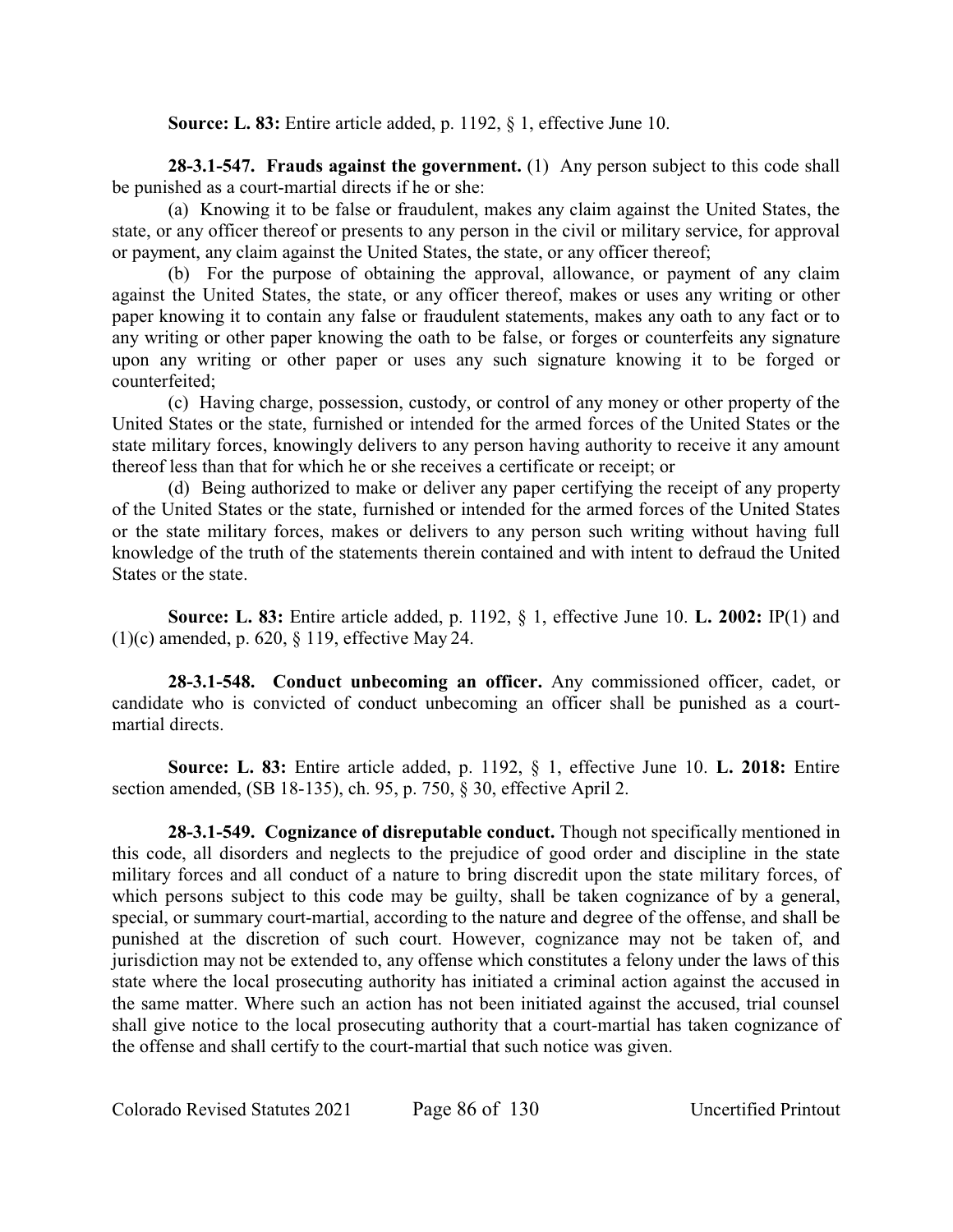**Source: L. 83:** Entire article added, p. 1192, § 1, effective June 10. **L. 86:** Entire section amended, p. 1015, § 4, effective July 1.

**28-3.1-550. Controlled substances - wrongful use - possession - transfer.** (1) Any person subject to this code who wrongfully uses, possesses, manufactures, distributes, imports into the customs territory of the United States, exports from the United States, or introduces into an installation, vessel, vehicle, or aircraft used by or under the control of the armed forces of the United States or of the military forces of any state a substance described in subsection (2) of this section must be punished as a court-martial may direct.

(2) The substances referred to in subsection (1) of this section are the following:

(a) Opium, heroin, cocaine, amphetamine, lysergic acid diethylamide, methamphetamine, phencyclidine, barbituric acid, and marijuana and any compound or derivative of any such substance;

(b) Any substance not specified in subsection (2)(a) of this section that is listed on a schedule of controlled substances prescribed by the president of the United States for the purposes of the federal "Uniform Code of Military Justice", 10 U.S.C. sec. 801 et seq., as amended; and

(c) Any other substance that is listed in schedules I through V of article 202 of the federal "Controlled Substances Act", 21 U.S.C. sec. 812, as amended.

**Source: L. 2018:** Entire section added, (SB 18-135), ch. 95, p. 750, § 31, effective April 2.

# PART 6

## MISCELLANEOUS PROVISIONS

**28-3.1-601. Courts of inquiry.** (1) Courts of inquiry to investigate any matter may be convened by the governor.

(2) A court of inquiry shall consist of three or more commissioned officers. For each court of inquiry, the convening authority shall also appoint counsel for the court.

(3) Any person subject to this code whose conduct is subject to inquiry shall be designated as a party. Any person subject to this code or employed in the department who has a direct interest in the subject of inquiry has the right to be designated as a party upon request to the court. Any person designated as a party shall be given due notice and has the right to be present, to be represented by counsel, to cross-examine witnesses, and to introduce evidence.

(4) Members of a court of inquiry may be challenged by a party, but only for cause stated to the court.

(5) The members, the counsel, the reporter, and the interpreters of courts of inquiry shall take an oath or affirmation to faithfully perform their duties.

(6) Witnesses may be summoned to appear and testify and may be examined before courts of inquiry in the same manner as provided for courts-martial.

(7) Courts of inquiry shall make findings of fact but may not express opinions or make recommendations unless required to do so by the convening authority.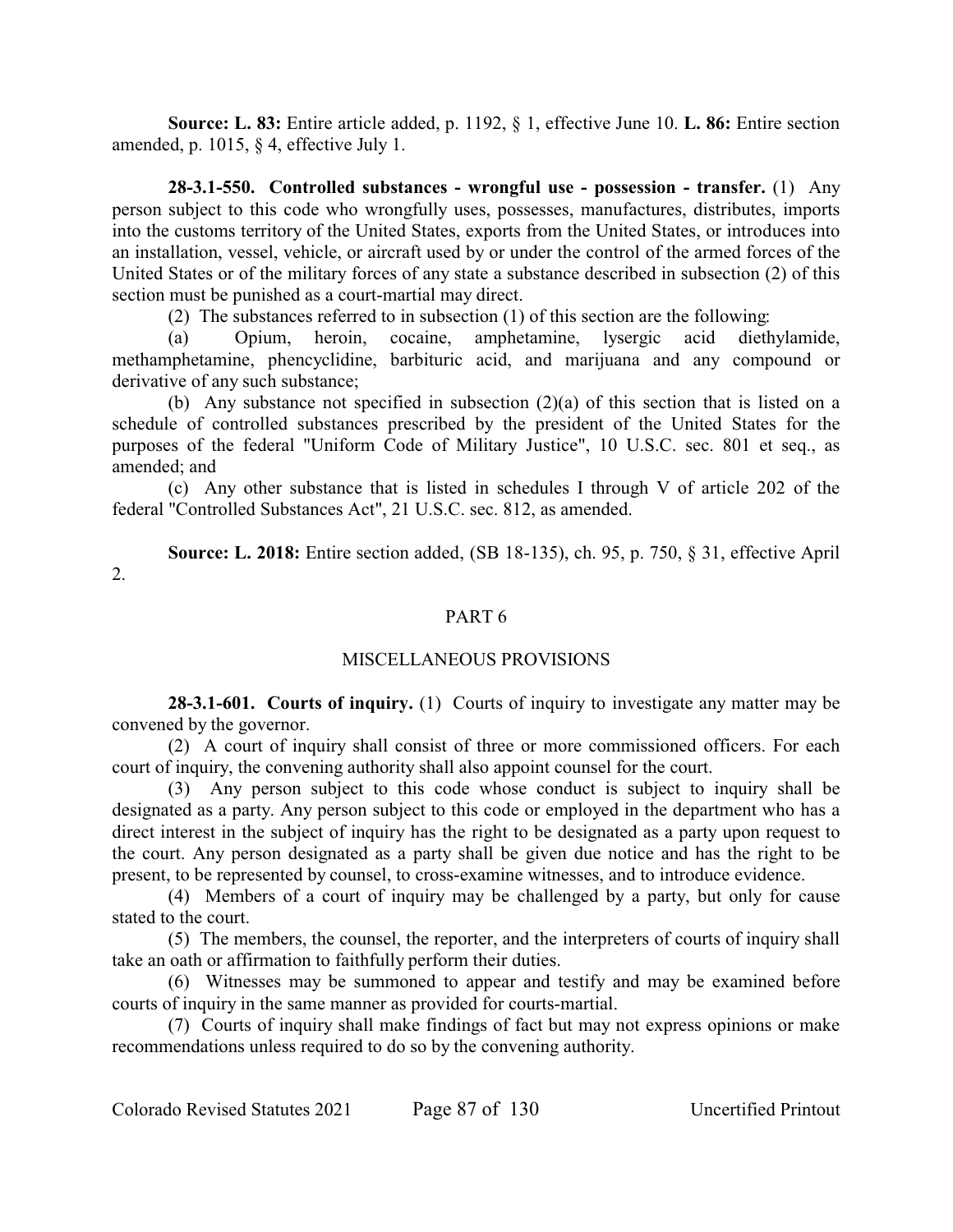(8) Each court of inquiry shall keep a record of its proceedings, which shall be authenticated by the signatures of the president and counsel for the court and forwarded to the convening authority. If the record cannot be authenticated by the president, it shall be signed by a member of the court in lieu of the president. If the record cannot be authenticated by the counsel for the court, it shall be signed by a member of the court in lieu of the counsel.

**Source: L. 83:** Entire article added, p. 1193, § 1, effective June 10. **L. 2002:** (3) amended, p. 362, § 24, effective July 1.

**Cross references:** For the legislative declaration contained in the 2002 act amending subsection (3), see section 1 of chapter 121, Session Laws of Colorado 2002.

**28-3.1-602. Authority to administer oaths.** (1) The following members of the military forces may administer oaths for the purposes of military justice, and affidavits may be taken for those purposes before such members or before persons having the general powers of a notary public:

(a) The state judge advocate general and all assistant state judge advocates;

- (b) All summary courts-martial members;
- (c) All adjutants, assistant adjutants, acting adjutants, and personnel adjutants;
- (d) All commanding officers;

(e) The president, military judge, trial counsel, and assistant trial counsel for all general and special courts-martial;

- (f) The president and counsel for the court of any court of inquiry;
- (g) All officers designated to take a deposition;
- (h) All persons detailed to conduct an investigation; and
- (i) All other persons designated by regulations of the governor.

(2) Officers of the state military forces may not be authorized to administer oaths as provided in this section unless they are on duty in or with those forces under orders of the governor as prescribed in this code.

(3) The signature without seal of any person designated in this section, together with the title of his or her office, is prima facie evidence of his or her authority.

**Source: L. 83:** Entire article added, p. 1193, § 1, effective June 10. **L. 2002:** (3) amended, p. 620, § 120, effective May 24.

**28-3.1-603. Sections to be explained.** Sections of this code shall be carefully explained to every person at the time of his or her enlistment, appointment, transfer, or induction into or at the time of his or her order to duty in or with any of the state military forces or within ninety days thereafter. A complete text of this code and of the regulations prescribed by the governor thereunder shall be made available to any member of the state military forces, upon his or her request, for his or her personal examination. The requirements of this section are binding on all persons administering this code, but failure to follow them shall not divest a military court of jurisdiction.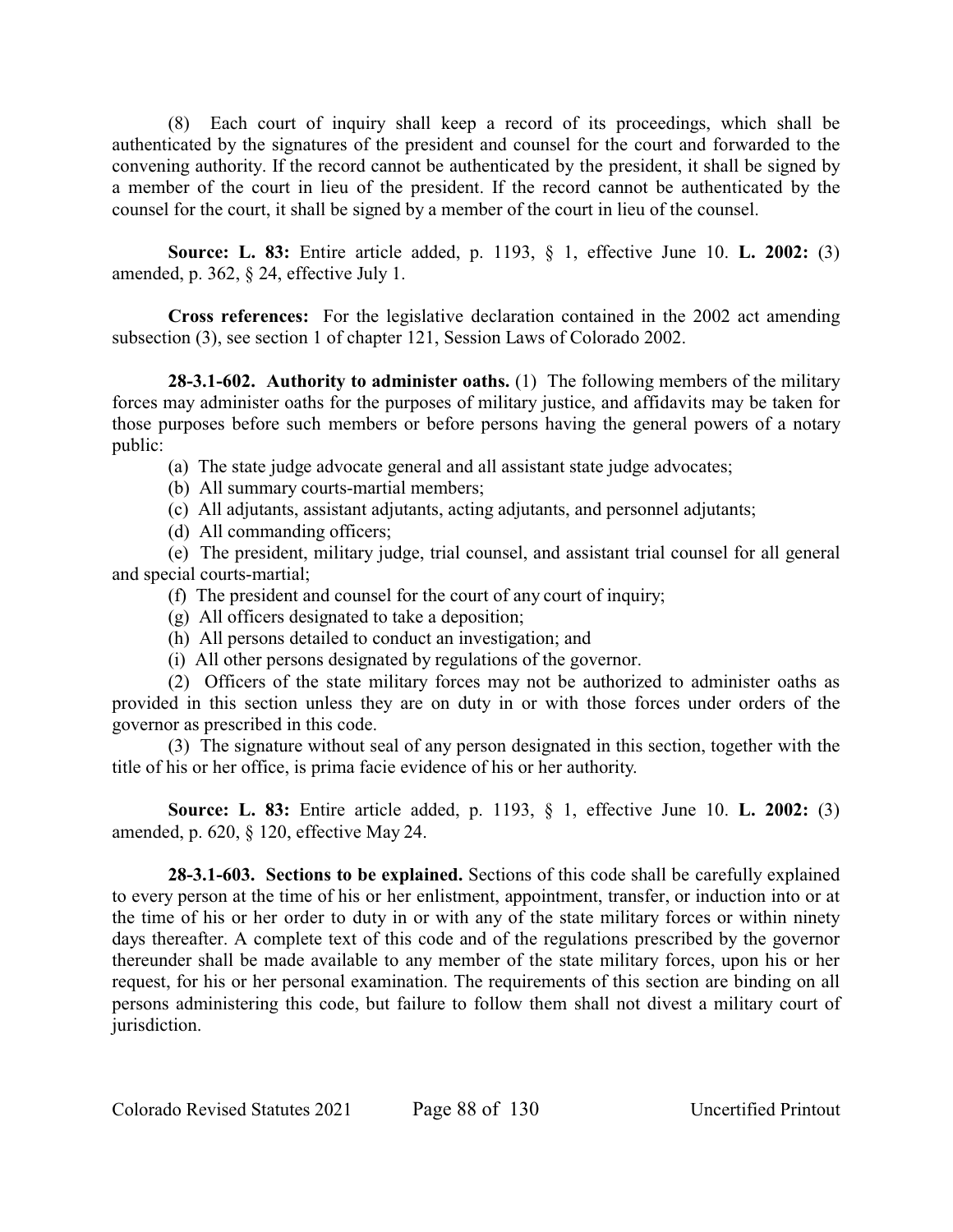**Source: L. 83:** Entire article added, p. 1194, § 1, effective June 10. **L. 86:** Entire section amended, p. 1015, § 5, effective May 3. **L. 2002:** Entire section amended, p. 620, § 121, effective May 24.

**28-3.1-604. Complaints of wrongs.** Any member of the state military forces who believes himself or herself wronged by a commanding officer, and who, upon due application to that commanding officer, is refused redress, may complain to any superior commissioned officer, who shall forward the complaint to the officer exercising general court-martial jurisdiction over the officer against whom it is made. The officer exercising general courtmartial jurisdiction shall examine into the complaint and take proper measures for redressing the wrong complained of, and shall, as soon as possible, send to the adjutant general a true statement of that complaint, with the proceedings had thereon.

**Source: L. 83:** Entire article added, p. 1194, § 1, effective June 10. **L. 96:** Entire section amended, p. 86, § 1, effective August 7. **L. 2018:** Entire section R&RE, (SB 18-135), ch. 95, p. 751, § 32, effective April 2.

**28-3.1-605. Redress of injuries to property.** (1) Whenever complaint is made to any commanding officer that willful damage has been done to the property of any person or that his or her property has been wrongfully taken by members of the state military forces, said commanding officer may, subject to such regulations as the governor may prescribe, convene a board to investigate the complaint. The board shall consist of one to three commissioned officers and, for the purpose of that investigation, the board has power to summon witnesses and examine them under oath, to receive depositions or other documentary evidence, and to assess the damages sustained against the responsible parties. The assessment of damages made by the board is subject to the approval of the commanding officer and, in the amount approved by the commanding officer, shall be charged against the pay of the offenders. The order of the commanding officer directing such charges is conclusive on any disbursing officer for the payment by him or her to the injured parties of the damages so assessed and approved.

(2) If the offenders cannot be ascertained, but the organization or detachment to which they belong is known, charges totaling the amount of damages assessed and approved may be made in such proportion as may be considered just upon the individual members thereof who are shown to have been present at the scene at the time the damages complained of were inflicted, as determined by the approved findings of the board.

(3) Any person subject to this code who is accused of causing willful damage to property has the right to be represented by counsel, to summon witnesses in his or her behalf, and to cross-examine those appearing against him or her.

**Source: L. 83:** Entire article added, p. 1194, § 1, effective June 10. **L. 2002:** (1) and (3) amended, p. 621, § 122, effective May 24.

**28-3.1-606. Presumption of jurisdiction.** The jurisdiction of the military courts and boards established by this code shall be presumed, and the burden of proof rests on any person seeking to invalidate the jurisdiction of those courts or boards of jurisdiction in any action or proceeding.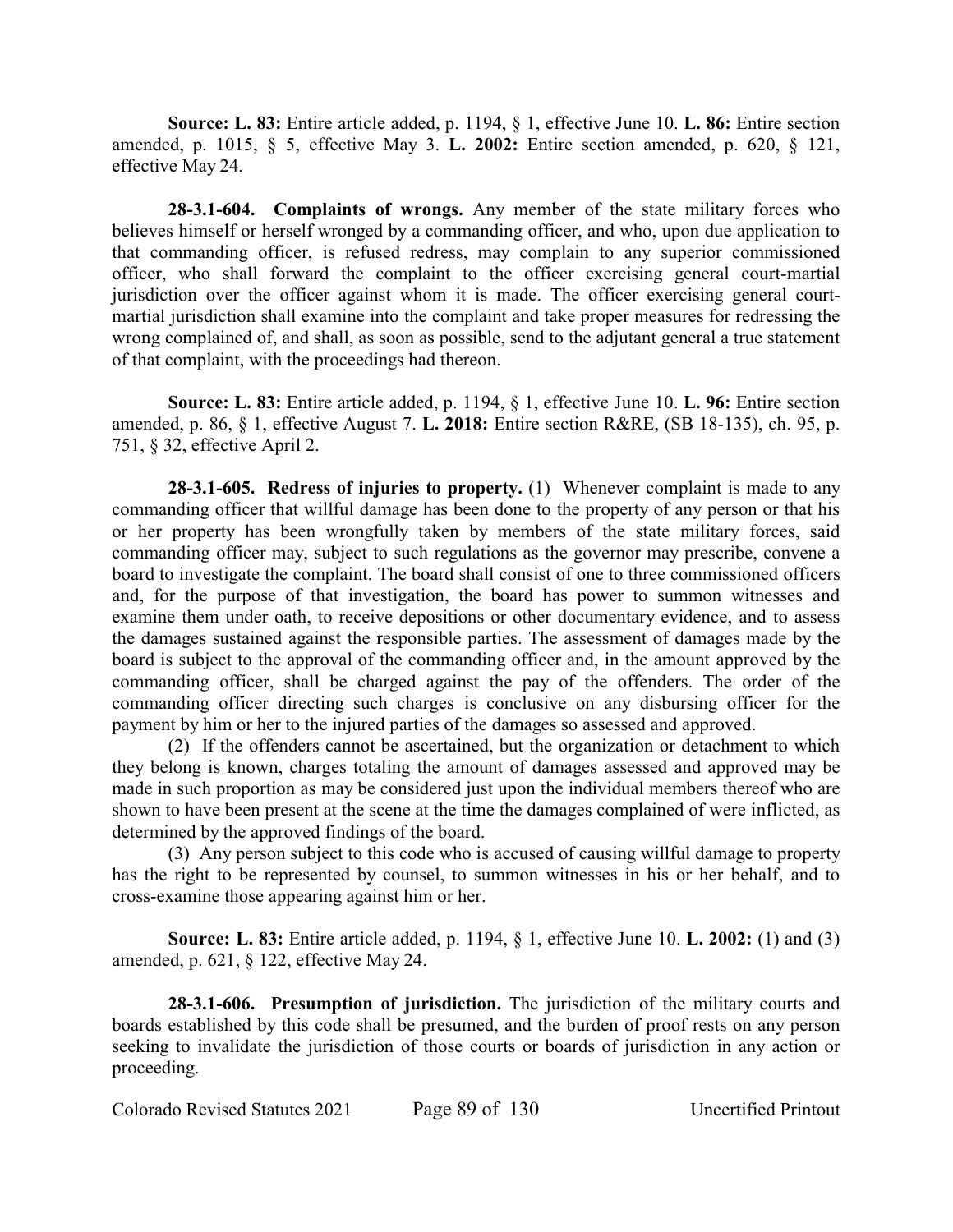**Source: L. 83:** Entire article added, p. 1195, § 1, effective June 10.

**28-3.1-607. Delegation of authority by the governor.** The governor may delegate any authority vested in him or her under this code.

**Source: L. 83:** Entire article added, p. 1195, § 1, effective June 10. **L. 2002:** Entire section amended, p. 621, § 123, effective May 24.

# **ARTICLE 4**

### State Defense Force

**28-4-101. Short title.** This article shall be known and may be cited as the "State Defense Force Act".

**Source: L. 43:** p. 444, § 19. **CSA:** C. 111, § 138. **CRS 53:** § 94-7-15. **C.R.S. 1963:** § 94-2-15. **L. 86:** Entire section amended, p. 1016, § 10, effective May 3.

**28-4-102. Definitions.** As used in this article 4, unless the context otherwise requires:

(1) and (2) (Deleted by amendment, L. 2002, p. 589, § 18, effective May 24, 2002.)

(3) "Saboteur" means a person who intentionally destroys, damages, moves, or interferes with any property with reasonable grounds to believe that the act will interfere with the preparation of the United States or any state for defense or for war or with the prosecution of war by the United States.

(4) **[***Editor's note: This version of subsection (4) is effective until notice to the revisor of statutes that the Space National Guard is created is received. See editor's note following this section.***]** "State defense force" means the organized military force of the state of Colorado other than the Army National Guard or Air National Guard and existing as a division of the department of military and veterans affairs pursuant to section 24-1-127 (3)(d), C.R.S.

(4) **[***Editor's note: This version of subsection (4) is effective upon notice to the revisor of statutes that the Space National Guard is created. See editor's note following this section.***]** "State defense force" means the organized military force of the state of Colorado other than the Army National Guard, Air National Guard, or Space National Guard and existing as a division of the department of military and veterans affairs pursuant to section 24-1-127 (3)(d).

(5) "State defense force active duty" means that duty performed by individuals pursuant to this article.

(6) "Terrorist" means a person who has engaged in, or is suspected of engaging in, acts of terrorism, as that term is defined in 18 U.S.C. sec. 3077 (1), as amended.

**Source: L. 43:** p. 439, § 1. **CSA:** C. 111, § 123. **CRS 53:** § 94-7-1. **C.R.S. 1963:** § 94- 2-1. **L. 86:** (1) amended, p. 1016, § 11, effective May 3. **L. 2002:** (1) and (2) amended and (3) to (6) added, p. 589, § 18, effective May 24. **L. 2021:** (4) amended, (SB 21-266), ch. 423, p. 2803, § 27, effective July 2; IP and (4) amended, (HB 21-1231), ch. 206, p. 1078, § 9, effective (see editor's note).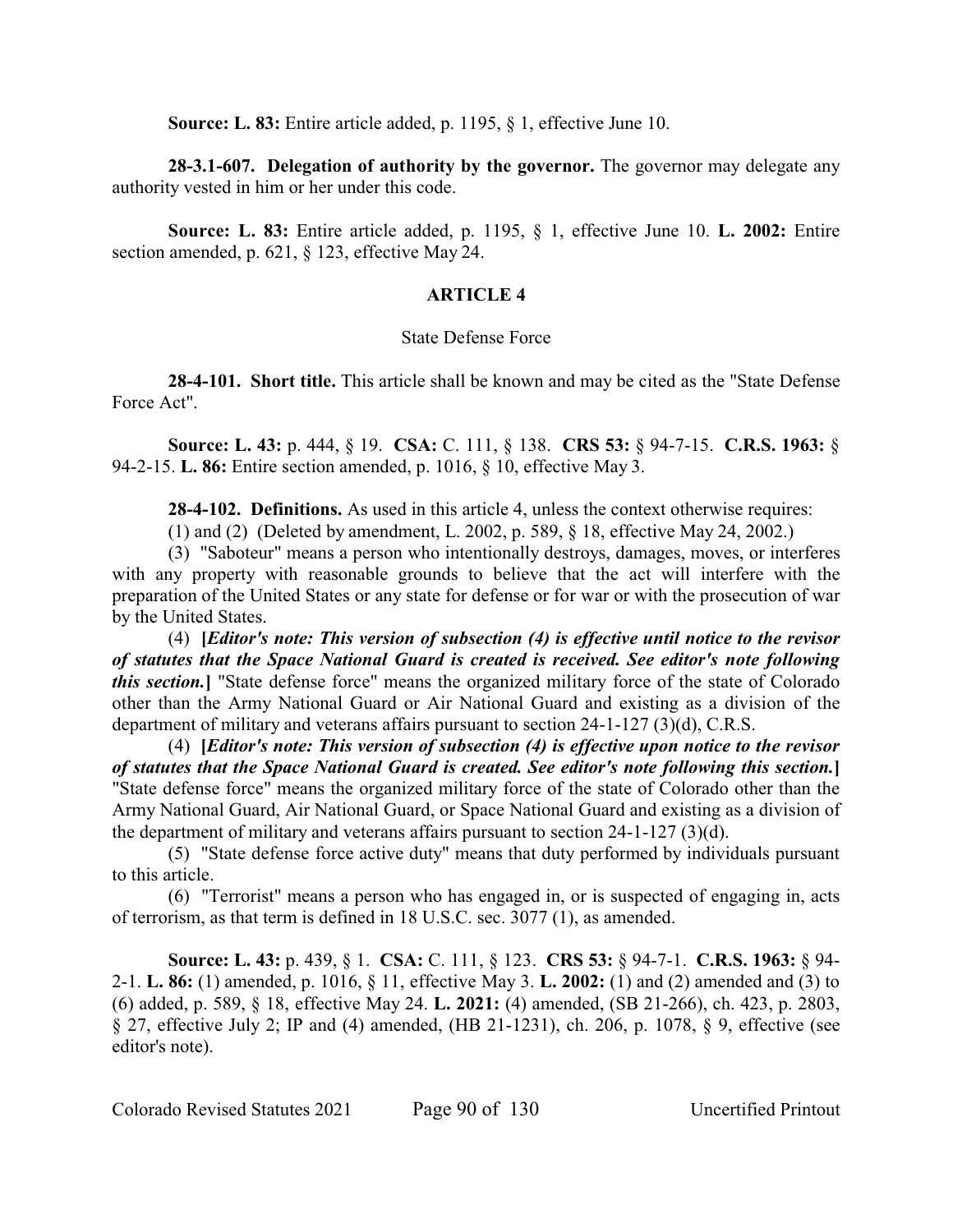**Editor's note:** (1) Amendments to subsection (4) by SB 21-266 and HB 21-1231 were harmonized, effective on the date of notice to the revisor of statutes.

(2) Section 15(2) of chapter 206 (HB 21-1231), Session Laws of Colorado 2021, provides that changes to subsection (4) take effect only if the federal government creates the Space National Guard in the "FY 2022 National Defense Authorization Act" and take effect on the date identified in the written notice from the resource and legislative director of the department of military and veterans affairs to the revisor of statutes, as required in section 28-5- 703.5, that the Space National Guard was created or, if the notice does not specify that date, on the date of the notice to the revisor of statutes, or on May 28, 2021, whichever is later. As of publication date, the revisor of statutes had not received the written notice.

**28-4-103. Supplemental military force.** The governor of the state of Colorado may establish, enlist, maintain, and train and regulate an organized military force within and for the state of Colorado constituting a part of the military establishment for the defense of the United States and the state of Colorado, in addition to and supplemental to the existing organizations of the National Guard, to the full extent authorized by the laws of the United States and the constitution of the state of Colorado.

**Source: L. 43:** p. 439, § 2. **CSA:** C. 111, § 124. **CRS 53:** § 94-7-2. **C.R.S. 1963:** § 94- 2-2.

**Cross references:** For the militia, see art. XVII, Colo. Const.

**28-4-103.5. Persons subject to military duty - state defense force.** (1) Every ablebodied male citizen of Colorado and those who have declared their intention to become citizens of the United States residing therein between the ages of eighteen and sixty-four years, except persons exempt by law, are subject to military duty in the state defense force. However, the following persons or classes of persons are exempted from military service:

(a) Persons exempt by any statute of this state;

(b) The members of any regularly organized fire or police department of any city, county, city and county, or town if such members are on full-time duty with the fire or police departments or if such members are found by the governor to be necessary for the health, welfare, or protection of the community;

(c) Those permanently disqualified for military service because of physical disability and having in their possession a certificate of some licensed physician or advanced practice nurse or surgeon that describes the nature thereof;

(d) Justices, judges, and clerks of courts of record, clerks of municipal courts, county clerk and recorders, sheriffs, and ministers of the gospel;

(e) Practicing physicians, officers and assistants of hospitals, prisons, and jails whose services are declared by the governor to be necessary for the general health, welfare, or protection of the community;

(f) Persons determined to be mentally incompetent by a court of competent jurisdiction and persons convicted of a felony and not pardoned;

(g) All persons who because of religious beliefs claim exemption from military service, if the conscientious holding of such belief by such persons is established under such regulations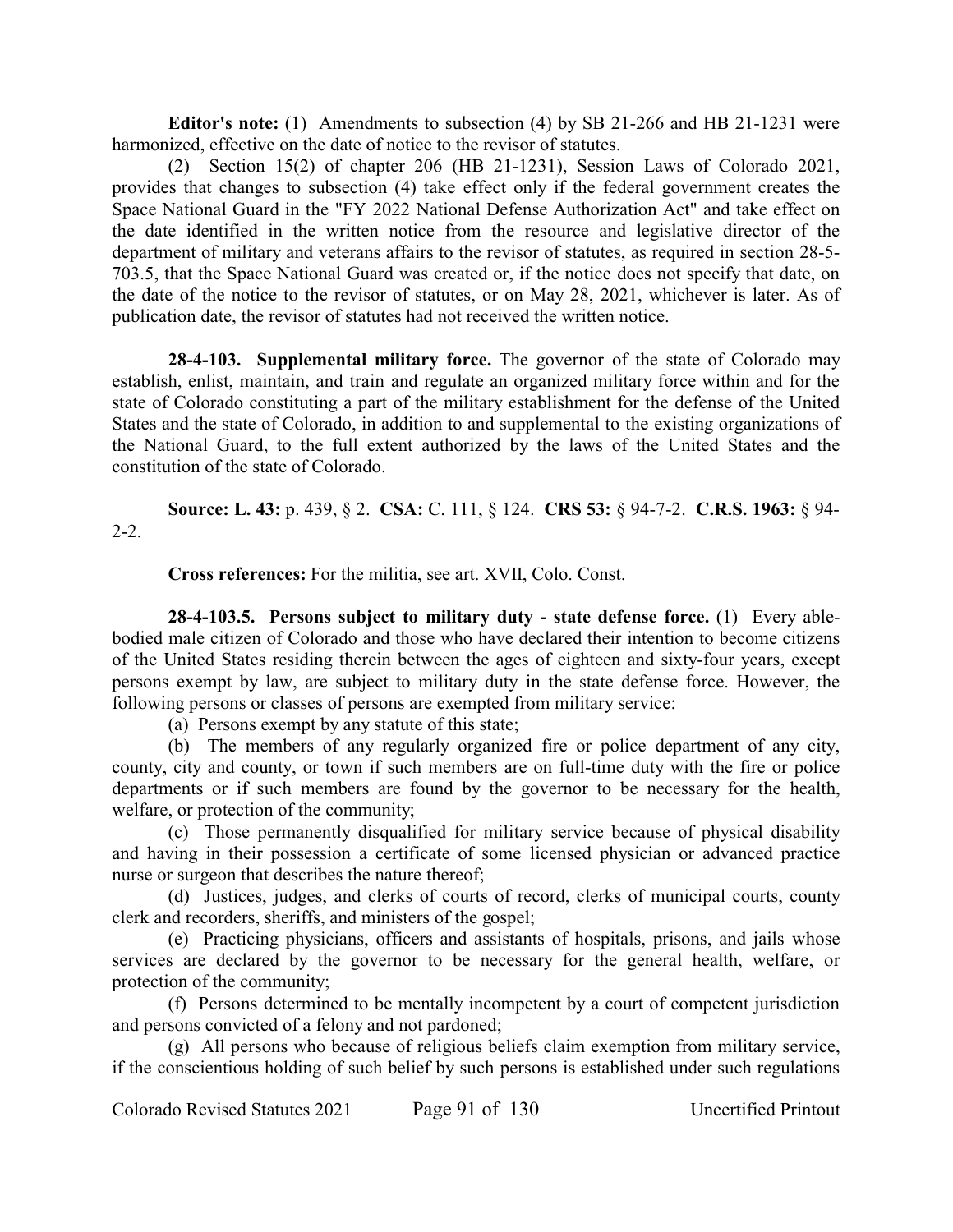as the governor prescribes. Such persons shall be exempted from military service in a combat capacity, but no person so exempted shall be exempt from military service in any capacity which the governor declares to be noncombatant.

**Source: L. 2002:** Entire section added with relocations, p. 590, § 19, effective May 24. **L. 2008:** (1)(c) amended, p. 135, § 27, effective January 1, 2009.

**Editor's note:** This section is similar to former § 28-3-102 as it existed prior to 2002.

**28-4-104. State defense force - composition.** The governor is authorized to organize and maintain within this state such military forces as the governor deems necessary to defend this state. Such forces shall be known as the state defense force and shall be composed of such citizens of the state as shall volunteer or be ordered by the governor and qualify for service therein. Such forces shall be additional to and distinct from the National Guard. The Colorado state defense force shall be maintained in numbers to be determined by the governor. No officer or enlisted person of this force shall be a member of the National Guard or other armed force of the United States. Such part of this force as ordered by the governor shall be uniformed. Any part or all of this force may be called to state defense force active duty at the pleasure of the governor. All costs and expenses of the state defense force shall be paid from the general fund by separate appropriation to the department of military and veterans affairs.

**Source: L. 43:** p. 439, § 3. **CSA:** C. 111, § 125. **CRS 53:** § 94-7-3. **C.R.S. 1963:** § 94-2- 3. **L. 82:** Entire section amended, p. 451, § 1, effective March 5. **L. 86:** Entire section amended, p. 1017, § 12, effective May 3. **L. 2002:** Entire section amended, p. 591, § 20, effective May 24. **L. 2021:** Entire section amended, (SB 21-266), ch. 423, p. 2804, § 28, effective July 2.

**28-4-105. Organization - rules and regulations.** The governor is authorized to prescribe the strength, branch of service, and rules and regulations not inconsistent with the provisions of this article governing the enlistment age of members of the force and governing the organization, physical requirements, administration, equipment, maintenance, training, and discipline of such force. Such rules and regulations, insofar as he or she deems practicable and desirable, shall conform to the existing law governing and pertaining to the National Guard and the rules and regulations promulgated thereunder and shall prohibit the acceptance of gifts, donations, gratuities, or anything of value by any member of such force from any individual, firm, association, or corporation by reason of his or her membership; except that it is permissible for common carriers, such as airlines, railroads and bus lines, to carry members of such force without charge or at a reduced rate. The Colorado state defense force shall be commanded by the senior officer holding a state commission in the Colorado state defense force. He or she shall be designated by the adjutant general as the commanding officer of the Colorado state defense force. All the rights, powers, privileges, benefits, and emoluments created or existing by virtue of state laws, customs, or regulations heretofore had or enjoyed by the members of the Colorado National Guard shall be conferred upon and vested in the members of the Colorado state defense force. All the duties and responsibilities imposed upon and demanded of the members of the Colorado National Guard by the state laws, customs, or regulations are imposed upon and may be demanded of the members of the Colorado state defense force.

Colorado Revised Statutes 2021 Page 92 of 130 Uncertified Printout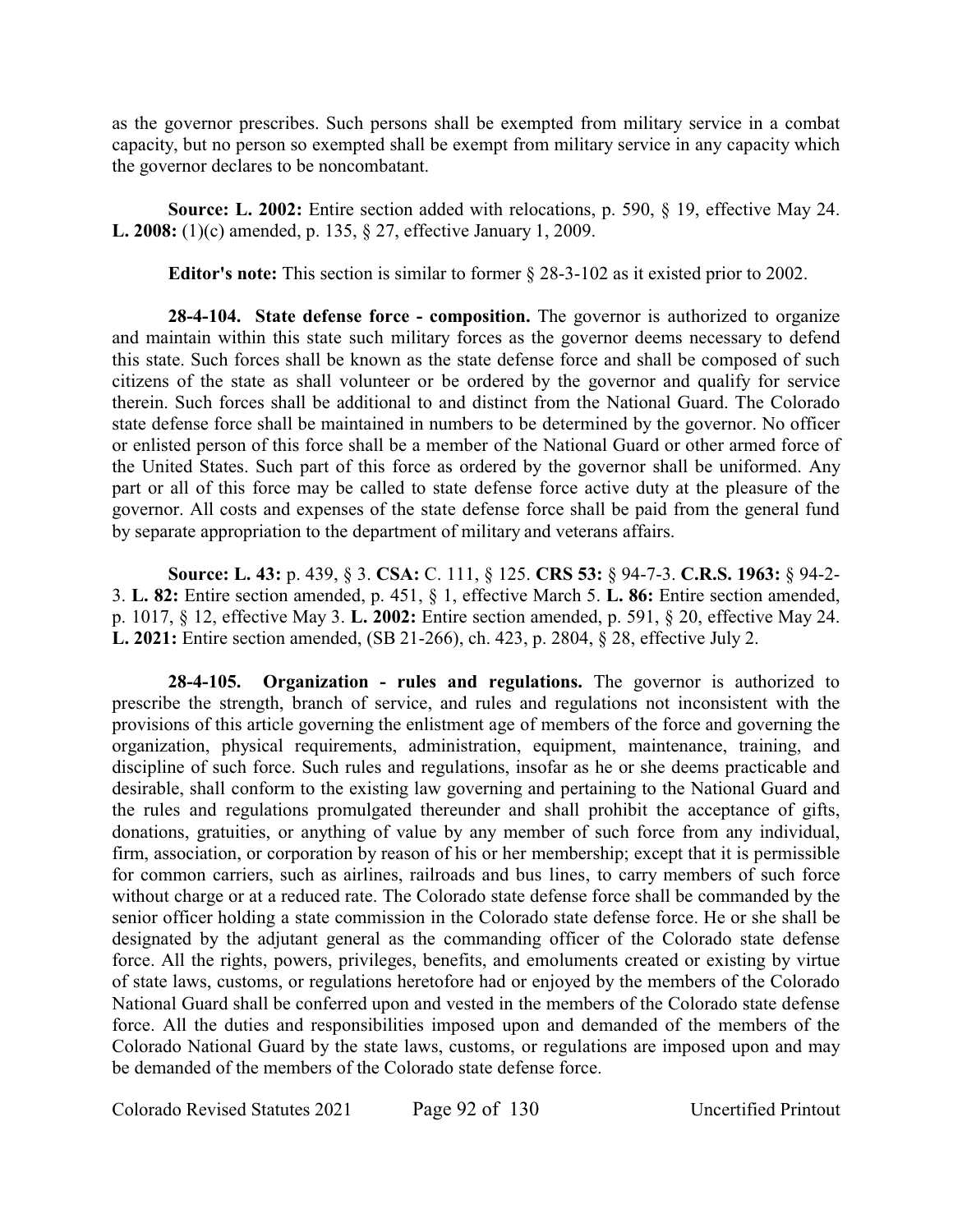**Source: L. 43:** p. 440, § 4. **CSA:** C. 111, § 126. **CRS 53:** § 94-7-4. **C.R.S. 1963:** § 94- 2-4. **L. 86:** Entire section amended, p. 1017, § 13, effective May 3. **L. 2002:** Entire section amended, p. 591, § 21, effective May 24.

**28-4-106. Pay - members - employees of state.** All officers and enlisted persons of the Colorado state defense force when on state defense force active duty by order of the governor shall receive the same pay and allowances as are paid to officers and enlisted persons of like rank or grade in the Army of the United States. Officers and enlisted persons may also voluntarily perform state defense force active duty in an unpaid volunteer status. Regardless of pay status, the officers and enlisted persons of the Colorado state defense force shall be construed to be employees of the state of Colorado, and, in the event that any such officer or enlisted person incurs injuries or becomes sick, diseased, or deceased while on active duty under orders of the governor of the state of Colorado, he or she shall be entitled to all of the benefits of the "Workers' Compensation Act of Colorado", articles 40 to 47 of title 8, C.R.S., accruing to employees of the state of Colorado.

**Source: L. 43:** p. 441, § 5. **CSA:** C. 111, § 127. **CRS 53:** § 94-7-5. **C.R.S. 1963:** § 94- 2-5. **L. 86:** Entire section amended, p. 1018, § 14, effective May 3. **L. 90:** Entire section amended, p. 571, § 60, effective July 1. **L. 2002:** Entire section amended, p. 592, § 22, effective May 24.

**28-4-107. Equipment - buildings.** For the use of such forces, the governor is authorized to requisition from the secretary of defense such arms and equipment as may be in possession of and can be spared by the defense department, to make available to such forces the facilities of state armories and their equipment and such other state premises and property as may be required, to lease office rooms and barracks and employ such clerical, medical, and other forces as necessary to carry out the provisions of this article, and to set the pay of such clerical, medical, and other forces.

**Source: L. 43:** p. 441, § 6. **CSA:** C. 111, § 128. **CRS 53:** § 94-7-6. **C.R.S. 1963:** § 94- 2-6.

**28-4-108. Service outside state.** (1) Such forces shall not be required to serve outside the boundaries of the state except that:

(a) Upon the request of the governor of another state, the governor of this state, in his or her discretion, may order any portion or all of such forces to assist the military or police forces of such other state who are actually engaged in defending such other state. These forces may be recalled by the governor at his or her discretion.

(b) Any organization, unit, or detachment of such forces, upon order of the officer in immediate command thereof, may continue in fresh pursuit of insurrectionists, saboteurs, terrorists, enemies, or enemy forces beyond the borders of this state into another state until such are apprehended or captured by such organization, unit, or detachment or until the military or police forces of the other state or forces of the United States have had an opportunity to take up the pursuit or to apprehend or capture such persons, if such other state has given authority by law for such pursuit by the forces of this state. Any such person who is apprehended or captured in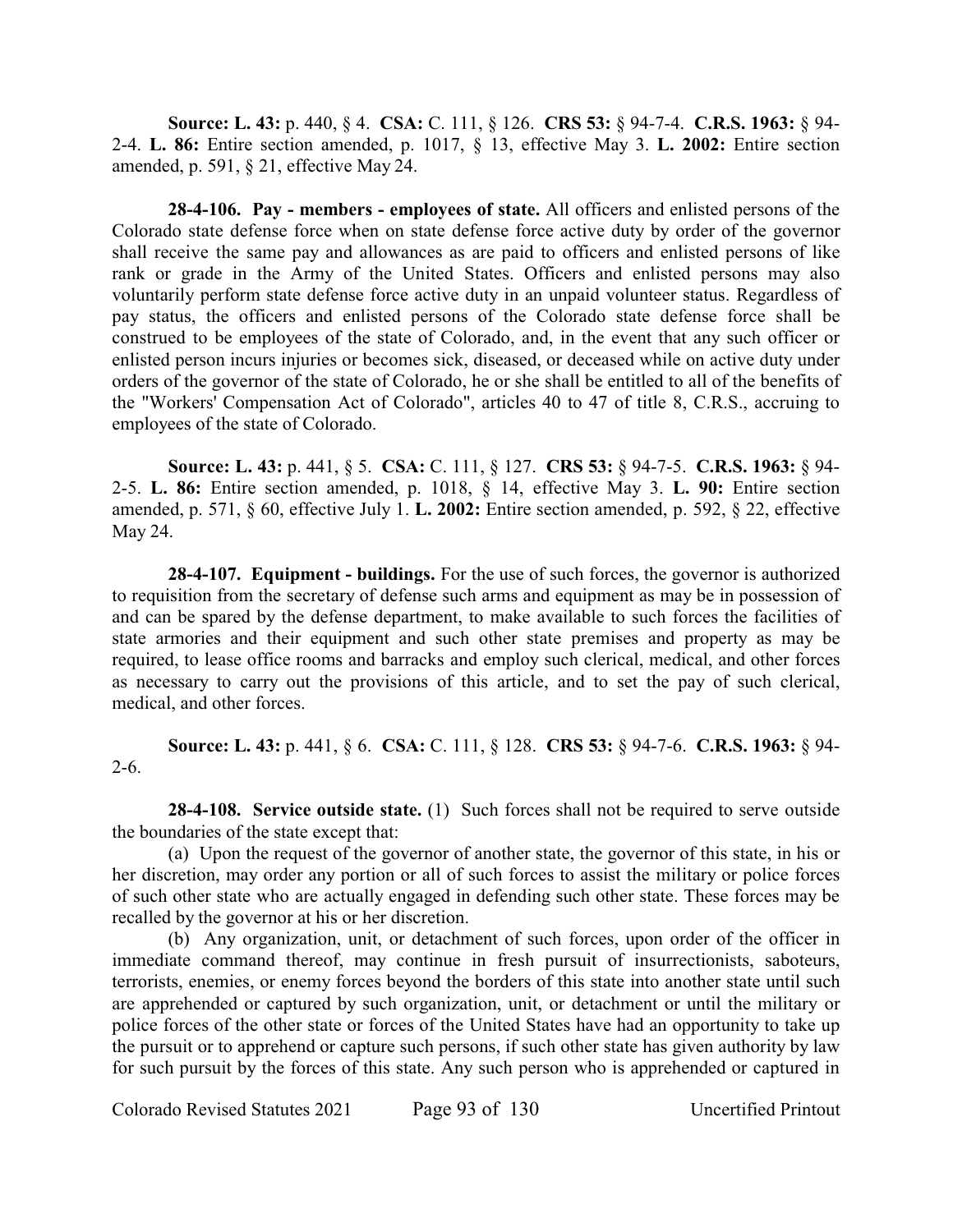such other state by an organization, unit, or detachment of the forces of this state, without unnecessary delay, shall be surrendered to the military or police forces of the state in which he or she is taken or to the United States, but such surrender shall not constitute a waiver by this state of its right to extradite or prosecute such person for any crime committed in this state.

**Source: L. 43:** p. 441, § 7. **CSA:** C. 111, § 129. **CRS 53:** § 94-7-7. **C.R.S. 1963:** § 94-2- 7. **L. 2002:** Entire section amended, p. 592, § 23, effective May 24.

**28-4-109. Forces of other states - privilege.** Any military forces or organizations, units, or detachments thereof of another state who are in fresh pursuit of insurrectionists, saboteurs, terrorists, enemies, or enemy forces may continue such pursuit into this state until the military or police forces of this state or the forces of the United States have had a reasonable opportunity to take up the pursuit or to apprehend or capture such persons within this state while in fresh pursuit. Any such person who is captured or arrested by the military forces of such other state while in this state, without unnecessary delay, shall be surrendered to the military or police forces of this state to be dealt with according to law. This section shall not be construed so as to make unlawful any arrest in this state which would otherwise be lawful, and nothing contained in this section shall be deemed to repeal any of the provisions of sections 16-3-104 and 16-3-106, C.R.S.

**Source: L. 43:** p. 442, § 8. **CSA:** C. 111, § 130. **CRS 53:** § 94-7-8. **C.R.S. 1963:** § 94- 2-8. **L. 2002:** Entire section amended, p. 592, § 24, effective May 24.

**28-4-110. Federal service.** Nothing in this article shall be construed as authorizing such forces, or any part thereof, to be called, ordered, or in any manner drafted as such into the military service of the United States, but no person shall by reason of his or her enlistment or commission in any such forces be exempted from military service under any law of the United States.

**Source: L. 43:** p. 442, § 9. **CSA:** C. 111, § 131. **CRS 53:** § 94-7-9. **C.R.S. 1963:** § 94- 2-9. **L. 2002:** Entire section amended, p. 621, § 124, effective May 24.

**28-4-111. Civil groups not enlisted as units.** No civil organization, society, club, post, order, fraternity, association, brotherhood, body, union, league, or other combination of persons or civil group shall be enlisted in such forces as an organization or unit.

**Source: L. 43:** p. 443, § 10. **CSA:** C. 111, § 132. **CRS 53:** § 94-7-10. **C.R.S. 1963:** § 94-2-10.

**28-4-112. Citizenship a qualification.** No person shall be commissioned or enlisted in such forces who is not a citizen of the United States.

**Source: L. 43:** p. 443, § 11. **CSA:** C. 111, § 133. **CRS 53:** § 94-7-11. **C.R.S. 1963:** § 94-2-11.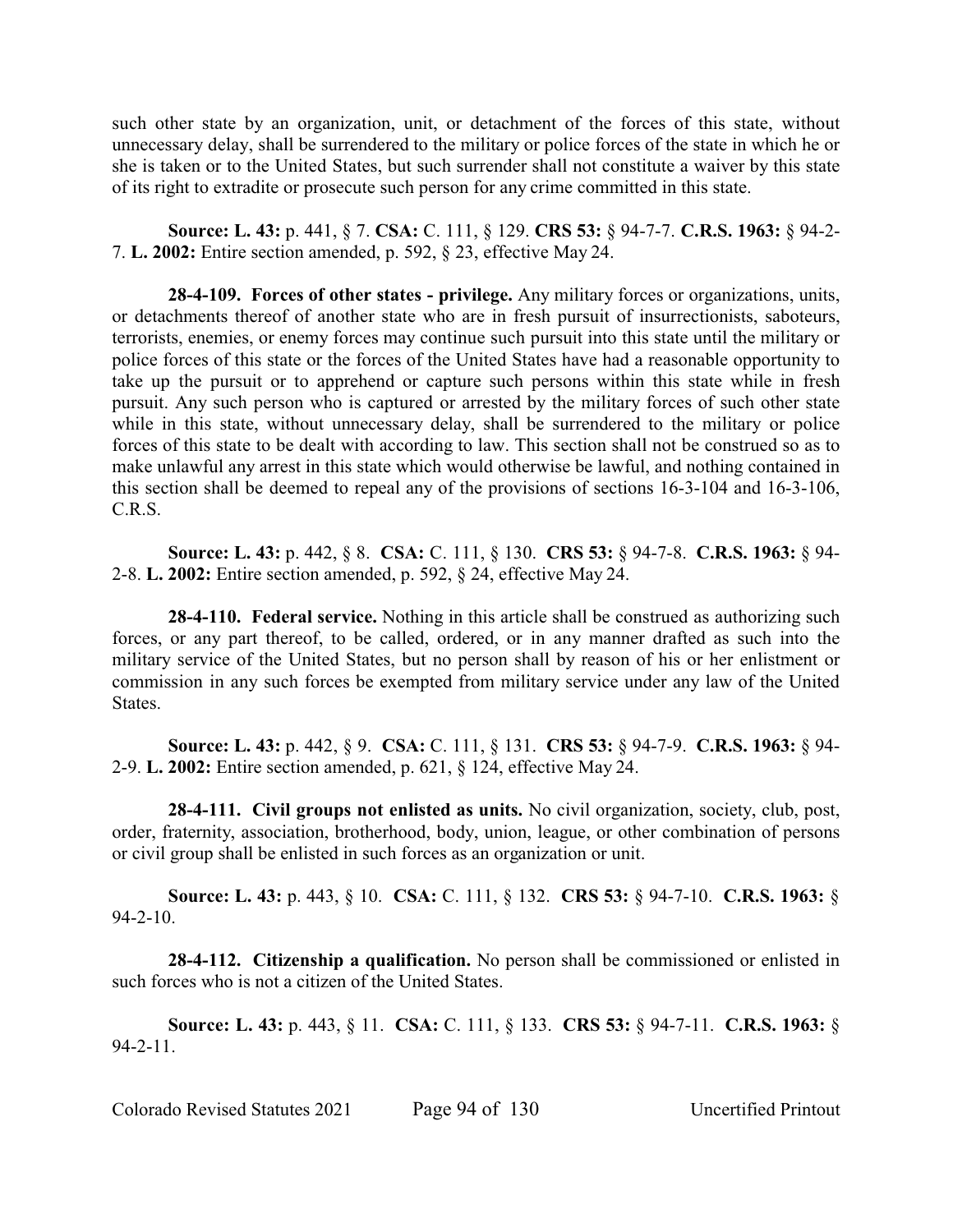**28-4-113. Oath of officers.** The oath to be taken by officers commissioned in such force shall be substantially in the form prescribed for officers of the National Guard, substituting the words "Colorado state defense force" where necessary.

**Source: L. 43:** p. 443, § 12. **CSA:** C. 111, § 134. **CRS 53:** § 94-7-12. **C.R.S. 1963:** § 94-2-12. **L. 86:** Entire section amended, p. 1018, § 15, effective May 3.

**Cross references:** For the oath required of officers of the Colorado National Guard, see § 28-3-303.

**28-4-114. Enlistment period - oath.** The period of enlistment shall be as specified in department of military and veterans affairs policies and procedures. The oath to be taken upon enlistment in such forces shall be substantially in the form prescribed for enlisted men and women of the National Guard, substituting the words "Colorado state defense force" where necessary.

**Source: L. 43:** p. 443, § 13. **CSA:** C. 111, § 135. **CRS 53:** § 94-7-13. **C.R.S. 1963:** § 94-2-13. **L. 86:** Entire section amended, p. 1018, § 16, effective May 3. **L. 2002:** Entire section amended, p. 593, § 25, effective May 24. **L. 2021:** Entire section amended, (SB 21-266), ch. 423, p. 2804, § 29, effective July 2.

## **28-4-115. Articles of war.**

(1) (Deleted by amendment, L. 2002, p. 593, § 26, effective May 24, 2002.)

(2) No officer or enlisted person of such force shall be arrested on any warrant while going to, remaining at, or returning from a place where he or she is ordered to attend military duty; except that nothing in this article shall be construed to prevent that person's arrest by order of a military officer or for a crime committed while not in actual performance of that person's state defense force active duty. Every officer and enlisted person of such force, during his or her service therein, shall be exempt from service upon any posse comitatus and from jury duty.

(3) When any member of the state defense force is on state defense force active duty, whether in paid or volunteer status, the individual is subject to the provisions of the "Colorado" Code of Military Justice", as set forth in article 3.1 of this title.

**Source: L. 43:** p. 443, § 14. **CSA:** C. 111, § 136. **CRS 53:** § 94-7-14. **C.R.S. 1963:** § 94-2-14. **L. 86:** Entire section amended, p. 1018, § 17, effective May 3. **L. 2002:** Entire section amended, p. 593, § 26, effective May 24.

# **ARTICLE 4.5**

Report on the Value of United States Military Activities in the State

**28-4.5-101. (Repealed)**

Colorado Revised Statutes 2021 Page 95 of 130 Uncertified Printout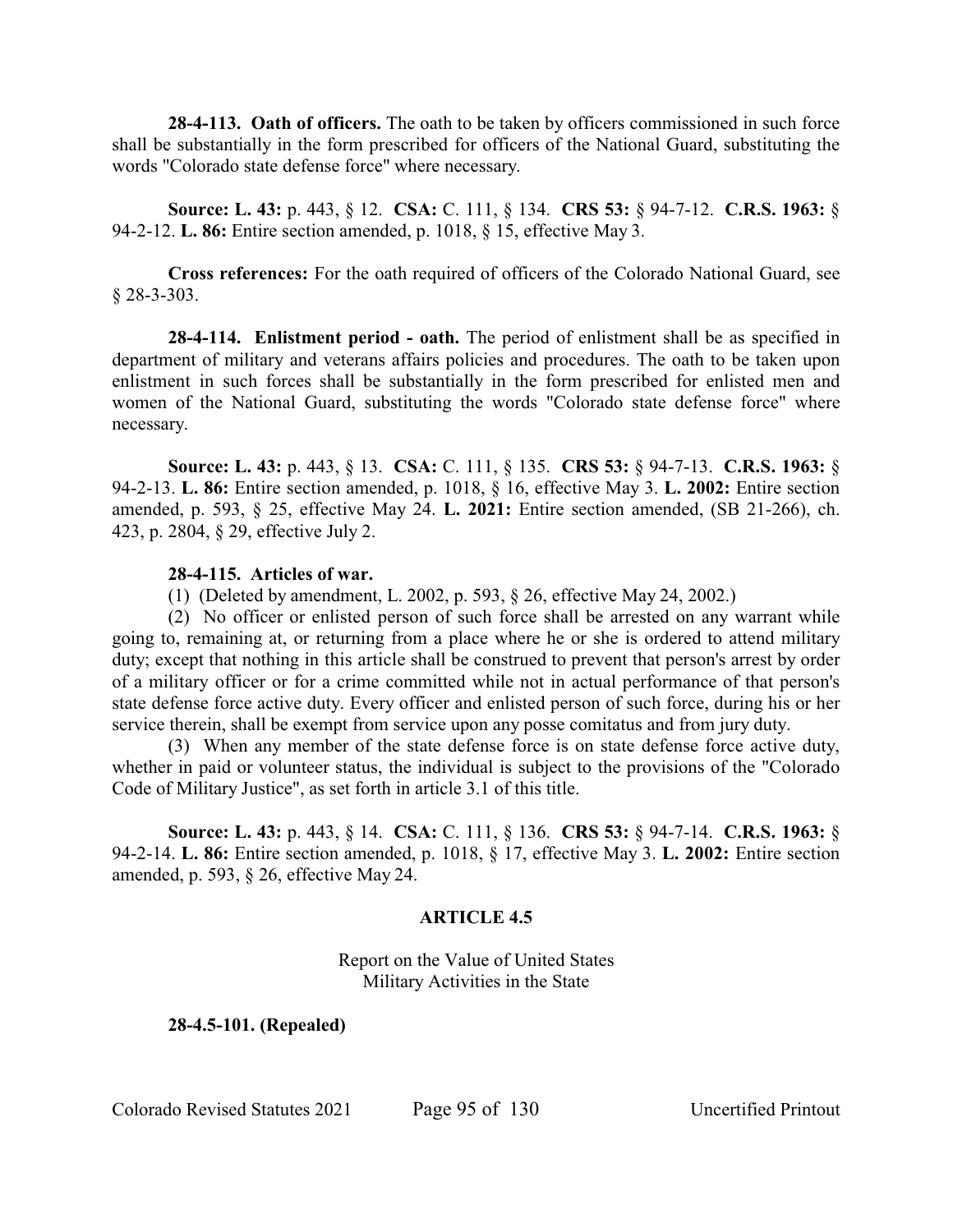**Editor's note:** (1) This article 4.5 was added in 2014 and was not amended prior to its repeal in 2016. For the text of this article 4.5 prior to 2016, consult the 2015 Colorado Revised Statutes and the Colorado statutory research explanatory note beginning on page vii in the front of this volume.

(2) Subsection (7) provided for the repeal of this article, effective July 1, 2016. (See L. 2014, p. 658.)

#### **ARTICLE 4.7**

## USS Colorado

### **28-4.7-101. (Repealed)**

**Editor's note:** (1) This article 4.7 was added in 2017 and was not amended prior to its repeal in 2018. For the text of this article 4.7 prior to 2018, consult the 2017 Colorado Revised Statutes and the Colorado statutory research explanatory note beginning on page vii in the front of this volume.

(2) Subsection (3) provided for the repeal of this article 4.7, effective July 1, 2018. (See L. 2017, p.1763.)

#### **VETERANS**

### **ARTICLE 5**

#### Veterans

**Cross references:** For the veterans community living centers, see article 12 of title 26.

**Law reviews:** For article, "Veterans' Benefits and the Uniform Veterans Guardianship Act of Colorado", see 28 Colo. Law. 53 (Feb. 1999).

### PART 1

### GENERAL PROVISIONS

**28-5-100.3. Definitions. [***Editor's note: This version of this section is effective until November 11, 2021.* As used in this article, unless the context otherwise requires:

(1) "Veteran" means a person who served in the active military, naval, or air service of the United States and who was discharged or released under conditions other than dishonorable, in accordance with U.S.C. title 38, as amended.

**28-5-100.3. Definitions. [***Editor's note: This version of this section is effective November 11, 2021.* As used in this article 5, unless the context otherwise requires:

(1) "Discharged LGBT veteran" means a person who the state board of veterans affairs determines to be a discharged LGBT veteran pursuant to section 28-5-103.

Colorado Revised Statutes 2021 Page 96 of 130 Uncertified Printout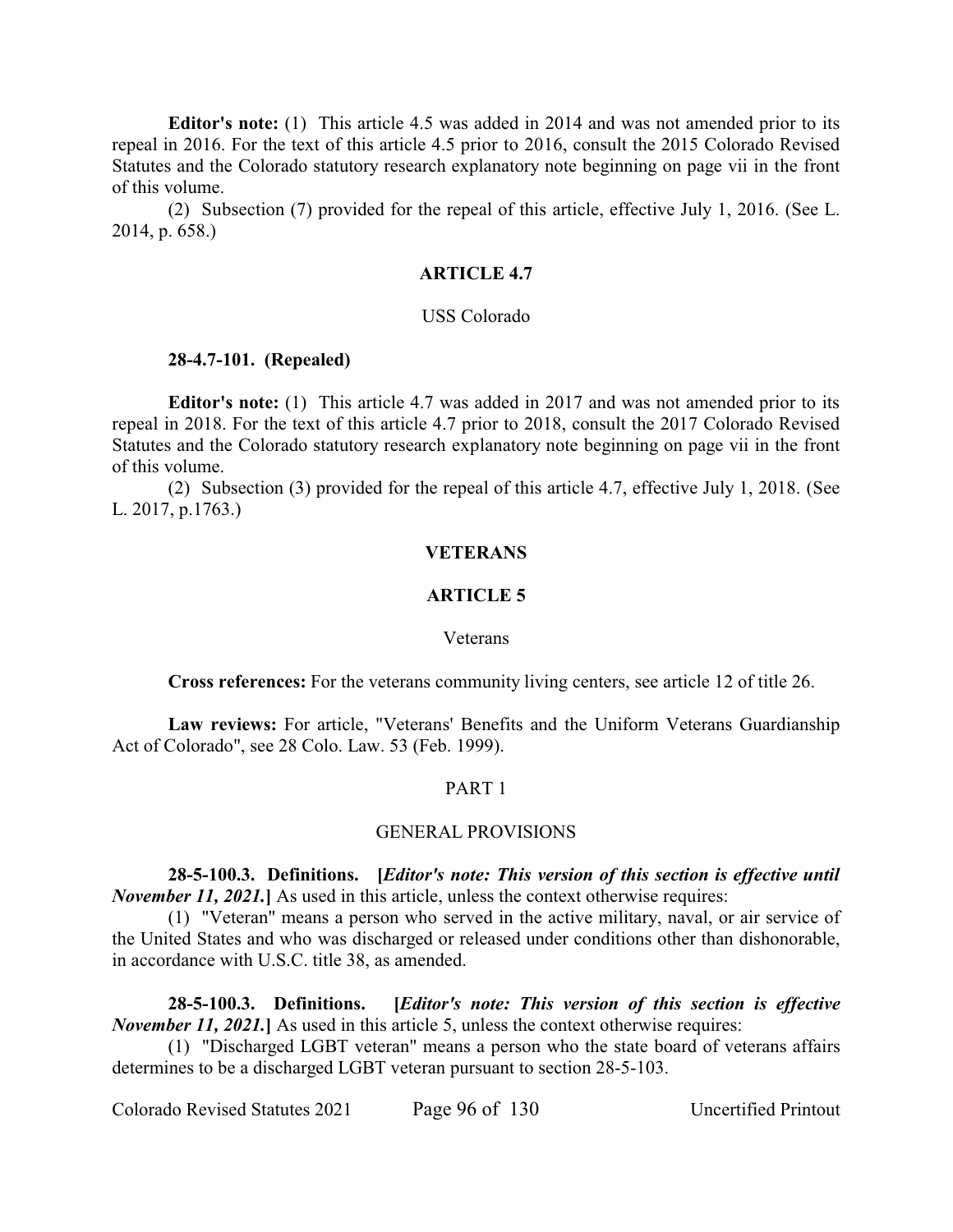(2) "Veteran" means a person who served in the active military, naval, or air service of the United States and who was discharged or released under conditions other than dishonorable, in accordance with U.S.C. title 38, as amended.

**Source: L. 2016:** Entire section added, (HB 16-1125), ch. 38, p. 95, § 2, effective August 10. **L. 2021:** Entire section amended, (SB 21-026), ch. 42, p. 174, § 3, effective November 11.

**Cross references:** (1) For the legislative declaration in HB 16-1125, see section 1 of chapter 38, Session Laws of Colorado 2016.

(2) For the short title ("Restoration of Honor Act") in SB 21-026, see section 1 of chapter 42, Session Laws of Colorado 2021.

**28-5-101. Military discharges recorded free.** For the purpose of preserving a record of men and women who served with the armed forces of the United States and who are now or may become residents of Colorado, the clerk and recorders of the various counties of the state are directed to record discharges for such men and women without charging any fees therefor.

**Source: L. 45:** p. 641, § 1. **CSA:** C. 150, § 62. **CRS 53:** § 143-4-1. **C.R.S. 1963:** § 144- 4-1.

**28-5-102. Identity documents - veteran identifier.** A driver's license or identification card, issued under article 2 of title 42, C.R.S., that identifies the holder as a veteran is sufficient documentation that a person is a veteran for the purposes of any benefit or preference given to veterans by the state of Colorado or any political subdivision of Colorado.

**Source: L. 2013:** Entire section added, (HB 13-1119), ch.177, p. 654, § 3, effective August 7.

**28-5-103. Discharged LGBT veteran. [***Editor's note: This section is effective November 11, 2021.* (1) (a) A person is a discharged LGBT veteran if the person, as determined by the board of veterans affairs, was discharged from the armed services due to the person's sexual orientation or gender identity or gender expression; or statements, consensual sexual conduct, or consensual acts relating to sexual orientation or gender identity or gender expression unless the statements, conduct, or acts are prohibited by the uniform code of military justice on grounds other than the person's sexual orientation, gender identity, or gender expression; or the disclosure of statements, conduct, or acts relating to sexual orientation or gender identity or gender expression that were prohibited by the armed services at the time of discharge.

(b) Notwithstanding subsection (1)(a) of this section, a person who received a dishonorable discharge, bad conduct discharge, or, if the person was an officer, a dismissal from the armed services is not eligible to be a discharged LGBT veteran.

(2) Upon application, and in accordance with the process established by the division of veterans affairs pursuant to this section, the board of veterans affairs shall determine whether a person is a discharged LGBT veteran.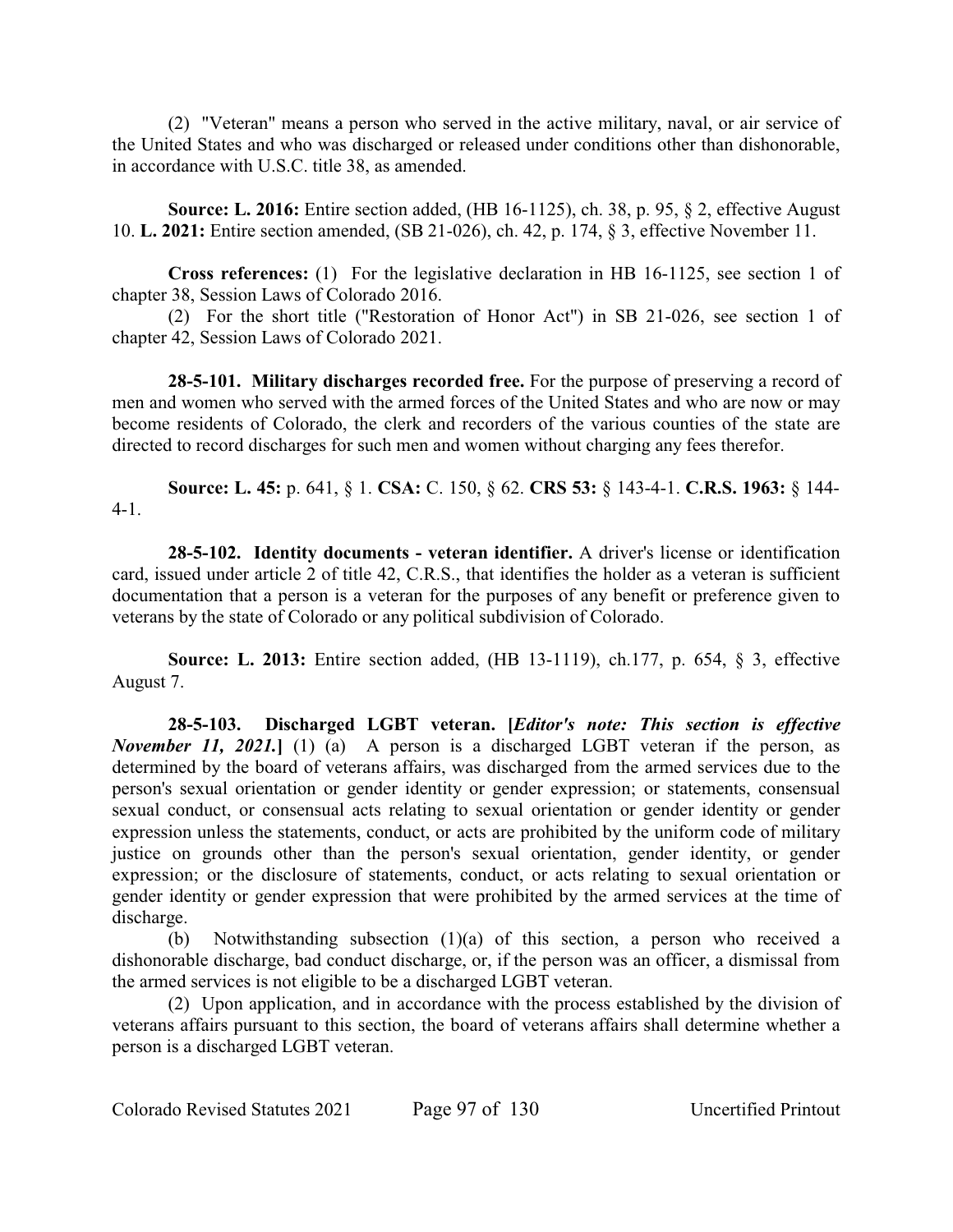(3) (a) The division of veterans affairs shall establish a consistent and uniform process to determine whether a person is a discharged LGBT veteran, including, at a minimum, standards for verifying the person's status as a discharged LGBT veteran.

(b) (I) The process must require a person applying for classification as a discharged LGBT veteran to submit a copy of the person's DD214 form issued by the United States government, a personal affidavit of the circumstances surrounding the discharge, and any relevant records pertaining to the discharge.

(II) A person who does not have the documents described in subsection  $(3)(b)(I)$  of this section is not automatically disqualified from being classified as a discharged LGBT veteran. If the person does not have the documents, the person must submit an affidavit certifying that the person does not have the documents.

(c) The division of veterans affairs shall establish a method for a person determined by the board of veterans affairs to be a discharged LGBT veteran to demonstrate status as a discharged LGBT veteran.

**Source: L. 2021:** Entire section added, (SB 21-026), ch. 42, p. 173, § 2, effective November 11.

**Cross references:** For the short title ("Restoration of Honor Act") in SB 21-026, see section 1 of chapter 42, Session Laws of Colorado 2021.

## PART 2

### UNIFORM VETERANS' GUARDIANSHIP LAW

**28-5-201. Short title.** This part 2 shall be known and may be cited as the "Uniform Veterans' Guardianship Act".

**Source: L. 45:** p. 660, § 21. **CSA:** C. 150, § 55 (21). **CRS 53:** § 143-3-21. **C.R.S. 1963:** § 144-3-21.

**28-5-202. Definitions.** As used in this part 2, unless the context otherwise requires:

(1) "Administrator" means the administrator of veterans' affairs of the United States or his or her successor.

(2) "Benefits" means all moneys paid or payable by the United States through the veterans administration.

(3) "Estate" means income on hand and assets acquired partially or wholly with income.

(4) "Guardian" means any fiduciary for the person or estate of a ward.

(5) "Income" means moneys received from the veterans administration and revenue or profit from any property wholly or partially acquired therewith.

(6) "Person" means an individual, a partnership, a corporation, or an association.

(7) "Veterans administration" means the veterans administration, its predecessors, or its successors.

(8) "Ward" means a beneficiary of the veterans administration.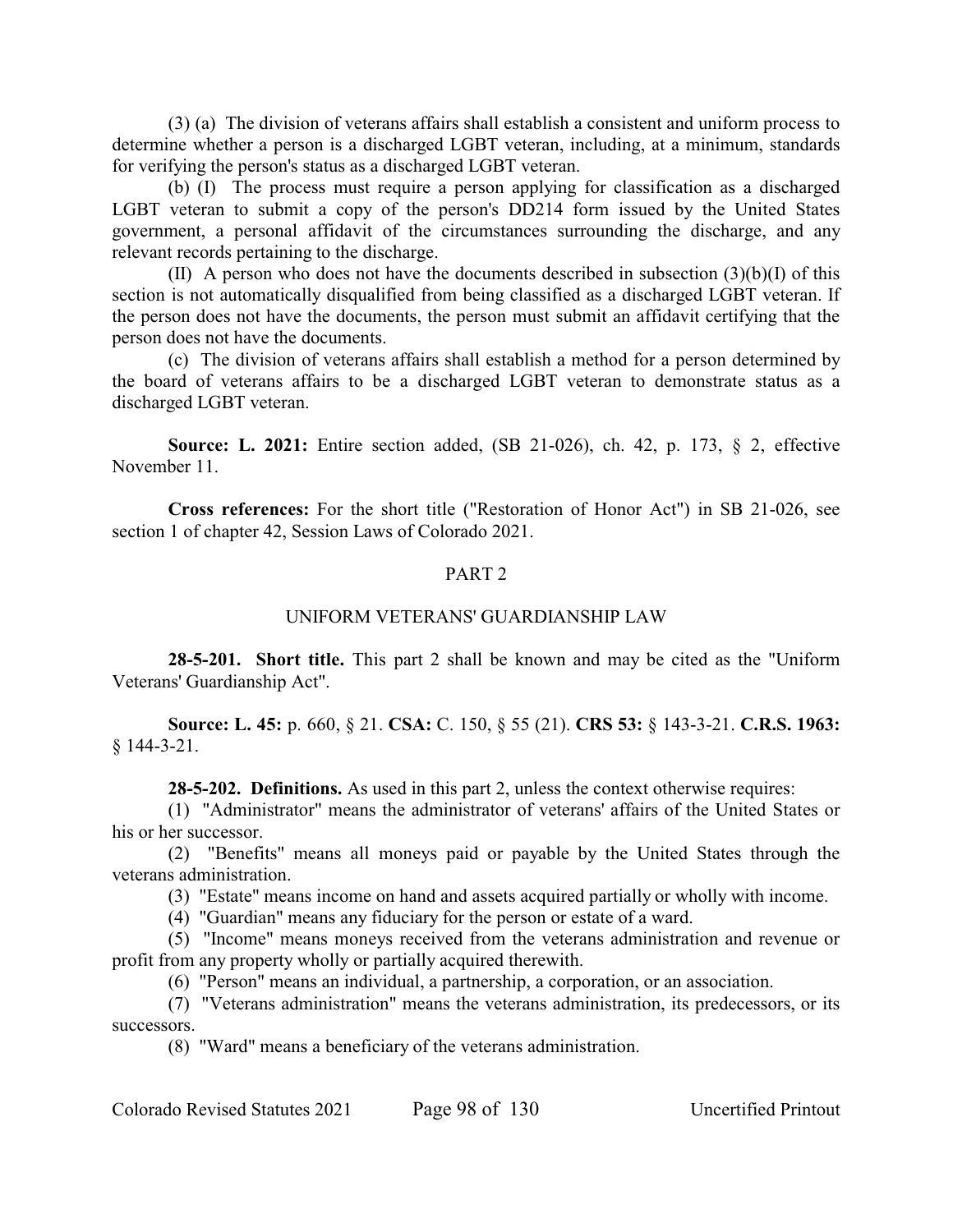**Source: L. 45:** p. 652, § 1. **CSA:** C. 150, § 55 (1). **CRS 53:** § 143-3-1. **C.R.S. 1963:** § 144-3-1. **L. 2002:** (1) amended, p. 621, § 125, effective May 24.

**28-5-203. Administrator as party in interest.** The administrator shall be a party in interest in any proceeding for the appointment or removal of a guardian or for the removal of the disability of minority or mental incapacity of a ward and in any suit or other proceeding affecting in any manner the administration by the guardian of the estate of any present or former ward whose estate includes assets derived in whole or in part from benefits paid by the veterans administration. Not less than fifteen days prior to hearing in such matter, notice in writing of the time and place thereof shall be given by mail, unless waived in writing, to the office of the veterans administration having jurisdiction over the area in which any such suit or any such proceeding is pending.

**Source: L. 45:** p. 653, § 2. **CSA:** C. 150, § 55 (2). **CRS 53:** § 143-3-2. **C.R.S. 1963:** § 144-3-2.

**28-5-204. Guardian appointed when necessary.** When, pursuant to any law of the United States or regulation of the veterans administration, it is necessary, prior to payment of benefits, that a guardian be appointed, the appointment may be made in the manner provided in this part 2.

**Source: L. 45:** p. 653, § 3. **CSA:** C. 150, § 55 (3). **CRS 53:** § 143-3-3. **C.R.S. 1963:** § 144-3-3.

**28-5-205. Limitation on number of wards.** No person other than a bank or trust company shall be guardian of more than five wards at one time, unless all the wards are members of one family. Upon presentation of a petition by an attorney of the veterans administration or other interested person alleging that a guardian is acting in a fiduciary capacity for more than five wards as provided in this section and requesting his or her discharge for that reason, the court, upon proof substantiating the petition, shall require a final accounting forthwith from such guardian and shall discharge him or her from guardianships in excess of five and forthwith appoint a successor.

**Source: L. 45:** p. 653, § 4. **CSA:** C. 150, § 55 (4). **CRS 53:** § 143-3-4. **C.R.S. 1963:** § 144-3-4. **L. 2002:** Entire section amended, p. 621, § 126, effective May 24.

**28-5-206. Appointment of guardian - petition.** (1) A petition for the appointment of a guardian may be filed by any relative or friend of the ward or by any person who is authorized by law to file a petition. If there is no person so authorized or if the person so authorized refuses or fails to file such a petition within thirty days after mailing of notice by the veterans administration to the last known address of the person, if any, indicating the necessity for the same, a petition for appointment may be filed by any resident of this state.

(2) The petition for appointment shall set forth the name, age, and place of residence of the ward, the name and place of residence of the nearest relative, if known, and the fact that the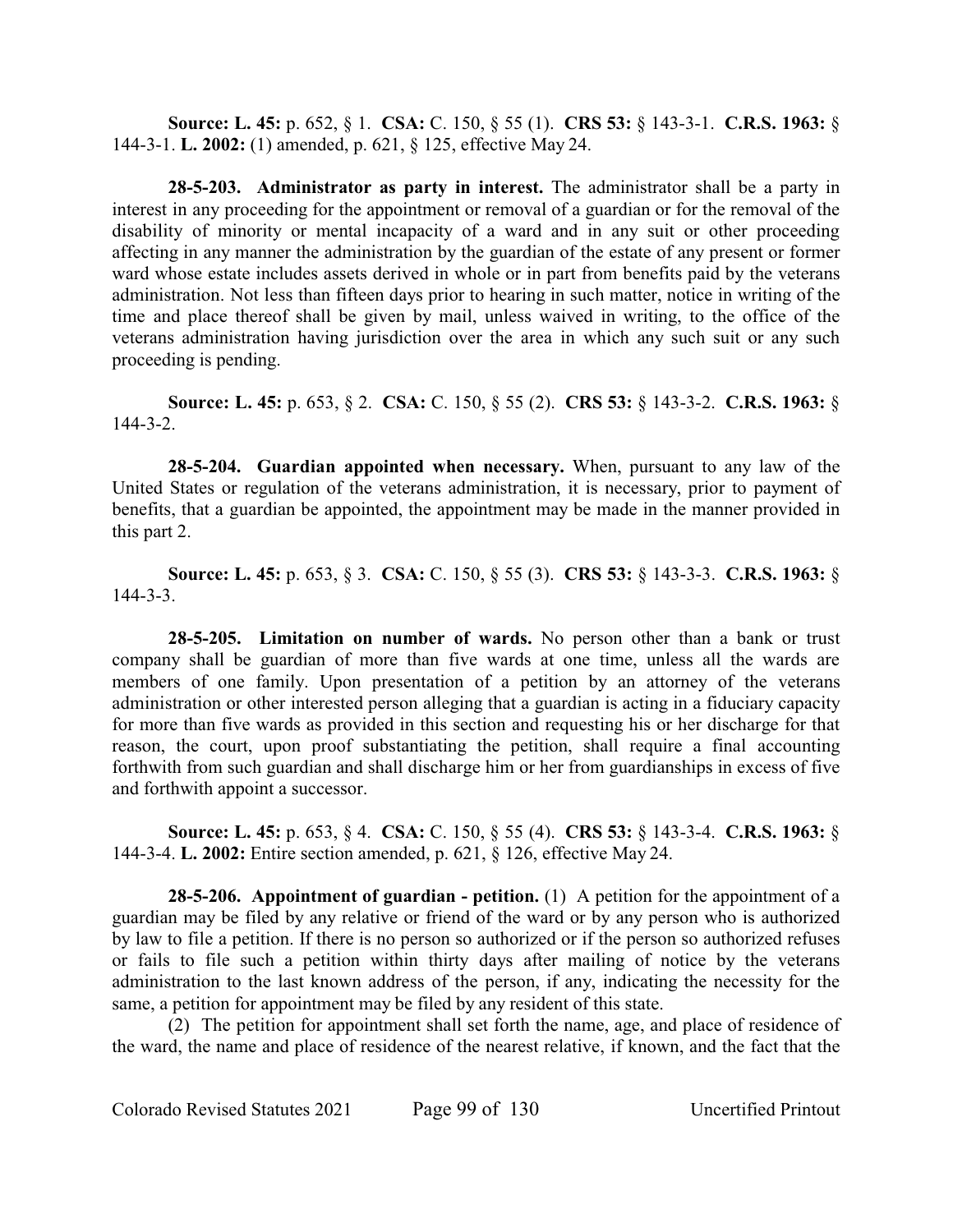ward is entitled to receive benefits payable by or through the veterans administration and shall set forth the amount of money then due and the amount of probable future payments.

(3) The petition shall also set forth the name and address of the person or institution, if any, having actual custody of the ward and the name, age, relationship, if any, occupation, and address of the proposed guardian, and if the nominee is a natural person, the number of wards for whom the nominee is presently acting as guardian. Notwithstanding any law as to priority of persons entitled to appointment or the nomination in the petition, the court may appoint some other individual or a bank or trust company as guardian if the court determines it is for the best interest of the ward.

(4) In the case of a mentally incompetent ward, the petition shall show that such ward has been rated incompetent by the veterans administration on examination in accordance with the laws and regulations governing the veterans administration.

**Source: L. 45:** p. 653, § 5. **CSA:** C. 150, § 55 (5). **CRS 53:** § 143-3-5. **C.R.S. 1963:** § 144-3-5.

**28-5-207. Evidence of necessity for guardian of infant.** Where a petition is filed for the appointment of a guardian for a minor, a certificate of the administrator or his or her authorized representative setting forth the age of such minor as shown by the records of the veterans administration and the fact that the appointment of a guardian is a condition precedent to the payment of any moneys due the minor by the veterans administration shall be prima facie evidence of the necessity for such appointment.

**Source: L. 45:** p. 654, § 6. **CSA:** C. 150, § 55 (6). **CRS 53:** § 143-3-6. **C.R.S. 1963:** § 144-3-6. **L. 2002:** Entire section amended, p. 622, § 127, effective May 24.

**28-5-208. Evidence of necessity for guardian for incompetent.** Where a petition is filed for the appointment of a guardian for a mentally incompetent ward, a certificate of the administrator or his or her duly authorized representative that such person has been rated incompetent by the veterans administration on examination in accordance with the laws and regulations governing the veterans administration and that the appointment of a guardian is a condition precedent to the payment of any moneys due such ward by the veterans administration shall be prima facie evidence of the necessity for such appointment.

**Source: L. 45:** p. 654, § 7. **CSA:** C. 150, § 55 (7). **CRS 53:** § 143-3-7. **C.R.S. 1963:** § 144-3-7. **L. 2002:** Entire section amended, p. 622, § 128, effective May 24.

**28-5-209. Notice of filing petition.** Upon the filing of a petition for the appointment of a guardian under this part 2, notice shall be given to the ward and to such other persons in such manner as is provided by the laws of this state, and also to the veterans administration as provided by this part 2.

**Source: L. 45:** p. 654, § 8. **CSA:** C. 150, § 55 (8). **CRS 53:** § 143-3-8. **C.R.S. 1963:** § 144-3-8.

Colorado Revised Statutes 2021 Page 100 of 130 Uncertified Printout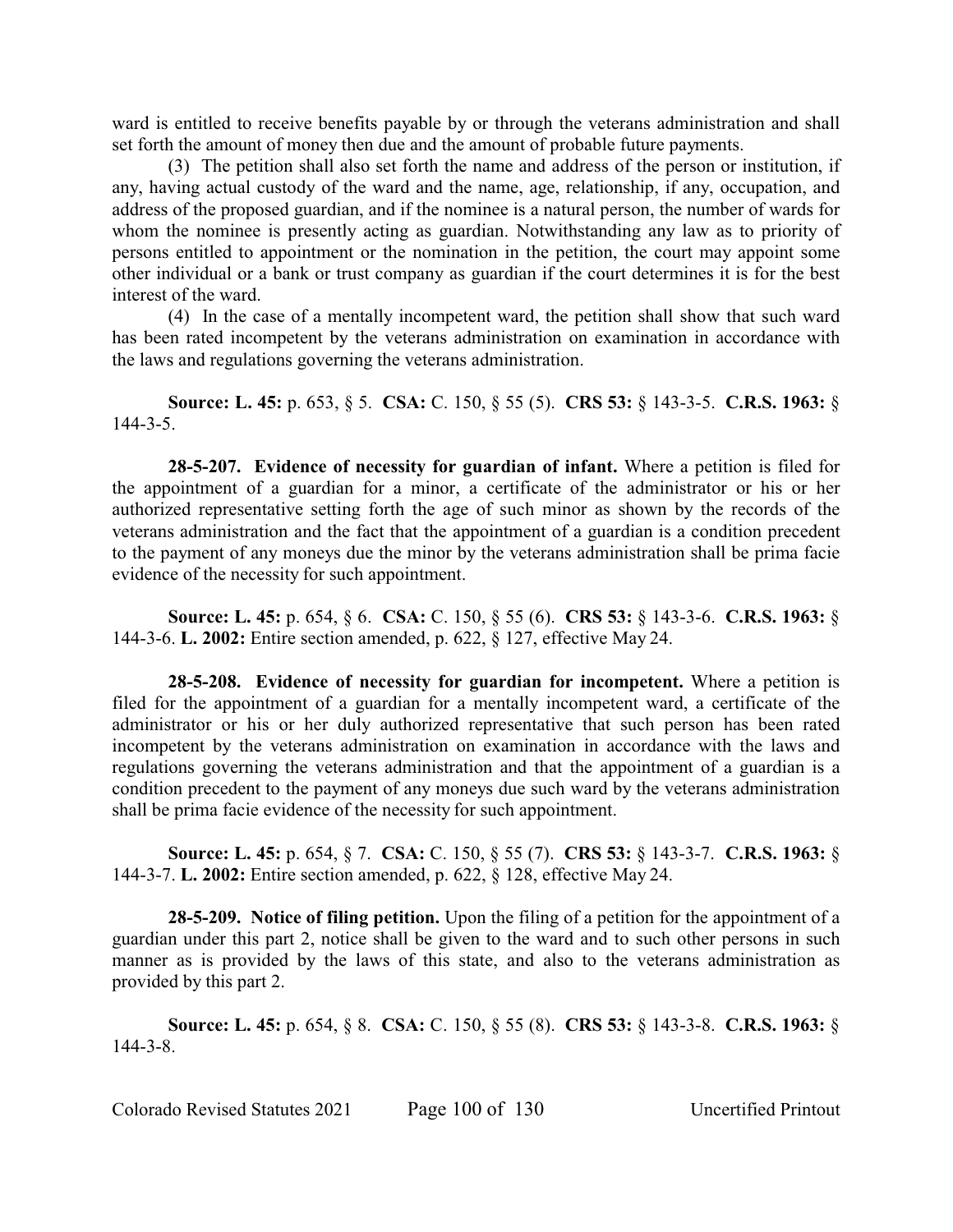**28-5-210. Bond of guardian.** (1) Upon the appointment of a guardian, he or she shall execute and file a bond to be approved by the court in an amount not less than the estimated value of the personal estate and anticipated income of the ward during the ensuing year. The bond shall be in the form and be conditioned as required of guardians appointed under the general guardianship laws of this state. The court may from time to time require the guardian to file an additional bond.

(2) Where a bond is tendered by a guardian with personal sureties, there shall be at least two such sureties, and they shall file with the court a certificate under oath which describes the property owned, both real and personal, and shall state that each is worth the sum named in the bond as the penalty thereof over and above all his or her debts and liabilities and the aggregate of other bonds on which he or she is principal or surety and exclusive of property exempt from execution. The court may require additional security or may require a corporate surety bond, the premium thereon to be paid from the ward's estate.

**Source: L. 45:** p. 654, § 9. **CSA:** C. 150, § 55 (9). **CRS 53:** § 143-3-9. **C.R.S. 1963:** § 144-3-9. **L. 2002:** Entire section amended, p. 129, § 622, effective May 24.

**Cross references:** For the terms and conditions of the bond of a guardian or conservator, see § 15-14-416.

**28-5-211. Accounts of securities - notices and hearings.** (1) Every guardian who has received or who shall receive on account of his or her ward any moneys or other thing of value from the veterans administration shall file with the court annually, on the anniversary date of the appointment, in addition to such other accounts as may be required by the court, a full, true, and accurate account under oath of all moneys or other things of value so received by him or her, all earnings, interest, or profits derived therefrom, and all property acquired therewith and of all disbursements therefrom, and showing the balance thereof in his or her hands at the date of the account and how invested.

(2) The guardian, at the time of filing any account, shall exhibit all securities or investments held by him or her to an officer of the bank or other depository wherein said securities or investments are held for safekeeping, or to an authorized representative of the corporation which is surety on his or her bond, or to the judge or clerk of a court of record in this state, or, upon request of the guardian or other interested party, to any other reputable person designated by the court, who shall certify in writing that he or she has examined the securities or investments and identified them with those described in the account and shall note any omissions or discrepancies. If the depository is the guardian, the certifying officer shall not be the officer verifying the account. That certificate and the certificate of an official of the bank in which are deposited any funds for which the guardian is accountable, showing the amount on deposit, shall be prepared and signed in duplicate, and one of each shall be filed by the guardian with his or her account.

(3) At the time of filing in the court any account, a certified copy thereof and a signed duplicate of each certificate filed with the court shall be sent by the guardian to the office of the veterans administration having jurisdiction over the area in which the court is located. A signed duplicate or a certified copy of any petition, motion, or other pleading pertaining to an account or to any matter other than an account and which is filed in the guardianship proceedings shall be

Colorado Revised Statutes 2021 Page 101 of 130 Uncertified Printout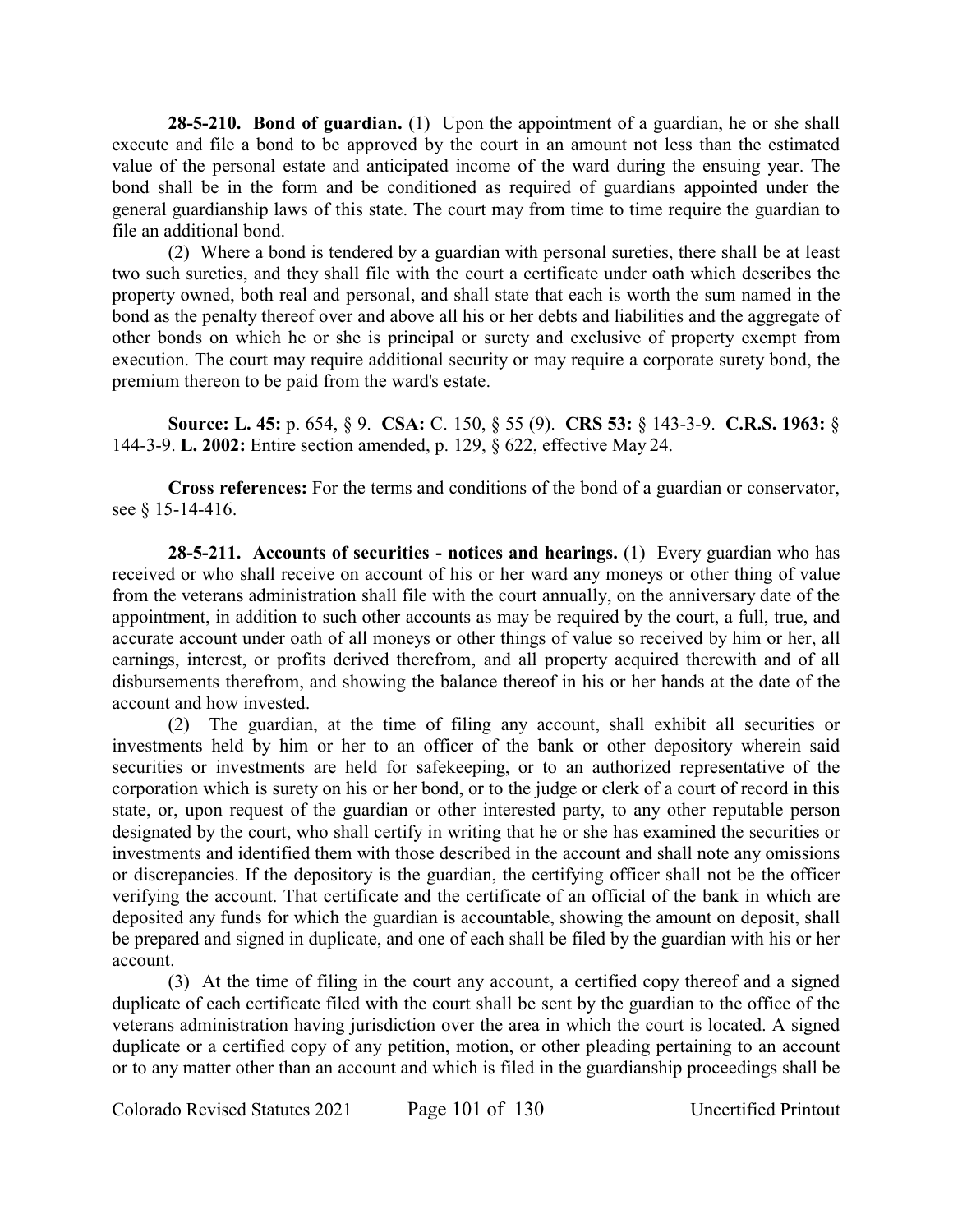furnished by the person filing the same to the proper office of the veterans administration. Unless hearing is waived in writing by the attorney of the veterans administration and by all other persons, if any, entitled to notice, including the surety on the guardian's bond, the court shall fix a time and place for the hearing on the account, petition, motion, or other pleading not less than fifteen days nor more than thirty days from the date same is filed, unless a different available date is stipulated in writing. Unless waived in writing, written notice of the time and place of hearing shall be given the veterans administration office concerned and the guardian and any others entitled to notice not less than fifteen days prior to the date fixed for the hearing. The notice may be given by mail, in which event it shall be deposited in the mails not less than fifteen days prior to said date. The court or clerk thereof shall mail to said veterans administration office a copy of each order entered in any guardianship proceeding wherein the administrator is an interested party.

(4) If the guardian is accountable for property derived from sources other than the veterans administration, he or she shall be accountable as is or may be required under the applicable law of this state pertaining to the property of minors or persons of unsound mind who are not beneficiaries of the veterans administration and as to such other property shall be entitled to the compensation provided by such law. The account for other property may be combined with the account filed in accordance with this section.

**Source: L. 45:** p. 655, § 10. **CSA:** C. 150, § 55 (10). **CRS 53:** § 143-3-10. **C.R.S. 1963:** § 144-3-10. **L. 2002:** (1), (2), and (4) amended, p. 622, § 130, effective May 24.

**28-5-212. Penalty for failure to account.** If any guardian fails to file with the court any account as required by this part 2, or by an order of the court, when any account is due or within thirty days after citation issues as provided by law, or fails to furnish the veterans administration a true copy of any account, petition, or pleading as required by this part 2, such failure may in the discretion of the court be a ground for his or her removal.

**Source: L. 45:** p. 656, § 11. **CSA:** C. 150, § 55 (11). **CRS 53:** § 143-3-11. **C.R.S. 1963:** § 144-3-11. **L. 2002:** Entire section amended, p. 623, § 131, effective May 24.

**28-5-213. Compensation of guardians.** Compensation payable to guardians shall be based upon services rendered and shall not exceed five percent of the amount of income received during the period covered by the account; except that such percentage compensation shall not be allowed on the moneys or other assets received from a prior guardian nor upon the amount received from liquidation of loans or other investments. In the event five percent of income received during the period would be less than twenty-five dollars and the personal property in the estate totals not more than one thousand five hundred dollars, twenty-five dollars may be taken as the guardian's compensation. If the personal property in the estate exceeds one thousand five hundred dollars and five percent of the income would be less than fifty dollars, the guardian's compensation may be fifty dollars. In any case in which the compensation under the foregoing appropriate rates is inadequate because of extra services performed, the court, upon petition and hearing thereon, may authorize reasonable additional compensation. A copy of the petition and notice of hearing thereon shall be given the proper office of the veterans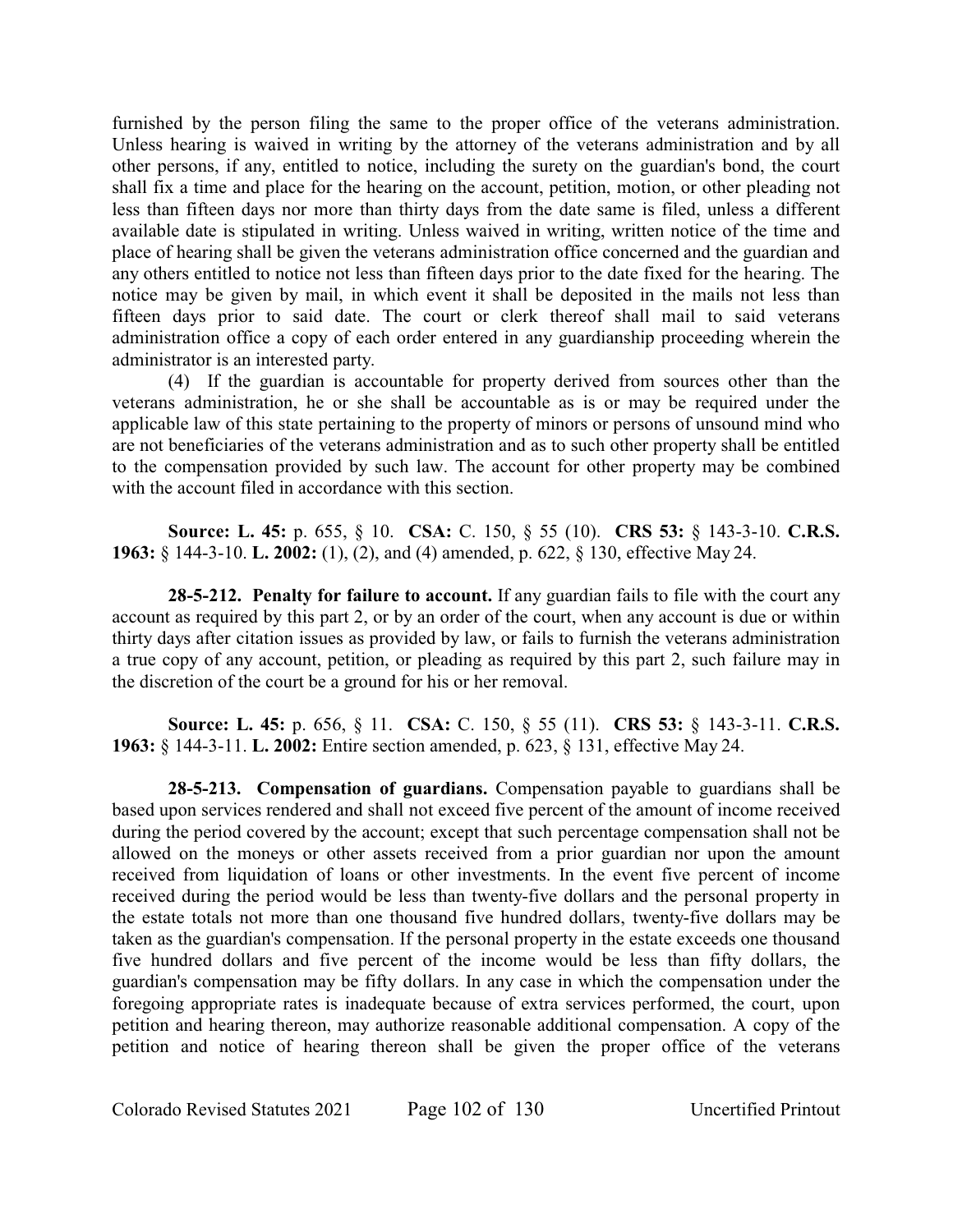administration in the manner provided in the case of hearing on a guardian's account or other pleading.

**Source: L. 45:** p. 656, § 12. **CSA:** C. 150, § 55 (12). **CRS 53:** § 143-3-12. **C.R.S. 1963:** § 144-3-12. **L. 65:** p. 1232, § 1.

**28-5-214. Investments.** Every guardian shall invest the surplus funds of his or her ward's estate in such securities or property as authorized under the laws of this state, but only upon prior order of the court; except that the funds may be invested, without prior court authorization, in direct unconditional interest-bearing obligations of this state or of the United States and in obligations the interest and principal of which are unconditionally guaranteed by the United States. A signed duplicate or certified copy of the petition for authority to invest shall be furnished the proper office of the veterans administration, and notice of hearing thereon shall be given said office as provided in the case of hearing on a guardian's account.

**Source: L. 45:** p. 657, § 13. **CSA:** C. 150, § 55 (13). **CRS 53:** § 143-3-13. **C.R.S. 1963:** § 144-3-13. **L. 2002:** Entire section amended, p. 623, § 132, effective May 24.

**Cross references:** For fiduciary investments, see part 3 of article 1 of title 15.

**28-5-215. Maintenance and support.** A guardian shall not apply any portion of the income or the estate for the support or maintenance of any person other than the ward, except upon petition to and prior order of the court after a hearing. A signed duplicate or certified copy of said petition shall be furnished the proper office of the veterans administration, and notice of hearing thereon shall be given said office as provided in the case of hearing on a guardian's account or other pleading.

**Source: L. 45:** p. 657, § 14. **CSA:** C. 150, § 55 (14). **CRS 53:** § 143-3-14. **C.R.S. 1963:** § 144-3-14.

**28-5-216. Purchase of home for ward.** (1) The court may authorize the purchase of the entire fee simple title to real estate in this state in which the guardian has no interest, but only as a home for the ward, or to protect his or her interest, or as a home for his or her dependent family. Such purchase of real estate shall not be made except upon the entry of an order of the court after hearing upon verified petition. A copy of the petition shall be furnished the proper office of the veterans administration, and notice of hearing thereon shall be given said office as provided in the case of hearing on a guardian's account.

(2) Before authorizing such investment, the court shall require written evidence of value and of title and of the advisability of acquiring such real estate. Title shall be taken in the ward's name. This section does not limit the right of the guardian on behalf of his or her ward to bid and to become the purchaser of real estate at a sale thereof pursuant to decree of foreclosure of lien held by or for the ward, or at a trustee's sale, to protect the ward's right in the property so foreclosed or sold; nor does it limit the right of the guardian, if such is necessary to protect the ward's interest and upon prior order of the court in which the guardianship is pending, to agree with cotenants of the ward for a partition in kind, or to purchase from cotenants the entire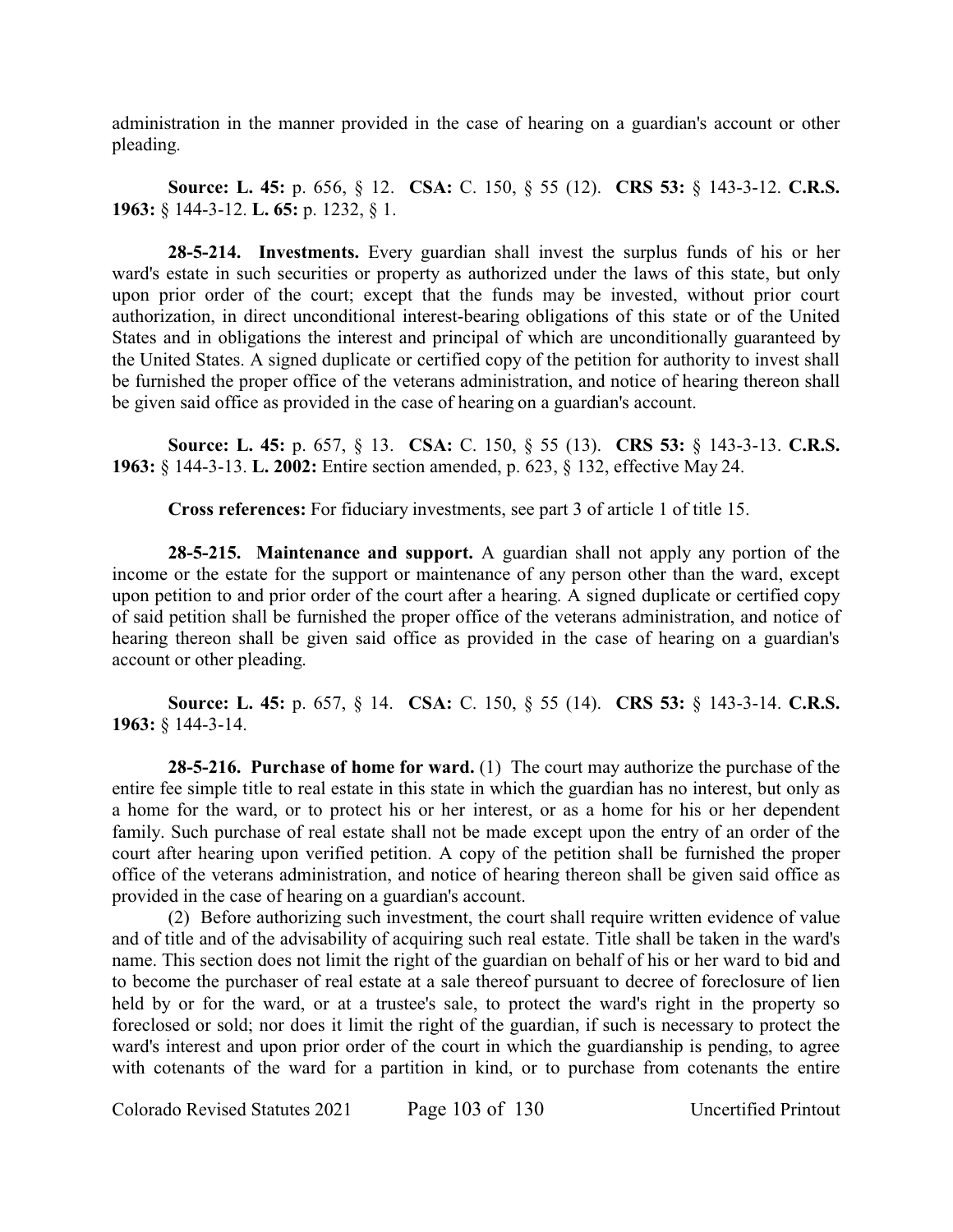undivided interests held by them, or to bid and purchase the same at a sale under a partition decree, or to compromise adverse claims of title to the ward's realty.

**Source: L. 45:** p. 657, § 15. **CSA:** C. 150, § 55 (15). **CRS 53:** § 143-3-15. **C.R.S. 1963:** § 144-3-15. **L. 2002:** Entire section amended, p. 624, § 133, effective May 24.

**28-5-217. Copies of public records to be furnished.** When a copy of any public record is required by the veterans administration to be used in determining the eligibility of any person to participate in benefits made available by the veterans administration, the official custodian of such public record, without charge, shall provide the applicant for such benefits or any person acting on his or her behalf or the authorized representative of the veterans administration with a certified copy of such record.

**Source: L. 45:** p. 658, § 16. **CSA:** C. 150, § 55 (16). **CRS 53:** § 143-3-16. **C.R.S. 1963:** § 144-3-16. **L. 2002:** Entire section amended, p. 624, § 134, effective May 24.

**28-5-218. Discharge of guardian - release of sureties.** A certificate by the veterans administration showing that a minor has attained majority or that an adult ward has been rated competent by the veterans administration upon examination made in accordance with the law shall be prima facie evidence that the minor has attained majority or that the adult ward's property no longer requires court supervision. Upon hearing after notice as provided by this part 2 and the entry of a record determination by the court that the guardianship is to be dispensed with, the guardian shall be directed by the court to file a final account. Upon hearing after notice to the former ward and to the veterans administration as in case of other accounts, upon approval of the final account and upon delivery to the ward of the assets due him or her from the guardian, the guardian shall be discharged and his or her sureties released.

**Source: L. 45:** p. 658, § 17. **CSA:** C. 150, § 55 (17). **CRS 53:** § 143-3-17. **C.R.S. 1963:** § 144-3-17. **L. 2002:** Entire section amended, p. 624, § 135, effective May 24.

**28-5-219. Record not construed as legal adjudication.** Neither the fact that a person has been rated incompetent by the veterans administration nor the fact that a guardian has been appointed for a person under the provisions of this part 2 shall be construed as a legal adjudication of insanity or mental incompetency, unless such person also is or has been adjudicated insane or mentally incompetent by a state court of competent jurisdiction.

**Source: L. 45:** p. 658, § 18. **CSA:** C. 150, § 55 (18). **CRS 53:** § 143-3-18. **C.R.S. 1963:** § 144-3-18.

**28-5-220. Certification or commitment to veterans administration.** (1) When, in any proceeding under the laws of this state for the commitment or certification of a person alleged to have a mental health disorder or otherwise be in need of confinement in a hospital or other institution for his or her proper care, it is determined after such adjudication of the status of such person as may be required by law that commitment or certification to a hospital for treatment of mental health disorders or other institution is necessary for safekeeping or treatment and it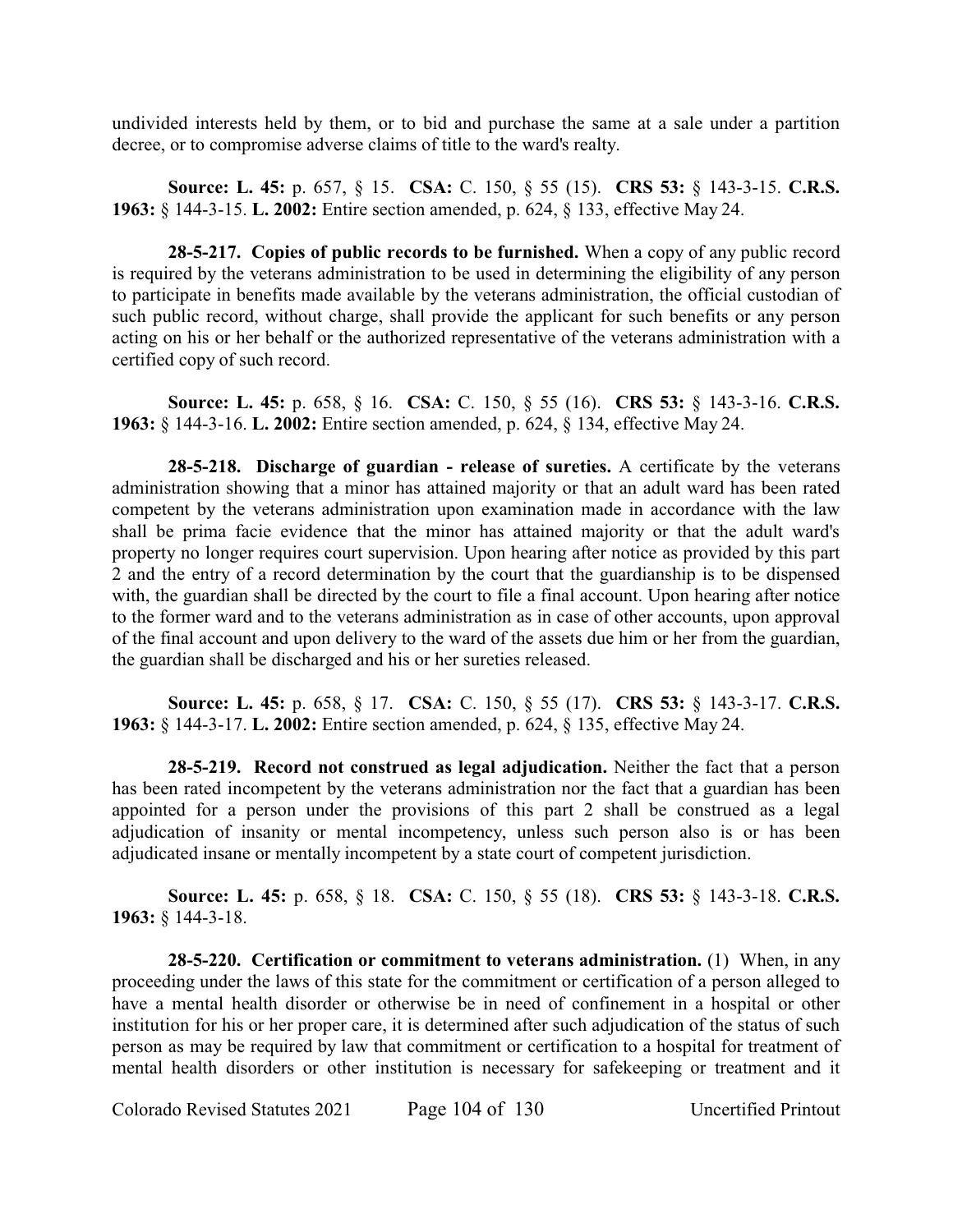appears that the person is eligible for care or treatment by the veterans administration, the court, upon receipt of a certificate from the veterans administration showing that facilities are available and that the person is eligible for care or treatment therein, may commit or certify the person to the veterans administration. Upon commitment or certification, the person, when admitted to any facility operated by such agency within or without this state, is subject to the rules and regulations of the veterans administration. The chief officer of any facility of the veterans administration to which the person is committed or certified, with respect to the person committed or certified, is vested with the same powers as superintendents of state hospitals for mental health disorders within this state with respect to retention of custody, transfer, parole, or discharge as restored to reason.

(2) The judgment or order of certification or commitment by a court of competent jurisdiction of another state or of the District of Columbia certifying or committing a person to the veterans administration for care or treatment has the same force and effect as to the person while in this state as in the jurisdiction in which the court entering the judgment or making the order is situated; and the courts of the certifying or committing state or of the District of Columbia are deemed to have retained jurisdiction of the person so certified or committed for the purpose of inquiring into the person's mental health and of determining the necessity for continuance of his or her restraint. Consent is given to the application of the law of the certifying or committing state or district in respect to the authority of the chief officer of any facility of the veterans administration to retain custody or transfer, parole, or discharge the person.

(3) Upon receipt of a certificate of the veterans administration that facilities are available for the care or treatment of any person committed or certified to any hospital for persons with mental health disorders or other institution for the care or treatment of persons similarly afflicted and that the person is eligible for care or treatment, the court having jurisdiction may cause him or her to be transferred to the veterans administration for care or treatment. Any person transferred as provided in this section is deemed to be committed or certified to the veterans administration for all purposes as provided in subsection (1) of this section as on original commitment or certification.

**Source: L. 45:** p. 659, § 19. **CSA:** C. 150, § 55 (19). **CRS 53:** § 143-3-19. **C.R.S. 1963:** § 144-3-19. **L. 2002:** (1) and (2) amended, p. 624, § 136, effective May 24. **L. 2017:** (1) and (3) amended, (SB 17-242), ch. 263, p. 1377, § 297, effective May 25. **L. 2020:** (2) amended, (SB 20-136), ch. 70, p. 285, § 14, effective September 14.

**Cross references:** For the legislative declaration in SB 17-242, see section 1 of chapter 263, Session Laws of Colorado 2017. For the legislative declaration in SB 20-136, see section 1 of chapter 70, Session Laws of Colorado 2020.

**28-5-221. Liberal construction.** This part 2 shall be so construed to make uniform the law of those states which enact it.

**Source: L. 45:** p. 660, § 20. **CSA:** C. 150, § 55 (20). **CRS 53:** § 143-3-20. **C.R.S. 1963:** § 144-3-20.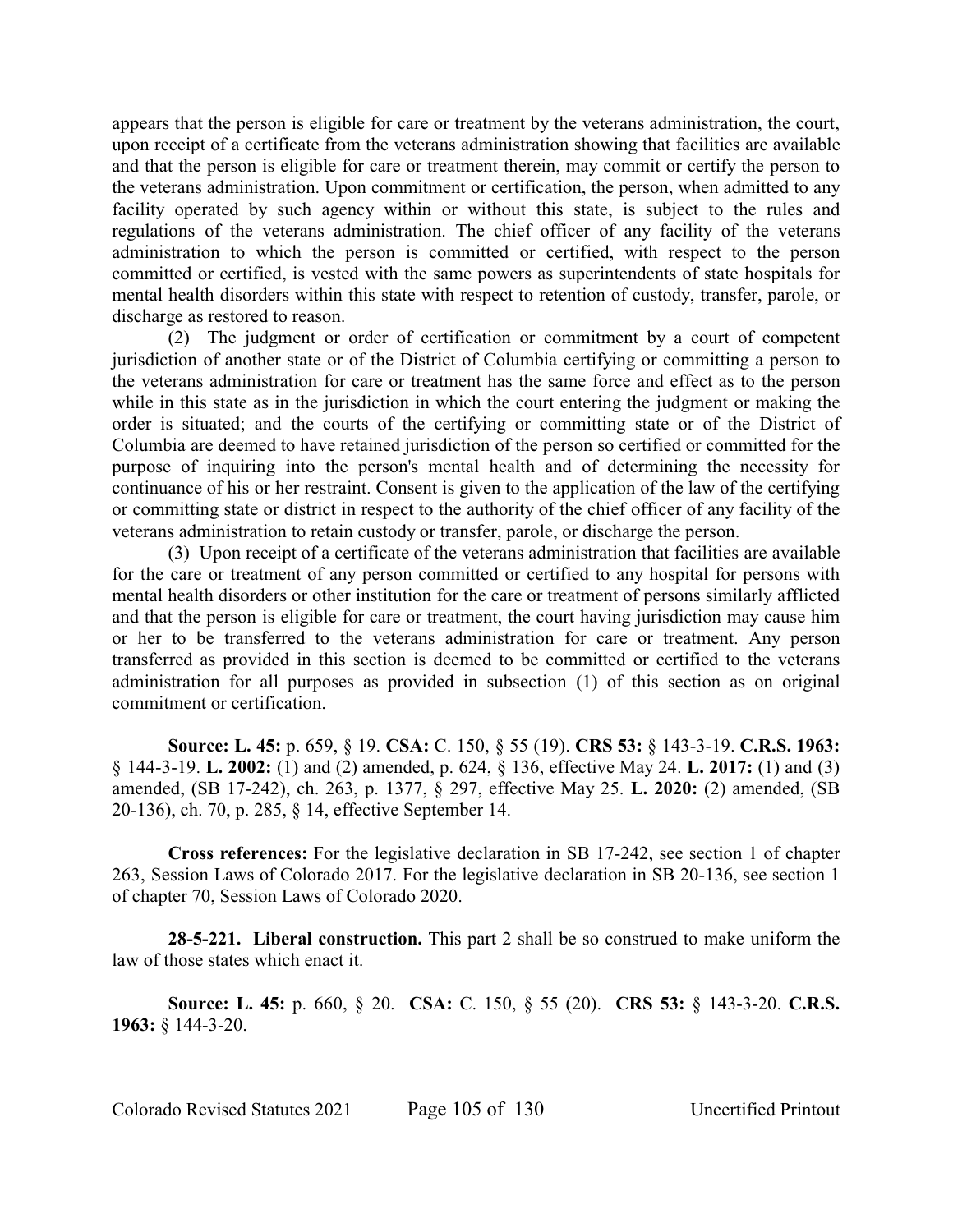**28-5-222. Repeal and modification of prior laws.** Except where inconsistent with this part 2, the laws of this state relating to guardian and ward and the judicial practice relating thereto shall be applicable to such beneficiaries and their estates.

# **Source: L. 45:** p. 660, § 23. **CSA:** C. 150, § 55 (22). **CRS 53:** § 143-3-22. **C.R.S. 1963:** § 144-3-22.

**28-5-223. Application.** The provisions of this part 2 relating to surety bonds and the administration of estates of wards shall apply to all "income" and "estate" as defined in section 28-5-202, whether the guardian has been appointed under this part 2 or under any other law of this state, special or general, prior or subsequent to the enactment of this part 2.

**Source: L. 45:** p. 660, § 24. **CSA:** C. 150, § 55 (23). **CRS 53:** § 143-3-23. **C.R.S. 1963:** § 144-3-23.

### PART 3

# INVESTMENTS BY VETERANS ADMINISTRATION FIDUCIARIES

**Cross references:** For legal investments and deposits, see part 6 of article 75 of title 24; for investments under the "Uniform Veterans' Guardianship Act", see § 28-5-214.

**28-5-301. Legal investments.** (1) It is lawful for any guardian or conservator of minor or incompetent beneficiaries of the veterans administration to invest the funds of the estate or trust or to permit such funds to remain invested in any of the following:

(a) Bonds or other interest-bearing or noninterest-bearing obligations of the United States of America;

(b) Bonds or other interest-bearing or noninterest-bearing securities, the payment of the principal sum of which and the interest, if any, on which is guaranteed by the United States of America;

(c) Bonds or other interest-bearing or noninterest-bearing securities which are direct general obligations of the state of Colorado or of any school district, local college district, or county therein or of any water or sanitation district or water and sanitation district created under the provisions of article 1 of title 32, C.R.S.;

(d) Bonds or other interest-bearing or noninterest-bearing securities which are direct general obligations of any city and county or incorporated city or town in the state of Colorado which has existed continuously as a lawful corporation for a period of ten years;

(e) Bonds or other interest-bearing or noninterest-bearing securities which are direct general obligations of any other state of the United States of America or any school district, local college district, county, city and county, parish, or incorporated city, town, or village within any other state of the United States of America; if the entire general obligation indebtedness of any such school district, local college district, county, city and county, parish, city, town, or village, including the proportionate share of the general obligation indebtedness of any other subdivisions of such state which have power to levy taxes on the same property, does not at the time of investment exceed fifteen percent of the valuation for assessment of the taxable property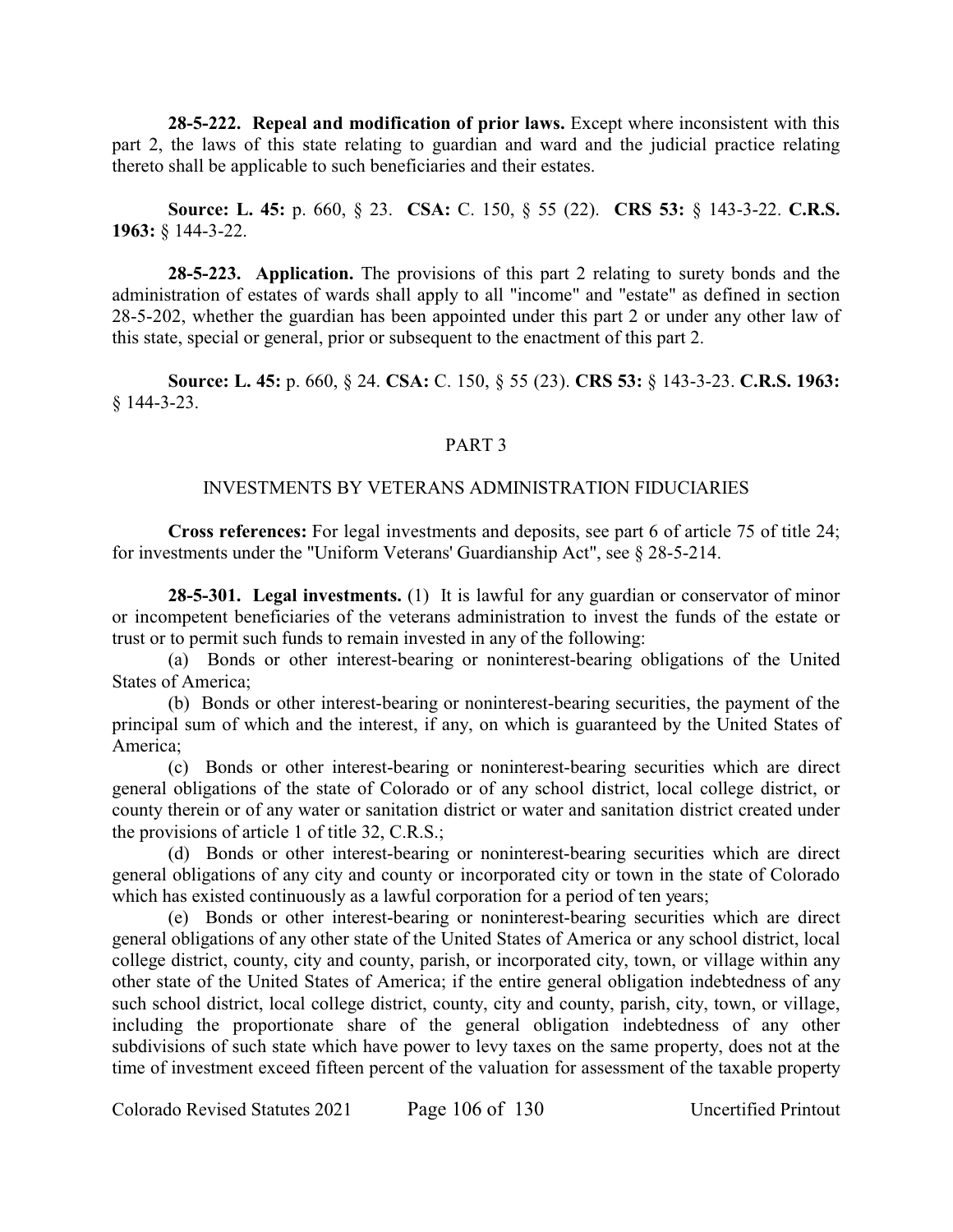therein; if the issuer has existed for at least fifteen years and has not been in default with respect to the principal of any of its general obligation indebtedness at any time within the preceding ten years; if any such issuer, being an incorporated city, city and county, town, or village, has a population of not less than twenty-five hundred people, according to the last preceding federal census; and if the purchase or retention of investments under this paragraph (e) by such fiduciaries acting under the probate jurisdiction of a court is subject to prior approval of such court;

(f) All or any part of issues or series of bonds or notes secured by first lien mortgages or deeds of trust upon real estate situate within the state of Colorado. Such loans shall not exceed fifty percent of the appraised value of the lands, improvements, and water rights, if any, pertaining thereto, but the amount of such loan may equal sixty percent of the appraised value of the land, improvements, and water rights, if any, pertaining thereto if the instruments evidencing such investments contain a requirement for reduction, during each year, of the principal of the loan in an amount equal to at least five percent of the original principal sum. Such loans, when made by such fiduciaries acting under the probate jurisdiction of a court, shall be made in such amounts and for such periods as may be in the best interests of the estate and shall be subject to approval by the court.

(g) State highway fund revenue anticipation warrants of the state of Colorado;

(h) Repealed.

(i) Original and supplemental bonds of the Moffat tunnel improvement district;

(j) Revenue obligations issued to provide, enlarge, or improve electric power or water facilities by any city located in the state of Colorado having a population of not less than twentyfive hundred people at the time of investment if:

(I) The plan under which said obligations were issued provides for the retirement thereof out of the revenue within thirty years from the date of issuance; and

(II) The net revenue from such facility during each of the five years preceding such investment, after provision for ordinary expenses (exclusive of any allowance for depreciation), of operation of the facility, is equal to at least one and one-half times the sum of interest and principal payments due in any year during the remaining life of the issue and like payments due on account of any other issue relating to the same facility;

(k) Bonds of housing authorities issued pursuant to the provisions of article 4 of title 29, C.R.S.;

(l) Improved real property within the state of Colorado if such property at time of purchase is under lease in its entirety, such lease then having an unexpired term of not less than ten years and under which the lessee is obliged to pay taxes, expenses of maintenance, and a rental therein fixed, and the appraised value of the land and improvements is in excess of ten times the net annual rent reserved in the lease; such real property shall be purchased by such fiduciaries acting under the probate jurisdiction of a county court only under order of court;

(m) Time or savings deposits in any state bank or national bank in Colorado which is, at the time the deposit is made, a member of the federal deposit insurance corporation if:

(I) The full amount of the deposit is insured by the federal deposit insurance corporation;

(II) The bank or association agrees to pay interest on the deposit; and

(III) To the extent that the deposit ceases to be insured by the federal deposit insurance corporation, the same is withdrawn or otherwise converted into cash as promptly as the terms of the deposit will permit. Such deposit may be evidenced by an entry in a passbook, or by a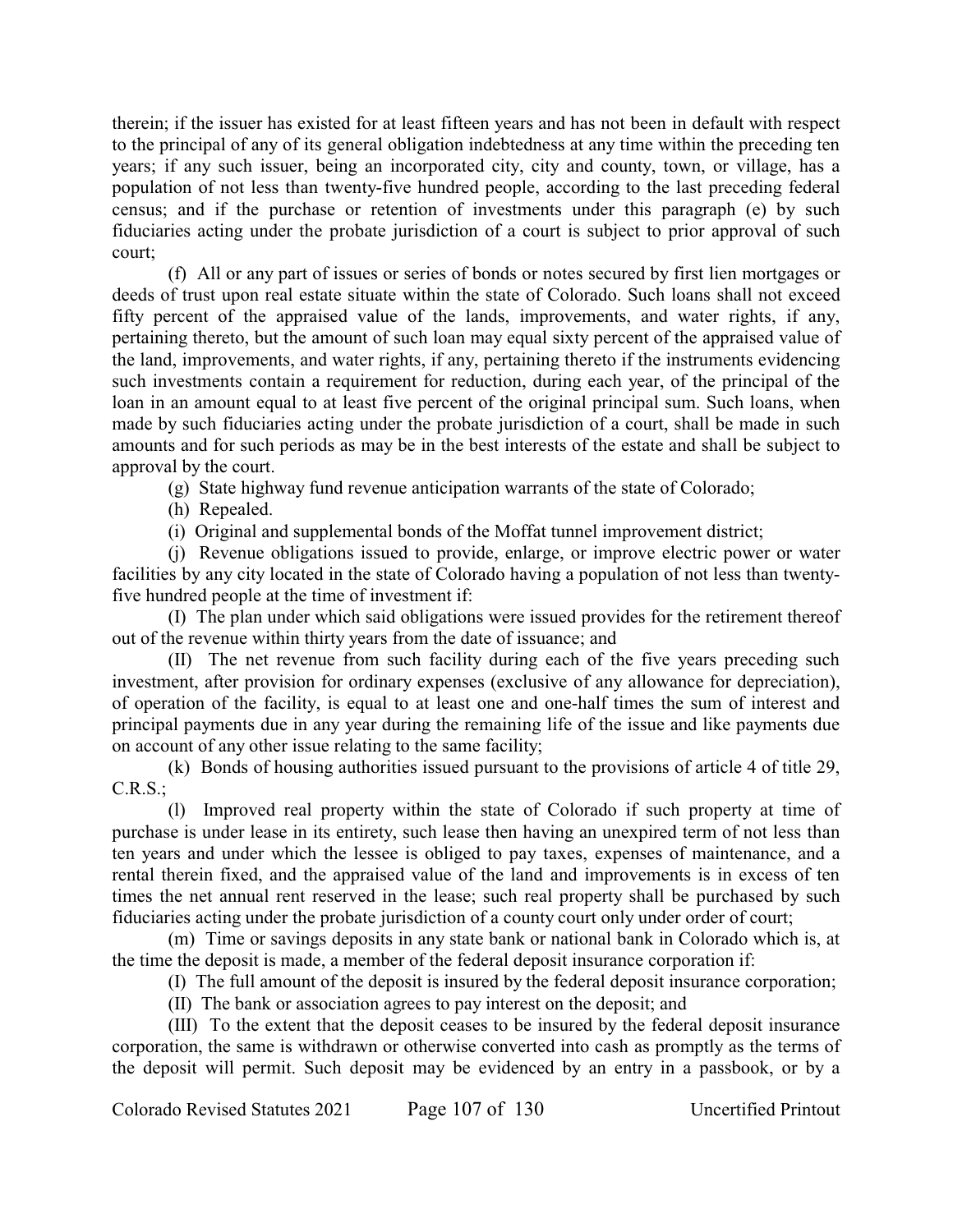certificate of deposit, or in such other manner as is then customary in the community in which the deposit is made.

(n) Notes or bonds secured by mortgage or deed of trust insured pursuant to Title II of the "National Housing Act" if the purchase is made by an approved mortgagee under said "National Housing Act"; except that:

(I) Nothing in this section shall restrict the powers of investment conferred upon any executor, administrator, or trustee by the terms of a will or trust instrument;

(II) Any such fiduciary may retain any real property owned by his or her testate or intestate at date of death or by his or her ward at date of appointment of a guardian or conservator and that any such fiduciary may retain for a reasonable time any real property acquired by him or her by foreclosure of or in satisfaction of a mortgage or trust deed, but if such fiduciary is subject to the probate jurisdiction of the county court, such holding shall not exceed two years unless permitted by order of that court;

(III) Any such fiduciary may purchase or retain any class of property authorized by this section to be purchased or retained, as the case may be, in addition to the investments described in the will or trust instrument, unless the power to invest in such class of property is expressly or impliedly denied by such will or trust instrument;

(IV) Nothing in this section shall be construed to limit the existing right of such fiduciaries to maintain such demand or time deposits in banks as are required in the ordinary conduct of their business; and

(V) Nothing in this section shall relieve any such fiduciary from the duty of exercising reasonable care in the purchase or retention of investments;

(o) Share, certificate, or savings accounts in any state or federally chartered savings and loan association in Colorado that are insured by the federal deposit insurance corporation or its successor if:

(I) The full amount of the account is insured by the federal deposit insurance corporation or its successor;

(II) The association agrees to pay such dividends on the account as permitted by its charter; and

(III) To the extent that the account ceases to be insured by the federal deposit insurance corporation or its successor, the same is withdrawn or otherwise converted into cash as promptly as the terms of the account will permit. Such account may be evidenced by an entry in a passbook, or by a certificate of investment, or in such other manner as is acceptable to the federal deposit insurance corporation or its successor.

**Source: L. 45:** p. 322, § 1. **L. 49:** p. 773, § 1. **CSA:** C. 176, § 126(4). **CRS 53:** § 143-8- 1. **C.R.S. 1963:** § 144-7-1. **L. 75:** (1)(h) repealed, p. 217, § 56, effective July 16. **L. 81:** (1)(c) amended, p. 1611, § 5, effective July 1. **L. 2002:** (1)(n)(II) amended, p. 625, § 137, effective May 24. **L. 2004:** IP(1)(o), (1)(o)(I), and (1)(o)(III) amended, p. 156, § 72, effective July 1.

### **Cross references:** For the "National Housing Act", see 12 U.S.C. § 1701 et seq.

## PART 4

### LOANS TO MINOR VETERANS

Colorado Revised Statutes 2021 Page 108 of 130 Uncertified Printout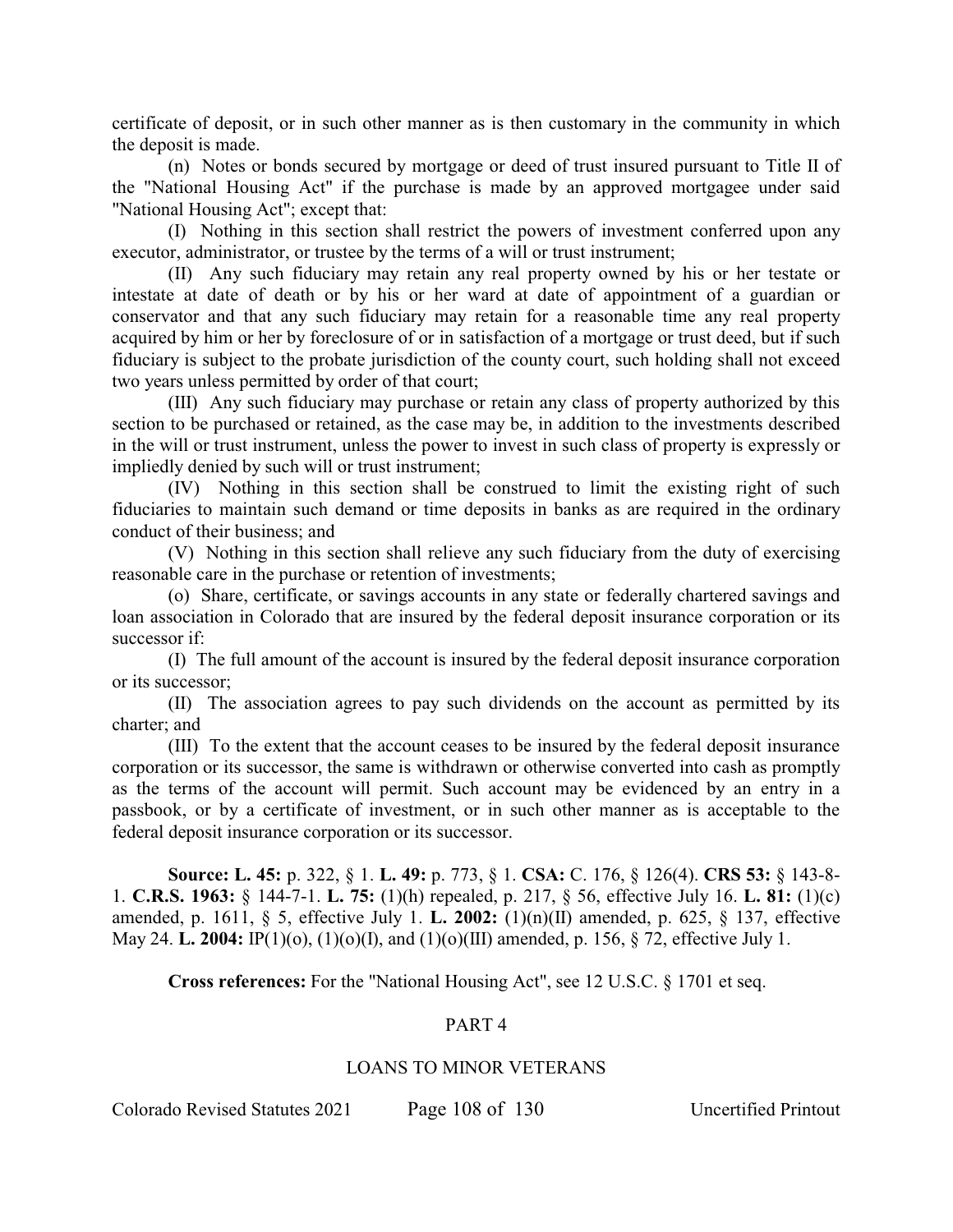**28-5-401. Loans to minor veterans.** (1) The disability of minority of any person otherwise eligible for guaranty or insurance of a loan pursuant to the "Servicemen's Readjustment Act of 1944", as amended, and of the minor spouse of any eligible veteran, irrespective of his or her age, in connection with any transaction entered into pursuant to said act, as amended, is removed for all purposes in connection with such transaction, including, but not limited to, incurring of indebtedness or obligations, and acquiring, encumbering, selling, releasing, or conveying real or personal property or any interest therein, and litigating or settling controversies arising therefrom if all or a part of any obligations incident to such transaction is guaranteed or insured by the administrator of veterans affairs pursuant to such act. This section shall not be construed to impose any other or greater rights or liabilities than would exist if such person and such spouse were under no such disability.

(2) A certificate purporting to have been signed by the administrator of veterans affairs or his or her duly authorized representative stating that all or a part of any obligations incident to such transaction is guaranteed or insured by the administrator, when recorded in the proper county, shall be prima facie evidence of such action by the administrator and shall prima facie be deemed to have been signed and issued by the administrator or his or her representative pursuant to law, and the person signing same shall prima facie be deemed to have acted within the scope of his or her authority.

(3) Notwithstanding any contrary provisions of law, such veteran or the minor spouse of such veteran shall not, because of his or her age, avoid such contract, conveyance, obligation, or other transaction entered into pursuant to this section, nor shall such veteran, or the minor spouse of such veteran hereafter urge the fact or interpose the defense that he or she is or was a minor in any action arising out of any loan, conveyance, encumbrance, or other transaction made pursuant to this section.

**Source: L. 45, 1st Ex. Sess.:** p. 64, §§ 1, 2. **L. 47:** pp. 295, 296, §§ 1, 2. **CSA:** C. 18, 40(1). **CRS 53:** § 143-9-1. **C.R.S. 1963:** § 144-8-1. **L. 2002:** Entire section amended, p. 626, § 138, effective May 24.

**Cross references:** For the "Servicemen's Readjustment Act of 1944", see 38 U.S.C. § 3701 et seq.

### PART 5

### INTERMENT OF VETERANS

**Editor's note:** This part 5 was numbered as article 2 of chapter 144, C.R.S. 1963. The substantive provisions of this part 5 were repealed and reenacted in 2002, resulting in the addition, relocation, and elimination of sections as well as subject matter. For amendments to this part 5 prior to 2002, consult the Colorado statutory research explanatory note and the table itemizing the replacement volumes and supplements to the original volume of C.R.S. 1973 beginning on page vii in the front of this volume. Former C.R.S. section numbers are shown in editor's notes following those sections that were relocated.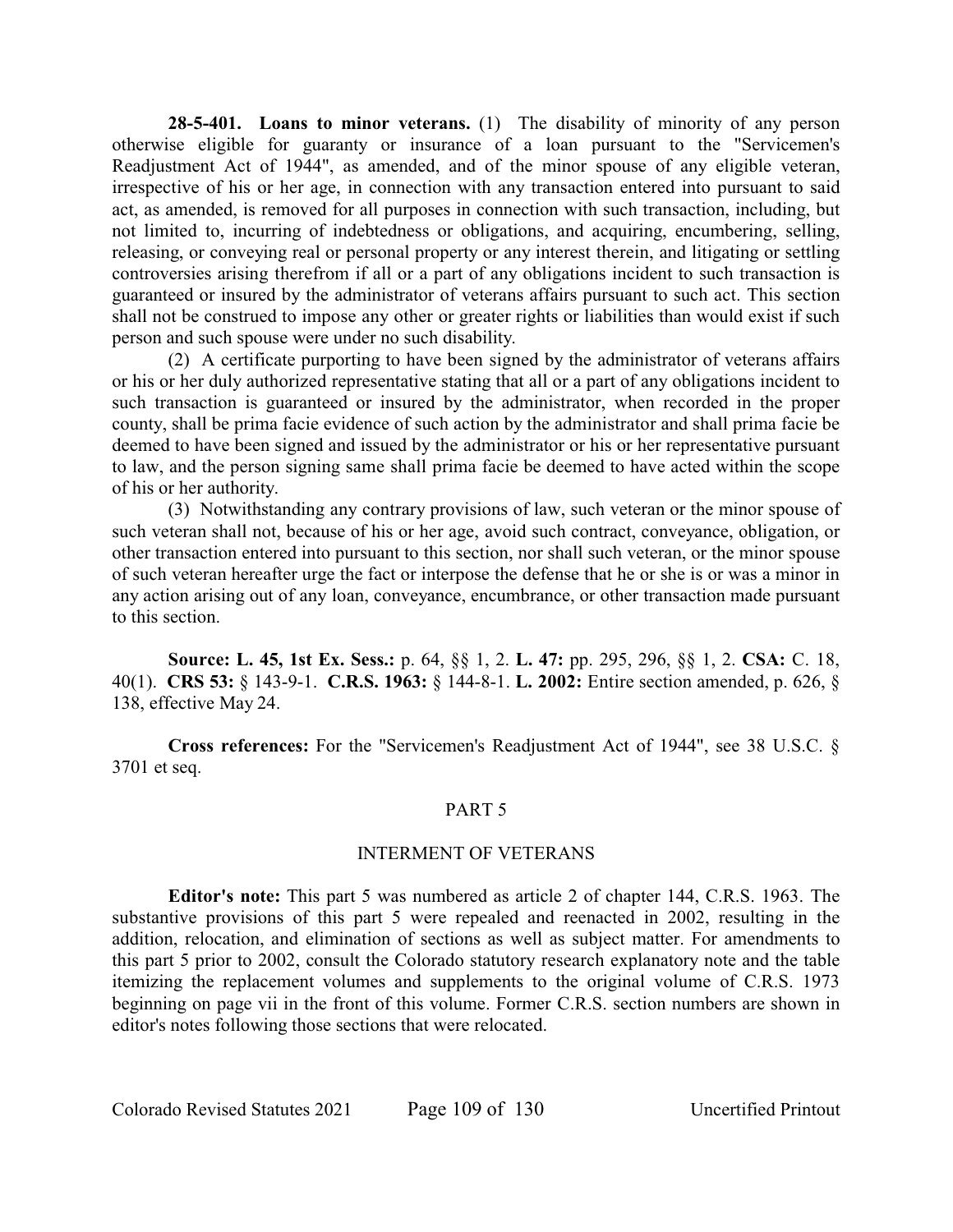**28-5-501. Short title.** This part 5 shall be known and may be cited as the "Interment of Deceased Veterans Act of 2002".

**Source: L. 2002:** Entire part R&RE, p. 240, § 1, effective April 12.

**28-5-502. Interment of deceased veterans.** (1) **[***Editor's note: This version of the introductory portion to subsection (1) is effective until November 11, 2021.***]** It is the duty of the county commissioners in each county of this state to designate some proper person in each county whose duty it is to cause the decent interment of the bodies of honorably discharged military personnel:

(1) **[***Editor's note: This version of the introductory portion to subsection (1) is effective November 11, 2021.* It is the duty of the county commissioners in each county of this state to designate some proper person in each county whose duty it is to cause the decent interment of the bodies of honorably discharged military personnel and discharged LGBT veterans:

(a) (I) Who died without leaving sufficient means to defray funeral expenses; or

(II) Who died leaving a family in indigent circumstances; and

(b) (I) Who served in any branch of the armed forces of the United States during any period of any declared or any undeclared war or other armed hostilities against an armed foreign enemy; or

(II) Who served on active duty in any branch of the armed services in any campaign or expedition for which a campaign badge is authorized.

(2) Burial must not be made in that portion of a cemetery or burial ground used exclusively for the burial of deceased indigent persons. Each county, by resolution of its board of county commissioners, shall establish the maximum expense to the county for each burial, exclusive of any federal funds provided for such purposes. In case the deceased veteran has relatives or friends who desire to conduct the funeral services, they shall be permitted to do so, and the expenses shall be paid as provided in this section.

**Source: L. 2002:** Entire part R&RE, p. 240, § 1, effective April 12. **L. 2018:** (2) amended, (HB 18-1142), ch. 65, p. 618, § 4, effective August 8. **L. 2021:** IP(1) amended, (SB 21-026), ch. 42, p. 176, § 10, effective November 11.

**Editor's note:** This section is similar to former § 28-5-501 as it existed prior to 2002.

**Cross references:** (1) For the legislative declaration in HB 18-1142, see section 1 of chapter 65, Session Laws of Colorado 2018.

(2) For the short title ("Restoration of Honor Act") in SB 21-026, see section 1 of chapter 42, Session Laws of Colorado 2021.

**28-5-503. Headstone to mark graves.** The county commissioners shall also see that headstones furnished by the veterans administration or furnished on behalf of the veterans described in section 28-5-502 shall be set at the expense of the county. Each county, by resolution of its board of county commissioners, shall establish the maximum expense to the county for setting such headstones.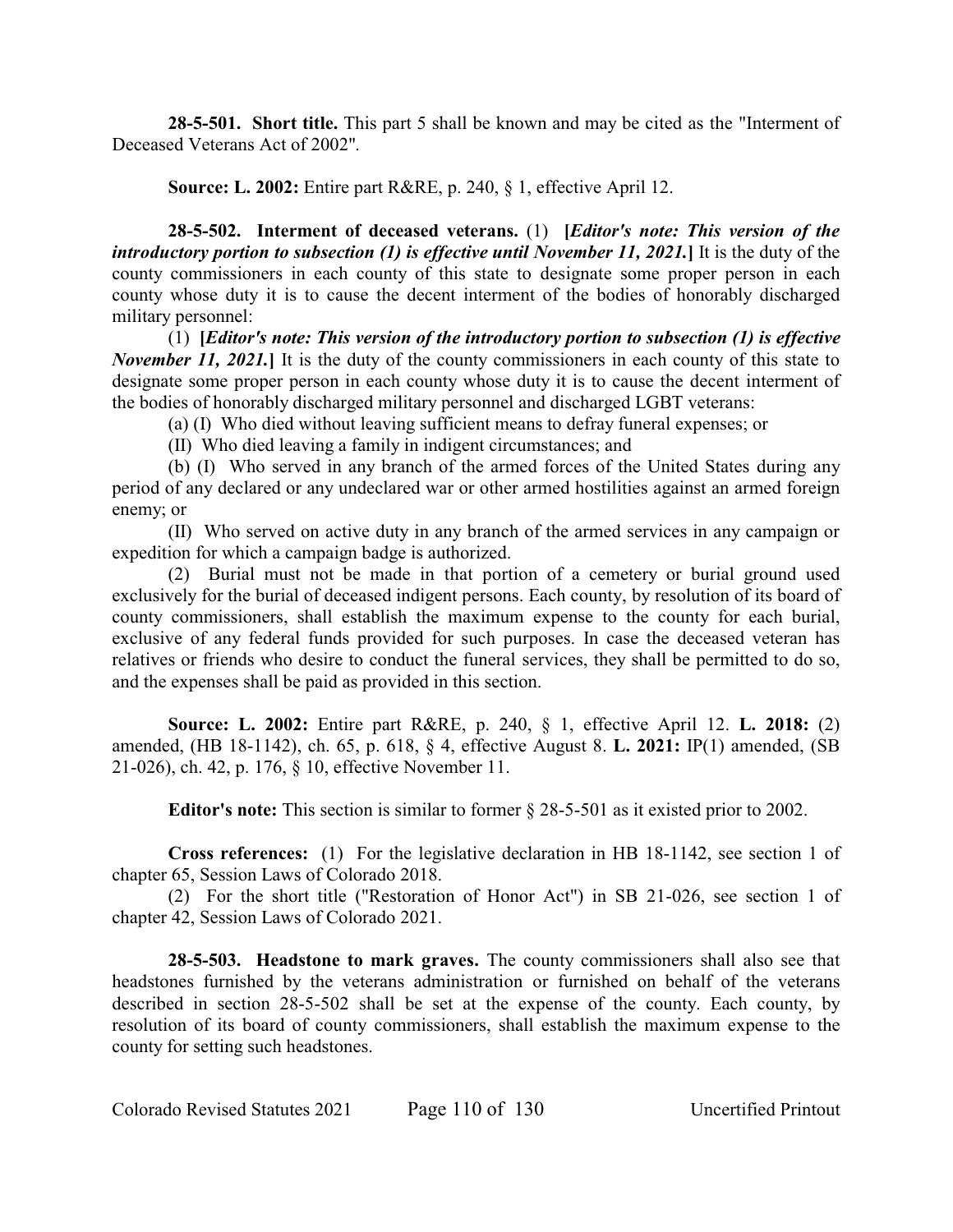**Source: L. 2002:** Entire part R&RE, p. 241, § 1, effective April 12.

**Editor's note:** This section is similar to former § 28-5-502 as it existed prior to 2002.

**28-5-504. County of residence.** If the expenses of burial and setting of headstones are paid by the county in which the deceased person is buried, but such deceased person resided in another county in this state at the time of death, the county of residence shall reimburse such expenses to the county wherein the deceased is buried. Such expenses shall be audited and paid as other accounts are audited and paid by the county.

**Source: L. 2002:** Entire part R&RE, p. 241, § 1, effective April 12.

**Editor's note:** This section is similar to former § 28-5-503 as it existed prior to 2002.

**28-5-505. Cemetery subdivision - state may acquire and maintain. [***Editor's note: This version of this section is effective until November 11, 2021.***]** The state has authority to acquire, establish, maintain, and improve in any cemetery in the state a suitable subdivision to be used as a burial place for honorably discharged veterans. Such subdivision shall consist of lots, each of sufficient area to accommodate at least eight interments of deceased veterans. No charge shall be made for burial space in such subdivision.

**28-5-505. Cemetery subdivision - state may acquire and maintain. [***Editor's note: This version of this section is effective November 11, 2021.***]** The state has authority to acquire, establish, maintain, and improve in any cemetery in the state a suitable subdivision to be used as a burial place for honorably discharged veterans and discharged LGBT veterans. Such subdivision must consist of lots, each of sufficient area to accommodate at least eight interments of deceased veterans. No charge shall be made for burial space in such subdivision.

**Source: L. 2002:** Entire part R&RE, p. 241, § 1, effective April 12. **L. 2021:** Entire section amended, (SB 21-026), ch. 42, p. 176, § 11, effective November 11.

**Editor's note:** This section is similar to former § 28-5-504 as it existed prior to 2002.

**Cross references:** For the short title ("Restoration of Honor Act") in SB 21-026, see section 1 of chapter 42, Session Laws of Colorado 2021.

**28-5-506. Care and custody of cemetery subdivision.** The care, custody, maintenance, improvement, management, and control of the subdivision referred to in section 28-5-505 may be vested by the state in the city, town, city and county, or county where the subdivision is established, but such vestment may also be delegated by the state to a military veteran service organization.

**Source: L. 2002:** Entire part R&RE, p. 241, § 1, effective April 12.

**Editor's note:** This section is similar to former § 28-5-509 as it existed prior to 2002.

Colorado Revised Statutes 2021 Page 111 of 130 Uncertified Printout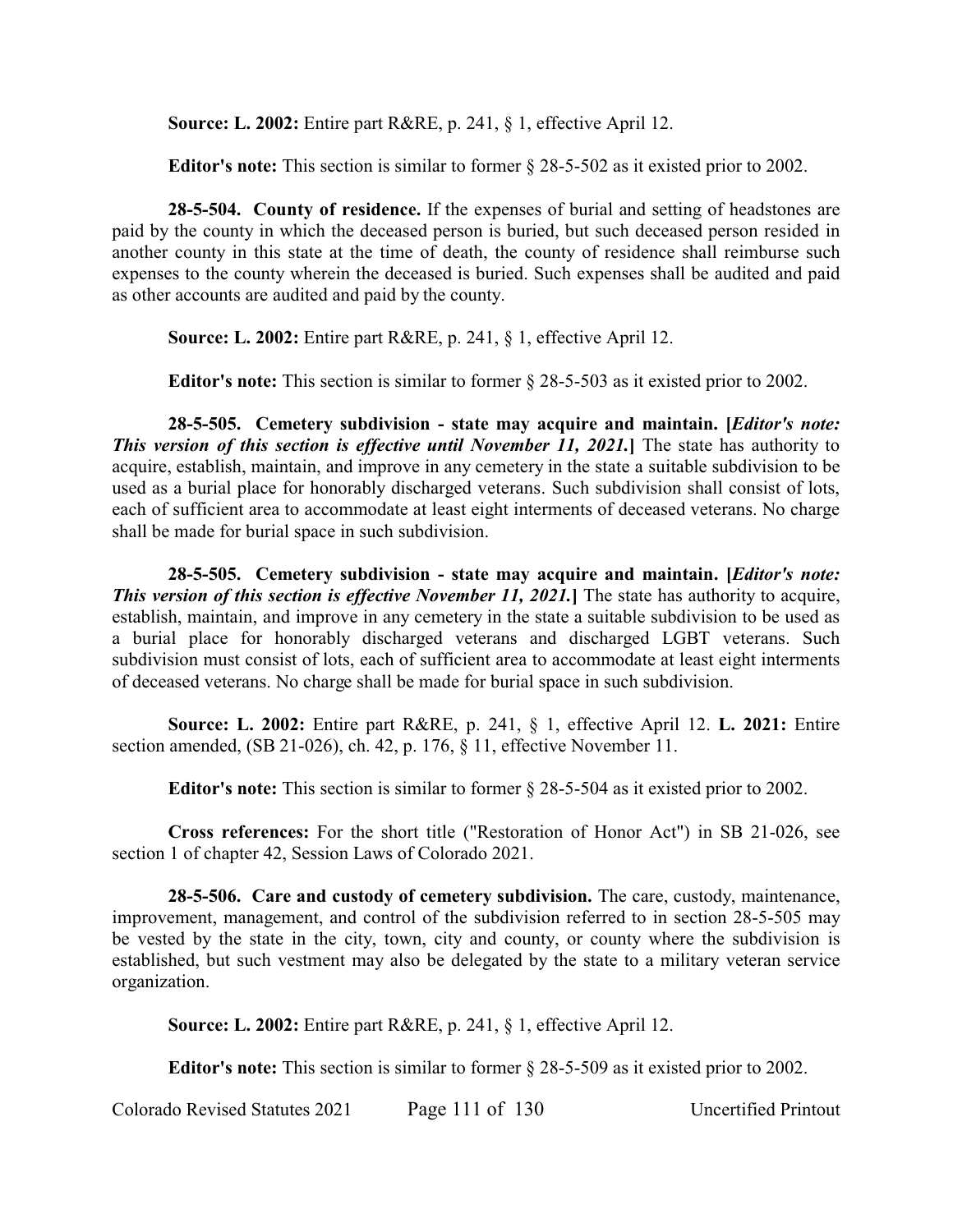**28-5-507. Veterans service organization stipend - funeral services - process**  definitions - repeal. (1) As used in this section, unless the context otherwise requires:

(a) "Congressionally chartered veterans service organization" means an organization that aids and serves veterans and service members and their dependents and survivors, has been granted a charter by the United States congress through the enactment of a public law, and is included in the list of patriotic and national organizations in 36 U.S.C. sec. 20101, et seq.

(b) "Department" means the department of military and veterans affairs created and existing pursuant to section 24-1-127.

(c) "Local veterans service organization" means an auxiliary, local unit, or division of a congressionally chartered veterans service organization, operating in Colorado.

(2) (a) The department shall pay, subject to available appropriations, up to seventy-five dollars, referred to in this section as a "stipend", to a local veterans service organization for each time the organization provides an honor guard detail to perform any of the following services at the funeral of a deceased honorably discharged veteran:

(I) A basic military funeral honors ceremony, as described in subsection (3)(a) of this section; or

(II) Any other funeral-related services and personnel, including but not limited to pallbearers, rifle teams, and chaplain or religious services.

(b) The department shall pay a seventy-five-dollar stipend to a local veterans service organization for services performed at each funeral but may decrease the amount of the stipend paid for services performed at a second or subsequent funeral when an organization performs services at more than one funeral on the same day. When determining the amount of the stipend for services at a second or subsequent funeral, the department shall consider the actual expenses incurred by the organization and its members for providing the services, including mileage and transportation costs and meals.

(c) In order to receive a stipend for providing services at a funeral, a local veterans service organization must request the stipend pursuant to the process established by the department.

(3) (a) The basic military funeral honors ceremony for a veteran consists of folding and presenting the United States flag to the veteran's family, if family members are available, and playing taps. Taps must be played by a bugler or, if a bugler is not available, by using a highquality recorded version.

(b) If the local veterans service organization provides a student to play taps, the organization may pay some or all of the seventy-five dollars to the student.

(4) On or before January 15, 2022, the department shall create a process for a local veterans service organization to apply for and receive a stipend. In addition to any other requirements, the process must require the organization to:

(a) Request the stipend within fifteen days after providing the funeral services;

(b) Provide the name of the deceased veteran for which the services were performed;

(c) Describe the services performed; and

(d) If the organization is seeking a stipend for services performed at a second or subsequent funeral on the same day as another funeral, submit the amount of actual expenses incurred by the organization and its members for providing the services, including mileage and transportation costs and meals.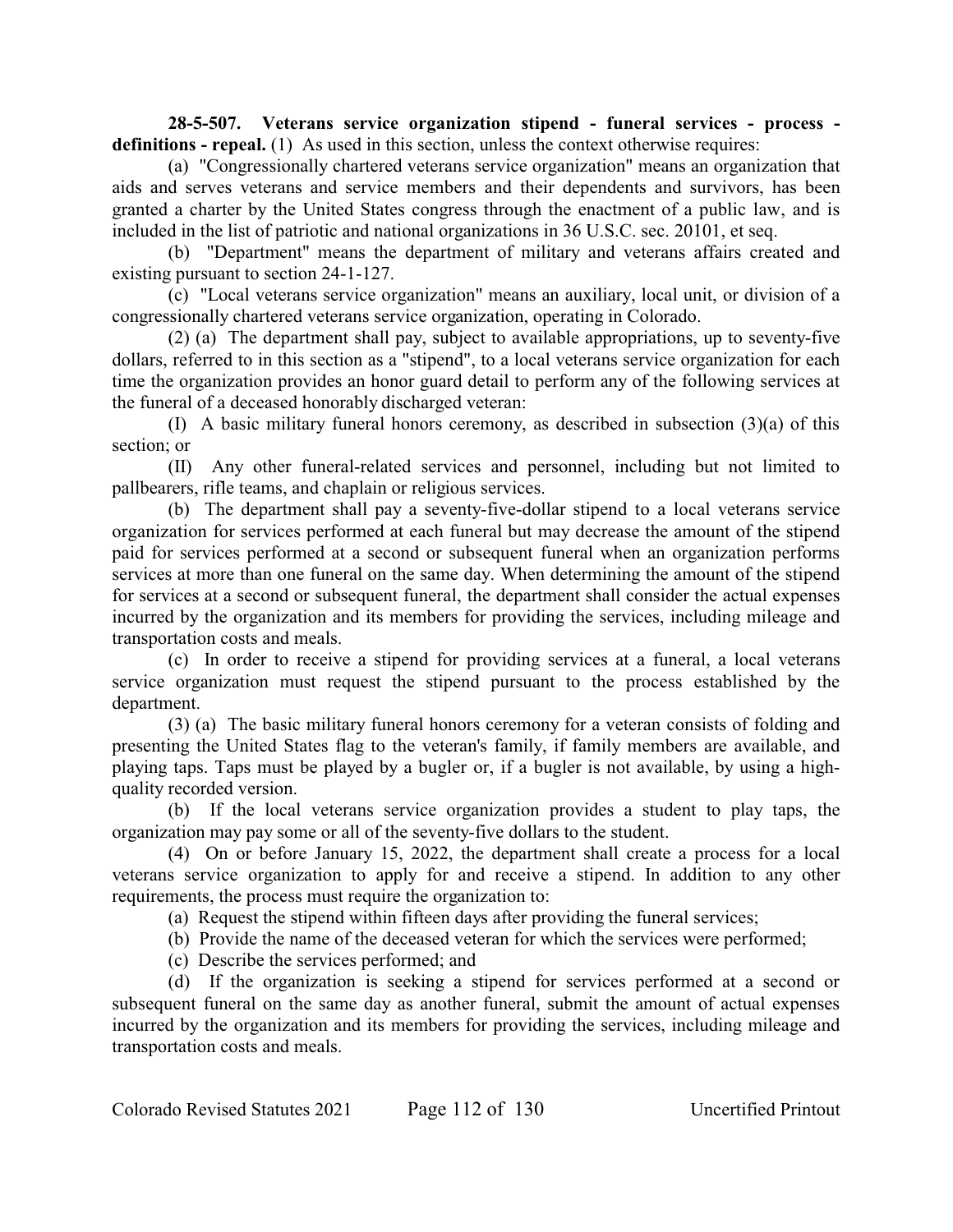(5) (a) For the 2021-22 state fiscal year, the general assembly shall appropriate twenty thousand dollars to the department for the purposes of this section.

(b) This subsection (5) is repealed, effective July 1, 2022.

**Source: L. 2021:** Entire section added, (SB 21-015), ch. 188, p. 1003, § 2, effective September 7.

**Cross references:** For the legislative declaration in SB 21-015, see section 1 of chapter 188, Session Laws of Colorado 2021.

## PART 6

## COLORADO WAR VETERANS' MEMORIAL COMMISSION

### **28-5-601 to 28-5-603. (Repealed)**

**Source: L. 79:** Entire part repealed, p. 1628, § 1, effective July 1.

**Editor's note:** This part 6 was numbered as article 9 of chapter 144, C.R.S. 1963. For amendments to this part 6 prior to its repeal in 1979, consult the Colorado statutory research explanatory note and the table itemizing the replacement volumes and supplements to the original volume of C.R.S. 1973 beginning on page vii in the front of this volume.

### PART 7

### DIVISION OF VETERANS AFFAIRS

**Editor's note:** This part 7 was added with relocations in 2002. Former C.R.S. section numbers are shown in editor's notes following those sections that were relocated.

**Cross references:** For the legislative declaration contained in the 2002 act enacting this part 7, see section 1 of chapter 121, Session Laws of Colorado 2002.

**28-5-701. Division of veterans affairs - transfer of functions - terminology.** (1) There is hereby created the division of veterans affairs within the department of military and veterans affairs, the head of which shall be the director of the division of veterans affairs who shall be appointed by the adjutant general acting in his or her capacity as the administrative head of the department. The director shall appoint such assistants and clerical employees as may be deemed necessary to effectively administer this part 7 and part 8 of this article. The director and such assistants and employees shall be appointed pursuant to section 13 of article XII of the state constitution.

(2) Whenever any law of this state refers to the Colorado department of veterans affairs or to the veterans affairs section, said law shall be construed as referring to the division of veterans affairs.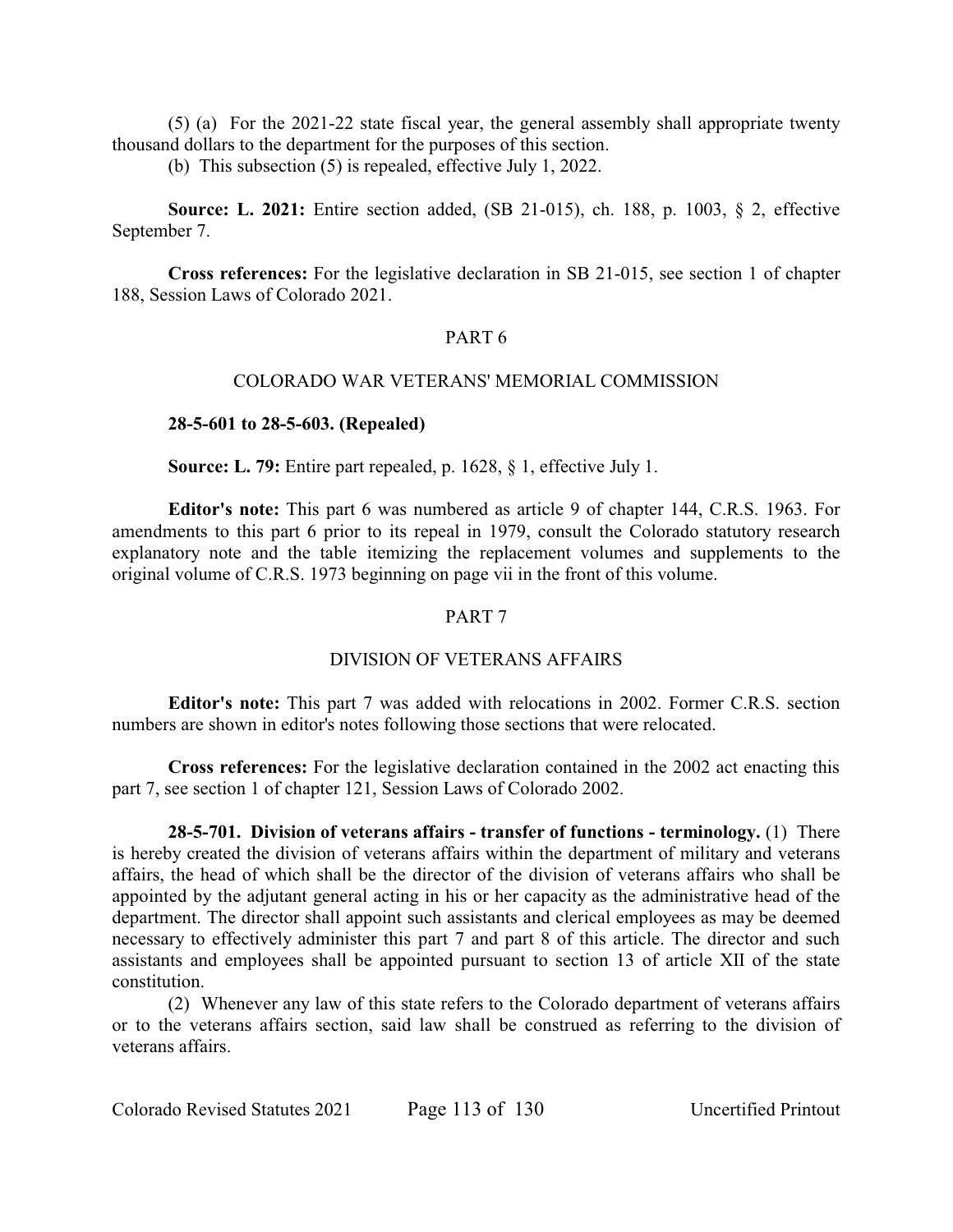(3) The division and the board shall, on and after July 1, 2002, execute, administer, perform, and enforce the rights, powers, duties, functions, and obligations vested in the department of human services pursuant to articles 9 and 10 of title 26, C.R.S., prior to said date. On and after July 1, 2002, any officers or employees of the department of human services whose primary duties were to carry out the functions specified in articles 9 and 10 of title 26, C.R.S., prior to said date and whose duties and functions concerned the duties and functions transferred to the division pursuant to this part 7 and part 8 of this article, and whose employment in the division is deemed necessary by the director to carry out the purposes of this article shall be transferred to the department and become employees thereof. Such employees shall retain all rights to the personnel system and retirement benefits pursuant to the laws of this state, and their services shall be deemed to have been continuous. All transfers and any abolishment of positions in the state personnel system shall be made and processed in accordance with state personnel system laws and regulations.

(4) (a) On July 1, 2002, all items of property, real and personal, including office furniture and fixtures, books, documents, and records of the department of human services prior to said date pertaining to the duties and functions transferred to the division pursuant to this part 7 and part 8 of this title are transferred to the department and become the property thereof.

(b) On or before September 1, 2002, the department of human services and the department of military and veterans affairs shall agree on the method, scope, and procedures for the transfer of any property, mineral, and water rights involving the western slope military veterans cemetery, as described in section 28-5-708, in order to ensure that the use of said cemetery is continuous and consistent with federal law.

(c) The general assembly requests the department of human services and the state board of land commissioners to transfer, without compensation, by any procedure necessary, any appropriate property, mineral, and water rights involving the western slope military veterans' cemetery, as described in section 28-5-708, to the department of military and veterans affairs, within two months of the completion of a legal survey of the property described in section 28-5- 708.

(d) The general assembly further requests the department of human services and the state board of land commissioners to report to the state, veterans, and military affairs committees of the senate and house of representatives, or their successor committees, no later than July 15, 2005, that the transfer of appropriate property, mineral, and water rights requested in paragraph (c) of this subsection (4) has been completed.

(5) Whenever the department of human services is referred to or designated by a contract or other document in connection with the duties and functions transferred to the division pursuant to this part 7 and part 8 of this article, such reference or designation shall be deemed to apply to the department of military and veterans affairs. All contracts entered into by the department of human services prior to July 1, 2002, in connection with the duties and functions transferred to the department of military and veterans affairs pursuant to this part 7 and part 8 of this article are hereby validated, with the department of military and veterans affairs succeeding to all the rights and obligations of such contracts. Any appropriations of funds from prior fiscal years open to satisfy obligations incurred pursuant to such contracts are hereby transferred and appropriated to the department for the payment of such obligations.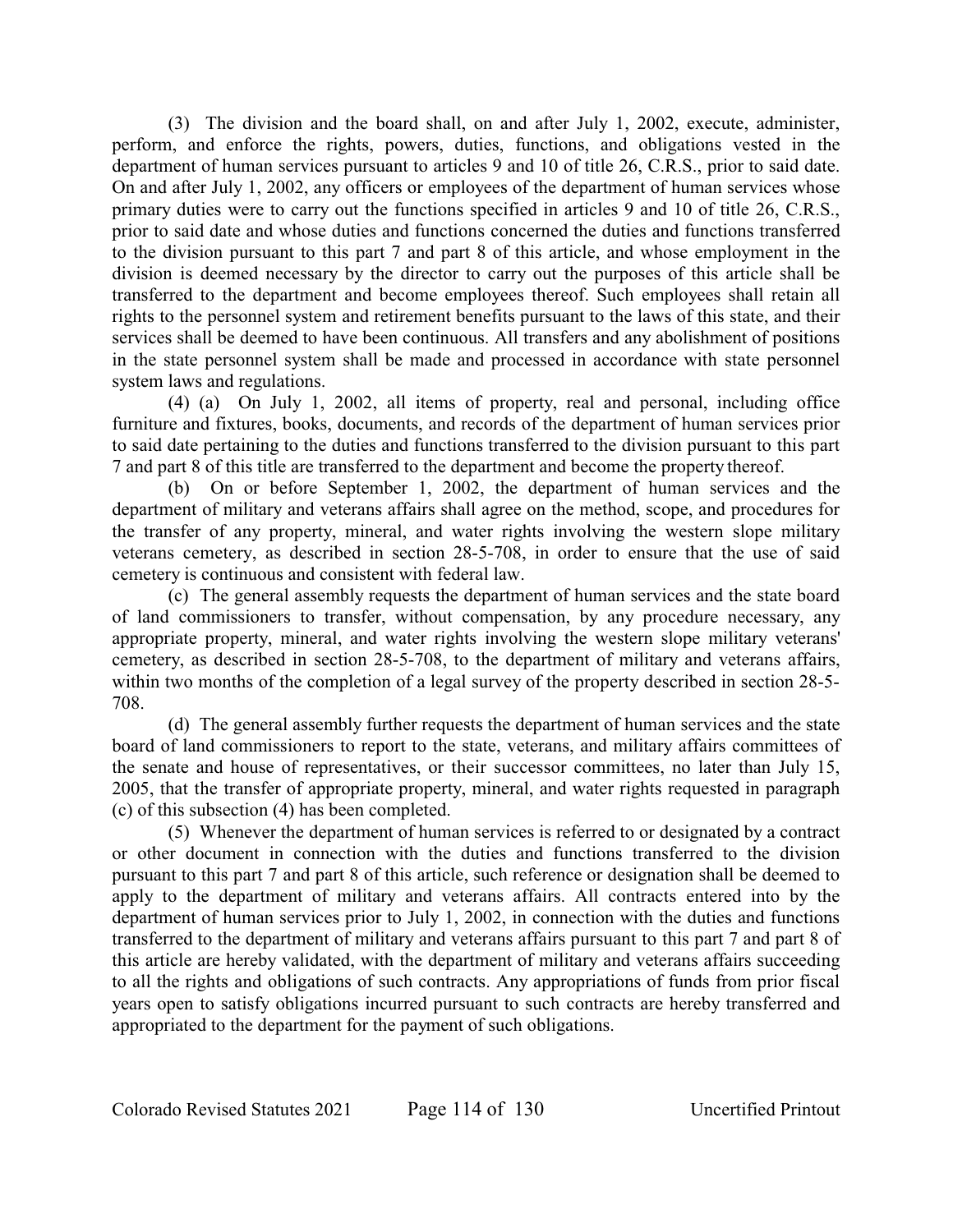**Source: L. 2002:** Entire part added with relocations, p. 344, § 3, effective July 1. **L. 2005:** (4)(c) and (4)(d) added, p. 1032, § 1, effective June 2.

**Editor's note:** This section is similar to former § 26-10-101 as it existed prior to 2002.

**28-5-702. Board of veterans affairs.** (1) The Colorado board of veterans affairs and its powers, duties, and functions are hereby transferred by a **type 2** transfer from the department of human services to the department of military and veterans affairs. The board shall advise and consult with the division in the administration and enforcement of this article.

(2) The board shall consist of seven members who shall be appointed by the governor and confirmed by the senate, who shall be veterans who have been honorably released or separated from the armed forces of the United States, but who need not be members of a veterans service organization. The initial members of the board shall be the members of the Colorado board of veterans affairs as such board existed in the department of human services prior to July 1, 2002, and the terms of such members shall expire as the original terms of such members were scheduled to expire. Thereafter the governor shall appoint members for terms of four years, beginning the day after the expiration of the preceding term. Vacancies occurring during any term shall be filled by the governor for the unexpired portion of the term in which they occur. If a vacancy occurs while the senate is not in session, the governor shall appoint a qualified person to discharge the duties thereof until the next meeting of the senate, at which time the governor shall nominate a person to fill the vacancy, which nomination shall be subject to senate confirmation. Members of the board shall hold office until their successors are appointed by the governor and are confirmed by the senate. Not more than four of the members serving at any one time shall be members of the same political party.

(3) The members of the board shall serve without compensation but may be reimbursed, out of any funds appropriated to the division, for actual and necessary traveling expenses and other expenses incurred in the performance of official duties.

(4) The members of the board shall select one of their members to serve as the chair of the board and one to serve as the vice-chair of the board, for a term of two years for each office. Such officers shall hold office at the pleasure of the board. The board shall also appoint a secretary who may or may not be a member as the board may determine. The secretary shall attend all meetings of the board, keep a full and true record of its proceedings, preserve at its general office all its books, documents, and papers, and perform such other duties as the board may prescribe.

(5) The board shall hold meetings at such times and at such places as shall be determined by it. Special meetings may be called at any time by the chair or vice-chair and shall be called at the request of any three members.

(6) Repealed.

**Source: L. 2002:** Entire part added with relocations, p. 345, § 3, effective July 1. **L. 2007:** (6) amended, p. 468, § 1, effective July 1. **L. 2017:** (6) repealed, (SB 17-212), ch. 275, p. 1512, § 1, effective June 1.

**Editor's note:** This section is similar to former § 26-10-103 as it existed prior to 2002.

Colorado Revised Statutes 2021 Page 115 of 130 Uncertified Printout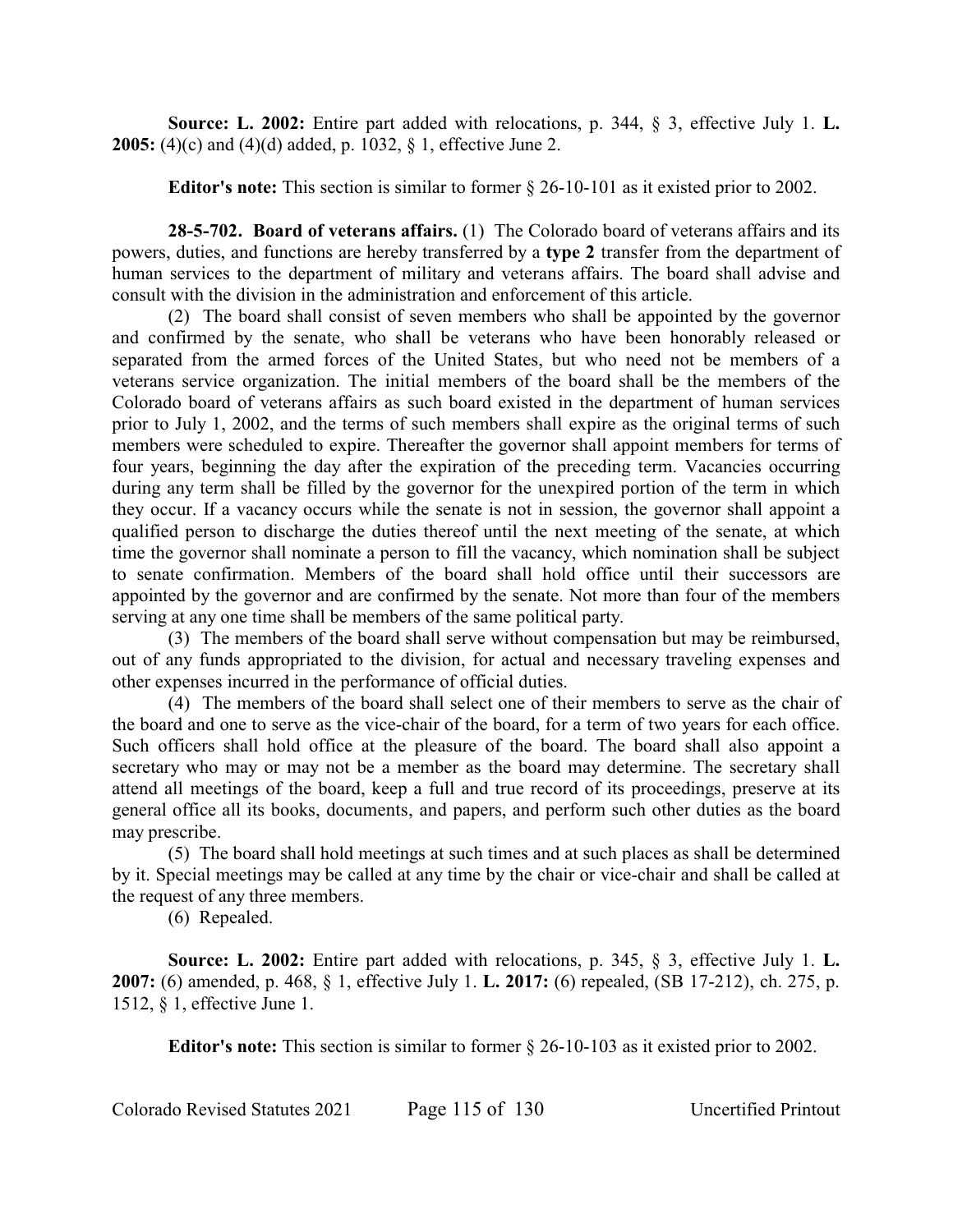**28-5-703. Rules - duties.** (1) (a) The board shall propose for adoption by the adjutant general such rules and regulations, not in conflict with this article or other laws, as it may deem necessary to govern the programs administered pursuant to this article.

(b) Any rules adopted by the board of human services in accordance with the requirements of the "State Administrative Procedure Act", article 4 of title 24, C.R.S., relating to county veterans service offices and veterans affairs other than the veterans community living centers shall be enforceable and shall be valid until amended or repealed by the adjutant general.

(2) The division shall be responsible for the proper administration of this article. The board shall study periodically the problems of veterans and based on such studies shall propose such program or statutory changes as it may deem advisable or necessary for veterans' assistance by the state of Colorado or political subdivisions thereof. The board shall make a continuing study of any program put into effect. The board shall perform such other duties as may be assigned to it by law and shall advise and assist the governor, any department in the executive branch, and the general assembly or any committee thereof in regard to veterans' matters.

(3) Notwithstanding section 24-1-136 (11)(a)(I), on or before December 31, 2002, and on or before December 31 each year thereafter, the board, with the assistance of the division, shall report on the status of all programs providing services to the state's veterans, including but not limited to any recommendations for changes to policies, procedures, or law, to:

(a) The governor;

(b) The state, veterans, and military affairs committee of the house of representatives; and

(c) The state, veterans, and military affairs committee of the senate.

(4) The board shall serve in an advisory capacity to:

(a) The state board of human services and the department of human services regarding the operations and maintenance of veterans community living centers operated pursuant to article 12 of title 26, C.R.S.;

(b) The division of employment and training in the department of labor and employment regarding the provision of services to state veterans pursuant to the "Colorado Career Advancement Act", part 2 of article 83 of title 8;

(c) The department of revenue regarding the issuance of special license plates to veterans and active or retired military personnel; and

(d) Any department, division, board, or other entity that provides services specifically to state veterans, and any executive director, director, board, or other entity that has rule-making authority pursuant to state law regarding proposed rules that are directed specifically to veterans.

(5) **[***Editor's note: Subsection (5) is effective November 11, 2021.***]** The board shall determine whether a person is a discharged LGBT veteran pursuant to section 28-5-103.

**Source: L. 2002:** Entire part added with relocations, p. 346, § 3, effective July 1. **L. 2003:** (3)(c) amended, p. 2012, § 105, effective May 22. **L. 2012:** (4)(b) amended, (HB 12- 1120), ch. 27, p. 110, § 28, effective June 1. **L. 2013:** (4)(a) amended, (HB 13-1300), ch. 316, p. 1692, § 88, effective August 7. **L. 2014:** (1)(b) and (4)(a) amended, (SB 14-096), ch. 59, p. 274, § 31, effective August 6. **L. 2017:** IP(3) amended, (HB 17-1255), ch. 248, p. 1045, § 1, effective August 9. **L. 2018:** (4)(b) amended, (HB 18-1375), ch. 274, p. 1715, § 66, effective May 29. **L. 2021:** (5) added, (SB 21-026), ch. 42, p. 174, § 4, effective November 11.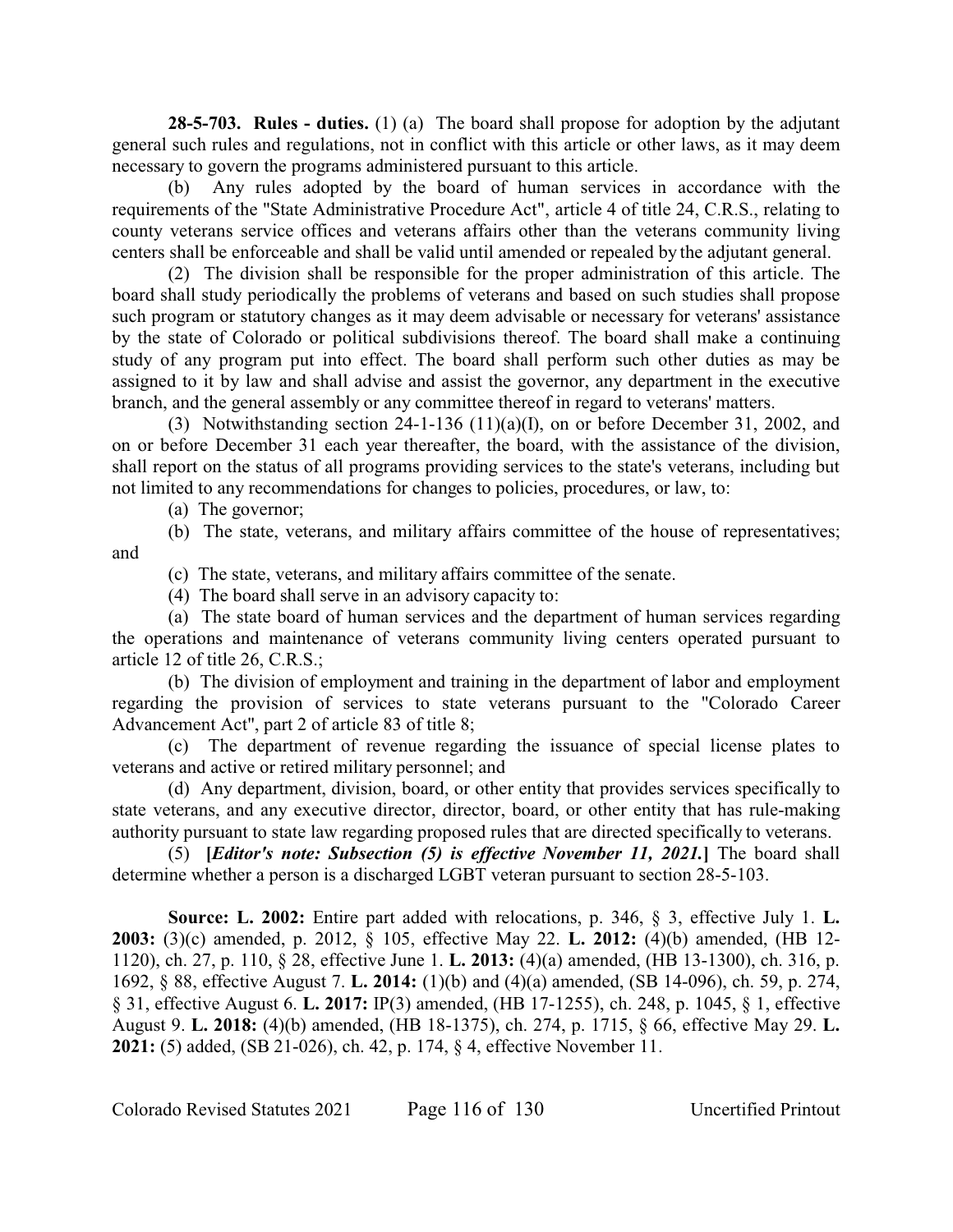**Editor's note:** (1) This section is similar to former § 26-10-104 as it existed prior to 2002.

(2) The effective date for amendments to subsection (4)(b) by House Bill 12-1120 (chapter 27, Session Laws of Colorado 2012) was changed from August 8, 2012, to June 1, 2012, by House Bill 12S-1002 (First Extraordinary Session, chapter 2, p. 2432, Session Laws of Colorado 2012.)

**Cross references:** For the short title ("Restoration of Honor Act") in SB 21-026, see section 1 of chapter 42, Session Laws of Colorado 2021.

**28-5-703.5. Notice to revisor of statutes - repeal.** (1) The resource and legislative director of the department of military and veterans affairs shall notify the revisor of statutes in writing of the date on which the federal government created the Space National Guard in the "FY 2022 National Defense Authorization Act" by e-mailing the notice to revisorofstatutes.ga@state.co.us.

(2) This section is repealed, effective July 1 of the year following the revisor of statutes' receipt of the notice required by subsection (1) of this section.

**Source: L. 2021:** Entire section added, (HB 21-1231), ch. 206, p. 1078, § 10, effective May 28.

**28-5-704. Departments to cooperate.** (1) To effectuate the purpose of this article, the governor may direct any department, division, board, bureau, commission, or agency of the state, or any political subdivision thereof, to:

(a) Cooperate with and assist and advise the division and the board in the performance of their duties and functions under this article and to provide such other assistance and data as will enable the division and the board to properly carry out their activities and effectuate the purposes of this article; and

(b) Coordinate with, seek advice from, or utilize as a resource the division and the board in implementing programs that provide services specifically to state veterans.

**Source: L. 2002:** Entire part added with relocations, p. 347, § 3, effective July 1.

**Editor's note:** This section is similar to former § 26-10-105 as it existed prior to 2002.

**28-5-705. Duties.** (1) The division, in accordance with its rules, shall perform the following duties and functions:

(a) (I) Formulate, establish, and supervise a plan and standard procedures to further prompt and efficient service to all veterans in the state of Colorado on a uniform basis, whether by the division or by any county veterans service office;

(II) Establish and maintain liaison with all county veterans service officers and advise them of such plan and procedures;

(III) Make reasonable requests of such county veterans service officers for their cooperation in the execution of such plan and procedures and in the handling of veterans' cases and other matters;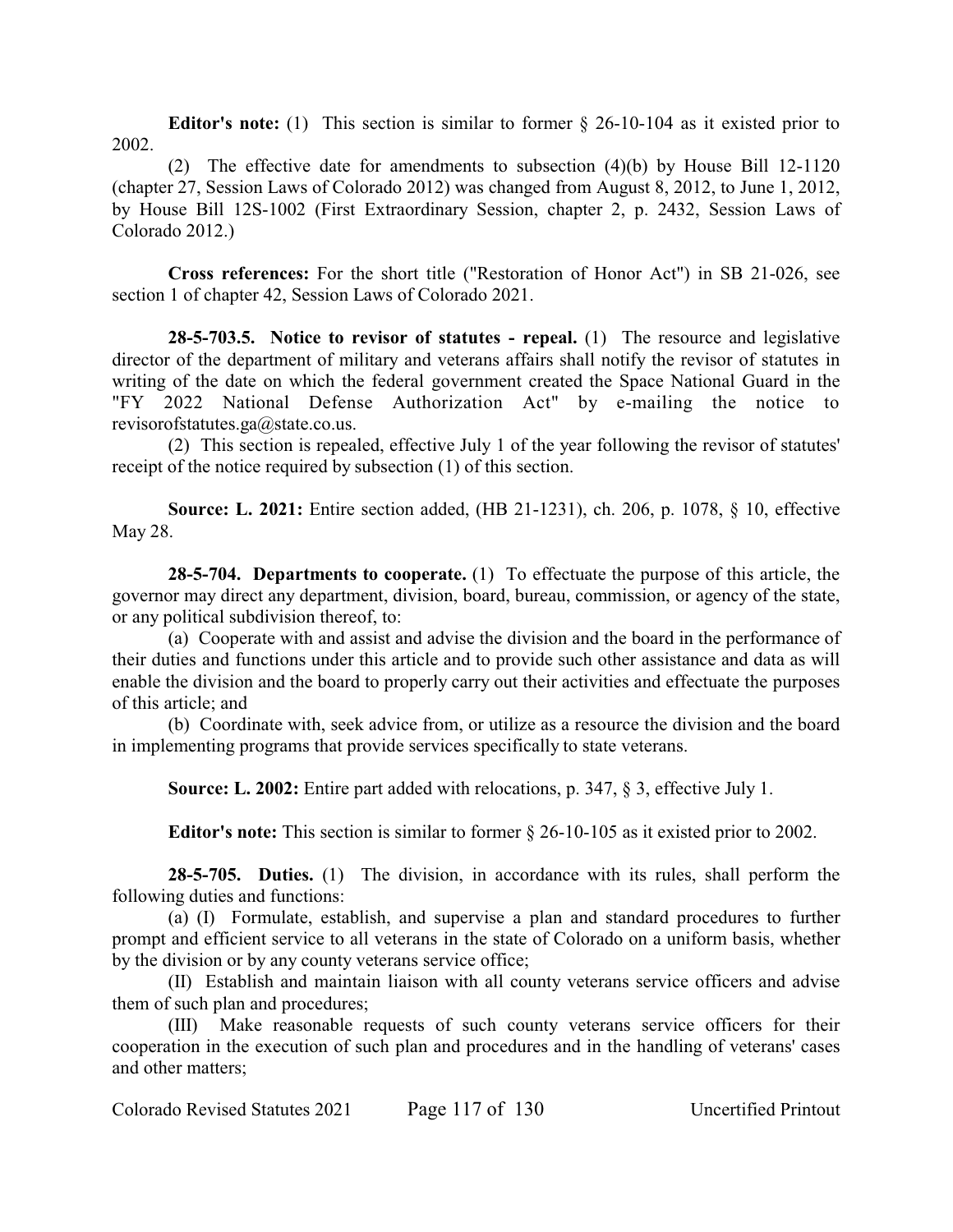(IV) Maintain liaison with the veterans administration and other appropriate agencies of the federal government;

(V) Provide all county veterans service officers with pertinent information, suggestions, forms, rulings, and other material in such form and in such manner as the division may deem appropriate to assist all county veterans service officers in the performance of their duties;

(VI) Distribute to such county veterans service officers any available bulletins, manuals, pamphlets, or other appropriate material, prepared either by the division or elsewhere, for the purposes stated in this section; and

(VII) Do such additional things, including the holding of conferences, whenever advisable, with the county veterans service officers either in their counties or in the office of the division or elsewhere and either singly or in groups, as the division may deem advisable to assist such officers in the proper performance of their duties and to keep them properly advised of current developments in the veterans' field;

(b) Render personal service to members and former members, or the surviving spouses, administrators, executors, conservators, guardians, or heirs of members or former members, of the Colorado state defense force and the Colorado National Guard in any claim they may have against the state or federal government;

(c) Assist all discharged members of the armed forces of the United States, the surviving spouses, administrators, executors, conservators, guardians, or heirs of any such veterans, or any other persons who may have proper claims by filing and prosecuting such claims on behalf of such persons for insurance, pensions, compensation, hospitalization, vocational training, education, loans, readjustment allowances, or any other benefits which such persons may be or may become entitled to receive under any of the laws of the United States, the state of Colorado, or any other state by reason of such service;

(d) Cooperate with and assist veterans' organizations, county veterans service officers, veterans' advisory groups, and all other organizations, now in existence or formed on or after July 1, 1973, which provide assistance to those persons mentioned in paragraph (c) of this subsection (1);

(e) Perform services in this state for the veterans administration on a contractual, grant, or other basis, and perform such other duties and render such other services in furtherance of the purposes of this article or any other law in providing reasonable and proper assistance to veterans;

(f) Establish a training and certification program for newly appointed county veterans service officers. Such program shall be presented to the board for approval prior to implementation or modification.

(g) Prepare, develop, construct, and maintain a state military veterans' cemetery pursuant to section 28-5-708 and seek reimbursement from the federal department of veterans affairs for all allowable costs for the project as permitted by federal law; and

(h) Make reasonable efforts to notify members of the armed forces of the United States who are planning their return to civilian life and are located in Colorado, or intend to relocate to Colorado upon discharge, of the requirements in sections  $12-20-202$  (1)(b), (1)(d), (1)(e), (2), (3), and (4) and 42-2-403.

(i) **[***Editor's note: Subsection (1)(i) is effective November 11, 2021.***]** Establish a consistent and uniform process to determine whether a veteran qualifies as a discharged LGBT veteran, as described in section 28-5-103.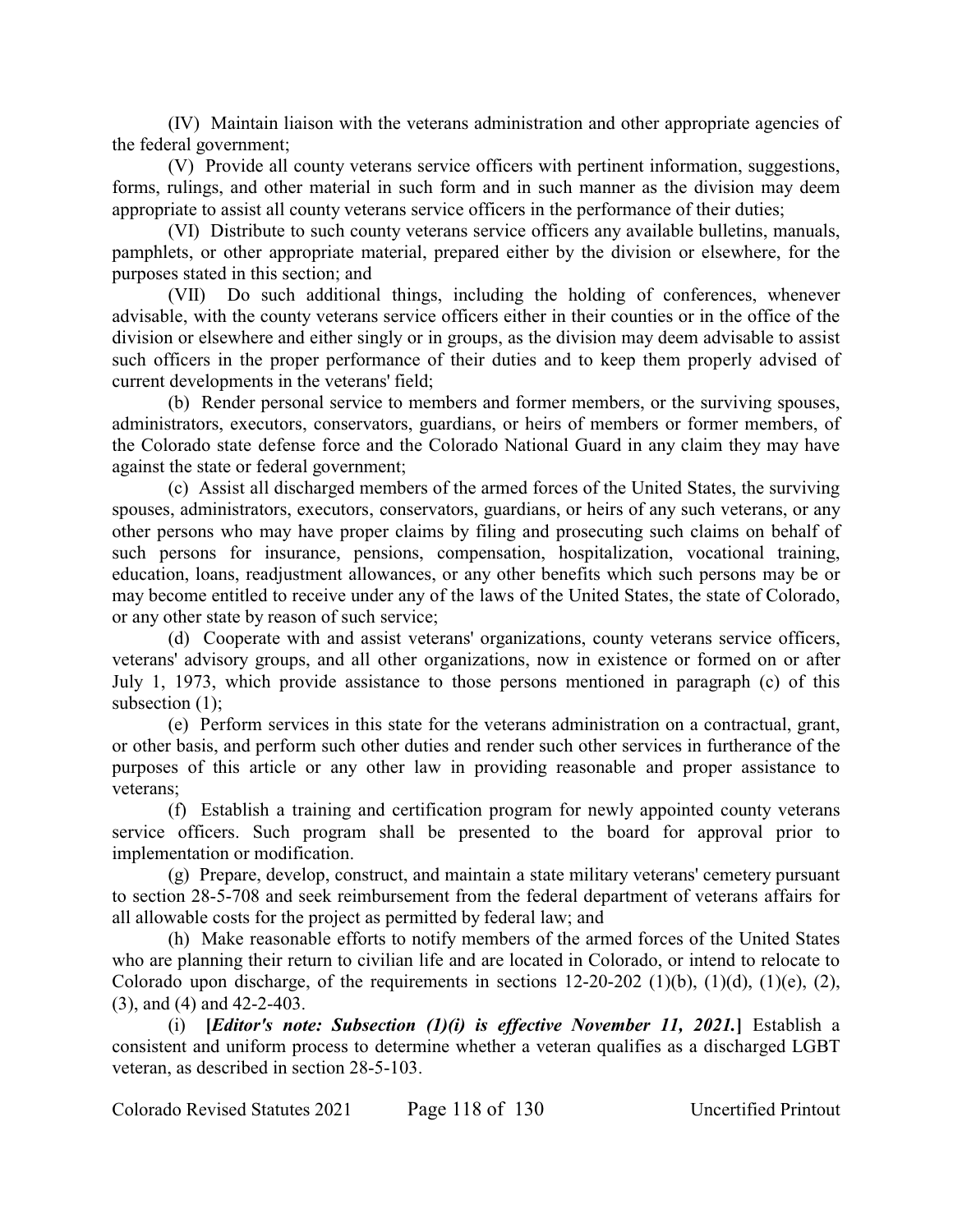**Source: L. 2002:** Entire part added with relocations, p. 347, § 3, effective July 1. **L. 2016:** (1)(g) amended and (1)(h) added, (SB 16-134), ch. 195, p. 686, § 2, effective May 27. **L. 2019:** (1)(h) amended, (HB 19-1172), ch. 136, p. 1716, § 206, effective October 1. **L. 2021:** (1)(i) added, (SB 21-026), ch. 42, p. 174, § 5, effective November 11.

**Editor's note:** This section is similar to former § 26-10-106 as it existed prior to 2002.

**Cross references:** For the short title ("Restoration of Honor Act") in SB 21-026, see section 1 of chapter 42, Session Laws of Colorado 2021.

**28-5-706. Contributions to division - veterans private contributions fund - created.** Any city, county, or political subdivision of the state or any association or individual may contribute funds, services, or facilities to the department, and the adjutant general may accept and use such funds, services, or facilities for the purpose or purposes intended by the contributor; except that no fund, service, or facility shall be accepted if the conditions attached thereto require the use or expenditure thereof in a manner contrary to law. Any said funds shall be transmitted to the state treasurer, who shall credit the same to the veterans private contributions fund, which fund is hereby created.

**Source: L. 2002:** Entire part added with relocations, p. 349, § 3, effective July 1.

**Editor's note:** This section is similar to former § 26-10-107 as it existed prior to 2002.

**28-5-707. Assistance to county veterans service officers.** (1) (a) The division shall provide satisfactory supervision, direction, and assistance to all county veterans service officers and shall provide such services and facilities to the county veterans service officers as may be determined by the division to be necessary. Out of any moneys appropriated by the general assembly to the division for support to county veterans service officers, the division is authorized to issue vouchers for the semiannual payment to the general fund of each county, to be disbursed upon the authority of the county commissioners thereof, only for the purposes of this part 7 and part 8 of this article. The division shall annually establish the rate of state-funded payments for full-time and part-time county veterans service officers based on the available appropriation by the general assembly; except that, if a county is receiving payments under paragraph (b) of this subsection (1) for a veterans service office established for adjacent counties, the payment shall be the total of the semiannual payments for the counties that have jointly formed the veterans service office.

(b) If adjacent counties jointly establish a veterans service office for the counties pursuant to section 28-5-801 (2), the division may issue a voucher to the general fund of the county containing the veterans service office in an amount equal to the total of the semiannual payments that would have been provided to each of such counties under paragraph (a) of this subsection  $(1)$ .

(2) Such semiannual payments shall be made only on application by such county commissioners to the division, which application shall state and certify the amount such county commissioners have authorized to be disbursed for such purposes out of other moneys in such county general fund for the period covered by the application.

Colorado Revised Statutes 2021 Page 119 of 130 Uncertified Printout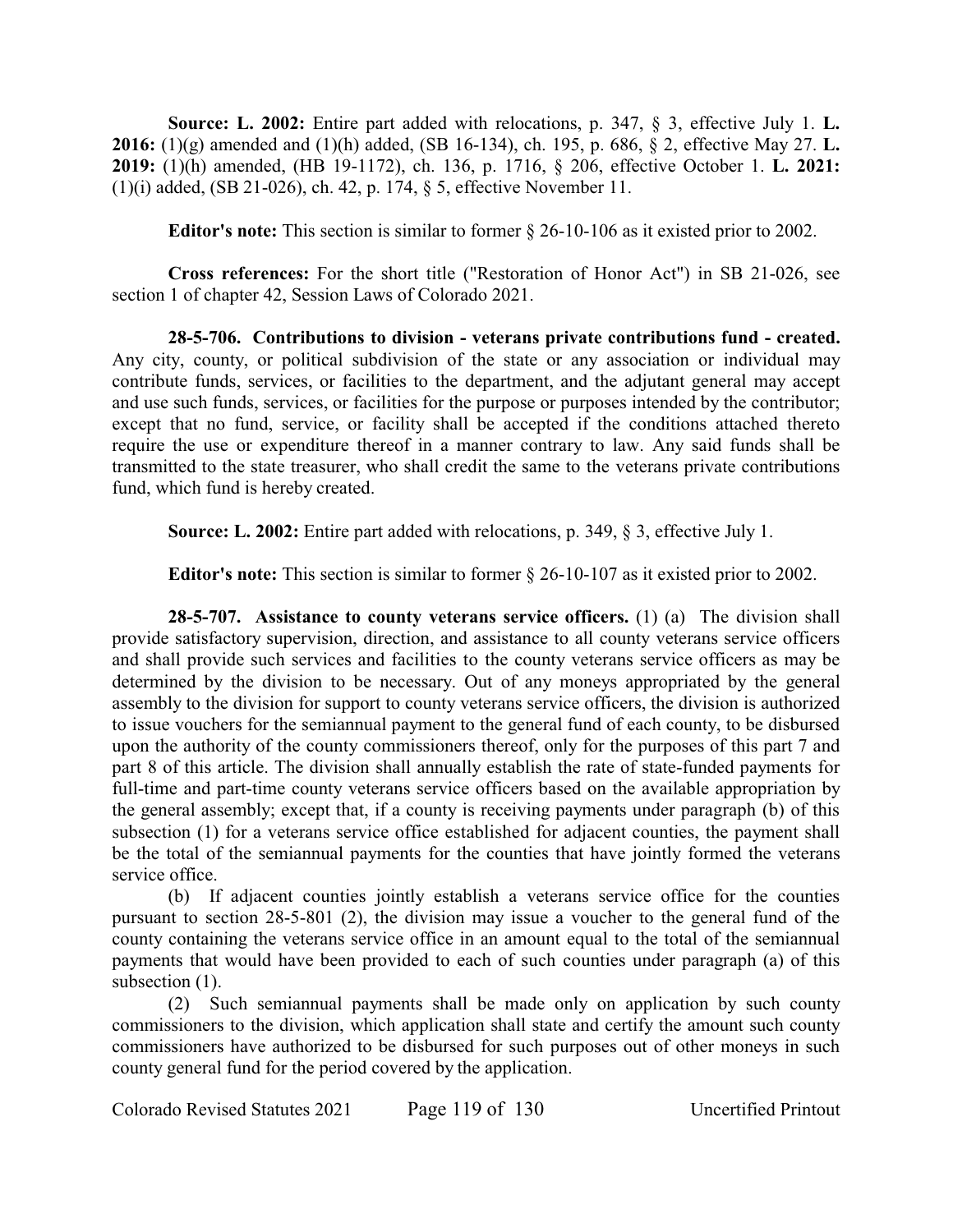**Source: L. 2002:** Entire part added with relocations, p. 349, § 3, effective July 1. **L. 2015:** (1)(a) amended, HB 15-1315, ch. 219, p. 806, § 1, effective July 1.

**Editor's note:** This section is similar to former § 26-10-108 as it existed prior to 2002.

**28-5-708. Western slope veterans' cemetery - fund - rules.** (1) (a) There is hereby established in the state treasury the western slope military veterans' cemetery fund, referred to in this section as the "fund". The division is authorized to accept gifts, grants, contributions, and donations for the purposes of this section. The fund shall consist of such moneys received through gifts, grants, contributions, or donations, from any person or entity, and any moneys appropriated to the fund by the general assembly. Any interest derived from the deposit and investment of moneys in the fund shall be credited to the fund. At the end of any fiscal year, all unexpended and unencumbered moneys in the fund shall remain therein and shall not be credited or transferred to the general fund or any other fund.

(b) Subject to available appropriations, the division may contract for professional services necessary for the implementation of this section.

(2) (a) The general assembly hereby authorizes the establishment and maintenance of a state military veterans' cemetery for the western slope, referred to in this section as the "cemetery". The division is directed to prepare, develop, construct, and maintain such cemetery at the site described in paragraph (b) of subsection (3) of this section. The division may enter into contracts or agreements with any person or public or private entity to prepare, develop, construct, operate, and maintain such cemetery. The cemetery shall be for the purpose of providing for the interment of Colorado residents who are military veterans and their spouses and dependents, as determined by the division. In addition, the adjutant general by rule may permit the interment of other veterans and their spouses and dependents in the cemetery and permit the division to assess a reasonable fee for the interment of such non-Colorado residents. All such fees collected shall be credited to the fund created pursuant to paragraph (a) of subsection (1) of this section. The adjutant general, in consultation with the board, shall promulgate such rules as may be necessary to establish and maintain the cemetery in compliance with applicable state and federal statutes and rules.

(b) The general assembly may appropriate moneys from the general fund to the fund for the implementation of this section, including but not limited to the payment of costs associated with the operation and maintenance of the cemetery.

(c) (I) If the entire general fund appropriation made to the department of human services, for allocation to the division of veterans affairs, for the fiscal year that commenced on July 1, 1999, is not needed to pay the costs for design and construction of the cemetery, the remainder of such appropriation may be used prior to July 1, 2002, by the department of human services and on or after July 1, 2002, by the department to pay any costs associated with the operation and maintenance of the cemetery without further appropriation by the general assembly.

Any appropriation made on and after July 1, 2002, for the operation and maintenance of the cemetery shall be appropriated to the department of military and veterans affairs.

(3) (a) The general assembly hereby finds, determines, and declares that any use of the property described in paragraph (b) of this subsection (3) as the cemetery is for a public purpose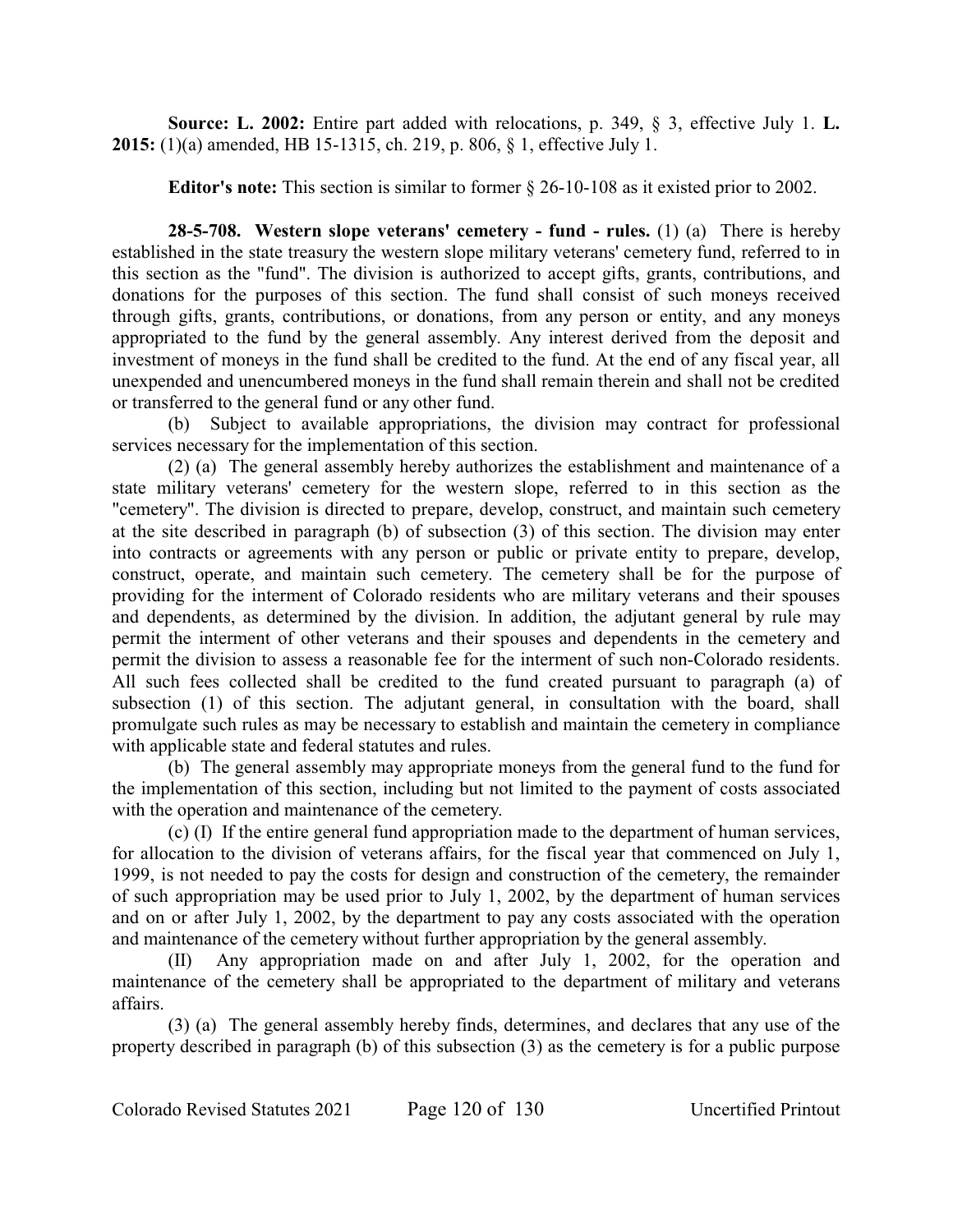expressly authorized by the general assembly and therefore permissible under any grant of rightof-way applicable to such property executed by the state board of land commissioners.

(b) The division, in preparing, developing, constructing, and maintaining the cemetery, may use for such purposes a parcel consisting of approximately twenty acres of unimproved property within the eastern portion of the real property known as the Grand Junction regional center and shall enter into all necessary agreements to secure the appropriate property rights for such parcel.

(4) The division is hereby authorized to provide for surveys, engineering studies, conceptual and architectural plans, environmental impact studies, and other similar preliminary design and construction work as part of the pre-application for funding approval by the federal department of veterans affairs for the cemetery. The division is authorized to seek full reimbursement for such pre-application and design work from the federal department of veterans affairs.

(5) The general assembly shall appropriate annually from the fund to the department, for allocation to the division, for any costs associated with the operation and maintenance of the cemetery and for the implementation of this section.

**Source: L. 2002:** Entire part added with relocations, p. 349, § 3, effective July 1.

**Editor's note:** This section is similar to former § 26-10-110 as it existed prior to 2002.

**28-5-709. Colorado state veterans trust fund - created - report.** (1) (a) There is hereby created in the state treasury the Colorado state veterans trust fund, which consists of the moneys transferred thereto pursuant to subsection (2) of this section. In addition, the state treasurer may credit to the trust fund any public or private gifts, grants, or donations received prior to July 1, 2002, by the department of human services or, on or after July 1, 2002, by the department of military and veterans affairs for implementation of the purposes specified in this subsection (1).

(b) The moneys in the trust fund shall be used for:

(I) Capital improvements or needed amenities for existing or future veterans community living centers;

(I.5) Repealed.

(II) Costs incurred by existing or future state veterans cemeteries;

(III) Costs incurred by the division; and

(IV) Veterans programs operated by nonprofit veterans organizations that meet criteria adopted by the board and that are selected by the board as grant recipients.

(V) Repealed.

(c) The division may retain up to five percent of the amount annually appropriated from the trust fund for the actual costs incurred by the division and the board in implementing the provisions of this article 5. Notwithstanding the provisions of section 24-36-114, all interest derived from the deposit and investment of money in the trust fund shall be credited to the trust fund. All unexpended and unencumbered money remaining in the trust fund at the end of any fiscal year shall remain in the trust fund and shall neither revert to the general fund nor be transferred or credited to any other fund.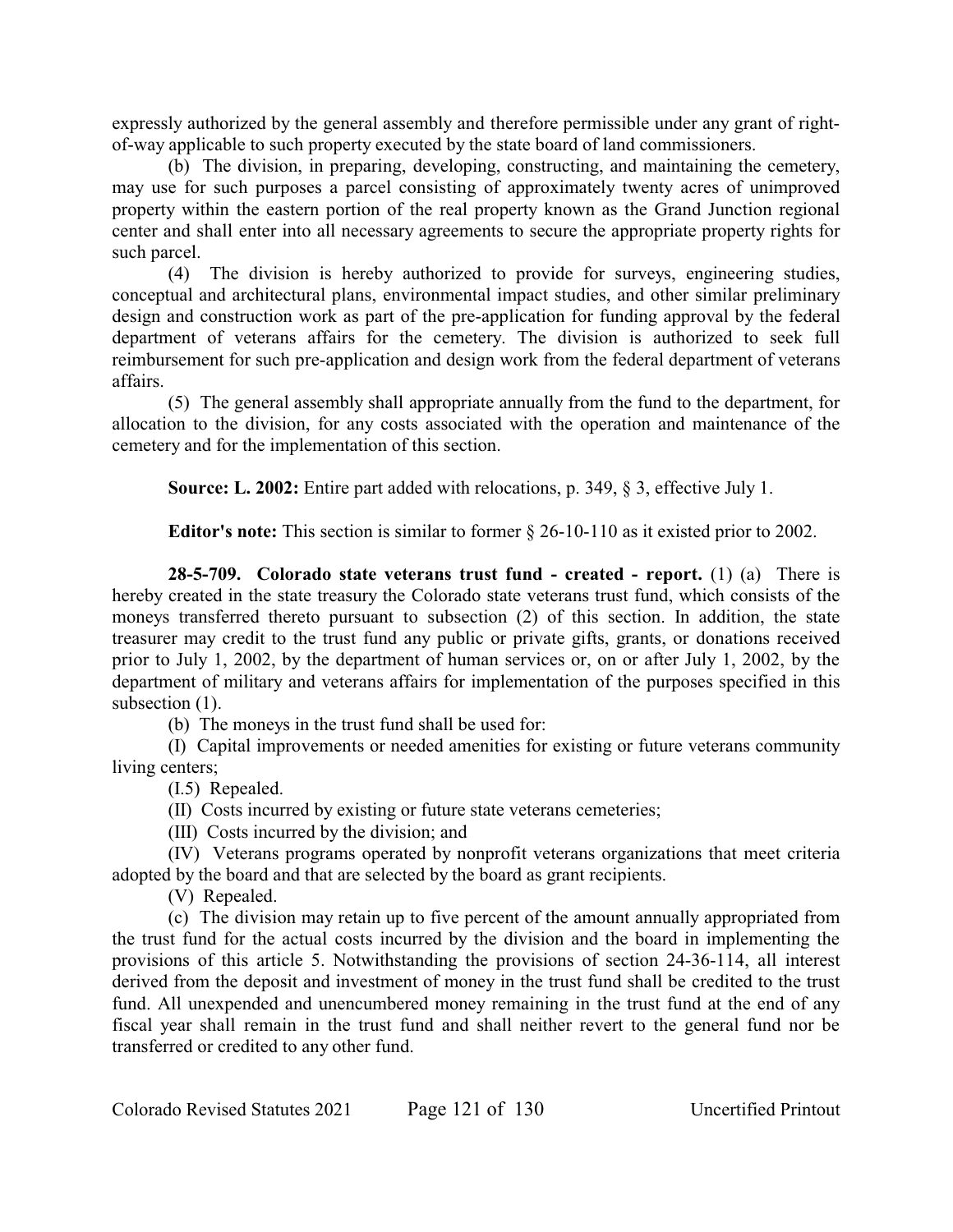(2) (a) Pursuant to section  $24-75-1104.5$  (1.7)(1), C.R.S., and except as otherwise provided in section 24-75-1104.5 (5), C.R.S., beginning in the 2016-17 fiscal year, and for each fiscal year thereafter so long as the state receives moneys pursuant to the master settlement agreement, the state treasurer shall annually transfer to the trust fund one percent of the total amount received by the state pursuant to the provisions of the master settlement agreement, other than attorney fees and costs, during the preceding fiscal year. The state treasurer shall transfer the amount specified in this subsection (2) from moneys credited to the tobacco litigation settlement cash fund created in section 24-22-115, C.R.S.

(b) Repealed.

(3) (a) (I) All of the funds appropriated to the trust fund pursuant to subsection (2) of this section in fiscal year 2000-01 shall be credited to the trust fund and retained as principal in the trust fund.

(II) For fiscal years 2001-02 through 2005-06, seventy-five percent of the amount of annual appropriations made pursuant to subsection (2) of this section, shall be credited to the trust fund and retained as principal in the trust fund. For fiscal years 2001-02 through 2005-06, twenty-five percent of the amount of annual appropriations made pursuant to subsection (2) of this section, and one hundred percent of any interest earned on the principal in the trust fund shall be subject to annual appropriation by the general assembly and may be allocated by the board for the purposes outlined in subsection (1) of this section.

(III) For fiscal years 2006-07 and 2007-08, seventy-five percent of the amount of the annual transfer made pursuant to subsection (2) of this section shall be credited to the trust fund and retained as principal in the trust fund. For fiscal years 2006-07 and 2007-08, twenty-five percent of the amount of the annual transfer made pursuant to subsection (2) of this section and one hundred percent of any interest earned on the principal in the trust fund shall be subject to annual appropriation by the general assembly and may be allocated by the board for the purposes outlined in subsection (1) of this section.

(b) (I) Notwithstanding the provisions of paragraph (a) of this subsection (3):

(A) For the 2003-04 through 2006-07 fiscal years, twenty-five percent of the amount of annual transfers made pursuant to subsection (2) of this section shall be credited to the trust fund and retained as principal in the trust fund, and seventy-five percent of the amount of annual transfers made pursuant to subsection (2) of this section and one hundred percent of any interest earned on the principal in the trust fund shall be subject to annual appropriation by the general assembly and may be allocated by the board for the purposes outlined in subsection (1) of this section.

(B) For the 2007-08 fiscal year, thirty-five percent of the amount of the annual transfer made pursuant to subsection (2) of this section shall be credited to the trust fund and retained as principal in the trust fund, and sixty-five percent of the amount of the annual transfer made pursuant to subsection (2) of this section and one hundred percent of any interest earned on the principal in the trust fund shall be subject to annual appropriation by the general assembly and may be allocated by the board for the purposes outlined in subsection (1) of this section.

(C) to (E) (Deleted by amendment, L. 2009, (HB 09-1329), ch. 393, p. 2122, § 1, effective June 2, 2009.)

(II) (Deleted by amendment, L. 2009, (HB 09-1329), ch. 393, p. 2122, § 1, effective June 2, 2009.)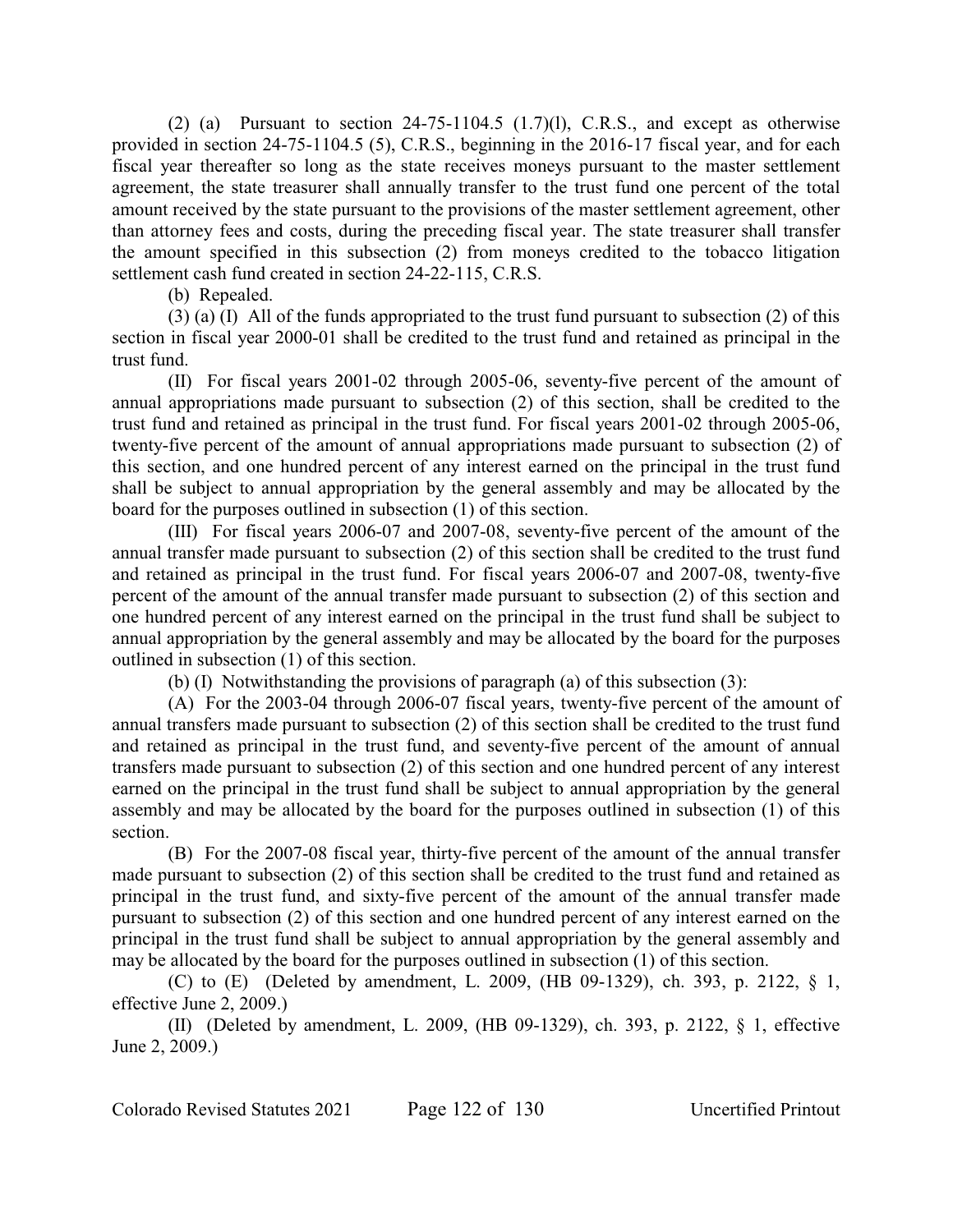(c) For the 2008-09 fiscal year and each fiscal year thereafter, ten percent of the amount of the annual transfer made pursuant to subsection (2) of this section shall be credited to the trust fund and retained as principal in the trust fund, and ninety percent of the amount of the annual transfer made pursuant to subsection (2) of this section and one hundred percent of any interest earned on the principal in the trust fund shall be subject to annual appropriation by the general assembly.

(3.5) Repealed.

(4) (a) Funds shall be allocated out of the trust fund using the following process:

(I) The director of the state and veterans nursing homes or the director of the division of veterans affairs shall submit to the board a written request for funds to be used for the purposes described in subsection (1) of this section; or

(II) A nonprofit veterans organization, in compliance with the procedures and timelines adopted by the board, shall submit to the board a grant application, in a form adopted by the board, requesting funding for a veterans program.

(b) The board shall vote on each request for funds and on each grant application submitted by a nonprofit veterans organization that meets the criteria established by the board. A majority vote shall be sufficient to approve an allocation of moneys out of the trust fund.

(5) The board shall adopt guidelines that address, at a minimum, the following issues:

(a) The form of an application for use by nonprofit veterans organizations in applying for grants pursuant to this section;

(b) Criteria for identifying nonprofit veterans organizations that may apply for and receive grants pursuant to this section;

(c) Criteria for selecting appropriate veterans programs to receive grants pursuant to this section;

(d) The term and amounts of grants awarded to nonprofit veterans organizations pursuant to this section; and

(e) Standards for determining the effectiveness of veterans programs that receive grants pursuant to this section.

(6) The department may contract with one or more private or public entities for program monitoring and evaluation of any veterans program operated by a nonprofit veterans organization that receives funding pursuant to this section. The board may allocate funds to the division for the costs incurred in entering into such contracts.

(7) (a) The board shall prepare a report evaluating the implementation of this section, including the number and type of improvements or additions to nursing homes that have been made, the number and type of improvements to veterans cemeteries, the number of veterans served through the veterans outreach program, the number and types of veterans programs operated by nonprofit veterans organizations that receive grants pursuant to this section, and the results achieved as a result of allocations made out of the trust fund.

(b) Repealed.

**Source: L. 2002:** Entire part added with relocations, p. 351, § 3, effective July 1; (1)(a) amended, p. 689, § 4, effective July 1. **L. 2003:** (3.5) added, p. 464, § 6, effective March 5; (1)(b)(III), (2)(a), and (3) amended, p. 2565, § 9, effective June 5. **L. 2004:** (2)(a) amended and (2)(b) repealed, p. 1713, §§ 15, 16, effective June 4. **L. 2005:** (1)(b)(I.5) added, p. 597, § 3, effective July 1. **L. 2006:** (1)(a), (2)(a), (3)(a), and (3)(b)(I) amended, pp. 1040, 1041, §§ 11, 13,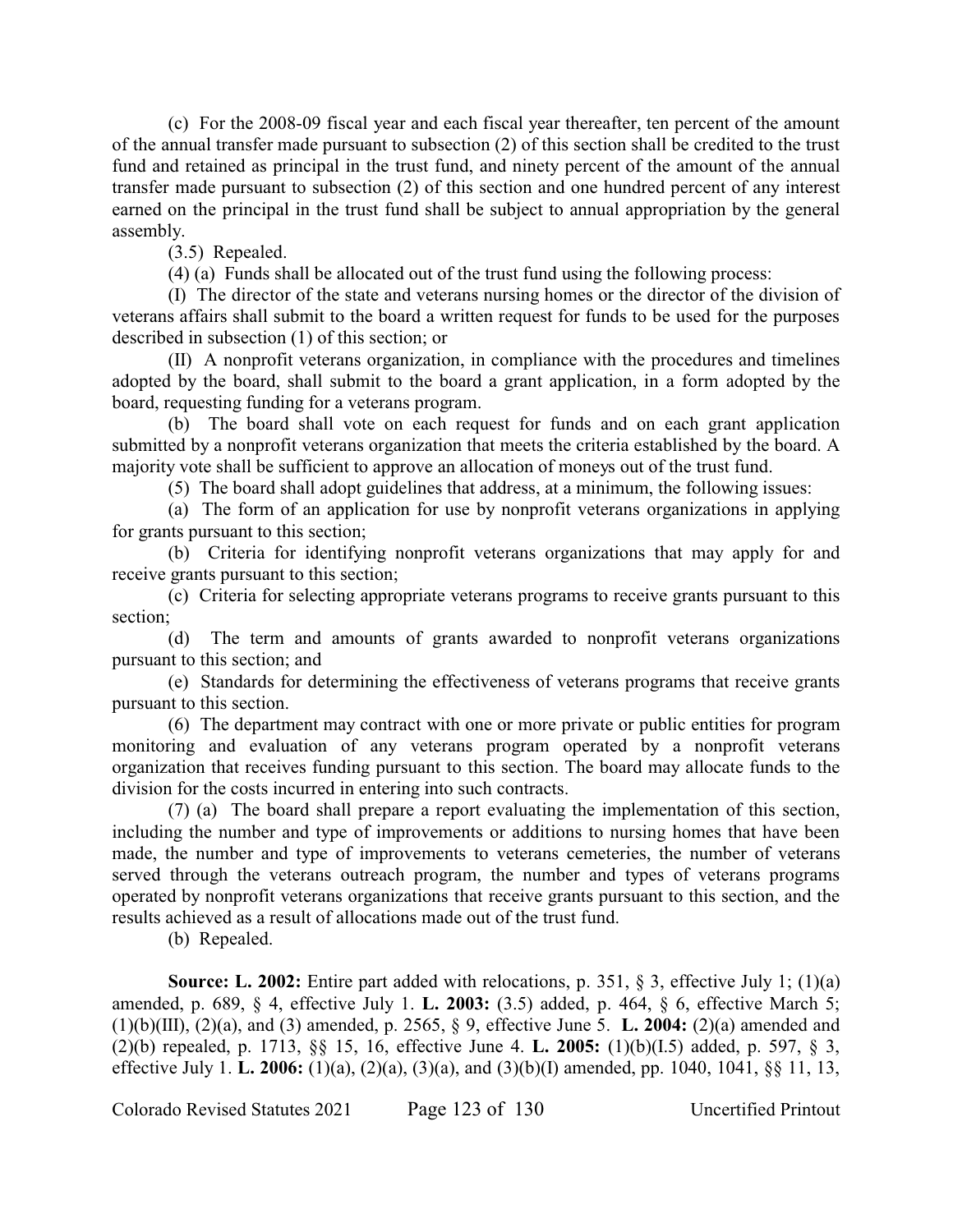effective May 25; (3)(b) amended, p. 1108, § 1, effective May 25; (1)(a) amended, p. 145, § 25, effective August 7. **L. 2008:** (3.5) amended, p. 867, § 1, effective August 5. **L. 2009:** (2)(a) amended, (SB 09-269), ch. 333, p. 1769, § 10, effective June 1; (3)(a)(III), (3)(b)(I)(C),  $(3)(b)(I)(D)$ ,  $(3)(b)(I)(E)$ , and  $(3)(b)(II)$  amended and  $(3)(c)$  added, (HB 09-1329), ch. 393, pp. 2122, 2123, §§ 1, 2, effective June 2. **L. 2010:** (1)(b)(III) and (1)(b)(IV) amended and (1)(b)(V) added, (HB 10-1140), ch. 138, p. 463, § 2, effective April 16. **L. 2013:** (1)(b)(I.5) repealed, (HB 13-1300), ch. 316, p. 1692, § 89, effective August 7; (3.5)(c) added, (SB 13-235), ch. 400, p. 2336, §1, effective June 5. **L. 2014:** (1)(b)(I) amended, (SB 14-096), ch. 59, p. 274, § 32, effective August 6. **L. 2015:** (7)(b) repealed, SB 15-189, ch. 104, p. 305, § 7, effective April 16. **L. 2016:** (1)(a) and (2)(a) amended and (3.5) repealed, (HB 16-1408), ch. 153, p 472, §§ 25, 26, effective July 1. **L. 2020:** (1)(c) amended, (HB 20-1380), ch. 170, p. 784, § 5, effective June 29. **L. 2021:** (1)(c) amended, (SB 21-266), ch. 423, p. 2804, § 30, effective July 2.

**Editor's note:** (1) This section is similar to former § 26-10-111 as it existed prior to 2002.

(2) Amendments to subsection (1)(a) by House Bill 06-1310 and Senate Bill 06-033 were harmonized.

(3) Subsection  $(1)(b)(V)(B)$  provided for the repeal of subsection  $(1)(b)(V)$ , effective July 1, 2012. (See L. 2010, p. 463.)

**Cross references:** For the legislative declaration contained in the 2005 act enacting subsection (1)(b)(I.5), see section 1 of chapter 168, Session Laws of Colorado 2005. For the legislative declaration in the 2010 act amending subsections  $(1)(b)(III)$  and  $(1)(b)(IV)$  and adding subsection (1)(b)(V), see section 1 of chapter 138, Session Laws of Colorado 2010.

## **28-5-710. Board of veterans affairs - world war II memorial dedication - fund grants - repeal. (Repealed)**

**Source: L. 2002:** Entire section added, p. 688, § 3, effective July 1.

**Editor's note:** Subsection (3) provided for the repeal of this section, effective July 1, 2004. (See L. 2002, p. 688.)

**28-5-711. Veterans resource information clearinghouse.** (1) There is hereby created in the division of veterans affairs the veterans resource information clearinghouse to provide information concerning support, services, and other assistance available to veterans of the United States armed forces and their families from state and local government agencies and programs, congressionally chartered veterans organizations, and nonprofit service organizations. To the extent practicable, the division shall make information available through the veterans resource information clearinghouse in a variety of formats to help ensure a high degree of public accessibility.

(2) The division shall identify the agencies, programs, services, and organizations to be included in the veterans resource information clearinghouse. The department of military and veterans affairs shall adopt policies to establish criteria that the division shall apply to ensure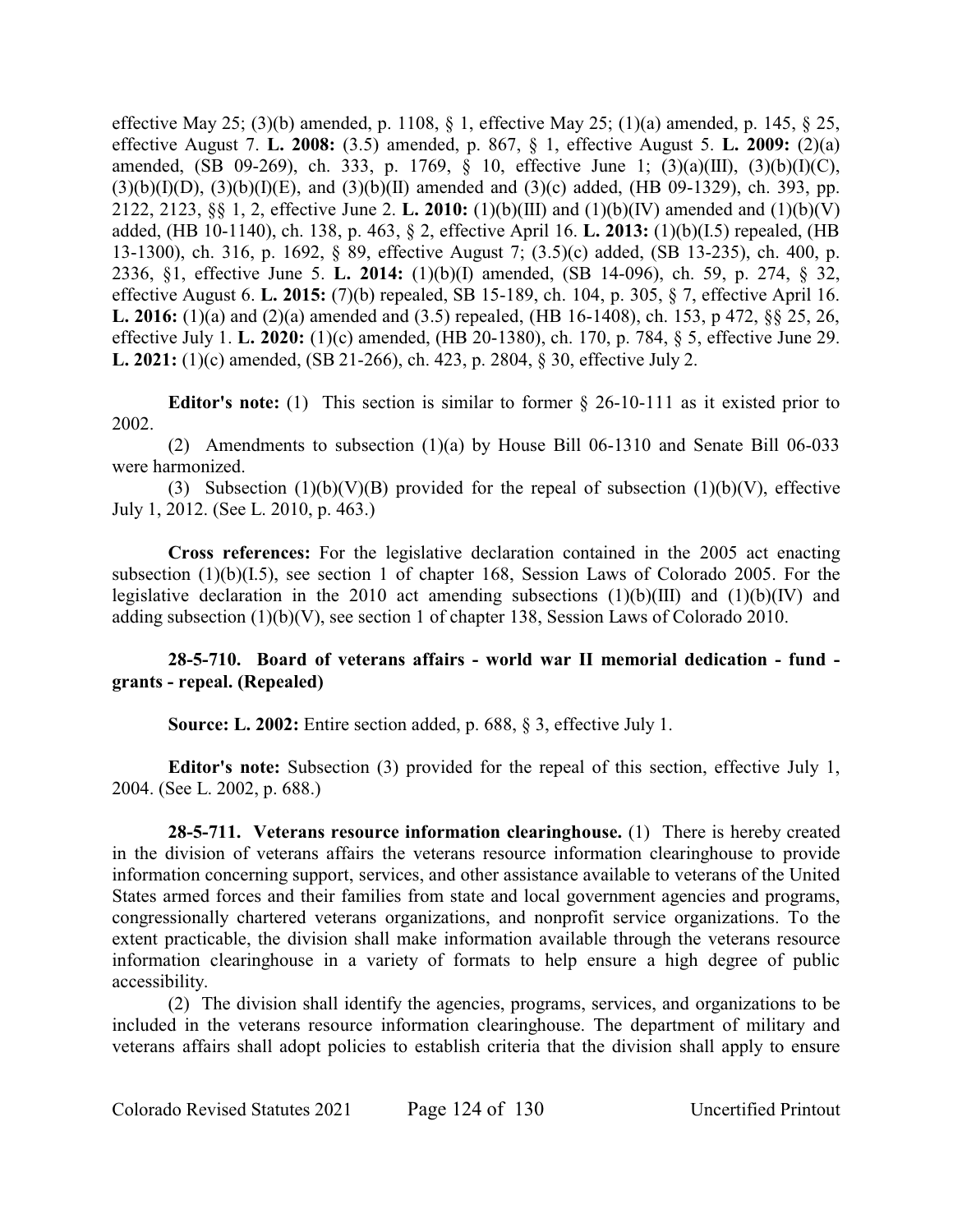that the nonprofit service organizations included in the clearinghouse are legitimate, legally operated organizations.

(3) The division shall operate the veterans resource information clearinghouse subject to available state and federal resources that are appropriated or otherwise available to the division. In addition, the division may solicit, accept, and expend public or private gifts, grants, and donations for the operation of the veterans resource information clearinghouse, including but not limited to donations of volunteer services and in-kind donations.

**Source: L. 2009:** Entire section added, (HB 09-1291), ch. 385, p. 2088, § 2, effective August 5.

**Cross references:** For the legislative declaration contained in the 2009 act adding this section, see section 1 of chapter 385, Session Laws of Colorado 2009.

**28-5-712. Veterans assistance grant program - created - rules - fund - repeal.** (1) There is hereby created in the division of veterans affairs the veterans assistance grant program, referred to in this section as the "program", to provide moneys to nonprofit organizations and governmental agencies that provide services to ensure the health and well-being of veterans of the United States armed forces who live in Colorado, including but not limited to:

- (a) Mental health services;
- (b) Family counseling services;
- (c) Job training;
- (d) Employment; and
- (e) Housing for homeless veterans.

(2) On or before September 1, 2014, the adjutant general, in consultation with the board of veterans affairs created in section 28-5-702, shall adopt rules for the administration of the program, including but not limited to:

(a) Criteria for determining which nonprofit organizations and governmental agencies are eligible to receive moneys from the program; and

(b) Procedures by which eligible nonprofit organizations and governmental agencies may apply for and receive moneys from the program.

(3) (a) There is hereby created the veterans assistance grant program cash fund, referred to in this section as the "fund", which shall consist of:

(I) Moneys received by the division as gifts, grants, or donations pursuant to paragraph (d) of this subsection (3); and

(II) Such moneys as are appropriated to the fund by the general assembly.

(b) The moneys in the fund are subject to annual appropriation to the division by the general assembly for the direct and indirect costs associated with implementing the program. The state treasurer may invest any moneys in the fund not expended for the purposes of this section as provided by law. The state treasurer shall credit any interest and income derived from the deposit and investment of moneys in the fund to the fund. Any unexpended and unencumbered moneys in the fund at the end of a fiscal year remain in the fund and shall not be credited to any other fund; except that any moneys remaining in the fund on September 1, 2024, shall be credited to the general fund.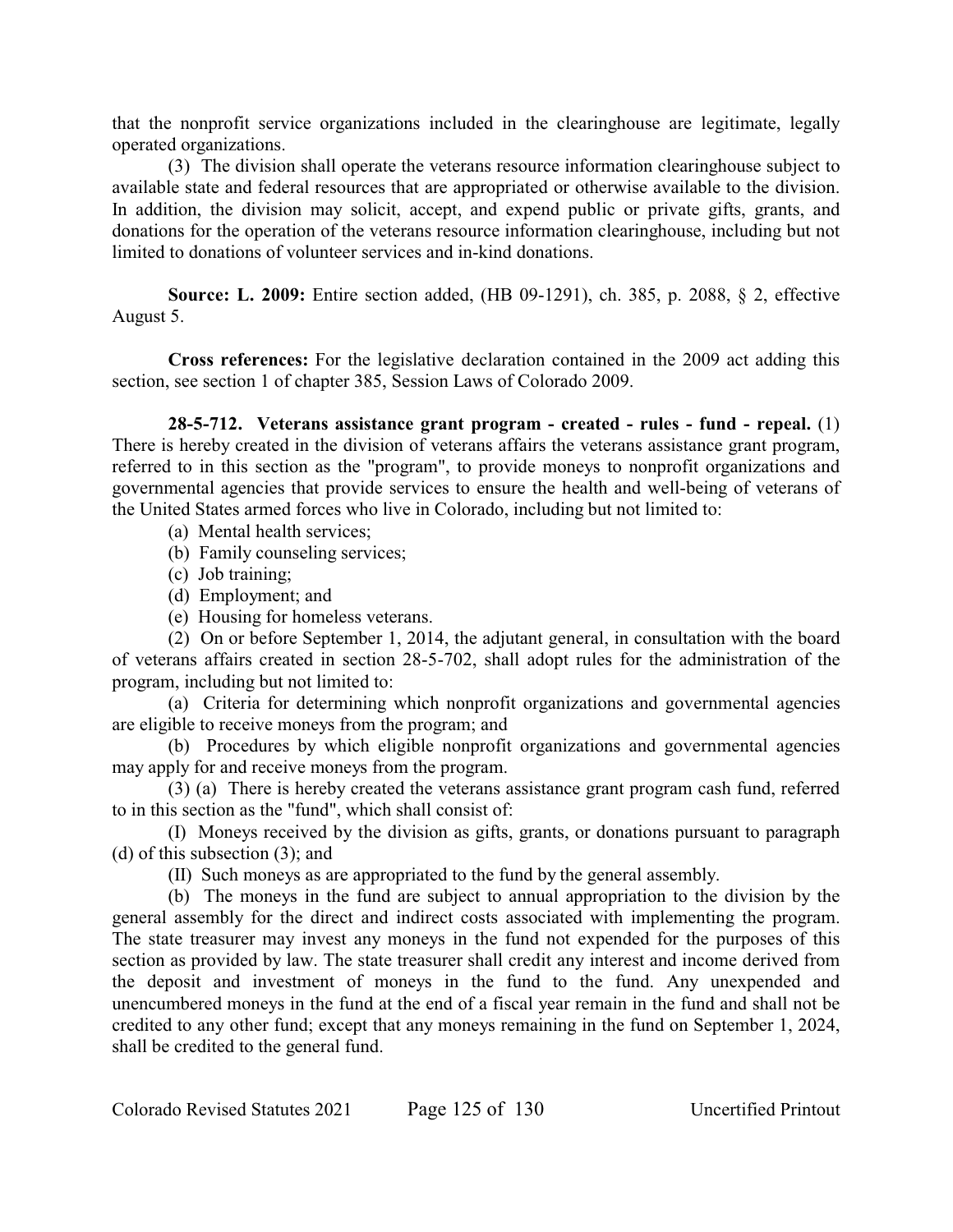(c) The division may expend not more than five percent of the moneys annually appropriated to the fund to pay the administrative expenses incurred by the division in administering the program.

(d) The division is authorized to accept gifts, grants, and donations for the purposes described in this section. The division shall transfer each such gift, grant, and donation to the state treasurer, who shall credit the same to the fund.

(e) Notwithstanding subsection (2)(b) of this section, on June 30, 2020, the state treasurer shall transfer one million dollars from the fund to the general fund.

(4) In its annual report before the house and senate committees of reference pursuant to section 2-7-203, C.R.S., the department of military and veterans affairs shall include information describing the grants awarded through the program during the preceding year.

(5) This section is repealed, effective September 1, 2024. Before repeal, the department of regulatory agencies shall review the program as described in section 24-34-104, C.R.S.

**Source: L. 2014:** Entire section added, (HB 14-1205), ch. 265, p. 1063, § 1, effective August 6. **L. 2020:** (3)(e) added, (HB 20-1381), ch. 171, p. 786, § 6, effective June 29.

**28-5-713. Grand Junction veterans one-stop center - advisory board - fund**  definition - repeal. (1) (a) On and after November 1, 2018, the division of veterans affairs may operate a veterans one-stop center in Grand Junction for the purpose of providing a central and accessible location where veterans, service members, and their family members in the western portion of the state may have access to assistance and resources. The division shall operate the veterans one-stop center subject to available appropriations from the general assembly. The division may staff the veterans one-stop center with employees of the department of military and veterans affairs, or the division may contract with one or more private vendors for the management of the facility.

(b) Subject to available appropriation to the department of military and veterans affairs for the veterans one-stop center, the department, as a function of the veterans one-stop center, may provide identification cards to eligible military members, retirees, and their family members, which identification cards are issued by the United States department of defense.

(c) As used in this section, "veterans one-stop center" means a facility where government agencies, nonprofit and advocacy organizations, and other organizations collaborate to offer services for veterans and their families in a convenient central location. Services offered at the veterans one-stop center may include, but are not limited to, assistance for veterans in securing federal benefits, counseling services, employment support, education, life skills, and wellness support.

(2) On or before November 1, 2018, the division of veterans affairs shall establish an advisory board appointed by the adjutant general or his or designee that includes:

(a) A person representing one or more nonprofit organizations in the Grand Junction area;

(b) A county veterans service officer from the western portion of the state;

(c) A veteran from the western portion of the state;

(d) A family member of a veteran from the western portion of the state; and

(e) A representative of an organization that provides services at the veterans one-stop center.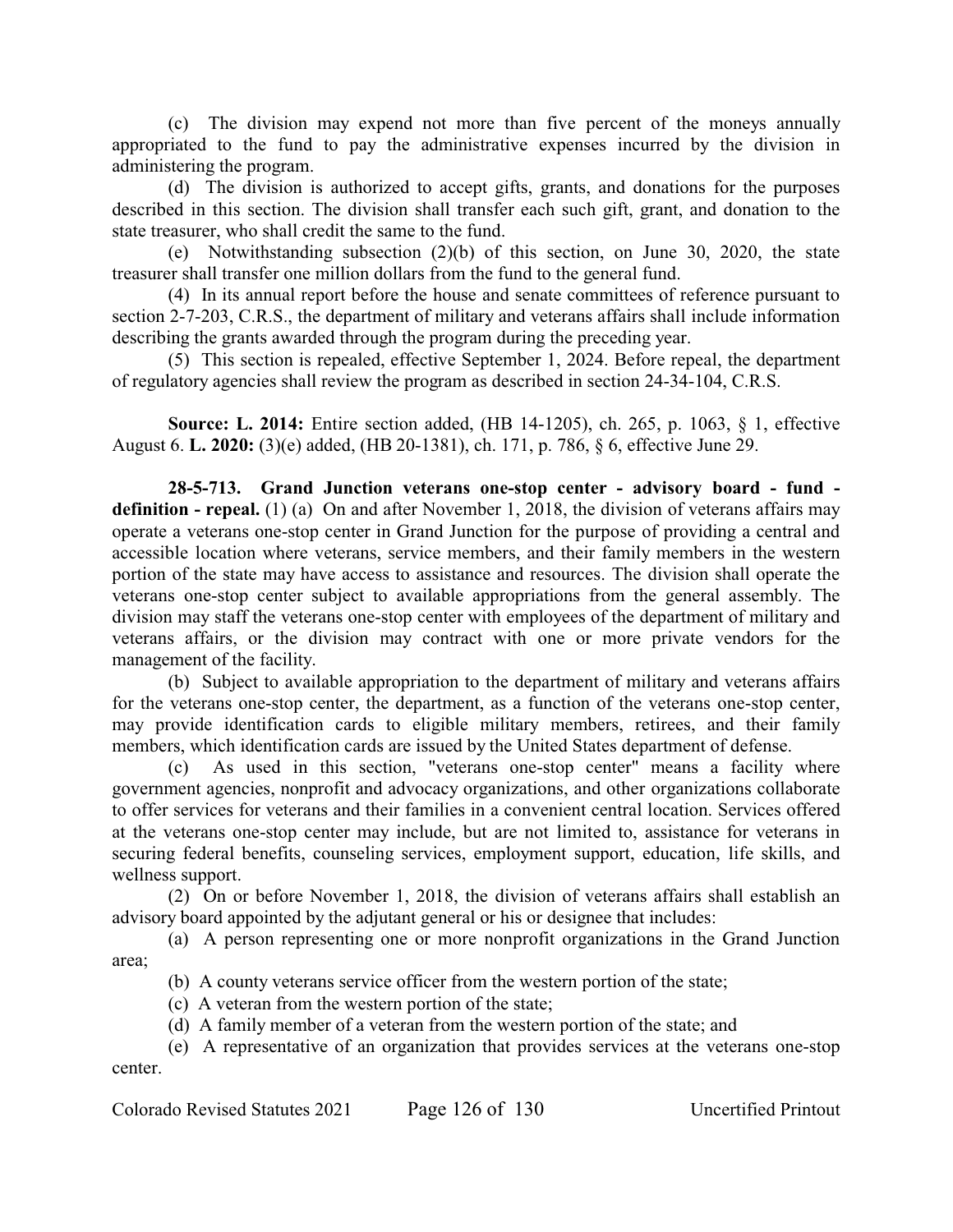(3) The division, in consultation with the advisory board established pursuant to subsection (2) of this section, shall develop procedures for evaluating the effectiveness of the veterans one-stop center. The division shall provide the procedures and the annual results of the procedures to:

(a) The board of veterans affairs; and

(b) The general assembly as part of the annual report of the department of military and veterans affairs before the house and senate committees of reference pursuant to section 2-7-203.

(4) (a) The veterans one-stop center cash fund, referred to in this section as the "fund", is created in the state treasury. The fund consists of money generated from the public or private use of the veterans one-stop center, including but not limited to money received by the division as lease payments for the former Grand Junction National Guard armory.

(b) The state treasurer shall invest the money in the fund as described in sections 24-36- 109, 24-36-112, and 24-36-113. The state treasurer shall credit all interest and income derived from the deposit and investment of money in the fund to the fund.

(c) Any unexpended and unencumbered money remaining in the fund at the end of a fiscal year remains in the fund and may not be transferred to the general fund or any other fund.

(d) Subject to available appropriation, the department may use the money in the fund or any money in the general fund to pay the costs of operating the veterans one-stop center, which costs may include, but are not limited to, repair and replacement at the veterans one-stop center and salaries involved in the operation, maintenance, repair, and development of the veterans onestop center.

(e) The division may seek, accept, and expend gifts, grants, and donations of any kind from any public or private source for the purpose of operating the veterans one-stop center; except that the division shall not accept a gift, grant, or donation if any conditions attached thereto are contradictory to law or require expenditures from the general fund that have not been approved by the general assembly.

(f) The state treasurer shall transfer all unexpended and unencumbered money in the fund on September 1, 2023, to the Colorado state veterans trust fund created in section 28-5-709.

(5) This section is repealed, effective September 1, 2023. Before its repeal, the department of regulatory agencies shall review the veterans one-stop center operated by the division pursuant to this section in accordance with section 24-34-104.

**Source: L. 2018:** Entire section added, (HB 18-1337), ch. 191, p. 1273, § 1, effective April 30.

## PART 8

### VETERANS SERVICE OFFICE AND OFFICERS

**Editor's note:** This part 8 was added with relocations in 2002. Former C.R.S. section numbers are shown in editor's notes following those sections that were relocated.

**Cross references:** For the legislative declaration contained in the 2002 act enacting this part 8, see section 1 of chapter 121, Session Laws of Colorado 2002.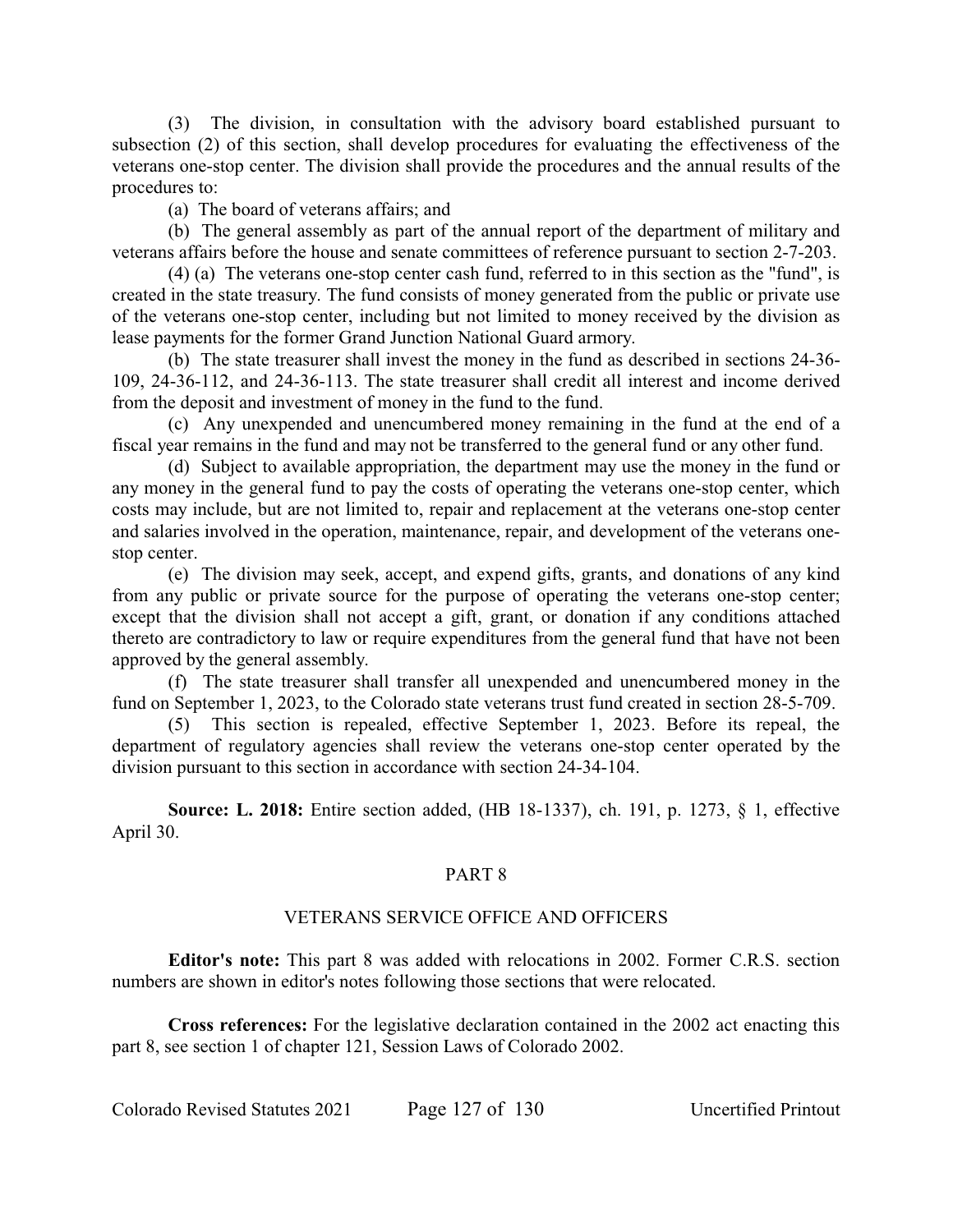**28-5-801. Establishment of veterans service offices.** (1) The board of county commissioners of each county in this state shall establish a county veterans service office and shall appoint a county veterans service officer for such county, and such board of county commissioners may also appoint any assistant and such clerical help as may be deemed necessary, each at such compensation as shall be fixed by such board, together with the necessary and actual traveling and other expenses incurred in their work as shall be approved by such board of county commissioners and such other expenses as such board may deem necessary for the proper operation of such office, payable monthly out of the county general fund in the manner provided by law. The board of county commissioners, in its discretion, may appoint any county officer, official, or employee as such county veterans service officer or as such assistant, if qualified to serve as such under the provisions of section 28-5-802, or as clerical help to such county veterans officer, at such additional compensation for such additional duties as shall be fixed by the board of county commissioners.

(2) The boards of county commissioners of adjacent counties may act jointly in establishing a veterans service office for such counties and in appointing a veterans service officer and an assistant and such necessary clerical help as may be deemed necessary to operate such office for such counties, at such compensation as may be fixed by the joint action of the boards of county commissioners joining in the appointment of such officer and assistant and clerical help, together with the actual and necessary expenses incurred in the conduct of their work, as shall be approved by such boards of county commissioners. The salaries and expenses and all other jointly approved expenses necessary for the proper operation of such office shall be paid monthly by the boards of county commissioners out of their respective county general funds in the manner provided by law, each county bearing its share thereof in the proportion that the population of each county bears to the total population of the counties combining to establish such office.

**Source: L. 2002:** Entire part added with relocations, p. 353, § 3, effective July 1.

**Editor's note:** This section is similar to former § 26-9-101 as it existed prior to 2002.

**28-5-802. Qualifications - term of office.** (1) **[***Editor's note: This version of subsection (1) is effective until November 11, 2021.***]** The county veterans service officer or assistant at the time of appointment, shall be a resident of the state, shall have served in the United States Army, Air Force, Navy, Marine Corps, Space Force, or Coast Guard, or any auxiliary branch thereof and shall have been honorably discharged therefrom or shall be an officer released from active duty with the armed forces and placed on inactive duty therein. Before such appointments shall be made, the board of county commissioners making such appointments shall have sought the advice and counsel of the chief officer of each post of the regularly established and existing veterans organizations of the county wherein such officer or assistant is to serve as to the qualifications and experience of the applicant for such position. Such appointee shall be well-qualified based on his or her education and experience to perform the duties of county veterans service officer. The division shall recommend education and experience qualifications for the position of county veterans service officer.

(1) **[***Editor's note: This version of subsection (1) is effective November 11, 2021.***]** The county veterans service officer or assistant at the time of appointment must be a resident of the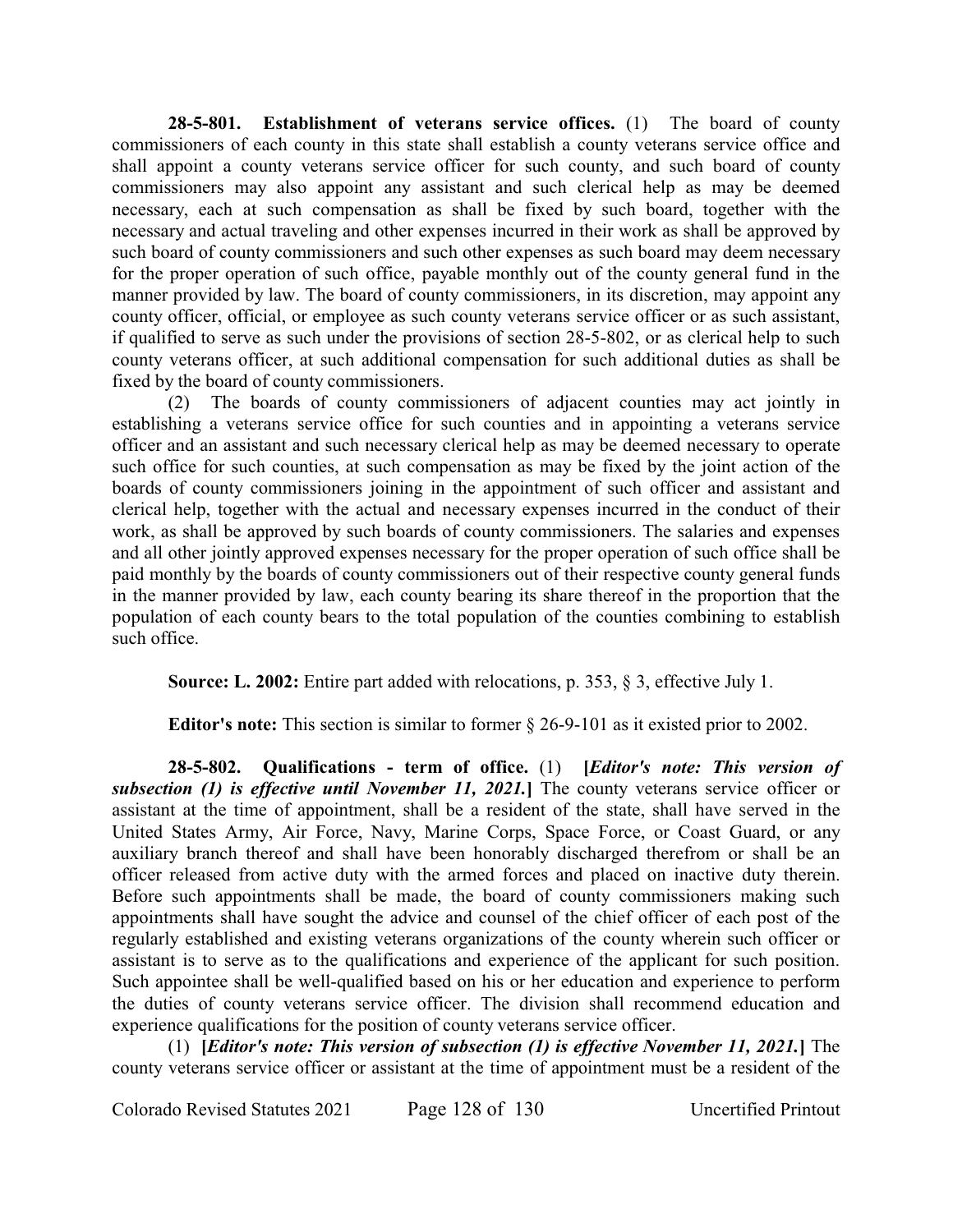state, have served in the United States Army, Air Force, Navy, Marine Corps, Space Force, or Coast Guard, or any auxiliary branch thereof and have been honorably discharged therefrom or be a discharged LGBT veteran, or be an officer released from active duty with the armed forces and placed on inactive duty therein. Before such appointments are made, the board of county commissioners making the appointments must seek the advice and counsel of the chief officer of each post of the regularly established and existing veterans organizations of the county wherein the officer or assistant is to serve as to the qualifications and experience of the applicant for the position. The appointee must be well-qualified based on the appointee's education and experience to perform the duties of county veterans service officer. The division shall recommend education and experience qualifications for the position of county veterans service officer.

(2) Such appointments shall be for the term of two years. At the expiration of such term or in case of a vacancy, the board of county commissioners making the appointments may either reappoint the present incumbents to the positions of county veterans service officer or assistant, or may consider new applicants and make appointments of other applicants as such county veterans service officer or assistant in the manner specified in this article.

**Source: L. 2002:** Entire part added with relocations, p. 354, § 3, effective July 1. **L. 2021:** (1) amended, (HB21-1231), ch. 206, p. 1079, § 11, effective May 28; (1) amended, (SB 21-026), ch. 42, p. 176, § 12, effective November 11.

**Editor's note:** (1) This section is similar to former  $\&$  26-9-102 as it existed prior to 2002.

(2) Amendments to subsection (1) by SB 21-026 and HB 21-1231 were harmonized.

**Cross references:** For the short title ("Restoration of Honor Act") in SB 21-026, see section 1 of chapter 42, Session Laws of Colorado 2021.

**28-5-803. Duties.** It is the duty of the county veterans service officer and his or her assistant to assist any resident of the state of Colorado who is a veteran, or their surviving spouse, administrator, executor, guardian, conservator, or heir of any said veteran, or any other person who may have proper claim, by the filing of claims for insurance, pensions, compensation for disability, hospitalization, vocational training, or any other benefits which such person may be or may have been entitled to receive under the laws of the United States or the state of Colorado by reason of such service.

**Source: L. 2002:** Entire part added with relocations, p. 354, § 3, effective July 1.

**Editor's note:** This section is similar to former § 26-9-103 as it existed prior to 2002.

**28-5-804. Cooperation with division of veterans affairs.** The county veterans service officer shall cooperate with the division of veterans affairs, its officers and employees, and other national, state, or county veterans service officers in the performance of his or her duties. He or she, on request, shall assist the division in every reasonable way, including the rendering of any reports requested by the division and the handling or processing of any veterans cases or other